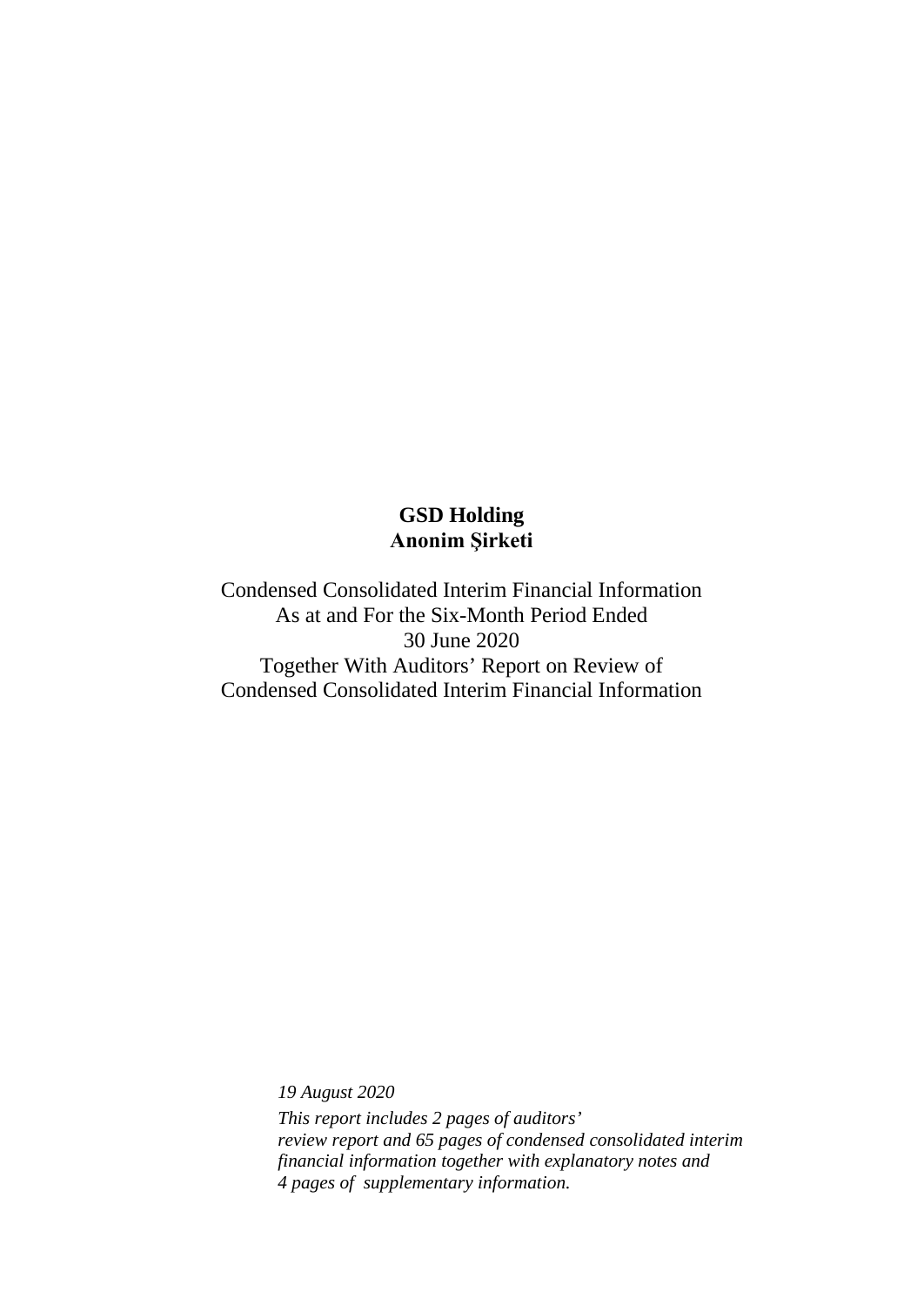### **TABLE OF CONTENTS Page**

Auditors' Report on Review of Condensed Consolidated Interim Financial Information

| Condensed Consolidated Statement of Financial Position                            |               |
|-----------------------------------------------------------------------------------|---------------|
| Condensed Consolidated Statement of Profit or Loss and Other Comprehensive Income | $\mathcal{D}$ |
| Condensed Consolidated Statement of Changes in Equity                             |               |
| Condensed Consolidated Statement of Cash Flows                                    |               |
| Notes to the Consolidated Financial Statements                                    | $6 - 65$      |
| Appendix: Supplementary Information - Convenience Translation to US Dollars       | 66-69         |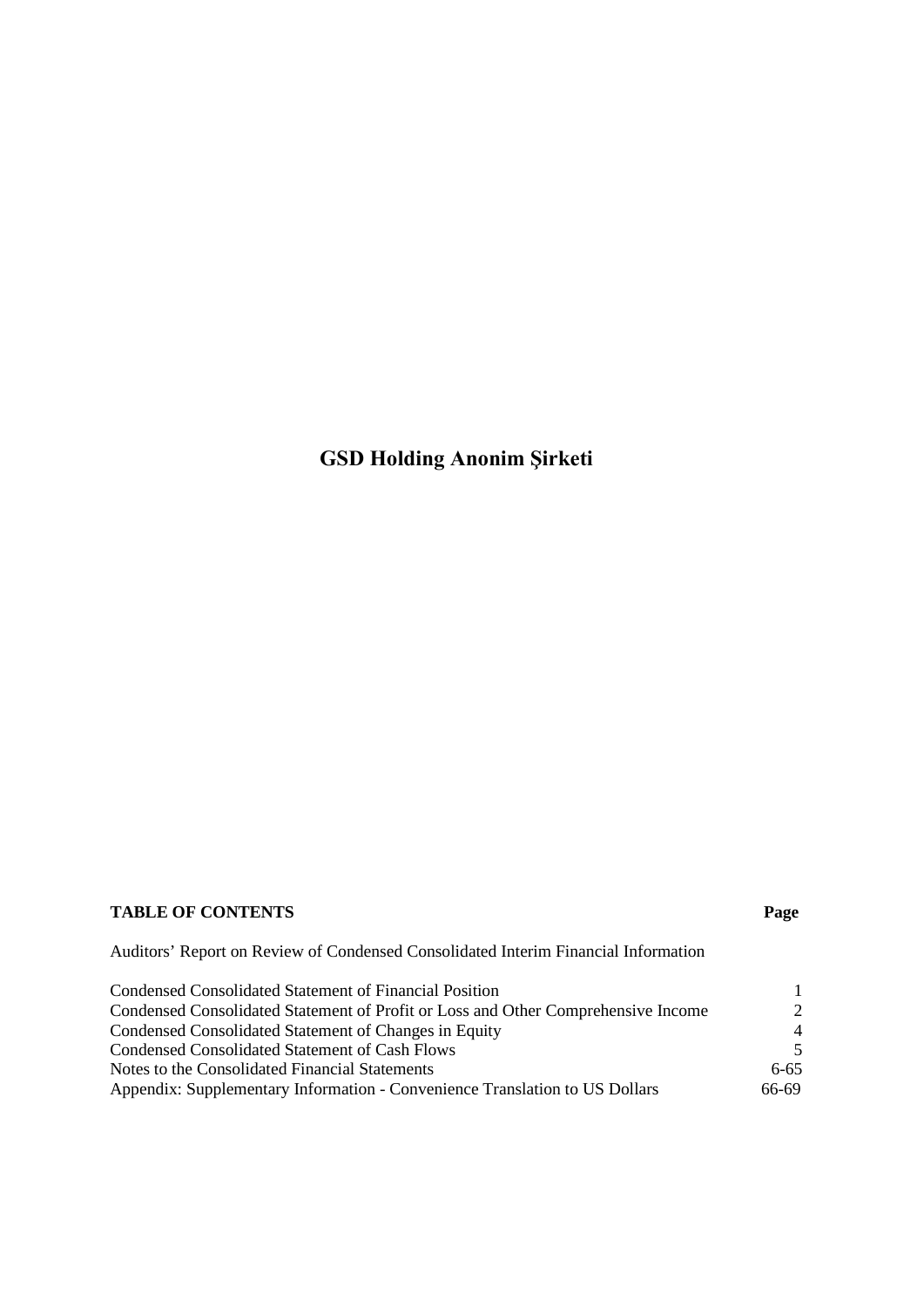

KPMG Bağımsız Denetim ve Serbest Muhasebeci Mali Müşavirlik A.Ş. Is Kuleleri Kule 3 Kat: 2-9 Levent 34330 Istanbul Tel +90 212 316 6000 Fax +90 212 316 6060 www.kpmg.com.tr

Independent Auditors' Report on Review of Condensed Consolidated Interim Financial Information

To Board of Directors of GSD Holding A.S.,

#### Introduction

We have reviewed the accompanying condensed consolidated statement of financial position of GSD Holding A.S. ("the Company") as at 30 June 2020, the condensed consolidated statements of profit or loss and other comprehensive income, changes in equity and cash flows for the sixmonth period then ended, and notes to the interim financial statements consolidated interim financial  $("the$ condensed information"). Management is responsible for the preparation and presentation of this condensed consolidated interim financial information in accordance with International Accounting Standards 34 Interim Financial Reporting ("IAS 34"). Our responsibility is to express a conclusion on this condensed consolidated interim financial information based on our review.

#### Scope of Review

We conducted our review in accordance with the International Standard on Review Engagements 2410 Review of Interim Financial Information Performed by the Independent Auditor of the Entity. A review of interim financial statements consists f making inquiries, primarily of persons responsible for financial and accounting matters, and applying analytical and other review procedures. A review is substantially less in scope than an audit conducted in accordance with International Standards on Auditing and consequently does not enable us to obtain assurance that we would become aware of all significant matters that might be identified in an audit. Accordingly, we do not express an audit opinion.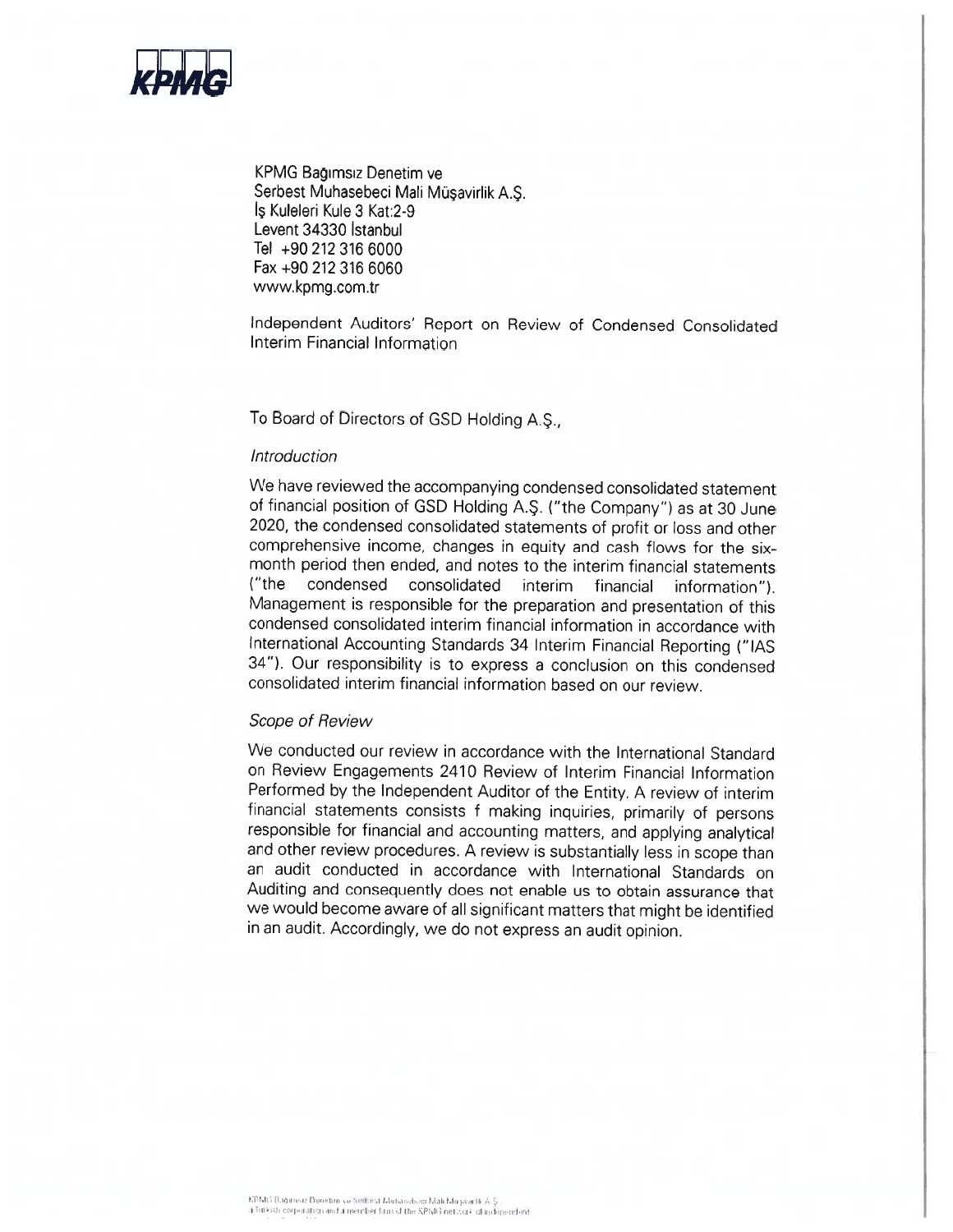

#### Conclusion

Based on our review, nothing has come to our attention that causes us to believe that the accompanying condensed consolidated interim financial information as at and for the six-month period ended 30 June 2020 is not prepared, in all material respects, in accordance with IAS 34 Interim Financial Reporting.

#### **Other Matter**

Supplementary information included in Appendix I does not form part of the reviewed consolidated interim financial information. We have not reviewed this supplementary information and, accordingly, we do not express any conclusion or any other form of assurance on this supplementary information.

KPMG Bağımsız Denetim ve Serbest Muhasebeci Mali Müşavirlik A.Ş. A member firm of KPMG International Cooperative

Orhan Akova Partner

19 August 2020 Istanbul, Turkey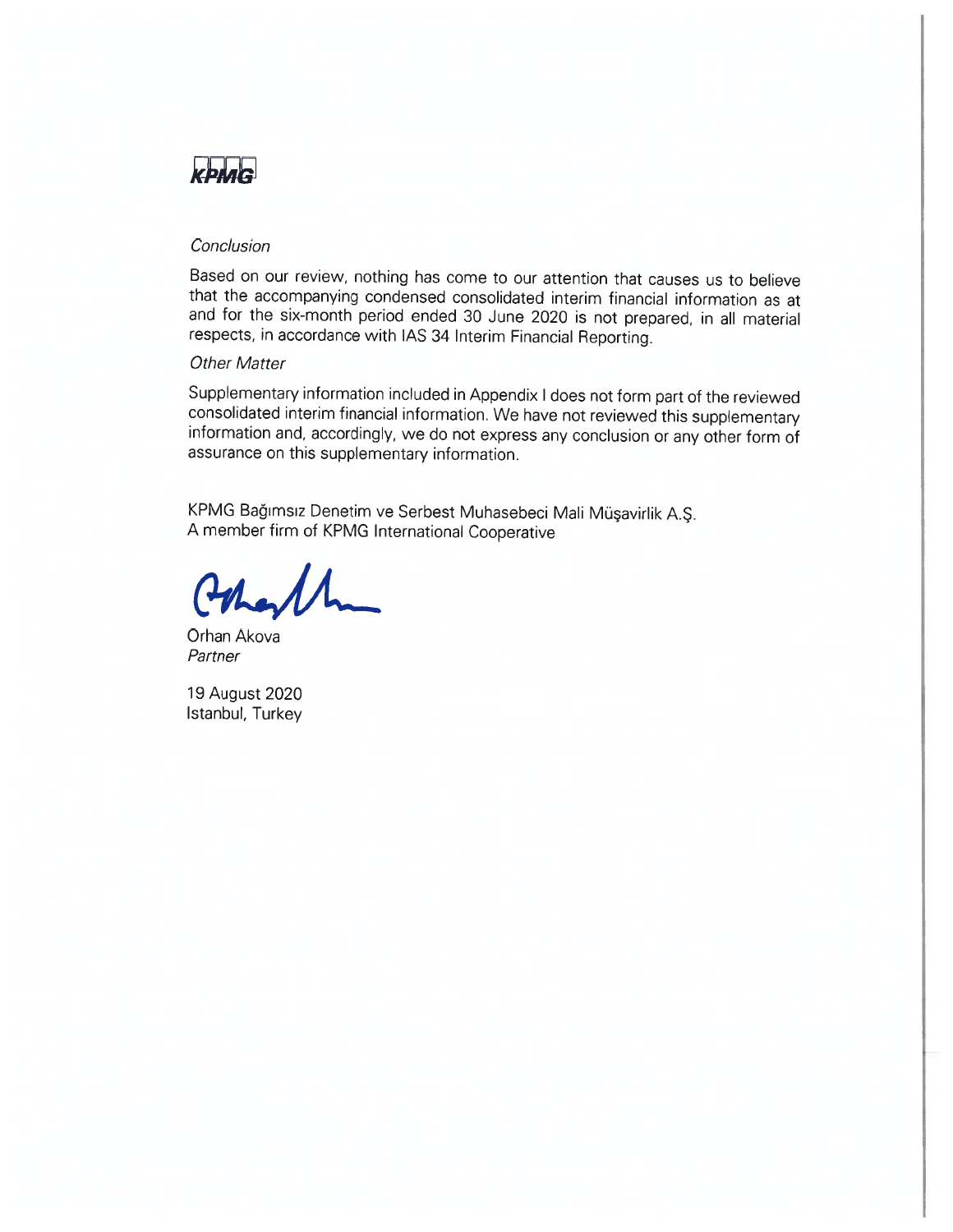#### **Condensed Consolidated Interim Statement of Financial Position As at 30 June 2020**

*(Currency: Thousands of Turkish Lira ("TL") unless otherwise stated)*

|                                                                   | <b>Notes</b>   | 30 June 2020 | 31 December 2019 |
|-------------------------------------------------------------------|----------------|--------------|------------------|
| <b>Assets</b>                                                     |                |              |                  |
| Cash and balances with the Central Bank                           | 4              | 1,224        | 715              |
| Deposits with other banks and financial institutions              | $\overline{4}$ | 56,242       | 135,578          |
| Reserve deposits at the Central Bank                              | $\overline{4}$ | 67           | 55               |
| Financial assets-fair value through profit/loss                   | 5              | 104,755      | 804,424          |
| Financial assets at fair value through other comprehensive income | 5              | 475,216      |                  |
| Unquoted equity instruments                                       | 1,5            | 377          | 377              |
| Loans and advances to customers, net                              | 8              | 241,448      | 249,325          |
| Factoring receivables, net                                        | 8              | 198,830      | 236,157          |
| Finance lease receivables, net                                    | 8              | 13           | 11               |
| Trade receivables, net                                            | 7              | 311,121      | 11,382           |
| Other receivables, net                                            | 17             | 3,580        | 6,939            |
| Inventories                                                       | 9              | 4,481        | 3,034            |
| Prepaid expenses                                                  |                | 5,831        | 1,987            |
| Assets held for sale from continuing operations                   | 20             | 312          | 312              |
| Tangible assets                                                   | 11             | 728,749      | 646,957          |
| Right of use assets                                               | 11.1           | 7,841        | 8,528            |
| Intangible assets                                                 | 12             | 436          | 500              |
| Prepaid income tax                                                | 15             | 219          | 403              |
| Deferred tax assets                                               | 15             | 2,457        | 2,382            |
| Other assets                                                      | 18             | 2,370        | 2,171            |
| <b>Total assets</b>                                               |                | 2,145,569    | 2,111,237        |
| <b>Liabilities</b>                                                |                |              |                  |
| Funds borrowed                                                    | 8              | 417,421      | 474,396          |
| Borrowers' funds                                                  | 8              | 39,400       | 34,319           |
| Factoring payables                                                | 8              | 943          | 1,190            |
| Liabilities arising from finance leases                           | 8              | 47           | 41               |
| Lease liabilities                                                 | 8              | 8,855        | 9,323            |
| Trade payables                                                    | 7              | 2,785        | 1,230            |
| Other payables                                                    | 17             | 9,431        | 9,075            |
| Current tax liability                                             | 15             | 58,916       | 6,368            |
| Deferred income                                                   |                | 1,033        | 1,847            |
| Provisions                                                        | 16,22          | 10,116       | 11,384           |
| Deferred tax liabilities                                          | 15             | 14,494       | 27,091           |
| Other liabilities                                                 | 18             | 20           | 24               |
|                                                                   |                |              |                  |
| <b>Total liabilities</b>                                          |                | 563,461      | 576,288          |
| <b>Equity</b>                                                     | 19             |              |                  |
| Share capital                                                     |                | 535,986      | 535,986          |
| Treasury shares                                                   |                | (91,018)     | (91, 018)        |
| Share premium                                                     |                | 12,218       | 4,945            |
| Changes in non-controlling interests without loss of control      |                | 400          |                  |
| Remeasurements of the net defined benefit liability (asset)       |                | (26)         | (663)            |
| <b>Translation reserve</b>                                        |                | 259,510      | 208,806          |
| Retained earnings                                                 |                | 817,654      | 683,080          |
| Net profit for the period                                         |                | 4,202        | 163,789          |
| Equity attributable to equity holders of the parent               |                | 1,538,926    | 1,504,925        |
| <b>Non-controlling interests</b>                                  |                | 43,182       | 30,024           |
| <b>Total equity</b>                                               |                | 1,582,108    | 1,534,949        |
| <b>Total liabilities and equity</b>                               |                | 2,145,569    | 2,111,237        |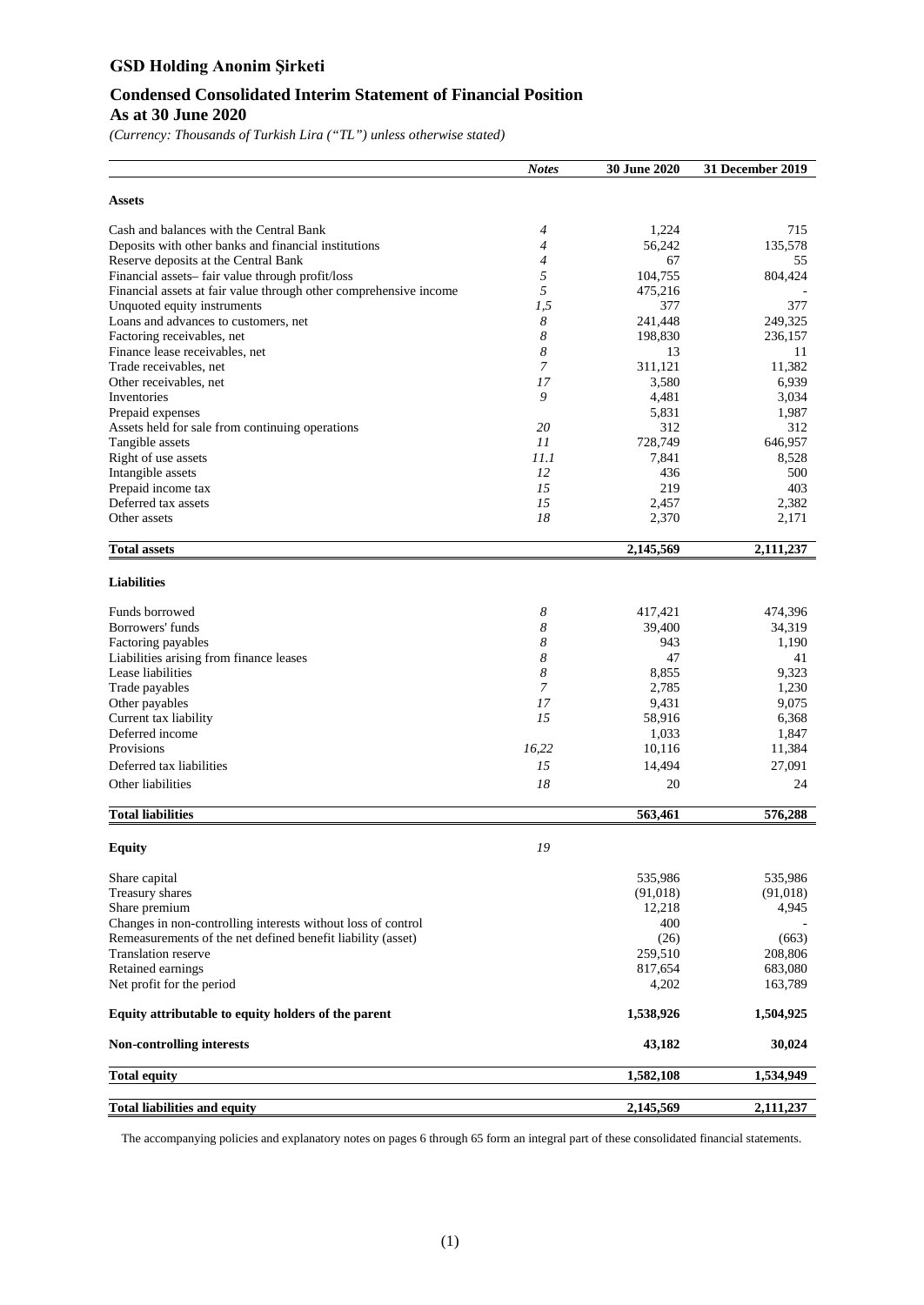#### **Condensed Consolidated Statement of Profit or Loss and Other Comprehensive Income For the Six-Month Period Ended 30 June 2020**

*(Currency: Thousands of Turkish Lira ("TL") unless otherwise stated)*

|                                                                             |              | 01.01.2020 | 01.01.2019 |
|-----------------------------------------------------------------------------|--------------|------------|------------|
| <b>CONTINUING OPERATIONS</b>                                                | <b>Notes</b> | 30.06.2020 | 30.06.2019 |
|                                                                             |              |            |            |
|                                                                             |              |            |            |
| Holding activities income                                                   |              |            |            |
| Holding activities expense (-)                                              |              |            |            |
| Gross profit/(loss) from holding activities                                 |              |            |            |
| Marine sector income                                                        |              | 41,793     | 54,709     |
| Marine sector expense (-)                                                   |              | (57, 252)  | (46,952)   |
| Gross profit/(loss) from marine sector operations                           |              | (15, 459)  | 7,757      |
| Gross profit/(loss) from commercial sector operations                       |              | (15, 459)  | 7,757      |
| Interest income                                                             |              | 36,348     | 63,246     |
| Service income                                                              |              | 18,355     | 13,559     |
| <b>Revenue from financial activities</b>                                    |              | 54,703     | 76,805     |
| Interest expense (-)                                                        |              | (8, 457)   | (17, 426)  |
| Service expense (-)                                                         |              | (450)      | (680)      |
| Cost of financial activities (-)                                            |              | (8,907)    | (18, 106)  |
| Provision income/(expense) arising from financial sector operations, net    |              | (1,097)    | (562)      |
| Foreign exchange gain/(loss), net                                           |              | 2,980      | (399)      |
| Net trading income / (loss) from derivative financial instruments           |              |            |            |
| Other financial sector operations income/(expense), net                     |              | 134        | 194        |
| Gross profit/(loss) from financial sector operations                        |              | 47,813     | 57,932     |
| <b>GROSS PROFIT/(LOSS)</b>                                                  |              | 32,354     | 65,689     |
| Administrative expenses (-)                                                 |              | (30, 133)  | (21,929)   |
| Other income from operating activities                                      |              | 17,403     | 17,267     |
| Other expense from operating activities (-)                                 |              | (875)      | (2,542)    |
| <b>OPERATING PROFIT/(LOSS)</b>                                              |              | 18,749     | 58,485     |
| Income from investment activities                                           |              | 52,089     | 74,948     |
| Expense from investment activities (-)                                      |              | (1, 442)   | (15)       |
| <b>OPERATING PROFIT/(LOSS) BEFORE FINANCING EXPENSES</b>                    |              | 69.396     | 133.418    |
| Financing income                                                            |              |            |            |
| Financing expenses (-)                                                      |              | (14,769)   | (15,901)   |
| PROFIT/(LOSS) BEFORE TAX FROM CONTINUING OPERATIONS                         |              | 54,627     | 117,517    |
| Tax income/(expense) from continuing operations                             |              | (53,091)   | (16,580)   |
| Current tax income/(expense)                                                | 15           | (65, 757)  | (9,872)    |
| Deferred tax income/(expense)                                               | 15           | 12,666     | (6,708)    |
| NET PROFIT/(LOSS) FROM CONTINUING OPERATIONS                                |              | 1,536      | 100,937    |
|                                                                             |              |            |            |
|                                                                             |              | 1,536      |            |
| <b>NET PROFIT/(LOSS)</b>                                                    |              |            | 100,937    |
| Net profit/(loss) (continuing and discontinued operations) attributable to: |              |            |            |
| Non-controlling interest                                                    | 19           | (2,666)    | 25         |
| Equity holders of the company                                               |              | 4,202      | 100,912    |
| Net profit/(loss) (continuing operations) attributable to:                  |              |            |            |
|                                                                             |              |            | 25         |
| Non-controlling interest                                                    |              | (2,666)    |            |
| Equity holders of the company                                               | 25           | 4,202      | 100,912    |
| Net profit/(loss) (discontinued operations) attributable to:                |              |            |            |
| Non-controlling interest                                                    |              |            |            |
| Equity holders of the company                                               | 25           |            |            |
| Earnings per share (in full TL per share with a nominal value of full TL 1) |              |            |            |
| Earnings per share from continuing operations                               | 25           | 0.012      | 0.280      |
| Earnings per share from discontinued operations                             | 25           | 0.000      | 0.000      |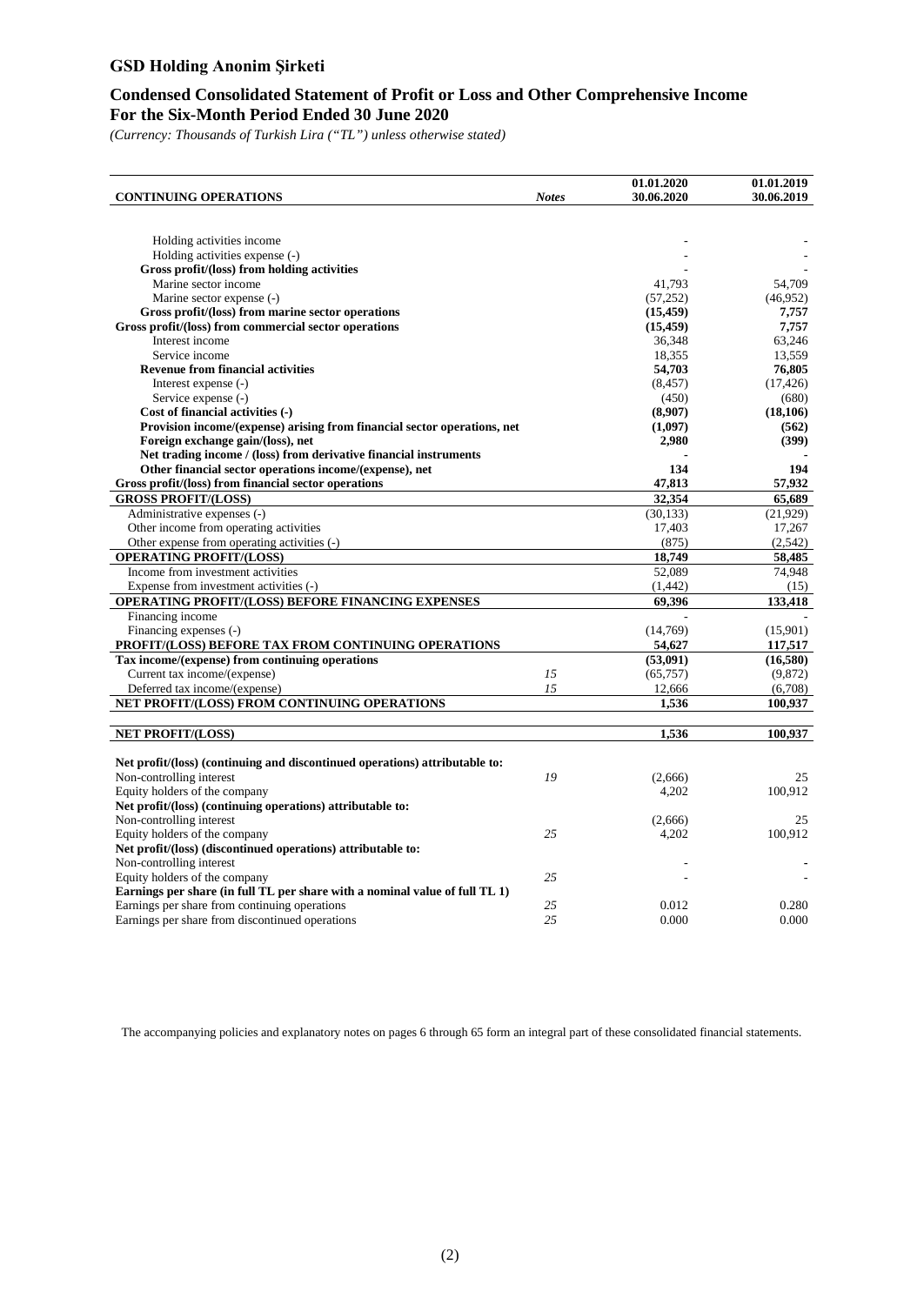#### **Condensed Consolidated Statement of Profit or Loss and Other Comprehensive Income For the Six-Month Period Ended 30 June 2020**

*(Currency: Thousands of Turkish Lira ("TL") unless otherwise stated)*

|                                                                             | <b>Notes</b> | 01.01.2020<br>30.06.2020 | 01.01.2019<br>30.06.2019 |
|-----------------------------------------------------------------------------|--------------|--------------------------|--------------------------|
|                                                                             |              |                          |                          |
| <b>NET PERIOD PROFIT / (LOSS)</b>                                           |              | 1,536                    | 100,937                  |
|                                                                             |              |                          |                          |
| Other comprehensive income which will be not reclassified in profit or loss |              | (29)                     | (115)                    |
| Remeasurements of the net defined benefit liability (asset)                 |              | (29)                     | (115)                    |
| Other comprehensive income which will be reclassified in profit or loss     |              | 61,652                   | 30,781                   |
| Change in currency translation differences                                  |              | 61,652                   | 30,781                   |
| OTHER COMPREHENSIVE INCOME (AFTER TAX)                                      |              | 61,623                   | 30,666                   |
| <b>TOTAL COMPREHENSIVE INCOME</b>                                           |              | 63,159                   | 131,603                  |
| Total comprehensive income attributable to:                                 |              |                          |                          |
| Non-controlling interest                                                    |              | 2,906                    | 1,757                    |
| Equity holders of the company                                               |              | 60.253                   | 129,846                  |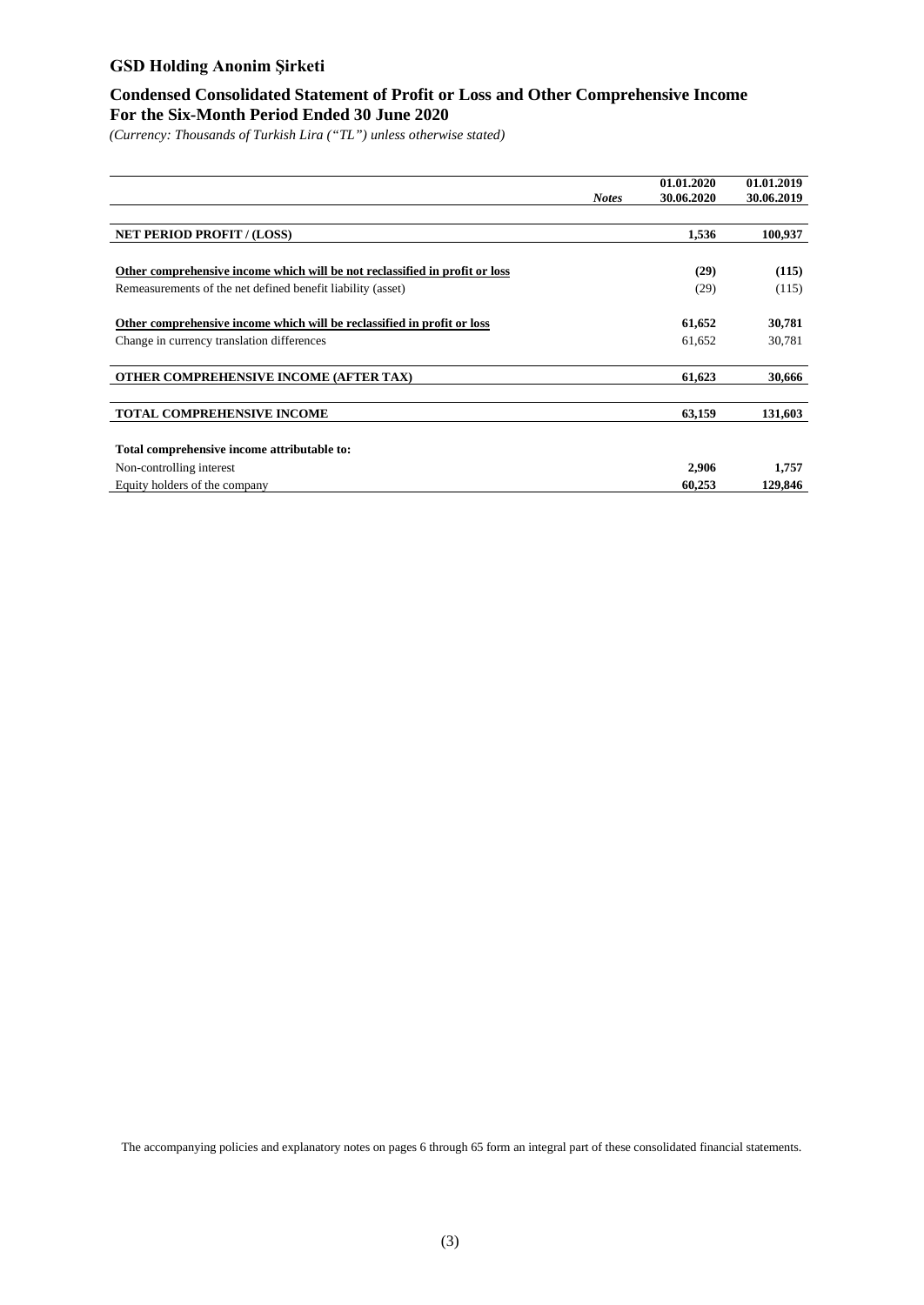### **GSD Holding Anonim Şirketi Condensed Consolidated Interim Statement of Changes in Equity For the Six-Month Period Ended 30 June 2020**

*(Currency - Thousands of Turkish Lira ("TL") unless otherwise stated*)

|                                                                                                                                                                                                                                                                                                                                                                                                                              |              |                         |                                                    |                           |                         |                                                                        | Other<br>accumulated<br>comprehensive<br>income and<br>expense which<br>will be not be<br>reclassified in<br>profit or loss | <b>Other accumulated</b><br>comprehensive income and<br>expense which will be<br>reclassified in profit or loss |                          | Accumulated<br>profits                     |                                                                        |                                                                                  |                                                                              |
|------------------------------------------------------------------------------------------------------------------------------------------------------------------------------------------------------------------------------------------------------------------------------------------------------------------------------------------------------------------------------------------------------------------------------|--------------|-------------------------|----------------------------------------------------|---------------------------|-------------------------|------------------------------------------------------------------------|-----------------------------------------------------------------------------------------------------------------------------|-----------------------------------------------------------------------------------------------------------------|--------------------------|--------------------------------------------|------------------------------------------------------------------------|----------------------------------------------------------------------------------|------------------------------------------------------------------------------|
|                                                                                                                                                                                                                                                                                                                                                                                                                              | <b>Notes</b> | <b>Share</b><br>capital | <b>Inflation</b><br>adjustment to<br>share capital | <b>Treasury</b><br>shares | <b>Share</b><br>premium | Changes in non-<br>controlling interests<br>without loss of<br>control | <b>Remeasurements</b><br>of the net defined<br>benefit liability<br>(asset)                                                 | Translation<br>reserve                                                                                          | Fair value<br>reserve    | <b>Retained</b><br>earnings                | <b>Equity</b><br>attributable<br>to equity<br>holders of the<br>parent | Non-<br>controlling<br>interests                                                 | <b>Total</b><br>equity                                                       |
| At 1 January 2019                                                                                                                                                                                                                                                                                                                                                                                                            | 19           | 450,000                 | 85,986                                             | (91, 018)                 | 4,945                   | (382)                                                                  | (60)                                                                                                                        | 167,178                                                                                                         |                          | 683,522                                    | 1,300,171                                                              | 26,982                                                                           | 1,327,153                                                                    |
| Adjustments related with changes in accounting policies<br><b>Transfers</b><br>Transfer to retained earnings<br><b>Total comprehensive income</b><br>Net profit<br>Other comprehensive income                                                                                                                                                                                                                                |              |                         |                                                    |                           |                         | 382<br>382                                                             | 60<br>60<br>(107)<br>(107)                                                                                                  | $\overline{\phantom{a}}$<br>29,041<br>29,041                                                                    |                          | (442)<br>(442)<br>100,912<br>100,912       | 129,846<br>100,912<br>28,934                                           | $\blacksquare$<br>1,757<br>25<br>1,732                                           | $\sim$<br>$\sim$<br>$\overline{\phantom{a}}$<br>131,603<br>100,937<br>30,666 |
| Transactions with owners in their capacity as owners recognized in equity<br><b>Dividends</b><br>Dividend paid to non-controlling interest by subsidiaries<br>Increase/decrease arising from treasury share transactions<br>Increase/decrease arising from changes without resulting loss of control in<br>share ratios of subsidiaries<br>Increase/decrease arising from repurchased shares in share ratios of subsidiaries |              |                         |                                                    |                           |                         |                                                                        |                                                                                                                             |                                                                                                                 |                          |                                            |                                                                        |                                                                                  | $\sim$<br>$\sim$<br>$\sim$                                                   |
| At 30 June 2019                                                                                                                                                                                                                                                                                                                                                                                                              | 19           | 450,000                 | 85,986                                             | (91, 018)                 | 4,945                   |                                                                        | (107)                                                                                                                       | 196,219                                                                                                         | $\sim$                   | 783,992                                    | 1,430,017                                                              | 28,739                                                                           | 1,458,756                                                                    |
| At 1 January 2020                                                                                                                                                                                                                                                                                                                                                                                                            | 19           | 450,000                 | 85,986                                             | (91, 018)                 | 4,945                   |                                                                        | (663)                                                                                                                       | 208,806                                                                                                         | $\overline{\phantom{a}}$ | 846,869                                    | 1,504,925                                                              | 30,024                                                                           | 1,534,949                                                                    |
| Adjustments related with changes in accounting policies<br><b>Transfers</b><br>Transfer to retained earnings<br><b>Total comprehensive income</b><br>Net profit<br>Other comprehensive income                                                                                                                                                                                                                                |              |                         |                                                    |                           |                         |                                                                        | 663<br>663<br>(26)<br>(26)                                                                                                  | 56,077<br>56,077                                                                                                |                          | (663)<br>(663)<br>4,202<br>4,202<br>$\sim$ | 60,253<br>4,202<br>56,051                                              | $\overline{\phantom{a}}$<br>2,906<br>(2,666)<br>5,572                            | $\sim$<br>$\sim$<br>63,159<br>1,536<br>61,623                                |
| Transactions with owners in their capacity as owners recognized in equity<br><b>Dividends</b><br>Cash dividend distributed<br>Dividend paid to non-controlling interest by subsidiaries<br>Increase/decrease arising from treasury share transactions<br>Increase/decrease arising from changes without resulting loss of control in<br>share ratios of subsidiaries                                                         |              |                         |                                                    |                           | 7,273<br>7,273          | 400<br>400                                                             |                                                                                                                             | (5,373)<br>(5,373)                                                                                              |                          | (28, 800)<br>(28, 800)<br>(28, 800)        | (26,500)<br>(28, 800)<br>(28, 800)<br>7,273<br>(4,973)                 | 10,252<br>$\overline{\phantom{a}}$<br>$\overline{\phantom{a}}$<br>2,056<br>8,196 | (16,248)<br>(28, 800)<br>(28, 800)<br>9,329<br>3,223                         |
| Increase/decrease arising from repurchased shares in share ratios of subsidiaries<br>Change in shareholding percentage arising from merger of subsidiaries<br>Increase/decrease arising from other adjustments                                                                                                                                                                                                               |              |                         |                                                    |                           |                         | 400                                                                    |                                                                                                                             | (5,373)                                                                                                         |                          | 248                                        | (4,973)<br>248                                                         | 8,196<br>$\overline{\phantom{a}}$                                                | 3,223<br>248                                                                 |
| At 30 June 2020                                                                                                                                                                                                                                                                                                                                                                                                              | 19           | 450,000                 | 85,986                                             | (91.018)                  | 12.218                  | 400                                                                    | (26)                                                                                                                        | 259,510                                                                                                         |                          | 821.856                                    | 1.538.926                                                              | 43.182                                                                           | 1,582,108                                                                    |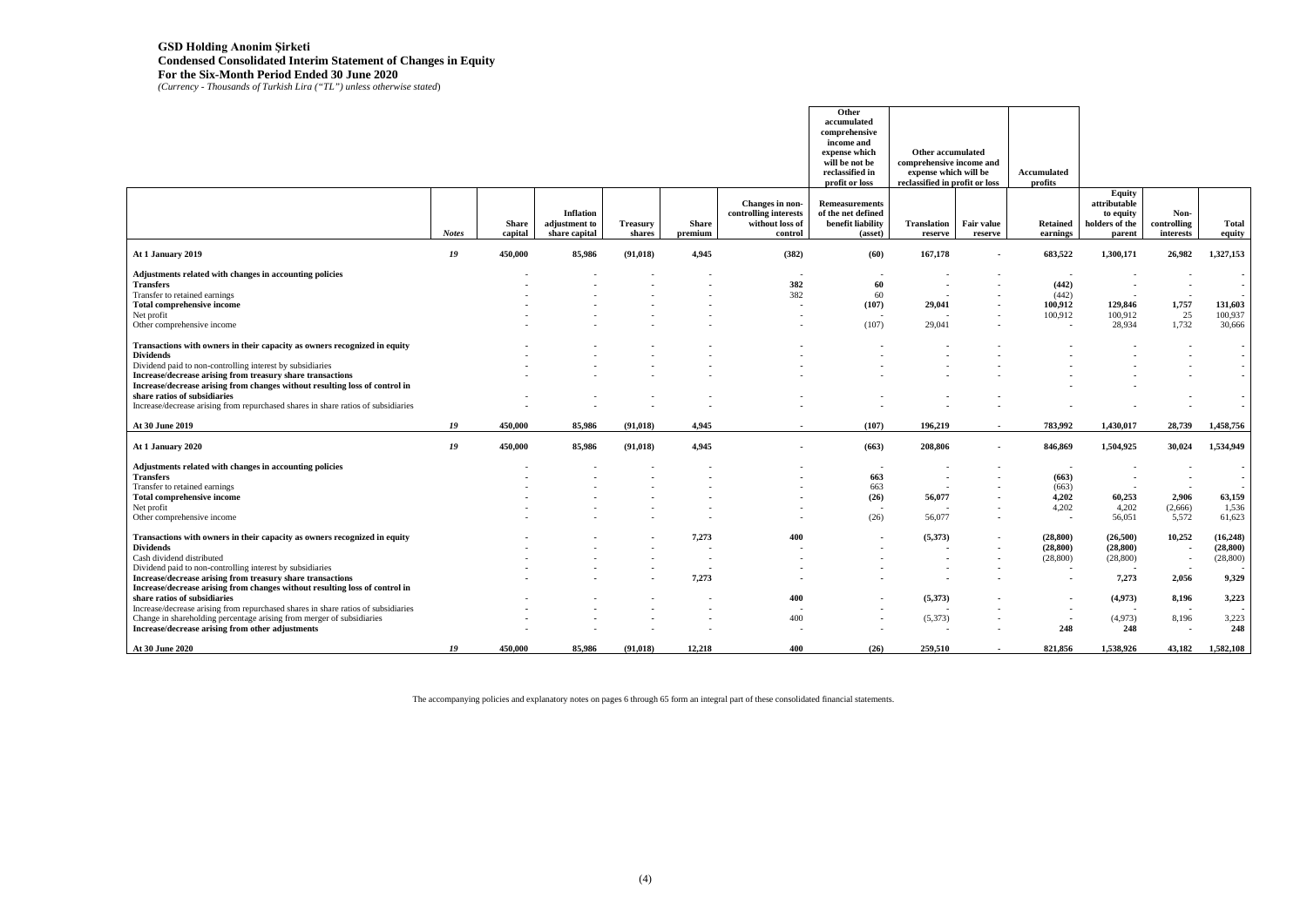#### **GSD Holding Anonim Şirketi Condensed Consolidated Interim Statement of Cash Flows For the Six-Month Period Ended 30 June 2020**

(Currency - *Thousands of Turkish Lira ("TL") unless otherwise stated*)

|                                                                                                                                                                        | <b>Notes</b> | 01.01.2020<br>30.06.2020 | 01.01.2019<br>30.06.2019 |
|------------------------------------------------------------------------------------------------------------------------------------------------------------------------|--------------|--------------------------|--------------------------|
| Cash flows from operating activities of continuing operations                                                                                                          |              |                          |                          |
| Marine sector income                                                                                                                                                   |              | 41,793                   | 54,709                   |
| Marine sector expenses                                                                                                                                                 |              | (34,663)                 | (30, 556)                |
| Interest received from financial sector activities                                                                                                                     |              | 40,866                   | 58,018                   |
| Interest paid for financial sector activities                                                                                                                          |              | (10,520)                 | (16,711)                 |
| Service income from financial sector activities                                                                                                                        |              | 18,355                   | 13,559                   |
| Cost of service for financial sector activities                                                                                                                        |              | (450)                    | (680)                    |
| Cash receipts from derivative contracts held for dealing or trading purposes                                                                                           |              |                          |                          |
| Cash payments for derivative contracts held for dealing or trading purposes                                                                                            |              |                          |                          |
| Cash payments to employees and other parties                                                                                                                           |              | (25,937)                 | (18, 251)                |
| Cash received from other operating activities<br>Cash paid for other operating activities                                                                              |              | 2,650<br>497             | 618<br>(156)             |
| Interest received from operating activities apart from financial sector activities                                                                                     |              | 11,684                   | 9,602                    |
| Income taxes paid                                                                                                                                                      | 15           | (4,985)                  | (6, 194)                 |
| Net cash provided by operating activities before changes in operating assets and liabilities from                                                                      |              |                          |                          |
| continuing operations                                                                                                                                                  |              | 39,290                   | 63,958                   |
|                                                                                                                                                                        |              |                          |                          |
| Changes in operating assets and liabilities of continuing operations                                                                                                   |              | (12)                     | 2,319                    |
| Change in reserve deposits at Central Bank<br>Change in loans and advances to customers                                                                                |              | 3,810                    | (33, 155)                |
| Change in factoring receivables                                                                                                                                        |              | 35,951                   | (120, 260)               |
| Change in finance lease receivables                                                                                                                                    |              | (457)                    | (218)                    |
| Change in other assets                                                                                                                                                 |              | (354, 315)               | (46, 112)                |
| Change in payables due to money market transactions                                                                                                                    |              |                          | 28,417                   |
| Change in borrowers' funds                                                                                                                                             |              | 5,076                    | (62, 503)                |
| Change in factoring payables                                                                                                                                           |              | (247)                    | (865)                    |
| Change in liabilities arising from finance leases                                                                                                                      |              | 6                        | (10)                     |
| Change in other liabilities                                                                                                                                            |              | (1,821)                  | 5,156                    |
| Net cash (used in) / provided by operating activities from continuing operations                                                                                       |              | (272, 719)               | (163, 273)               |
| Net cash (used in) / provided by operating activities from discontinued operations                                                                                     |              | $\blacksquare$           | $\blacksquare$           |
| Cash flows from investing activities of continuing operations                                                                                                          |              |                          |                          |
| Proceeds from sale and redemption of available for sale securities                                                                                                     |              |                          | (19, 728)                |
| Purchases of available for sale securities                                                                                                                             |              | (27, 496)                |                          |
| Proceeds from sale of property held for sale                                                                                                                           | 20           |                          |                          |
| Proceeds from sale of property and equipment                                                                                                                           | 11           | 116                      |                          |
| Purchases of property and equipment                                                                                                                                    | 11           | (7,055)                  | (8,649)                  |
| Purchases of intangible assets                                                                                                                                         | 12           | (15)                     | (157)                    |
| Interest received from investing activities                                                                                                                            |              |                          |                          |
| Other cash receipts from/cash payments for investing activities                                                                                                        |              | 293,445                  | 13,175                   |
| Net cash (used in) / provided by investing activities from continuing operations                                                                                       |              | 258,995                  | (15,359)                 |
| Net cash (used in) / provided by investing activities from discontiued operations                                                                                      | 20           | $\blacksquare$           |                          |
| Cash flows from financing activities of continuing operations                                                                                                          |              |                          |                          |
| Cash received from funds borrowed                                                                                                                                      |              | 84,448                   | 292,325                  |
| Cash received from disposal of treasury shares                                                                                                                         |              | 12,551                   |                          |
| Cash received from change in non-controlling interest reserve                                                                                                          |              | 3,223                    |                          |
| Cash paid for change in non-controlling interest reserve                                                                                                               |              | (2,056)                  |                          |
| Repayments of funds borrowed                                                                                                                                           |              | (139,083)                | (247, 686)               |
| Payments of lease liabilities                                                                                                                                          |              | (3,915)                  | (2,931)                  |
| Dividends paid to equity holders                                                                                                                                       |              | (28, 800)                |                          |
| Dividends paid to non-controlling interest by subsidiaries                                                                                                             |              |                          |                          |
| Interest paid for financing activities apart from financial sector activities                                                                                          |              | (8,981)                  | (12, 838)                |
| Other cash receipts from/cash payments for financing activities                                                                                                        |              | (229)                    | (110)                    |
| Net cash (used in) / provided by financing activities from continuing operations<br>Net cash (used in) / provided by financing activities from discontinued operations | 20           | (82, 843)                | 28,760                   |
|                                                                                                                                                                        |              |                          |                          |
| <b>Continuing Operations</b>                                                                                                                                           |              |                          |                          |
| Effect of net foreign exchange difference on cash and cash equivalents                                                                                                 |              | 17.551                   | 13,485                   |
| Net (decrease) / increase in cash and cash equivalents                                                                                                                 |              | (79, 016)                | (136, 387)               |
| Cash and cash equivalents at 1 January                                                                                                                                 |              | 134,700                  | 245,223                  |
| Cash and cash equivalents at 30 June                                                                                                                                   | 26           | 55,684                   | 108,836                  |
|                                                                                                                                                                        |              |                          |                          |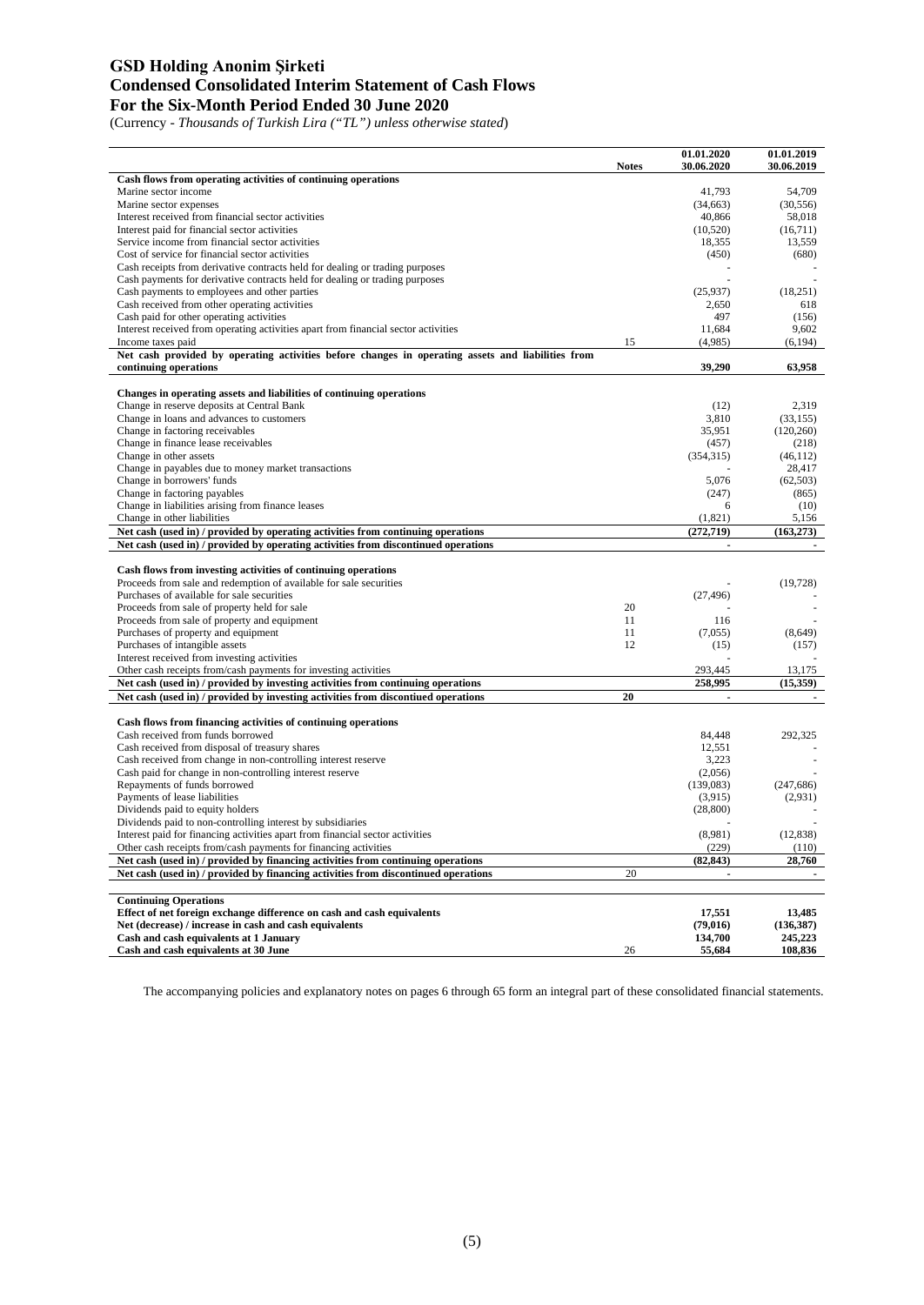#### **1. REPORTING ENTITY**

#### **General**

GSD Holding Anonim Şirketi (the "Company") was established in Istanbul in 1986. The Company is a holding entity; investing in companies in different sectors, realizing the establishment and participating in the management of these companies.

The registered office address of the Company is Aydınevler Mahallesi, Kaptan Rıfat Sokak, No: 3, 34854, Maltepe, Istanbul, Turkey.

The Company's shares are quoted on the Borsa Istanbul (Istanbul Stock Exchange) since 11 November 1999.

The consolidated financial statements of the Company were approved by the Board of Directors on 19 August 2020. The General Assembly and certain regulatory bodies have the power to amend the statutory financial statements after issue.

As at 30 June 2020, average number of employees is 110 (31 December 2019: 104).

As at 30 June 2020, the shares of a consolidated subsidiary, namely GSD Denizcilik Gayrimenkul İnşaat Sanayi ve Ticaret AŞ, are quoted on Borsa Istanbul (Stock Exchange) with public ownership of 22.04% (31 December 2019: 15.50%.)

As at 30 June 2020 and 31 December 2019, the composition of shareholders and their respective percentages of ownership can be summarized as follows:

| <b>30 June 2020</b>                           |          |          |           |                 |               |               |
|-----------------------------------------------|----------|----------|-----------|-----------------|---------------|---------------|
| (Full TL)                                     | Class(A) | Class(B) | Class (C) | Class(D)        | Total         | Share $(\% )$ |
|                                               |          |          |           |                 |               |               |
| Publicly owned                                |          |          |           | $-224,375,129$  | 224, 375, 129 | 49.861        |
| M. Turgut Yilmaz                              | 707      | 441      |           | 707 114,748,150 | 114,750,005   | 25.500        |
| GSD Holding A.S.                              |          |          |           | 90,000,000      | 90,000,000    | 20.000        |
| MTY Delta Denizcilik İç ve Dış Ticaret A.Ş.   |          |          |           | 20,250,000      | 20,250,000    | 4.500         |
| Adeo Turizm Otelcilik Ticaret Limited Sirketi |          |          |           | 624,600         | 624,600       | 0.139         |
| Other privileged shareholders                 |          | 266      |           |                 | 266           | 0.000         |
| Share capital                                 | 707      | 707      |           | 707 449,997,879 | 450,000,000   | 100.000       |
| Inflation adjustment on share capital         |          |          |           |                 | 85,985,890    |               |
| Inflation adjusted share capital              |          |          |           |                 | 535,985,890   |               |

|                                               |          | 31 December 2019 |           |                 |               |               |
|-----------------------------------------------|----------|------------------|-----------|-----------------|---------------|---------------|
| (Full TL)                                     | Class(A) | Class(B)         | Class (C) | Class(D)        | <b>Total</b>  | Share $(\% )$ |
|                                               |          |                  |           |                 |               |               |
| Publicly owned                                |          |                  |           | $-224,375,129$  | 224, 375, 129 | 49.861        |
| M. Turgut Yılmaz                              | 707      | 441              |           | 707 114,748,150 | 114,750,005   | 25.500        |
| GSD Holding A.Ş.                              |          |                  |           | 90,000,000      | 90,000,000    | 20.000        |
| MTY Delta Denizcilik İç ve Dış Ticaret A.Ş.   |          |                  |           | 20,250,000      | 20,250,000    | 4.500         |
| Adeo Turizm Otelcilik Ticaret Limited Sirketi |          |                  |           | 624,600         | 624,600       | 0.139         |
| Other privileged shareholders                 |          | 266              |           |                 | 266           | 0.000         |
| <b>Share capital</b>                          | 707      | 707              | 707       | 449,997,879     | 450,000,000   | 100.000       |
| Inflation adjustment on share capital         |          |                  |           |                 | 85,985,890    |               |
| <b>Inflation adjusted share capital</b>       |          |                  |           |                 | 535,985,890   |               |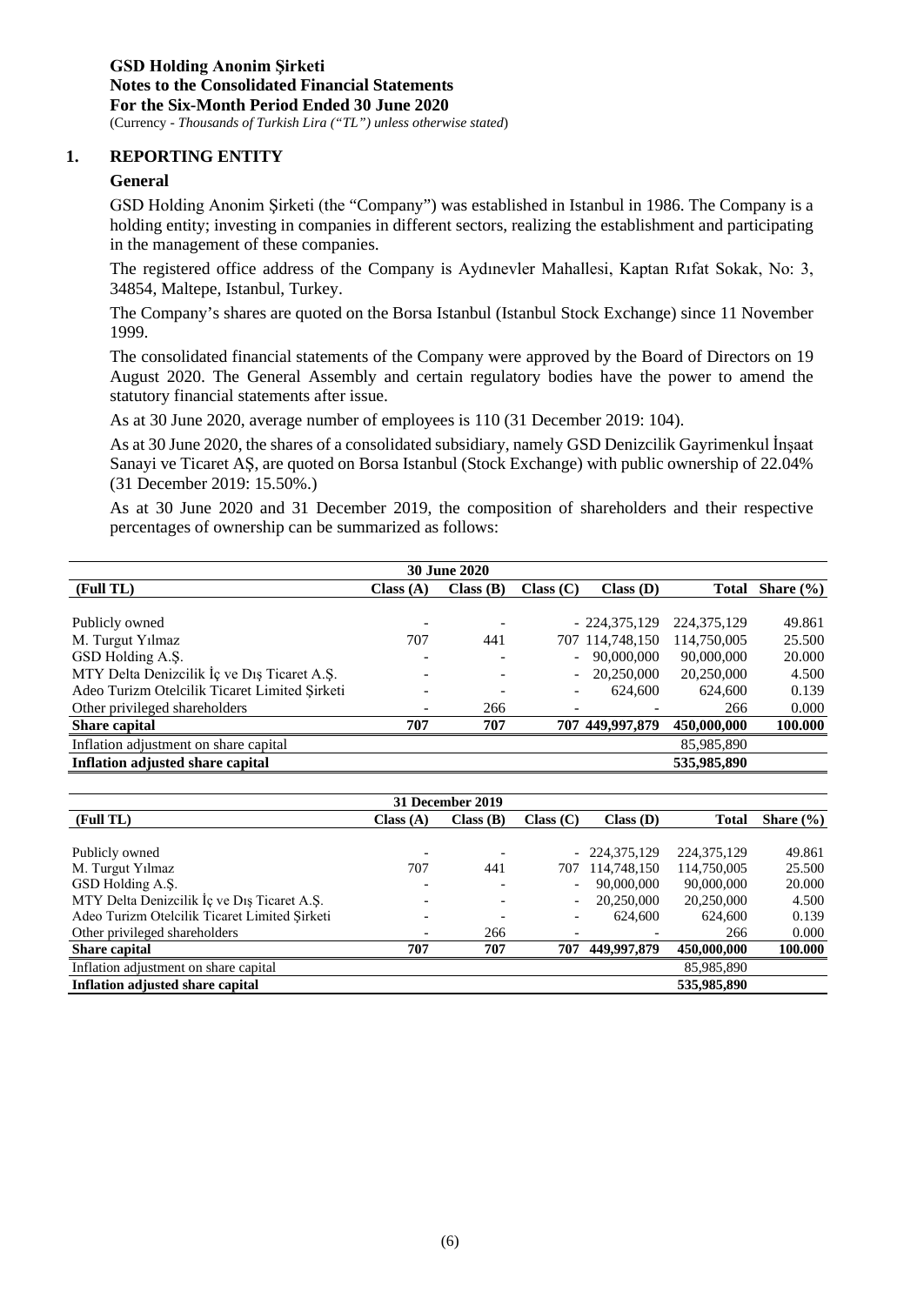(Currency - *Thousands of Turkish Lira ("TL") unless otherwise stated*)

#### **1. REPORTING ENTITY (continued)**

#### **Nature of Activities of the Company and the Consolidated Group Companies**

For the purposes of the consolidated for the six month summary financial statements, the Company and its consolidated subsidiaries are referred to as "the Group". The subsidiaries included in consolidation and the effective ownership percentages of the Group as at 30 June 2020 and 31 December 2019 are as follows:

|                                         | Country of           | <b>Bist</b>  | <b>Principal</b>  |         | <b>Effective</b>                        |
|-----------------------------------------|----------------------|--------------|-------------------|---------|-----------------------------------------|
| <b>Subsidiaries</b>                     | <b>Incorporation</b> | Code         | <b>Activities</b> |         | Shareholding $\left(\frac{0}{0}\right)$ |
|                                         |                      |              |                   | 30 June | 31 December                             |
|                                         |                      |              |                   | 2020    | 2019                                    |
|                                         |                      |              | Investment        |         |                                         |
| GSD Yatırım Bankası A.Ş. <sup>(1)</sup> | Turkey               |              | <b>Banking</b>    | 100.00  | 100.00                                  |
| GSD Denizcilik Gayrimenkul İnşaat       |                      |              |                   |         |                                         |
| Sanayi ve Ticaret A.Ş. (1), (2)         | Turkey               | <b>GSDDE</b> | Maritime          | 77.96   | 83.41                                   |
| GSD Faktoring A.S. <sup>(1)</sup>       | Turkey               |              | Factoring         | 89.55   | 89.66                                   |
| Cano Maritime Ltd. <sup>(2)</sup>       | Malta                |              | Maritime          | 77.96   | 83.41                                   |
| Hako Maritime Ltd. <sup>(2)</sup>       | Malta                |              | Maritime          | 77.96   | 83.41                                   |
| GSD Shipping B.V. (1), (2)              | <b>Netherlands</b>   |              | Maritime          | 100.00  | 100.00                                  |
| Mila Maritime Ltd. $(2)$                | Malta                |              | Maritime          | 100.00  | 100.00                                  |
| Zeyno Maritime Ltd. $(2)$               | Malta                |              | Maritime          | 100.00  | 100.00                                  |
| Dodo Maritime Ltd. <sup>(2)</sup>       | Malta                |              | Maritime          | 100.00  | 100.00                                  |
| Neco Maritime Ltd. $(2)$                | Malta                |              | Maritime          | 100.00  | 100.00                                  |

(1) The financial statements of GSD Shipping B.V., GSD Marin, GSD Faktoring A.Ş. and GSD Bank A.Ş. have been consolidated to GSD Holding A.Ş..

<sup>(2)</sup> The financial statements of Cano Maritime Ltd. and Hako Maritime Ltd. have been consolidated to GSD Marin, the financial statements of Zeyno Maritime Ltd., Dodo Maritime Ltd., Neco Maritime Ltd. and Mila Maritime Ltd. have been consolidated to GSD Shipping B.V.

#### **Unconsolidated Subsidiaries**

The subsidiaries which are not included in consolidation and the ownership percentages of the Group in those subsidiaries as at 30 June 2020 and 31 December 2019 are as follows:

| <b>Subsidiaries</b> | Country of<br>Incorporation | <b>Principal</b><br><b>Activities</b> |        | <b>Effective Shareholding</b><br>and Voting Rights $(\% )$ |
|---------------------|-----------------------------|---------------------------------------|--------|------------------------------------------------------------|
|                     |                             |                                       | 2020   | 30 June 31 December<br>2019                                |
| GSD Eğitim Vakfı    | Turkev                      | <b>Education Foundation</b>           | 100.00 | 100.00                                                     |

The subsidiary is not consolidated and are carried at cost and are classified in the "unquoted equity instruments" caption in the consolidated financial statements, since the volume of transactions of these companies are limited and the total assets and revenues of these subsidiaries are immaterial.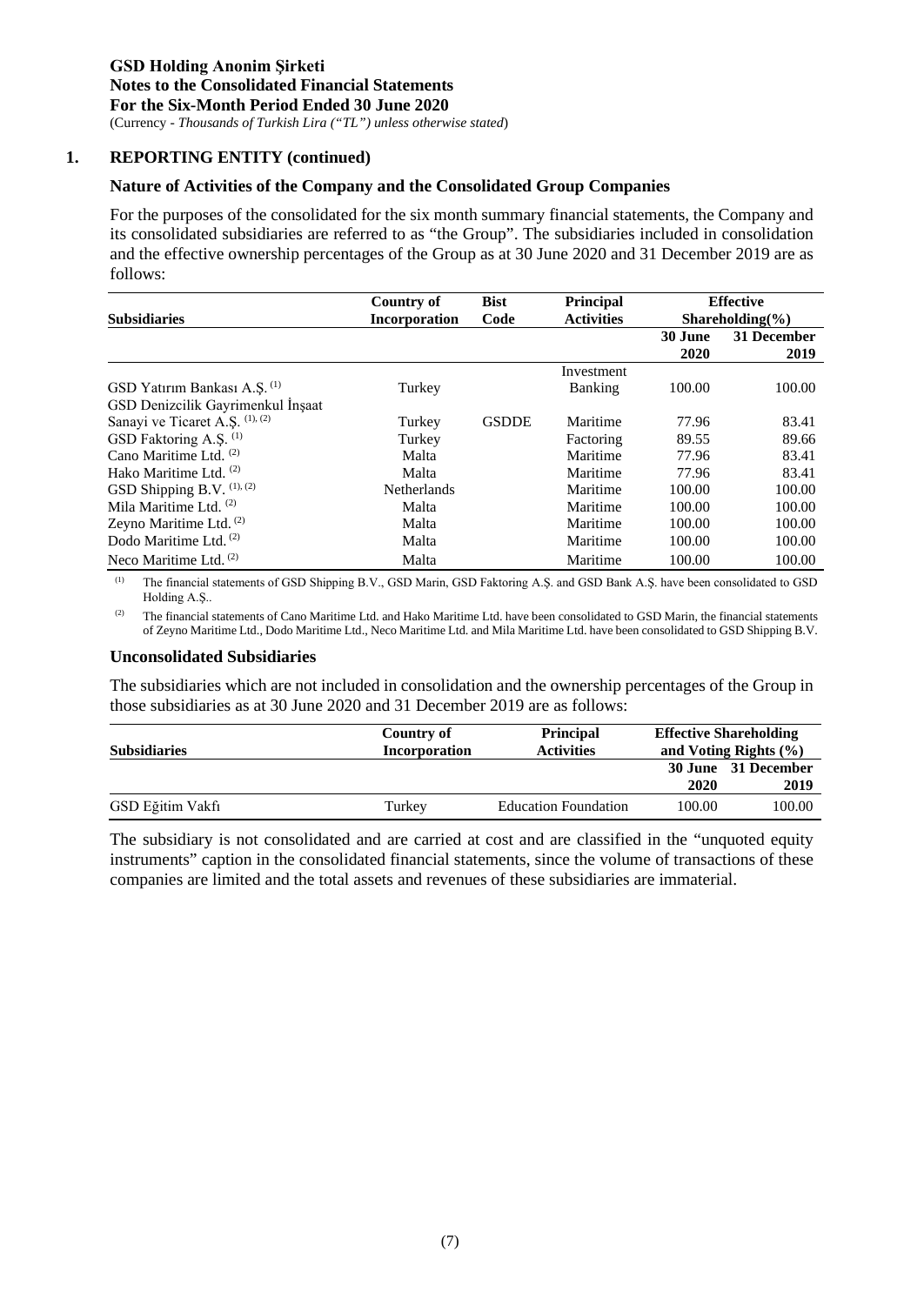#### **2. BASIS OF PREPARATION CONSOLIDATED FINANCIAL STATEMENTS**

#### **Statement of Compliance**

The consolidated financial statements have been prepared in accordance with International Financial Reporting Standards ("IFRSs") as issued by the International Accounting Standards Board ("IASB").

The Company and its subsidiaries which were incorporated in Turkey maintain their books of account and prepare their statutory financial statements in accordance with the regulations on accounting and reporting framework and accounting standards which are determined by the provisions of Turkish Banking Law, Finance Leasing, Factoring and Financing Companies Law, Turkish Commercial Code, the regulations of the Public Oversight, Accounting and Auditing Standards Authority of Turkey and the Capital Markets Board of Turkey ("CMB") and Tax Legislation. The foreign subsidiaries maintain their books of account and prepare their statutory financial statements in their functional currencies and in accordance with the regulations of the countries in which they operate.

Companies are free to prepare their interim financial statements as a full set or summary in accordance with the IAS 34 standard. In this context, The Group has preferred to prepare summary financial statements in the interim periods.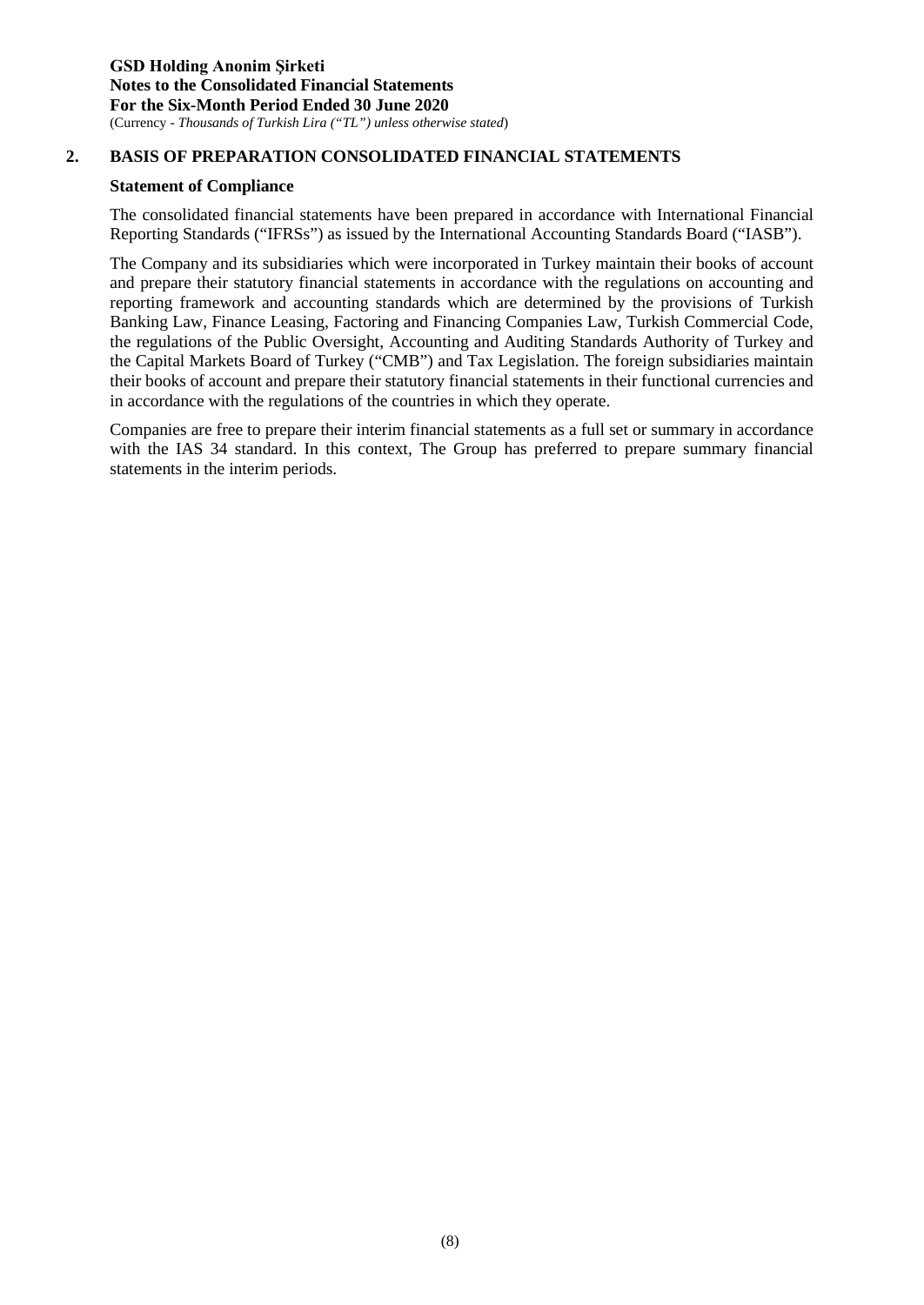#### **2. BASIS OF PREPARATION CONSOLIDATED FINANCIAL STATEMENTS (continued)**

#### *Functional currency of the Company and its subsidiaries incorporated in Turkey:*

The Group's functional and presentation currency is TL and the consolidated financial statements including comparative figures for the prior periods are presented in thousands of TL.

#### *Functional currencies of foreign subsidiaries*

|                     | Local           | <b>Functional</b> |
|---------------------|-----------------|-------------------|
|                     | <b>Currency</b> | Currency          |
|                     |                 |                   |
| GSD Shipping B.V.   | EUR             | US Dollar         |
| Mila Maritime Ltd.  | EUR             | <b>US Dollar</b>  |
| Dodo Maritime Ltd.  | EUR             | <b>US Dollar</b>  |
| Cano Maritime Ltd.  | EUR             | <b>US Dollar</b>  |
| Hako Maritime Ltd.  | EUR             | US Dollar         |
| Zeyno Maritime Ltd. | EUR             | <b>US Dollar</b>  |
| Neco Maritime Ltd.  | <b>EUR</b>      | <b>US Dollar</b>  |
|                     |                 |                   |

#### **Basis of Consolidation**

#### *(i) Subsidiaries*

Subsidiaries are entities controlled by the Group. Control exists when the Group has the power to govern the financial and operating policies of an entity so as to obtain benefits from its activities. In assessing control, potential voting rights that currently are exercisable or convertible are taken into account. The financial statements of subsidiaries are included in the consolidated financial statements from the date that control commences until the date that control ceases. The accounting policies of subsidiaries are changed as necessary to align them with the policies adopted by the Group.

Losses applicable to the non-controlling interests in a subsidiary are allocated to the non-controlling interests even if doing so causes the non-controlling interests to have a deficit balance.

Upon the loss of control, the Group derecognizes the assets and liabilities of the subsidiary, any noncontrolling interests and the other components of equity related to the subsidiary. Any surplus or deficit arising on the loss of control is recognized in profit or loss. If the Group retains any interest in the previous subsidiary, then such interest is measured at fair value at the date that control is lost. Subsequently it is accounted for as an equity-accounted investee or as an available-for-sale financial asset depending on the level of influence retained.

#### *(ii) Transactions eliminated on consolidation*

Intragroup balances and transactions and any unrealised income and expenses arising from intragroup transactions are eliminated in preparing the consolidated financial statements. Unrealised losses are eliminated in the same way as unrealised gains, but only to the extent that there is no evidence of impairment.

The equity and net income attributable to non-controlling interest are shown separately in the consolidated statement of financial position and consolidated statement of profit or loss and other comprehensive income, respectively.

#### **Foreign currency transactions**

Transactions in foreign currencies are translated to the respective functional currencies of the Group entities at exchange rates at the dates of the transactions. Monetary assets and liabilities denominated in foreign currencies at the reporting date are retranslated to the functional currency at the exchange rate at that date. Foreign currency differences arising on translation of foreign currency transactions are recognised in the income statement. The foreign currency gain or loss on monetary items is the difference between amortised cost in the functional currency at the beginning of the period, adjusted for effective interest and payments during the period, and the amortised cost in foreign currency translated at the exchange rate at the end of the period.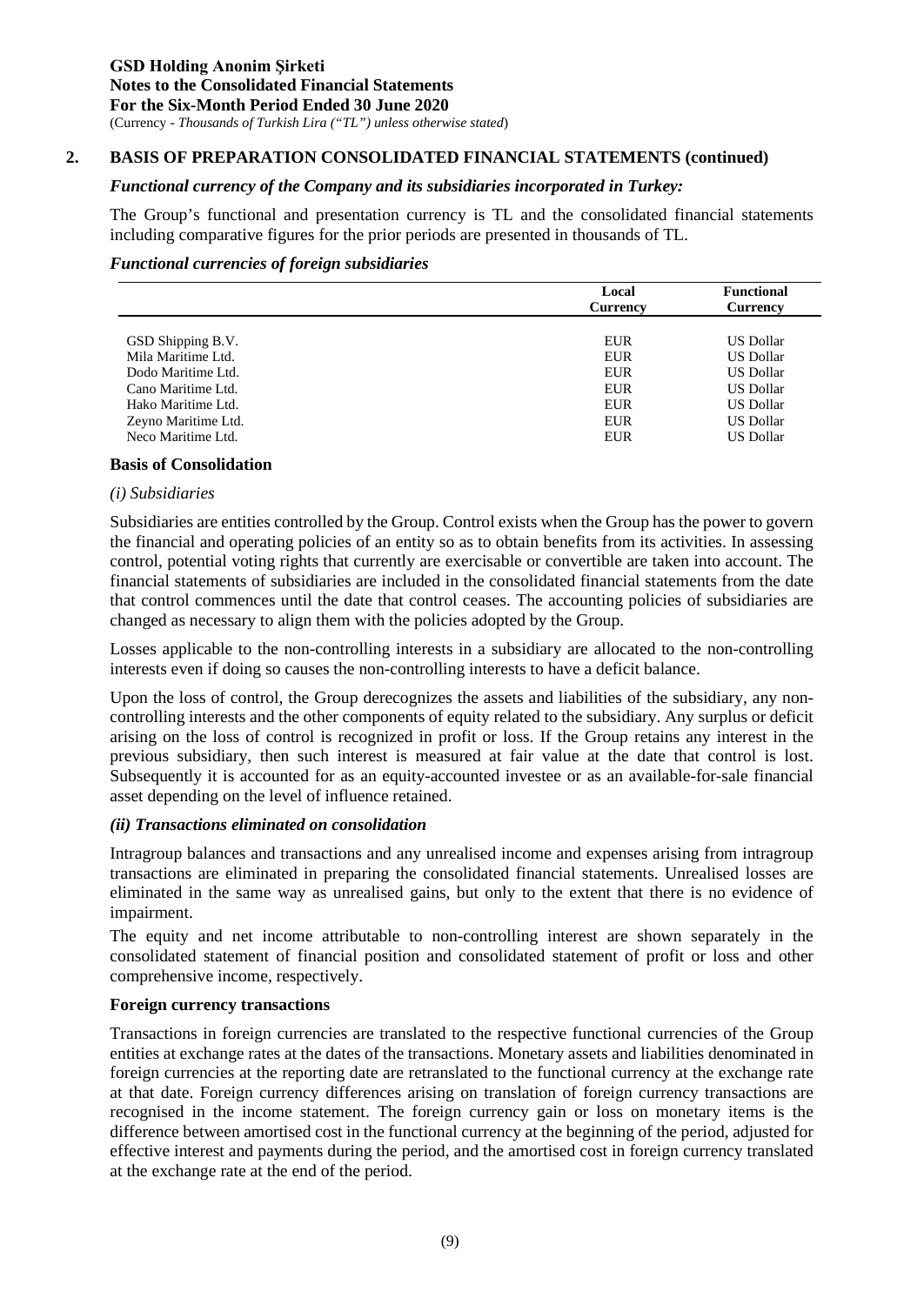#### **2. BASIS OF PREPARATION CONSOLIDATED FINANCIAL STATEMENTS (continued)**

#### **Foreign currency transactions (continued)**

Non-monetary assets and liabilities denominated in foreign currencies that are measured at fair value are retranslated to the functional currency at the exchange rate at the date that the fair value was determined. Foreign currency differences arising on retranslation are recognised in profit or loss, except for differences arising on the retranslation of the available-for-sale equity instruments, which are recognised directly in equity.

Foreign currency translation rates used by the Group as of respective period-ends are as follows:

|                  | <b>TL/EURO</b> | <b>TL/US DOLLAR</b> |
|------------------|----------------|---------------------|
| Date             | (full)         | (full)              |
| 30 June 2020     | 7.7082         | 6.8422              |
| 31 December 2019 | 6.6506         | 5.9402              |
| 31 December 2018 | 6.0280         | 5.2609              |
| 31 December 2017 | 4.5155         | 3.7719              |

On disposal of a foreign entity, the accumulated exchange differences kept in equity are recognized in the consolidated statement of profit or loss as a component of the gain or loss on disposal.

*(ii) Foreign operations*

The asset and liability items in the statements of financial position of Cano Maritime Limited, Dodo Maritime Limited, Hako Maritime Limited, Neco Maritime Limited, Mila Maritime Limited, GSD Shipping B.V. and Zeyno Maritime Limited, the foreign consolidated subsidiaries of the Group, are translated at the relevant end of period exchange rates and the comprehensive income statement items translated at the average exchange rates to be included in the consolidated financial statements of the Group. The differences arising from the translation of the opening net assets of these foreign subsidiaries at a closing exchange rate different from the previous closing exchange rate. The translation of their comprehensive income statement items end of the term exchange rates and the translation of the long term receivables of GSD Denizcilik Gayrimenkul İnşaat Sanayi ve Ticaret A.Ş. from Cano Maritime Limited and Hako Maritime Limited, for which settlement is neither planned nor likely to occur in the foreseeable future and as such forming a part of its net investment in these foreign subsidiaries, with a closing exchange rate different from the previous closing exchange rate are accounted for as "foreign currency translation differences" in other comprehensive income of the Group and accumulated in "the translation reserve" under the shareholders' equity in the consolidated statement of financial position of the Group. On the disposal of a foreign operation, the cumulative amount of the exchange differences relating to that foreign operation recognised in other comprehensive income and accumulated in the separate component of equity are reclassified from equity to profit or loss (as a reclassification adjustment) when the gain or loss on disposal is recognized.

#### **Comparative information and restatement of prior periods' financial statements**

The Company's consolidated financial statements as at 30 June 2020 are prepared comparatively with the prior period financial statements, in order to maintain consistency for the year ended as at 31 December 2019 and prior interim period 1 January – 30 June 2019.

#### **Ofsetting**

Financial assets and liabilities are offset and the net amount is reported in the consolidated statement of financial position when there is a legally enforceable right to set-off the recognised amounts and there is an intention to settle on a net basis, or realize the asset and settle the liability simultaneously.

#### **Going Concern**

The Group prepares its financial statements in accordance with going concern basis of accounting.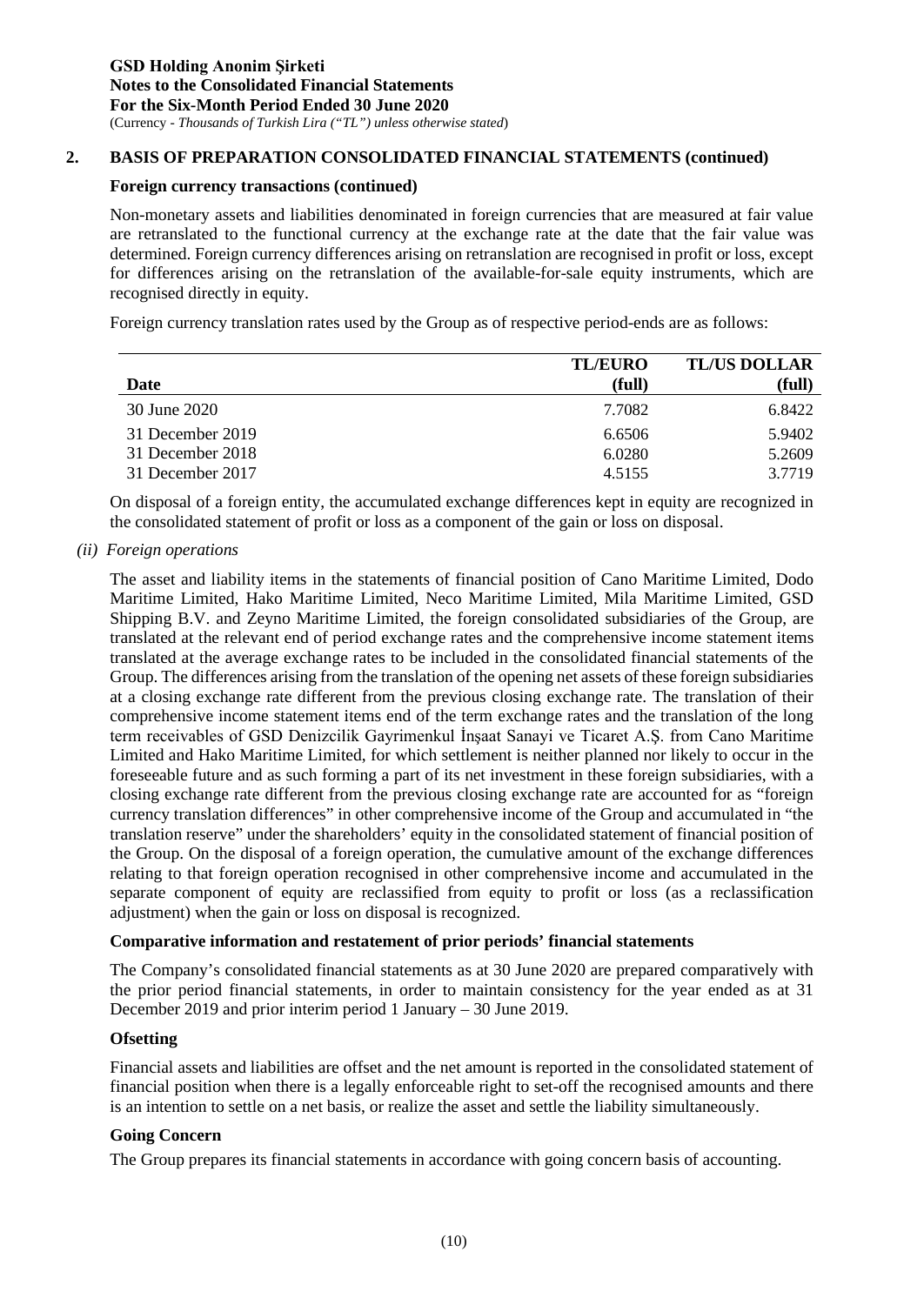#### **Standards and interpretations issued but not yet effective**

#### *Standards issued but not yet effective and not early adopted*

Standards, interpretations and amendments to existing standards that are issued but not yet effective up to the date of issuance of the consolidated financial statements are as follows. The Group will make the necessary changes if not indicated otherwise, which will be affecting the consolidated financial statements and disclosures, after the new standards and interpretations become in effect.

#### **Classification of Liabilities as Current or Non-current (Amendments to IAS 1)**

On 23 January 2020, IASB issued *Classification of Liabilities as Current or Non-Current* which amends IAS 1 *Presentation of Financial Statements* to clarify its requirements for the presentation of liabilities in the statement of financial position.

The amendments clarify one of the criteria in IAS 1 for classifying a liability as non-current—that is, the requirement for an entity to have the right to defer settlement of the liability for at least 12 months after the reporting period.

The amendments include:

(a) Specifying that an entity's right to defer settlement must exist at the end of the reporting period;

(b) Clarifying that classification is unaffected by management's intentions or expectations about whether the entity will exercise its right to defer settlement;

(c) Clarifying how lending conditions affect classification; and

(d) Clarifying requirements for classifying liabilities an entity will or may settle by issuing its own equity instruments.

The Compantshall apply retrospectively these amendments for annual periods beginning on or after 1 January 2022 with earlier application permitted. However, the amendment published on 15 July 2020, IASB decided to defer the effective date of IAS 1 until 1 January 2023.

The Group does not expect that application of these amendments to IAS 1 will have significant impact on its consolidated financial statements.

#### **Offsetting a financial asset and a financial liability**

A financial asset and a financial liability shall be offset and the net amount presented in the statement of financial position when, and only when, the Group currently has a legally enforceable right to set off the recognised amounts and intends either to settle on a net basis, or to realise the asset and settle the liability simultaneously. In accounting for a transfer of a financial asset that does not qualify for derecognition, the Group shall not offset the transferred asset and the associated liability.

#### **COVID-19 related rent concession (Amendments to IFRS 16)**

On 5 June 2020, IASB issued COVID-19 related rent concession which amends IFRS 16 Leases.

The amendment allows lessees not to account for rent concessions as lease modifications if they arise as a direct consequence of COVID-19.

The practical expedient will only apply if:

- $\triangleright$  the revised consideration is substantially the same or less than the original consideration;
- $\triangleright$  the reduction in lease payments relates to payments due on or before 30 June 2021
- $\triangleright$  no other substantive changes have been made to the terms of the lease.

No practical expedient is provided for lessors. Lessors are required to continue to assess if the rent concessions are lease modifications and account for them accordingly.

The Group shall apply these amendments for annual periods beginning on or after 1 June 2020 with earlier application permitted.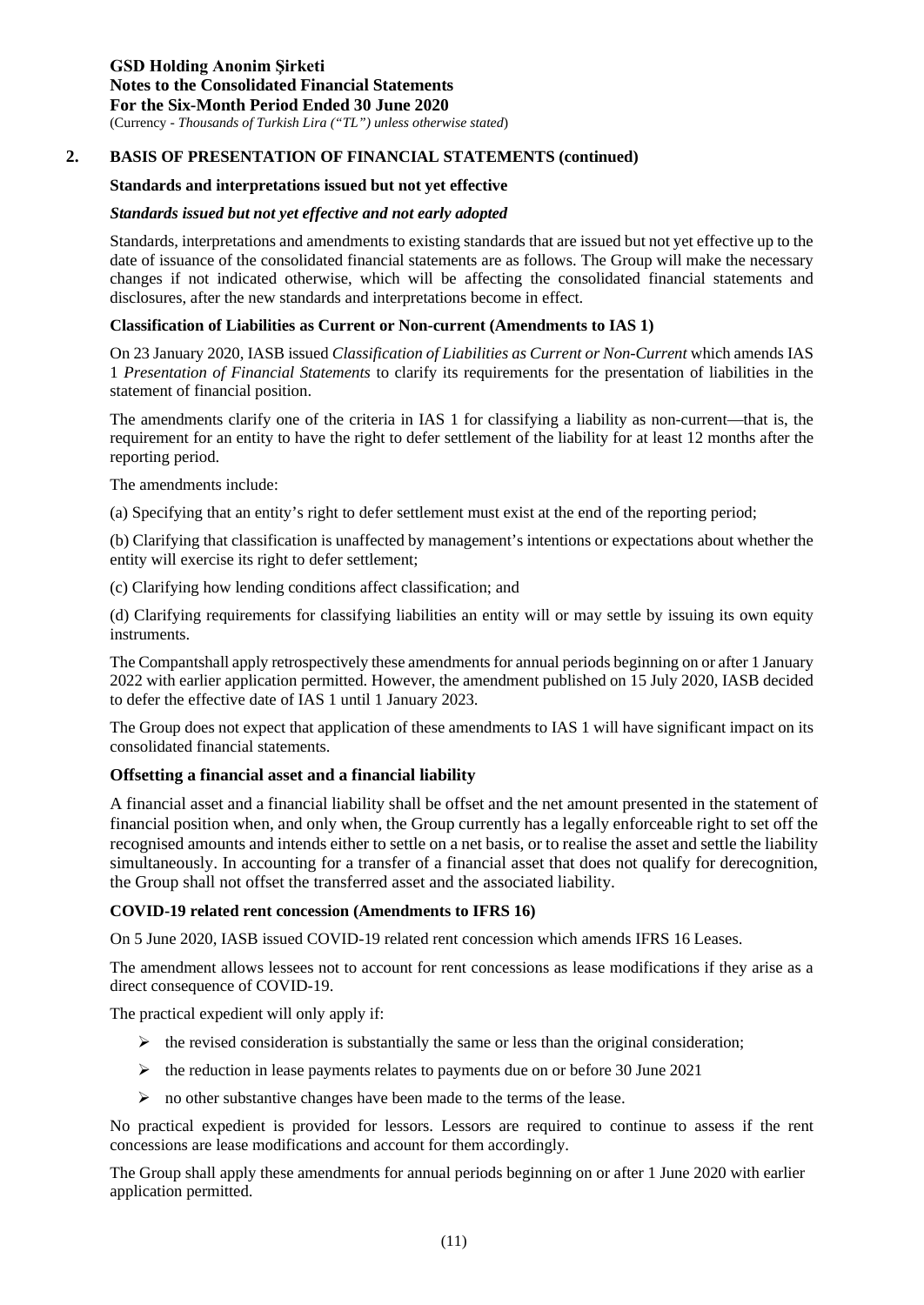**GSD Holding Anonim Şirketi Notes to the Consolidated Financial Statements For the Six-Month Period Ended 30 June 2020** (Currency - *Thousands of Turkish Lira ("TL") unless otherwise stated*)

#### **2. BASIS OF PRESENTATION OF FINANCIAL STATEMENTS (continued)**

#### **Standards and interpretations issued but not yet effective (continued)**

#### **Amendments that are effective on 1 January 2020**

Changes that have become effective and have been adopted for annual periods beginning on or after 1 January 2020 are as follows:

1-) The revised Conceptual Framework (Version 2018)

2-) Amendments to IFRS 3 - Definition of a Business

The application of the amendment to IFRS 3 did not have a significant impact on the consolidated financial statements of the Group.

3-) Amendments to IAS 1 and IAS 8 - Definition of Material

The application of the amendment to IAS 1 and IAS 8 did not have a significant effect on the consolidated financial statements of the Group.

4-) Interest Rate Benchmark Reform (Amendments to IFRS 9, IAS 39 and IFRS 7)

The application of this amendment did not have a significant impact on the consolidated financial statements of the Group.

#### *New and updated standards and annotations published by IASB but not yet published by POA*

#### **Reference to the Conceptual Framework (Amendments to IFRS 3)**

In May 2020, IASB issued Reference to the Conceptual Framework, which made amendments to IFRS 3 Business Combinations.

The amendments updated IFRS 3 by replacing a reference to an old version of the Board's Conceptual Framework for Financial Reporting with a reference to the latest version, which was issued in March 2018.

The Group shall apply these amendments for annual periods beginning on or after 1 January 2022 with earlier application permitted.

#### **Property, Plant and Equipment-Proceeds before Intended Use (Amendments to IAS 16)**

In May 2020, IASB issued Property, Plant and Equipment-Proceeds before Intended Use, which made amendments to IAS 16 Property, Plant and Equipment. The amendments prohibit a company from deducting from the cost of property, plant and equipment amounts received from selling items produced while the company is preparing the asset for its intended use. Instead, a company will recognise such sales proceeds and related cost in profit or loss.

The amendments improve transparency and consistency by clarifying the accounting requirements specifically, the amendments prohibit a company from deducting from the cost of property, plant and equipment amounts received from selling items produced while the company is preparing the asset for its intended use. Instead, a company will recognise such sales proceeds and related cost in profit or loss.

The Group shall apply these amendments for annual periods beginning on or after 1 January 2022 with earlier application permitted.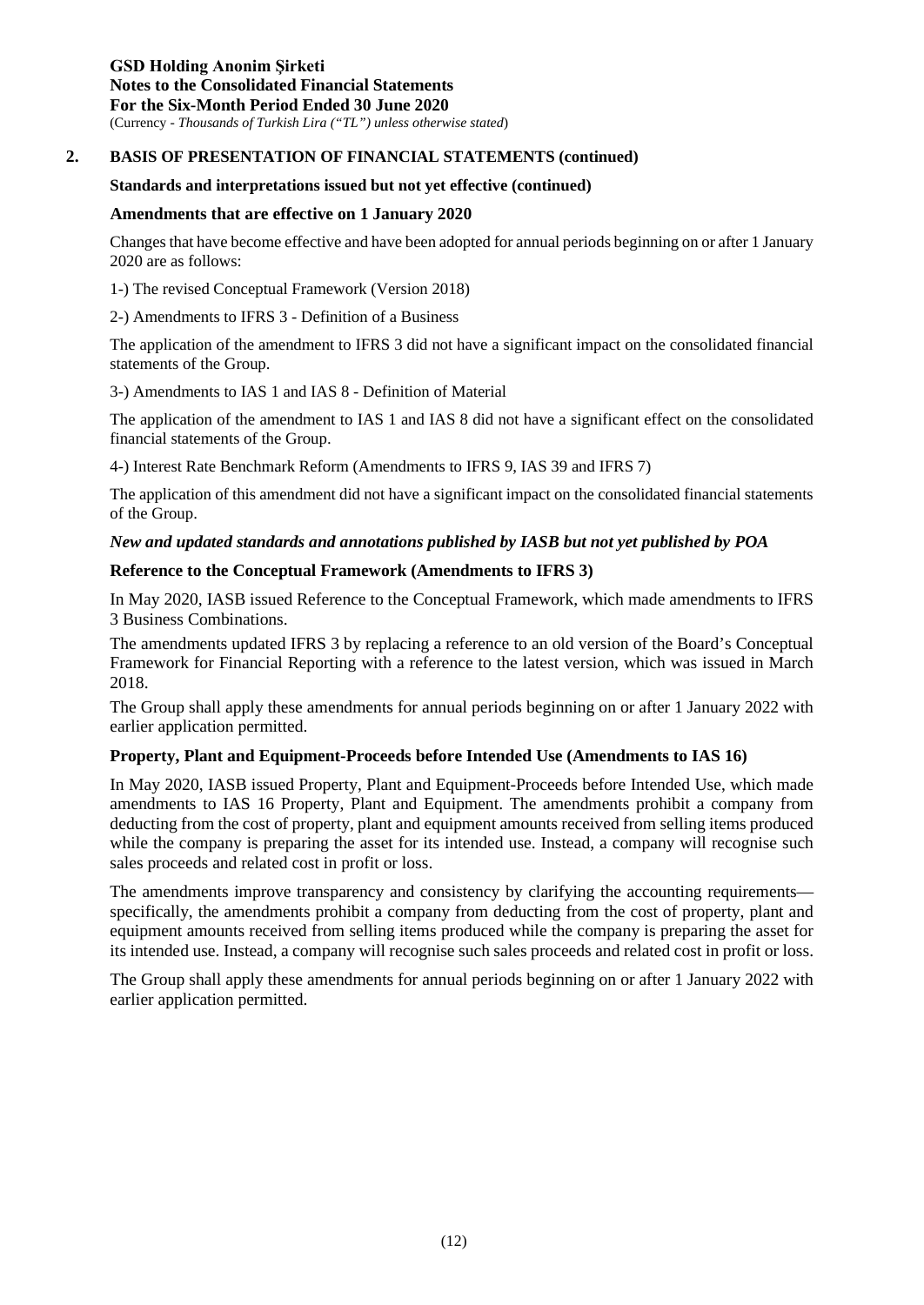#### **Onerous Contracts—Cost of Fulfilling a Contract (Amendments to IAS 37)**

In May 2020, IASB issued Onerous Contracts—Cost of Fulfilling a Contract, which made amendments to IAS 37 Provisions, Contingent Liabilities and Contingent Assets.

The amendments specify which costs an entity includes in determining the cost of fulfilling a contract for the purpose of assessing whether the contract is onerous.

IASB developed amendments to IAS 37 to clarify that for the purpose of assessing whether a contract is onerous, the cost of fulfilling the contract includes both the incremental costs of fulfilling that contract and an allocation of other costs that relate directly to fulfilling contracts.

The Group shall apply these amendments for annual periods beginning on or after 1 January 2022 with earlier application permitted.

#### *Annual Improvements to IFRS Standards 2018–2020*

#### **Improvements to IFRSs**

IASB issued Annual Improvements to IFRSs - 2018–2020 Cycle for applicable standards in May 2020. The amendments are effective as of 1 January 2022. Earlier application is permitted. The Group does not expect that application of these improvements to IFRSs will have significant impact on its consolidated financial statements.

#### *IFRS 1 First-time Adoption of International Financial Reporting Standards*

This amendment simplifies the application of IFRS 1 for a subsidiary that becomes a first-time adopter of IFRS Standards later than its parent – i.e. if a subsidiary adopts IFRS Standards later than its parent and applies IFRS 1.D16(a), then a subsidiary may elect to measure cumulative translation differences for all foreign operations at amounts included in the consolidated financial statements of the parent, based on the parent's date of transition to IFRS Standards. This amendment will ease transition to IFRS Standards for subsidiaries applying this optional exemption by i)reducing undue costs; and ii) avoiding the need to maintain parallel sets of accounting records.

#### *IFRS 9 Financial Instruments*

This amendment clarifies that – for the purpose of performing the '10 percent test' for derecognition of financial liabilities – in determining those fees paid net of fees received, a borrower includes only fees paid or received between the borrower and the lender, including fees paid or received by either the borrower or lender on the other's behalf.

#### *IFRS 16 Leases, Illustrative Example 13*

The amendment removes the illustration of payments from the lessor relating to leasehold improvements. As currently drafted, this example is not clear as to why such payments are not a lease incentive. It will help to remove the potential for confusion in identifying lease incentives in a common real estate fact pattern.

#### *IAS 41 Agriculture*

This amendment removes the requirement to exclude cash flows for taxation when measuring fair value, thereby aligning the fair value measurement requirements in IAS 41 with those in IFRS 13 Fair Value Measurement. The amendments provide the flexibility to use either, as appropriate, in line with IFRS 13.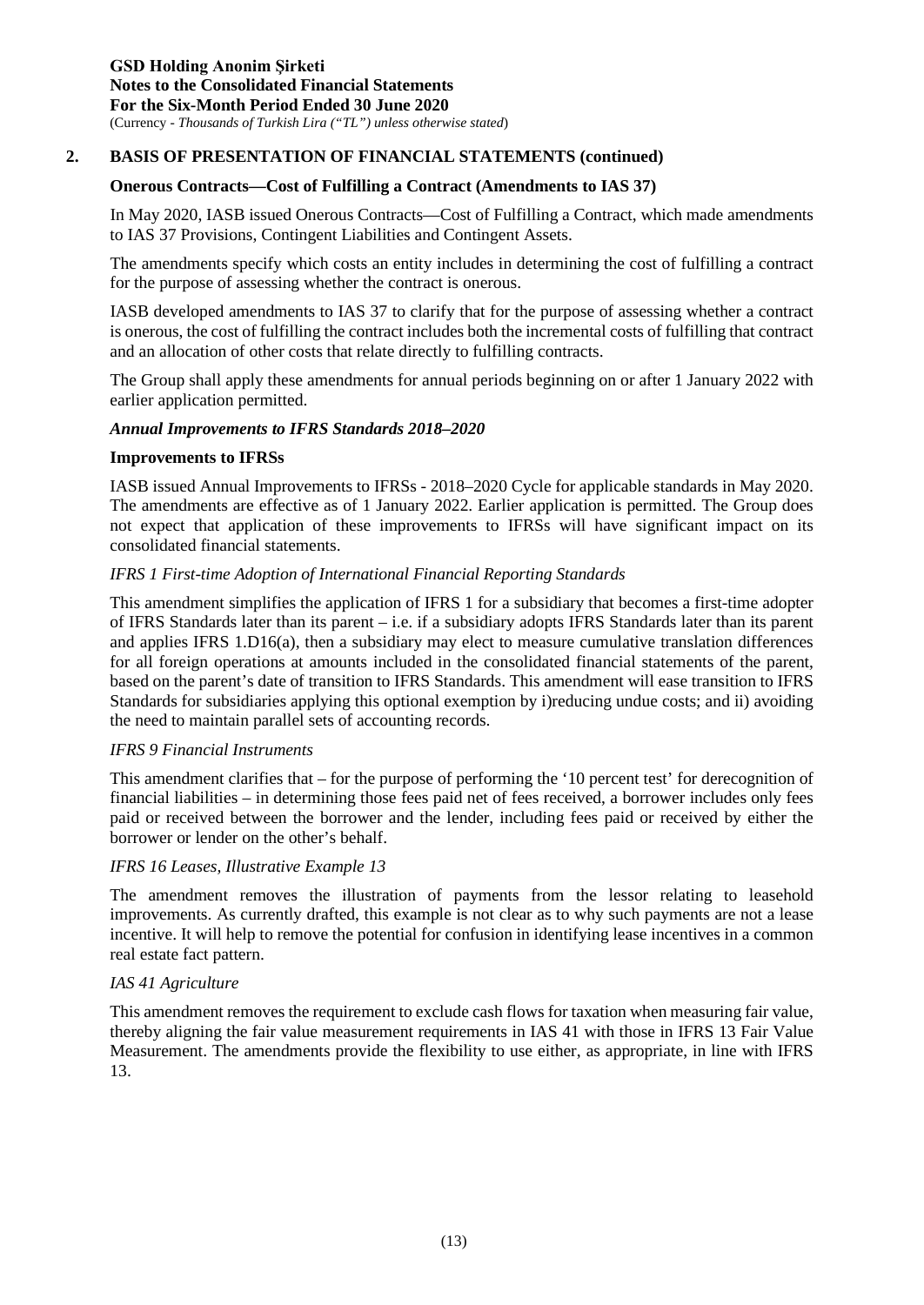#### **Summary of significant accounting policies**

#### **IFRS 9 Financial Instruments**

IFRS 9 sets out requirements for recognizing and measuring financial assets, financial liabilities and some contracts to buy or sell non-financial items. This standard replaces IAS 39 Financial Instruments: Recognition and Measurement.

The following summarizes the impact of transition to IFRS 9, funding, retained earnings / (losses) and opening interest on non-controlling interests, net of tax.

#### **Classification of financial assets and financial liabilities**

IFRS 9 changes largely effects the classification and measurement of financial assets and measurement of financial liabilities which classified as fair value differences, measured by reflecting to profit or loss. Those financial liabilities' changes in fair value related to credit risk should be presented in other comprehensive income statement.

IFRS 9 largely retains the existing requirements in IAS 39 for the classification and measurement of financial liabilities. However, it eliminates the previous IAS 39 categories for financial assets of held to maturity, loans and receivables and available for sale.

The adoption of IFRS 9 has not had a significant effect on the Group's accounting policies related to financial liabilities and derivative financial instruments.

The impact of IFRS 9 on the classification and measurement of financial assets is set out below.

Under IFRS 9, on initial recognition, a financial asset is classified as measured at: amortized cost; FVOCI ("financial asset measured at fair value through other comprehensive income") – debt investment; FVOCI – equity investment; or FVTPL ("financial asset measured at fair value through profit/loss"). The classification of financial assets under IFRS 9 is generally based on the business model in which a financial asset is managed and its contractual cash flow characteristics.

A financial asset is measured at amortized cost if it meets both of the following conditions and is notdesignated as at FVTPL:

1 It is held within a business model whose objective is to hold assets to collect contractual cash flows; and

2 Its contractual terms give rise on specified dates to cash flows that are solely payments of principal and interest on the principal amount outstanding.

A debt investment is measured at FVOCI if it meets both of the following conditions and is not designated as at FVTPL:

1 It is held within a business model whose objective is achieved by both collecting contractual cash flows and selling financial assets; and

2 Its contractual terms give rise on specified dates to cash flows that are solely payments of principal and interest on the principal amount outstanding.

On initial recognition of an equity investment that is not held for trading, the Group may irrevocably elect to present subsequent changes in the investment's fair value in OCI ("other comprehensive income"). This election is made on an investment-by-investment basis.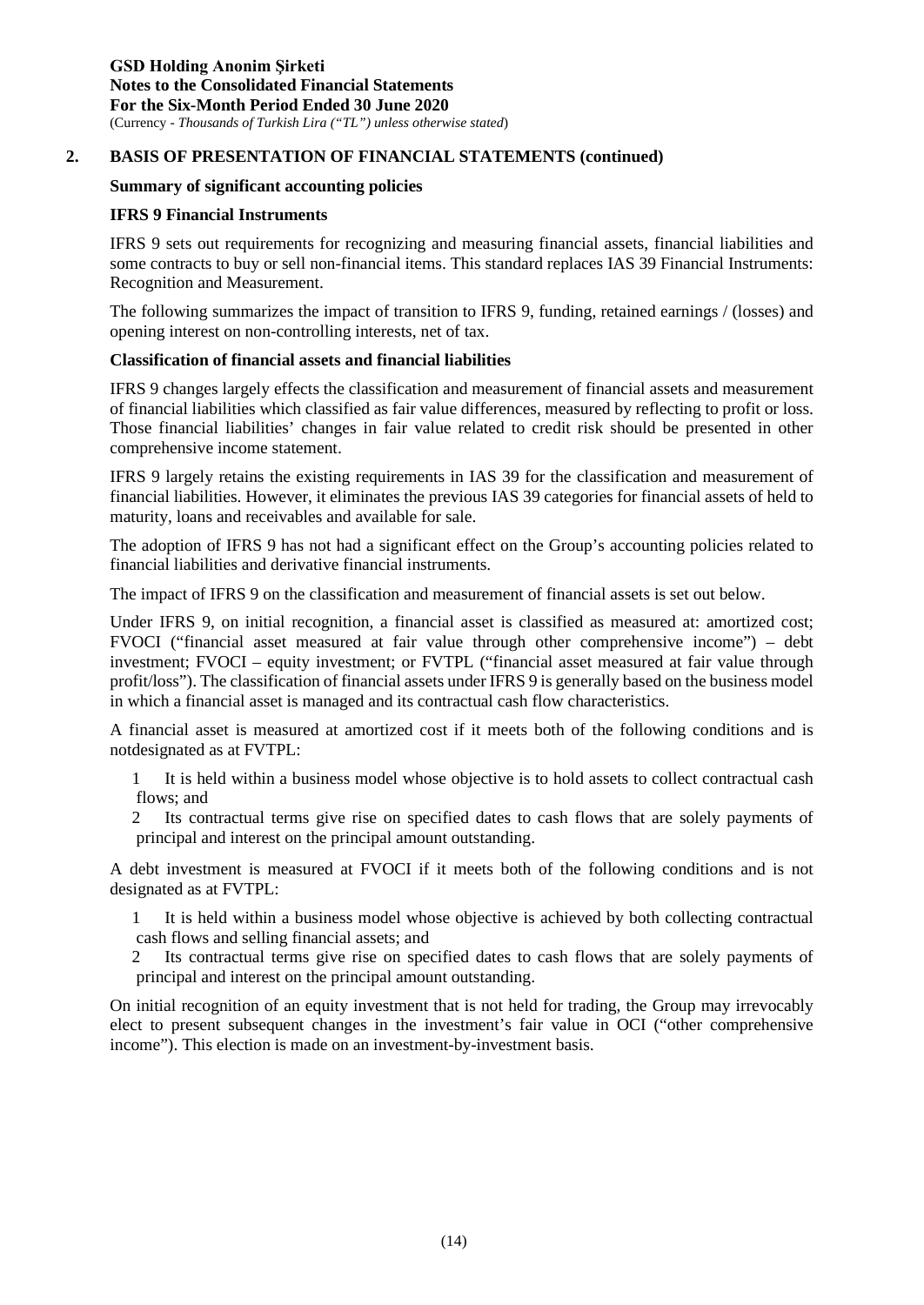#### **Summary of significant accounting policies (continued)**

#### **IFRS 9 Financial Instruments (continued)**

#### **Classification of financial assets and financial liabilities (continued)**

All financial assets not classified as measured at amortized for the FVOCI as described above are measured at FVTPL. This includes all derivative financial assets. On initial recognition, the Group may irrevocably designate a financial asset that otherwise meets the requirements to be measured at amortized for the at FVOCI as at FVTPL if doing so eliminates or significantly reduces an accounting mismatch that would otherwise arise.

A financial asset (unless it is a trade receivable without a significant financing component that is initially measured at the transaction price) is initially measured at fair value plus, for an item not at FVTPL, transaction costs that are directly attributable to its acquisition.

The following accounting policies apply to the subsequent measurement of financial assets.

| <b>Financial</b><br>assets<br>at FVTPL                 | These assets are subsequently measured at fair value. Net gains and losses,<br>including any interest or dividend income, are recognized in profit or loss.                                                                                                                                                                                                     |
|--------------------------------------------------------|-----------------------------------------------------------------------------------------------------------------------------------------------------------------------------------------------------------------------------------------------------------------------------------------------------------------------------------------------------------------|
| <b>Financial</b><br><b>assets</b><br>at amortized cost | These assets are subsequently measured at amortized cost using the effective<br>interest method. The amortized cost is reduced by impairment losses.                                                                                                                                                                                                            |
|                                                        | Interest income, foreign exchange gains and losses and impairment are<br>recognized in profit or loss. Any gain or loss on derecognition is recognized<br>in profit or loss.                                                                                                                                                                                    |
| Debt investments<br>at FVOCI                           | These assets are subsequently measured at fair value. Interest income<br>calculated using the effective interest method, foreign exchange gains and<br>losses and impairment are recognized in profit or loss. Other net gains and<br>losses are recognized in OCI. On derecognition, gains and losses<br>accumulated in OCI are reclassified to profit or loss |
| <b>Equity</b><br>investments<br>at<br><b>FVOCI</b>     | These assets are subsequently measured at fair value. Dividends are<br>recognized as income in profit or loss unless the dividend clearly represents<br>a recovery of part of the cost of the investment.                                                                                                                                                       |
|                                                        | Other net gains and losses are recognized in OCI and are never reclassified<br>to profit or loss.                                                                                                                                                                                                                                                               |

The effect of adopting IFRS 9 on the carrying amounts of financial assets relates solely to the new impairment and reclassification requirements, as described further below.

#### **Loans**

Loans are financial assets created by providing money, goods or services to the borrower. The said loans and receivables are first recorded over the acquisition cost reflecting their fair value and are afterwards measured at their amortized amounts using the effective rate of interest (internal rate of return) method. Paid fees and other similar expenses related to the assets received as collateral of these are not accepted as part of the transaction cost and are reflected in the expense accounts. All of the Group's loans are recorded under the account "Measured at Amortised Cost".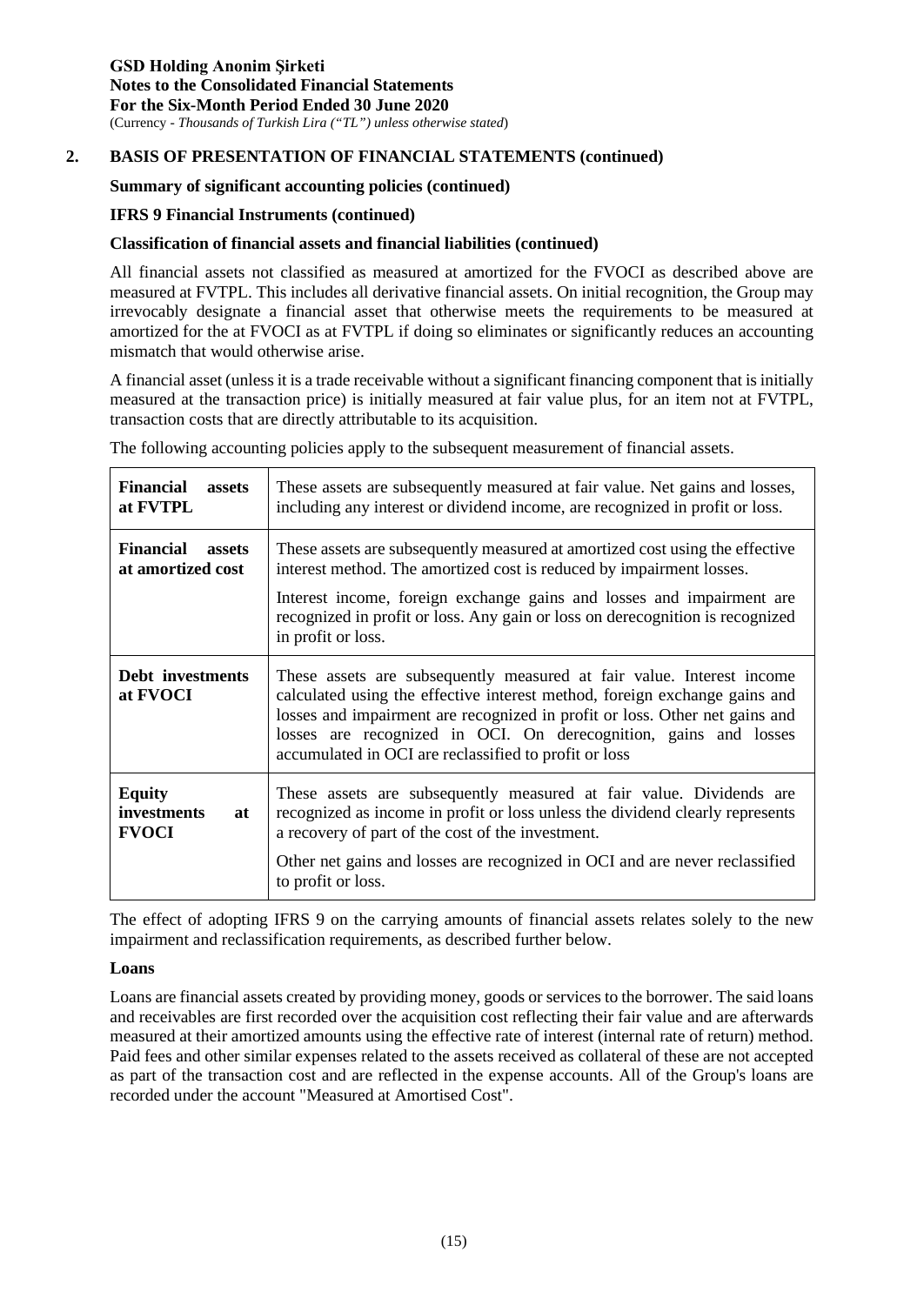#### **Summary of significant accounting policies (continued)**

#### **IFRS 9 Financial Instruments (continued)**

#### **Evaluation of the Business Model Used by the Group**

The Group classifies its financial assets based on the business model for managing the financial assets. According to IFRS 9 the business model is determined to show how financial asset groups are managed together in order to manage a specific management purpose. When evaluating the business model used for the management of financial assets, all relevant evidence that can be obtained at the date of the assessment is taken notice.

#### **Impairment of Financial Assets**

IFRS 9 replaces the 'incurred loss' model in IAS 39 with an 'expected credit loss' (ECL) model. The new impairment model applies to financial assets measured at amortized cost, contract assets and debt investments at FVOCI, but not to investments in equity instruments.

The financial assets at amortized cost consist of trade receivables, cash and cash equivalents, and corporate debt securities.

Under IFRS 9, loss allowances are measured on either of the following bases:

- 12-month ECLs: these are ECLs that result from possible default events within the 12 months after the reporting date; and
- Lifetime ECLs: these are ECLs that result from all possible default events over the expected life of a financial instrument.

The expected credit loss estimates are required to be unbiased, probability-weighted and include supportable information about past events, current conditions, and forecasts of future economic conditions.

These financial assets are divided into three categories depending on the gradual increase in credit risk observed since their initial recognition:

Stage 1: For the financial assets at initial recognition or that do not have a significant increase in credit risk since initial recognition. Impairment for credit risk is recorded in the amount of 12-month expected credit losses.

Stage 2: In the event of a significant increase in credit risk since initial recognition, the financial asset is transferred to Stage 2. Impairment for credit risk is determined on the basis of the instrument's lifetime expected credit losses.

The purpose of the provision for impairment is to include the expected credit losses to financial statements that have material increases in the credit risk since the first time credit risks applied to the financial statements.

Stage 3: Stage 3 includes financial assets that have objective evidence of impairment at the reporting date. For these assets, lifetime expected credit losses are recognized and interest revenue is calculated on the net carrying amount.

#### **IFRS 16 Leases**

IFRS 16 introduced a single, on-balance sheet accounting model for lessees. As a result, the Group, as a lessee, has recognised right-of-use assets representing its rights to use the underlying assets and lease liabilities representing its obligation to make lease payments. Lessor accounting remains similar to previous accounting policies.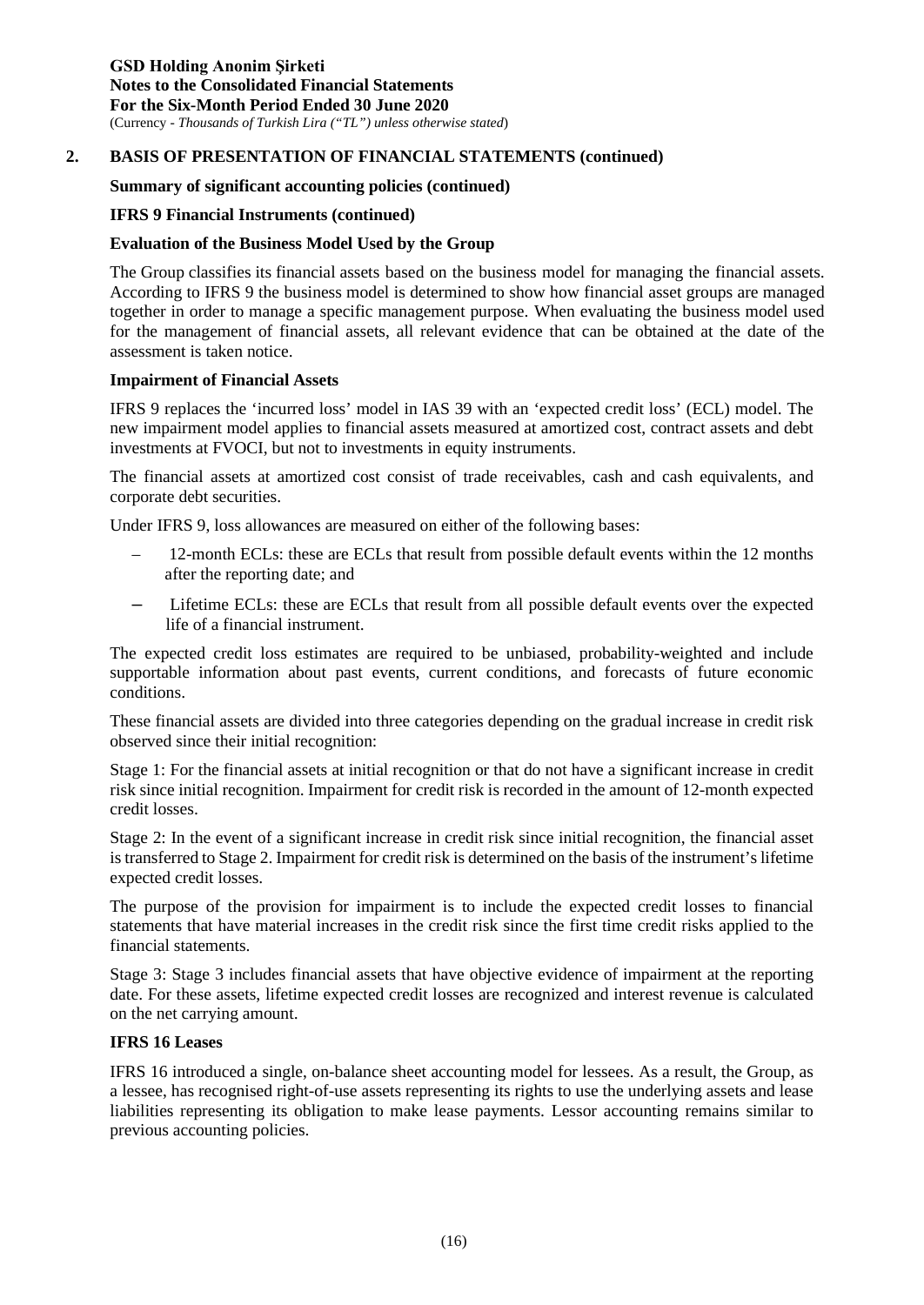#### **Summary of significant accounting policies (continued)**

#### **IFRS 16 Leases (continued)**

#### **a) Definition of Leasing**

Previously, the Group determined at contract inception whether an arrangement was or contained a lease under IFRIC 4 Determining Whether an Arrangement contains a Lease. The Group now assesses whether a contract is or contains a lease based on the new definition of a lease. Under IFRS 16, a contract is, or contains, a lease if the contract conveys a right to control the use of an identified asset for a period of time in exchange for consideration.

At inception or on reassessment of a contract that contains a lease component, the Group allocates the consideration in the contract to each lease and non-lease component on the basis of their relative standalone prices. However, for leases of properties in which it is a lessee, the Group has elected not to separate non-lease components and will instead account for the lease and non- lease components as a single lease component.

#### **b) As a Lessee**

The Group leases properties and vehicles. As a lessee, the Group has previously classified leases as operating or finance leases based on the assessment of whether all the risks and benefit of ownership of the asset have been transferred.

Under IFRS 16, the Group recognises right of use assets and lease liabilities for most leases – i.e. these leases are on-balance sheet.

The Group presents lease liabilities in "lease liabilities" in the statement of financial position.

The Group recognises a right-of-use asset and a lease liability at the lease commencement date. The right-of-use asset is initially measured at cost, and subsequently at cost less any accumulated depreciation and impairment losses, and adjusted for certain remeasurements of the lease liability. When a right-of-use asset meets the definition of investment property, it is presented in investment property. The right-of-use asset is initially measured at cost, and subsequently measured at fair value, in accordance with the Group's accounting policies.

The lease liability is initially measured at the present value of the lease payments that are not paid at the commencement date, discounted using the interest rate implicit in the lease or, if that rate cannot be readily determined, the Group's incremental borrowing rate. Generally, the Group uses its incremental borrowing rate as the discount rate.

The lease liability is subsequently increased by the interest cost on the lease liability and decreased by lease payment made. It is remeasured when there is a change in future lease payments arising from a change in an index or rate, a change in the estimate of the amount expected to be payable under a residual value guarantee, or as appropriate, changes in the assessment of whether a purchase or extension option is reasonably certain to be exercised or a termination option is reasonably certain not to be exercised.

The Group has applied judgement to determine the lease term for some lease contracts in which it is a lessee that include renewal options. The assessment of whether the Group is reasonably certain to exercise such options impacts the lease term, which significantly affects the amount of lease liabilities and right-of-use assets recognised.

#### **c) As a lessor**

The accounting policies applicable to the Group as a lessor are not different from those under IAS 17.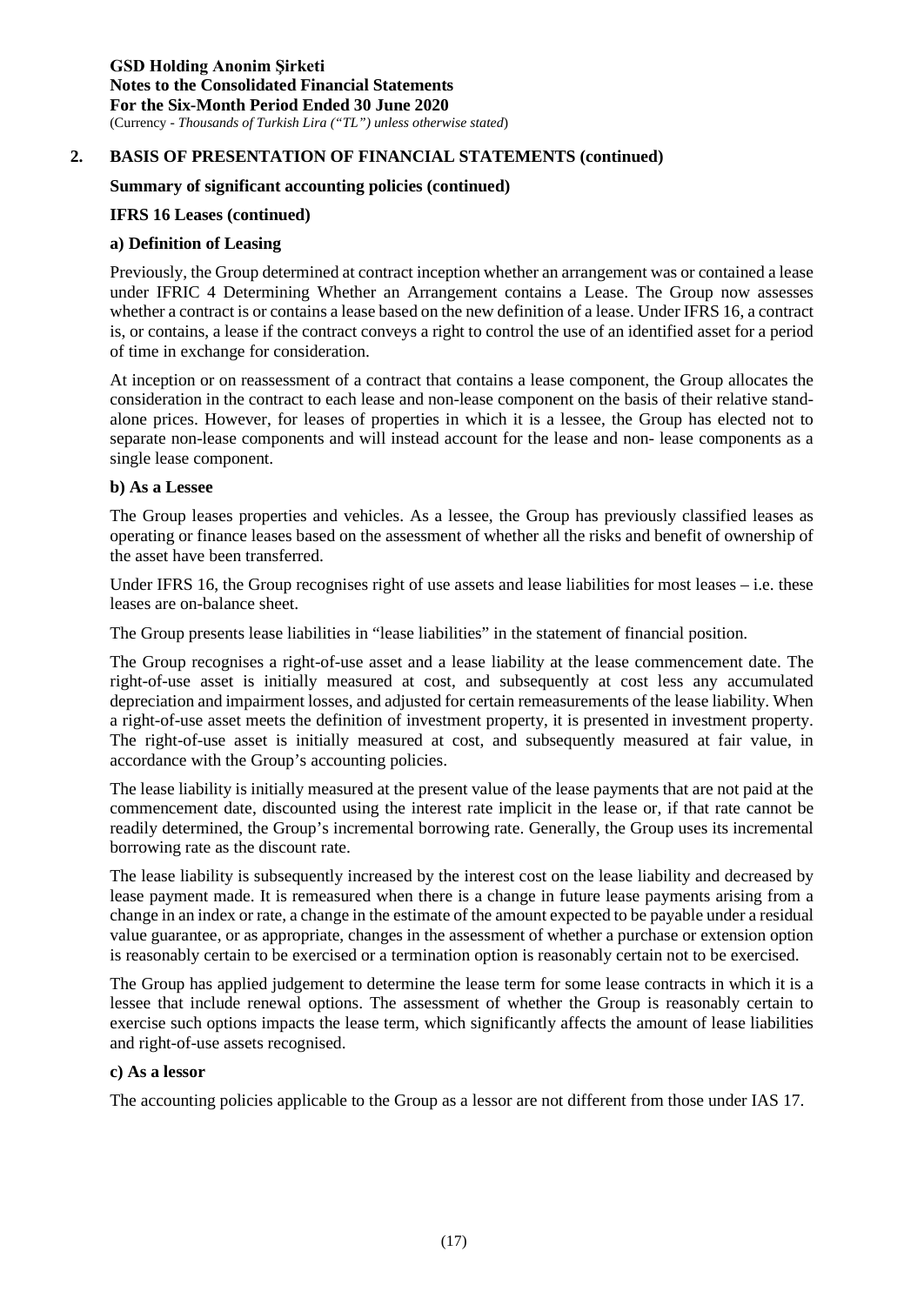#### **Summary of significant accounting policies (continued)**

#### **Tangible Assets**

#### *(i) Recognition and measurement*

The cost of the tangible assets purchased before 31 December 2004 are restated for the effects of inflation in TL units current at 31 December 2004 pursuant to IAS 29. Tangible assets purchased after this date are recorded at their historical costs. Accordingly, tangible assets are carried at cost, less accumulated depreciation and impairment losses, except for buildings. Buildings are recorded at the fair value and the amounts over carrying value of the buildings are recorded as property revaluation reserve under equity.

Cost includes expenditures that are directly attributable to the acquisition of the asset. When parts of an item of tangible assets have different useful lives, they are accounted for as separate items (major components) of tangible assets.

Gains/losses on disposal of an item of tangible assets are determined by comparing the proceeds from disposal with the carrying amount of tangible assets and are recognized net within other income or other expenses in profit or loss.

#### *(ii) Subsequent costs*

The cost of replacing part of an item of tangible assets is recognized in the carrying amount of the item if it is probable that the future economic benefits embodied within the part will flow to the Group and its cost can be measured reliably. The carrying amount of the replaced item is derecognised. The costs of the day-to-day servicing of tangible assets are recognized in profit or loss as incurred.

#### *(iii) Depreciation*

Depreciation is recognized in profit or loss on a straight-line basis over the estimated useful lives of each part of an item of tangible assets since this most closely reflects the expected pattern of consumption of the future economic benefits embodied in the asset. Leased assets are depreciated over the shorter of the lease term and their useful lives unless it is reasonably certain that the Group will obtain ownership by the end of the lease term. Land is not depreciated. The residual values of the ships of the Group are determined based on the actual sale prices published as of the report date for the ships having the same or similar qualifications which are of the age and condition expected at the end of their useful lives being equal to the depreciation period of 18 years. Depreciation methods, useful lives and residual values are reviewed at least annually unless there is a triggering event.

|                              | Years                             |
|------------------------------|-----------------------------------|
| <b>Buildings</b>             | 50                                |
| <b>Ships</b>                 | 18                                |
| Office and vehicle equipment | $2 - 15$                          |
| Motor vehicles               |                                   |
| Drydock                      |                                   |
| Leasehold improvements       | Lease term, not less than 5 years |

The carrying values of tangible assets are reviewed for impairment when events or changes in circumstances indicate the carrying value may not be recoverable. If any such indication exists and where the carrying values exceed the estimated recoverable amount, the assets or cash-generating units are written down to their recoverable amount. The recoverable amount of tangible assets is the greater of the fair value less costs to sell and value in use. Impairment losses are recognized in the consolidated income statement. The Group has started using accelerated depreciation method for tangible assets starting from October 2016.

An item of tangible assets is derecognized upon disposal or when no future economic benefits are expected from its use or disposal. Any gain or loss arising on derecognition of the asset (calculated as the difference between the net disposal proceeds and the carrying amount of the asset) is included in the consolidated income statement in the year the asset is derecognized.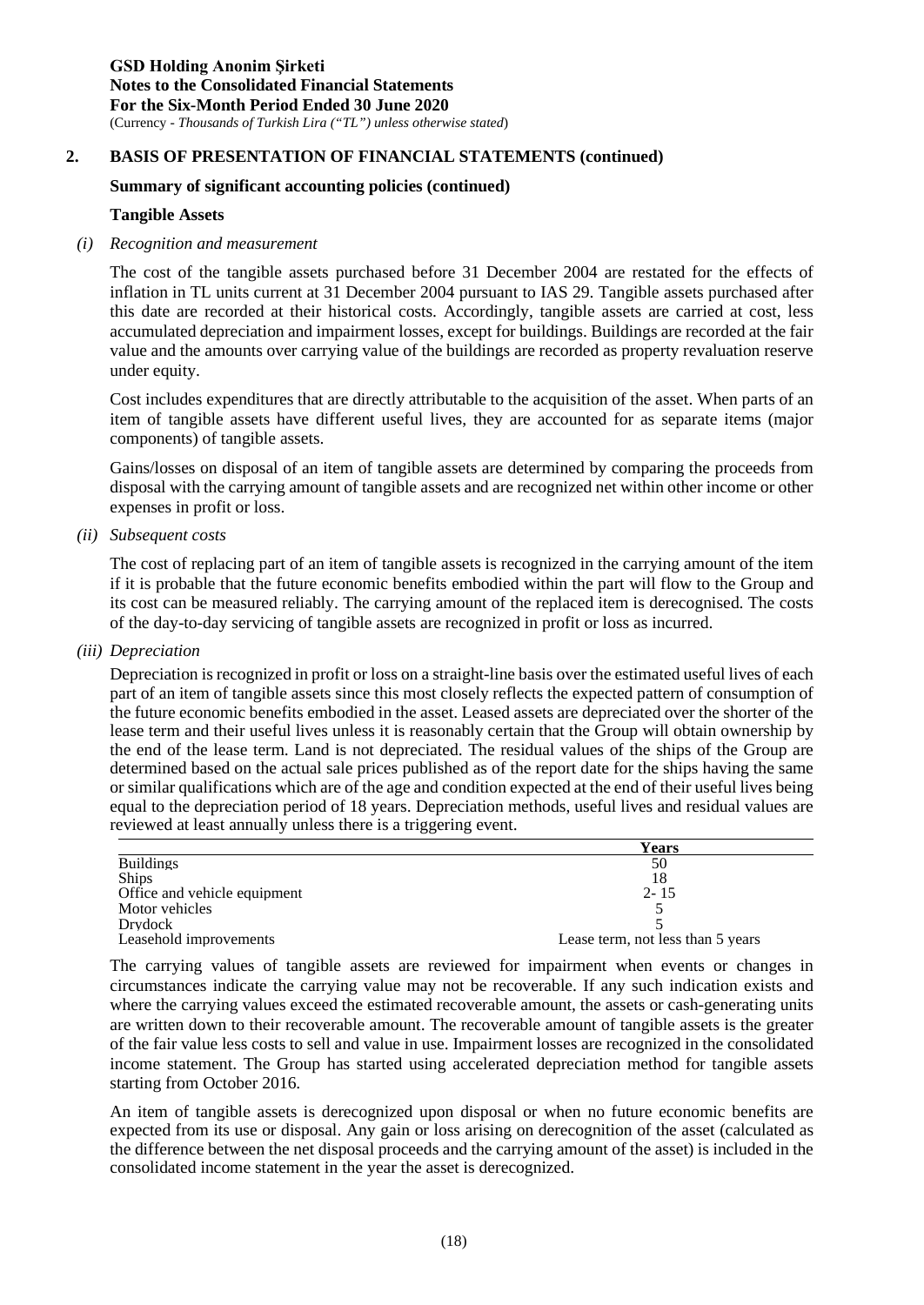#### **Summary of significant accounting policies (continued)**

#### **Tangible Assets (continued)**

Upon acquisition of a vessel, the components of the vessel which are required to be replaced at the next dry-docking are identified and their costs are depreciated over the period to the next estimated drydocking date. Costs incurred on subsequent dry-docking of vessels are capitalized and depreciated over the period to the next estimated drydocking date. When significant dry-docking costs incurred prior to the expiry of the depreciation period, the remaining costs of the previous dry-docking are written off immediately.

Repairs and maintenance costs are charged to the consolidated income statement during the financial period in which they are incurred. The cost of major renovations are included in the carrying amount of the asset when it is probable that future economic benefits in excess of the originally assessed standard performance of the existing asset will flow to the Group. Major renovations are depreciated over the remaining useful life of the related asset.

#### **Intangible Assets**

Intangible assets acquired separately from a business are capitalized at cost. Following initial recognition, intangible assets are carried at cost less any accumulated amortization and any accumulated impairment losses. Intangible assets, excluding development costs, created within the business, are not capitalized and expenditure is charged against profits in the year in which it is incurred. The cost of the intangible assets purchased before 31 December 2004 are restated for the effects of inflation in TL units current at 31 December 2004 pursuant to IAS 29.

The useful lives of intangible assets are assessed to be either finite or indefinite. Intangible assets with finite lives are amortized on a straight-line basis over the best estimate of their useful lives and assessed for impairment whenever there is an indication that the intangible asset may be impaired.

The amortization period and the amortization method for an intangible asset with a finite useful life are reviewed at least at each financial year-end. Changes in the expected useful life or the expected pattern of consumption of future economic benefits embodied in the asset is accounted for by changing the amortization period or method, as appropriate, and treated as changes in accounting estimates.

The Group amortizes intangible assets with a finite life on a straight-line basis over the estimated useful lives of 3-15 years. There are no intangible assets with indefinite useful lives.

Gains or losses arising from derecognition of an intangible asset are measured as the difference between the net disposal proceeds and the carrying amount of the asset and are recognized in the consolidated income statement when the asset is derecognized.

#### **Assets Held for Sale**

A property is classified as held for sale if its carrying amount will be recovered principally through a sale transaction rather than through continuing use. A property is not depreciated and is stated at the lower of its carrying amount and fair value less costs to sell while it is classified as held for sale or while it is a part of a disposal group classified as held for sale. A property that ceases to be classified as held for sale or ceases to be included in a disposal group classified as held for sale is measured at the lower of its carrying amount before the property or disposal group was classified as held for sale, adjusted for any depreciation or revaluations that would have been recognized had the property or disposal group not been classified as held for sale, and its recoverable amount at the date of subsequent decision not to sell.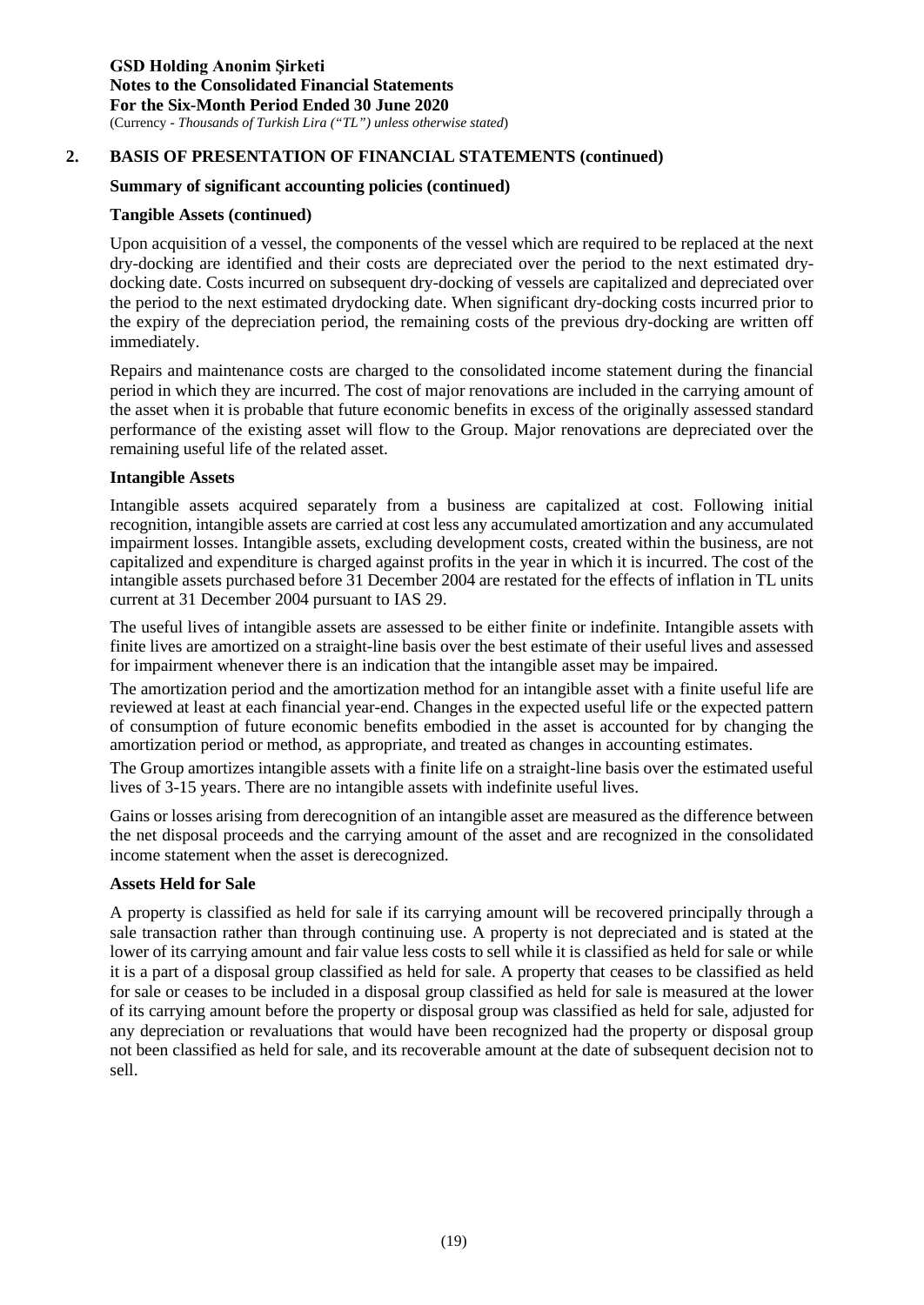#### **Summary of significant accounting policies (continued)**

#### **Impairment of Non-Financial Assets**

The Group assesses at each reporting date whether there is an indication that an asset may be impaired. If any such indication exists, or when annual impairment testing for an asset is required, the Group makes an estimate of the asset's recoverable amount. An asset's recoverable amount is the higher of an asset's or cash generating unit's fair value less costs to sell and its value in use and is determined for an individual asset, unless the asset does not generate cash inflows that are largely independent of those from other assets or groups of assets. Where the carrying amount of an asset exceeds its recoverable amount, the asset is considered impaired and is written down to its recoverable amount. In assessing value in use, the estimated future cash flows are discounted to their present value using a pre-tax discount rate that reflect current market assessments of the time value of money and the risks specific to the asset. Impairment losses of continuing operations are recognized in the consolidated income statement in those expense categories consistent with the function of the impaired asset.

An assessment is made at each reporting date as to whether there is any indication that previously recognized impairment losses may no longer exist or may have decreased. If such indication exists, the recoverable amount is estimated. A previously recognized impairment loss is reversed only if there has been a change in the estimates used to determine the asset's recoverable amount since the last impairment loss was recognized. If that is the case, the carrying amount of the asset is increased to its recoverable amount. That increased amount cannot exceed the carrying amount that would have been determined, net of depreciation, had no impairment loss been recognized for the asset in prior years. Such reversal is recognized in profit or loss unless the asset is carried at revalued amount, in which case the reversal is treated as a revaluation increase. After such a reversal the depreciation charge is adjusted in future periods to allocate the asset's revised carrying amount, less any residual value, on a systematic basis over its remaining useful life.

#### **Finance Leases**

#### *Finance leases - the Group as lessor*

The Group presents leased assets as receivables equal to the net investment in the leases. Finance income is based on a pattern reflecting a constant periodic rate of return on the net investment outstanding.

#### *Finance leases - the Group as lessee*

Finance leases, which transfer to the Group substantially all the risks and benefits incidental to ownership of the leased item, are capitalized at the inception of the lease at the fair value of the leased property or, if lower, at the present value of the minimum lease payments. Lease payments are apportioned between the finance charges and reduction of the lease liability so as to achieve a constant rate of interest on the remaining balance of the liability. Finance charges are charged directly against income. Capitalized leased assets are depreciated over the estimated useful life of the asset.

#### **Income Taxes**

Tax expense (income) is the aggregate amount included in the determination of net profit or loss for the period in respect of current and deferred taxes.

#### *i) Current tax*

Current tax assets and liabilities for the current and prior periods are measured at the amount expected to be recovered from or paid to the taxation authorities. The tax rates and tax laws used to compute the amount are those that are enacted or substantively enacted by the reporting date.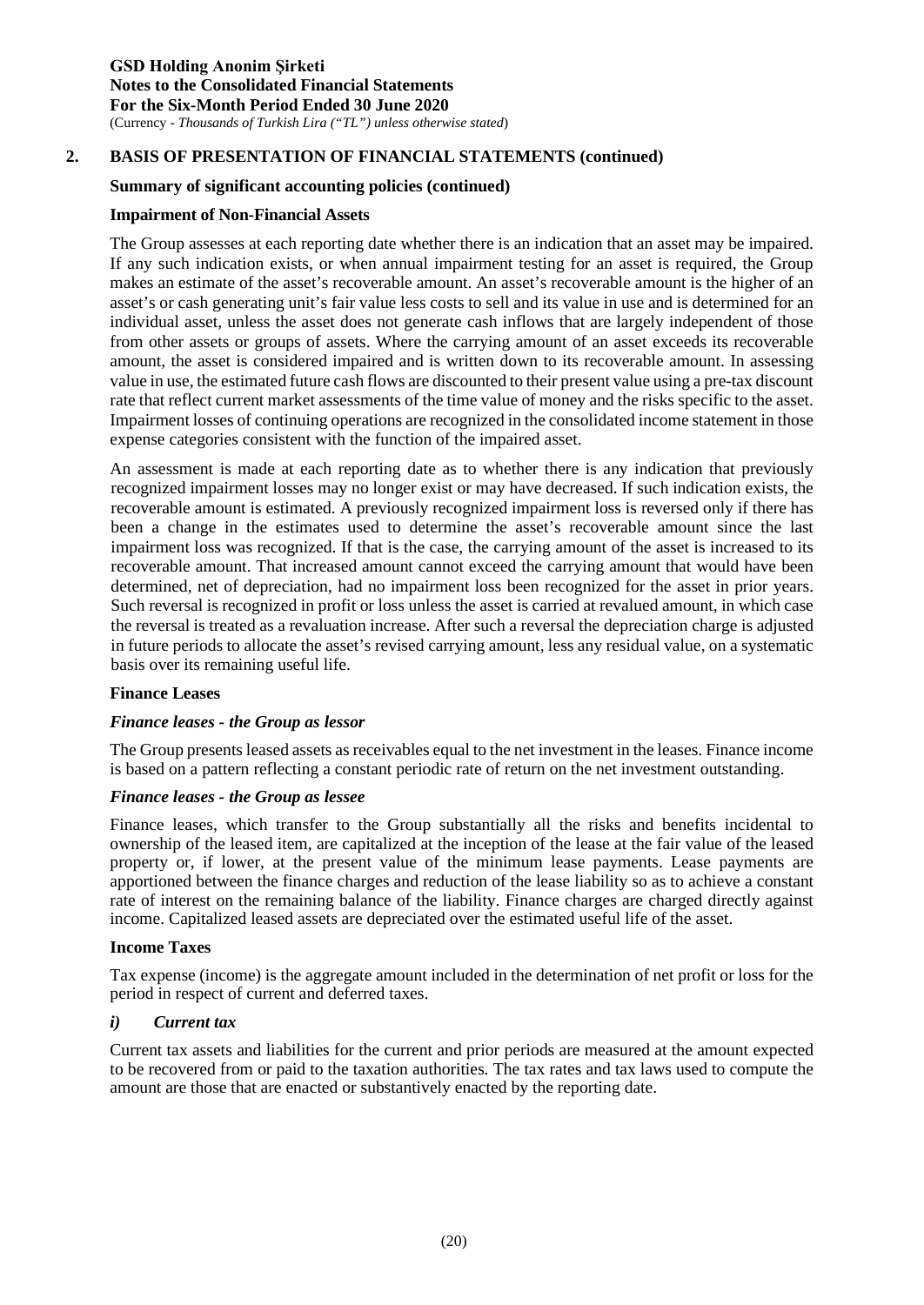#### **Summary of significant accounting policies (continued)**

#### **Income Taxes (continued)**

#### *ii) Deferred tax*

Deferred tax is recognised in respect of temporary differences between the carrying amounts of assets and liabilities for financial reporting purposes and the amounts used for taxation purposes. Deferred tax liabilities are recognized for all taxable temporary differences.

Deferred tax assets are recognized for all deductible temporary differences, carry-forward of unused tax credits and unused tax losses, to the extent that it is probable that taxable profit will be available against which the deductible temporary differences, carry-forward of unused tax credits and unused tax losses can be utilized.

The carrying amount of deferred tax assets is reviewed at each reporting date and reduced to the extent that it is no longer probable that sufficient taxable profit will be available to allow all or part of the deferred tax asset to be utilized. Unrecognized deferred tax assets are reassessed at each reporting date and are recognized to the extent it has become probable that future taxable profit will allow the deferred tax asset to be recovered.

Deferred tax assets and liabilities are measured at the tax rates that are expected to apply to the period when the asset is realized or the liability is settled, based on tax rates (and tax laws) that have been enacted or substantively enacted at the reporting date.

Income tax relating to items recognized in other comprehensive income or directly in equity is recognized in other comprehensive income or directly in equity, respectively, and not in the consolidated income statement.

Deferred tax assets and deferred tax liabilities are offset, if a legally enforceable right exists to set off current tax assets against current tax liabilities, and deferred taxes relate to the same taxable entity and the same taxation authority.

#### **Derivative Financial Instruments**

The Group enters into transactions with derivative instruments including forwards, swaps and options in the foreign exchange and capital markets. Most of these derivative transactions are considered as effective economic hedges under the Group's risk management policies; however since they do not qualify for hedge accounting under the specific provisions of IFRS 9 "Financial Instruments", they are treated as derivatives held for trading. Derivative financial instruments are initially recognized at fair value on the date at which a derivative contract is entered into and subsequently re-measured at fair value. Any gains or losses arising from changes in fair value on derivatives are recognized in the consolidated income statement.

Fair values are obtained from quoted market prices in active markets, including recent market transactions, to the extent publicly available, and valuation techniques, including discounted cash flow models and options pricing models as appropriate. All derivatives are carried as assets when fair value is positive and as liabilities when fair value is negative.

#### **Custody Assets**

Assets held by the Group in a custody agency or custodian capacity for its customers are not included in the statement of financial position, since such items are not treated as assets of the Group.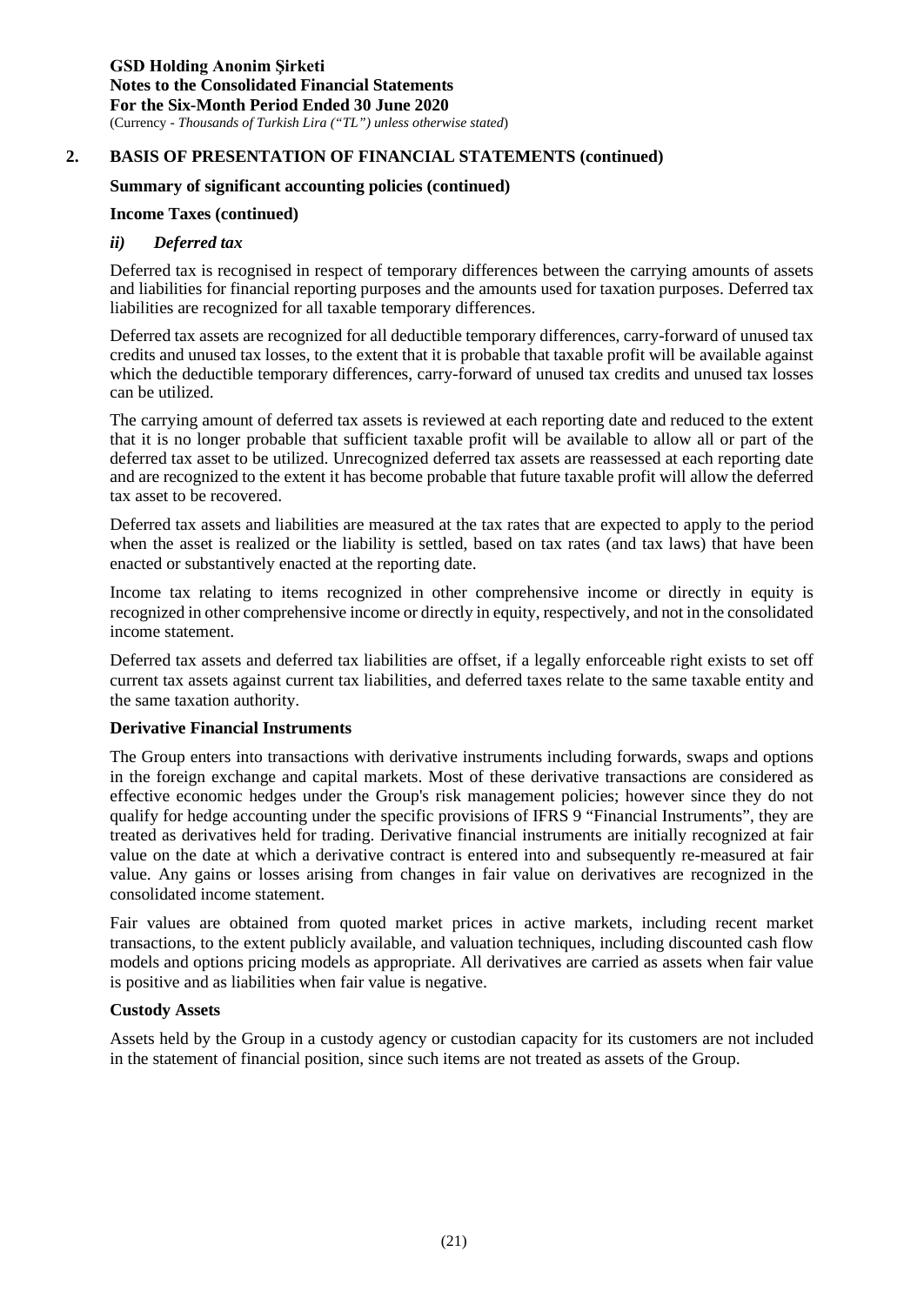#### **Summary of significant accounting policies (continued)**

#### **Factoring Receivables**

Factoring receivables are measured at amortised cost less specific allowances for uncollectibility and unearned interest income. Specific allowances are made against the carrying amount of factoring receivables and that are identified as being impaired based on regular reviews of outstanding balances to reduce factoring receivables to their recoverable amounts. When a factoring receivable is known to be uncollectible, all the necessary legal procedures have been completed, and the final loss has been determined, receivable is written off immediately.

#### **Interest-bearing Deposits and Funds Borrowed**

All deposits and borrowings are initially recognized at fair value of consideration received less directly attributable transaction costs. After initial recognition, all interest bearing deposits and borrowings are subsequently measured at amortized cost using effective yield method. Amortized cost is calculated by taking into account any discount or premium on settlement. Gain or loss is recognized in the consolidated income statement when the liability is derecognized as well as through amortization process.

#### **Borrowing Costs**

Borrowing costs that are directly attributable to the acquisition, construction or production of a qualifying asset are capitalised as part of the cost of that asset. A qualifying asset is an asset that necessarily takes a substantial period of time to get ready for its intended use or sale. Borrowing costs may include interest expense calculated using the effective interest method, finance charges in respect of finance leases and exchange differences arising from foreign currency borrowings to the extent that they are regarded as an adjustment to interest cost. The Group begins capitalising borrowing costs as part of the cost of a qualifying asset when it incurs expenditures for the asset and borrowing costs and undertakes activities that are necessary to prepare the asset for its intended use or sale. The Group ceases capitalising borrowing costs when substantially all the activities necessary to prepare the qualifying asset for its intended use or sale are complete. Other borrowing costs are recognised as an expense in the period in which they are incurred.

#### **Treasury Shares**

The Company's own equity instruments which are owned by the Company itself or its subsidiaries are deducted from equity under the heading "Treasury shares". No gain or loss is recognized in the consolidated income statement on the purchase, issue, sale or cancellation of the Company's own equity instruments. Considerations paid to reacquire the Company's own equity instruments are recognised directly in equity by debiting "Treasury shares". Considerations received as a result of the sale of the Company's own equity instruments reacquired and recognised directly in "Treasury shares" previously are recognised directly in equity by crediting "Treasury shares" for as much as their reacquisition cost and by crediting or debiting "Retained earnings" for as much as the gain or loss of the sale transaction, respectively, disclosing it as a "Change in retained earnings" in the consolidated statement of changes in equity.

#### **Employee Benefits**

The Group has both defined benefit and defined contribution plans as described below:

#### *i) Defined benefit plans*

In accordance with existing social legislation in Turkey, the Company and its subsidiaries incorporated in Turkey are required to make lump-sum termination indemnities to each employee who has completed over one year of service with the company and whose employment is terminated due to retirement or for reasons other than resignation or misconduct.

In the accompanying consolidated financial statements, the Group has reflected a liability calculated using actuarial method and discounted by using the current market yield at the reporting date on government bonds, in accordance with IAS 19 "*Employee Benefits*".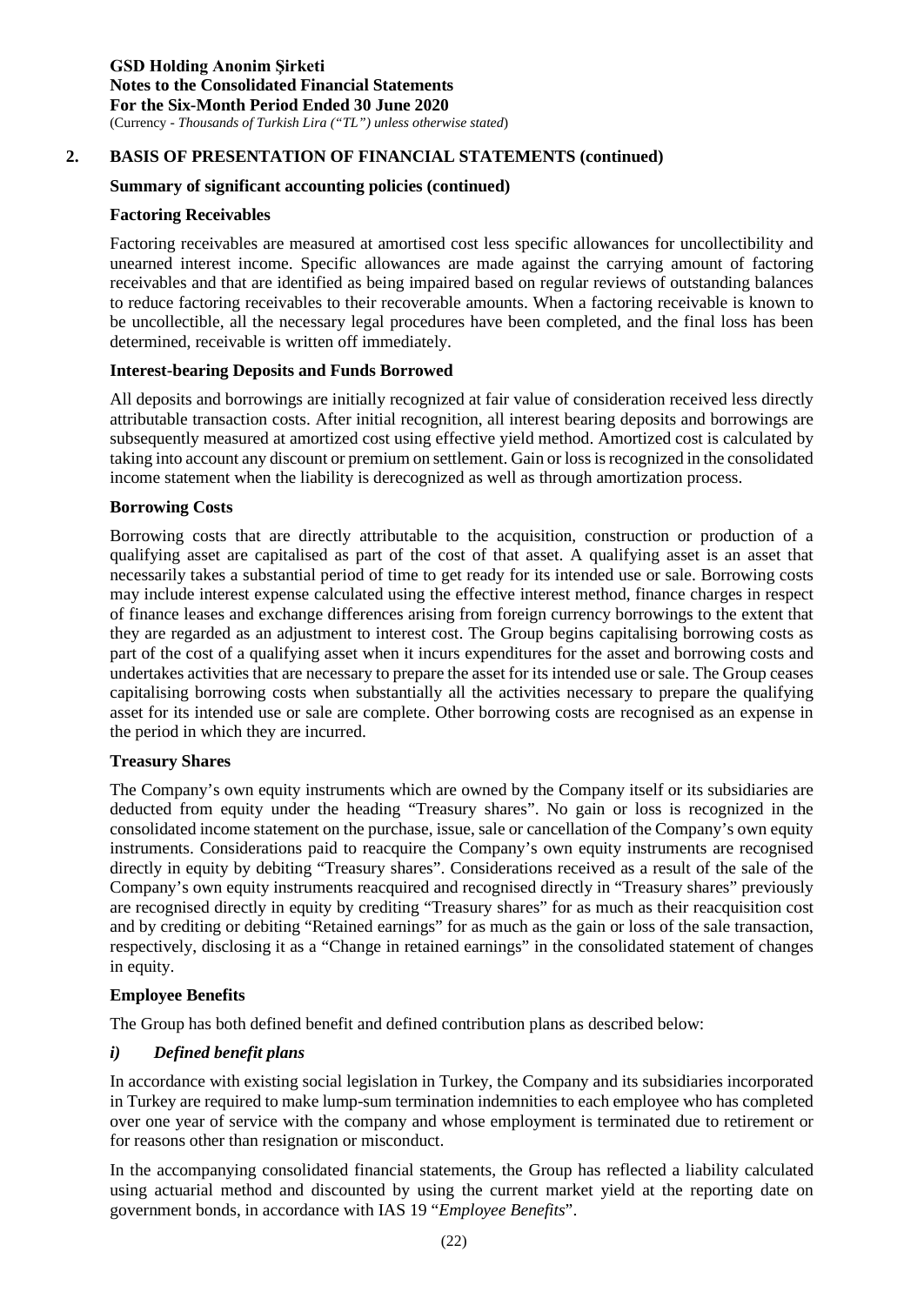#### **Summary of significant accounting policies (continued)**

#### **Employee Benefits (continued)**

#### *i) Defined benefit plans (continued)*

The Group, except to the extent that another IFRS requires or permits their inclusion in the cost of an asset, has recognized service cost and net interest on the net defined benefit liability (asset) in the consolidated income statement and remeasurements of the net defined benefit liability (asset) in the consolidated of other comprehensive income statement, which are the components of defined benefit cost.

Remeasurements of the net defined benefit liability (asset) recognised in other comprehensive income shall not be reclassified to profit or loss in a subsequent period. However, the entity may transfer those amounts recognised in other comprehensive income within equity. The Group, within the scope of that provision, adopted the accounting policy to transfer the prior-year-end balance of the Remeasurements of the Net Defined Benefit Liability (Asset) cumulatively recognised as other comprehensive income within equity to the Retained Earnings within equity as at each year-beginning.

The computation of the liability is predicated upon retirement pay ceiling announced by the Government. The ceiling amount at 1 January 2020 is full TL 6,730.15 (31 December 2019: full TL 6,379.86). The liability is not funded, as there is no funding requirement.

In the accompanying consolidated financial statements, the Group has reflected a liability by recognising the expected cost of bonus payments when, and only when, it has a present constructive obligation to make such payments as a result of past events and a reliable estimate of the obligation can be made. An obligation under profit-sharing and bonus plans results from employee service and not from a transaction with the Group's owners. Therefore, the Group recognises the cost of profit-sharing and bonus plans not as a distribution of profit but as an expense.

The Group has recognized the expected cost of employee benefits in the form of accumulated vesting paid absences relating to the unused entitlement arising from the services rendered by the Group's employees, required to be paid when the employment of the personnel is terminated due to any reason in accordance with the existing social legislation in Turkey, as a long-term liability by measuring it on an undiscounted basis since its discounting does not have a significant impact on the consolidated financial position or performance of the Group.

#### *ii) Defined contribution plans*

For defined contribution plans, the Group pays contributions to publicly administered social security funds on a mandatory basis. The Group has no further payment obligations once the contributions have been paid. The contributions are recognized as employee benefit expense when they are due.

#### **Provisions, Contingent Liabilities and Assets**

#### *i) Provisions*

Provisions are recognized when the Group has a present obligation (legal or constructive) as a result of a past event, it is probable that an outflow of resources embodying economic benefits will be required to settle the obligation and a reliable estimate can be made of the amount of the obligation. If the effect of the time value of money is material, provisions are determined by discounting the expected future cash flows at a pre-tax rate that reflects current market assessments of the time value of money and, where appropriate, the risks specific to the liability. Where discounting is used, the increase in the provision due to the passage of time is recognized as interest expense.

#### *ii) Contingent liabilities and assets*

Contingent liabilities are not recognized in the financial statements but disclosed in the notes if the possibility of any outflow is low. Contingent assets are not included in financial statements but explained in the notes if an inflow of economic benefits is probable.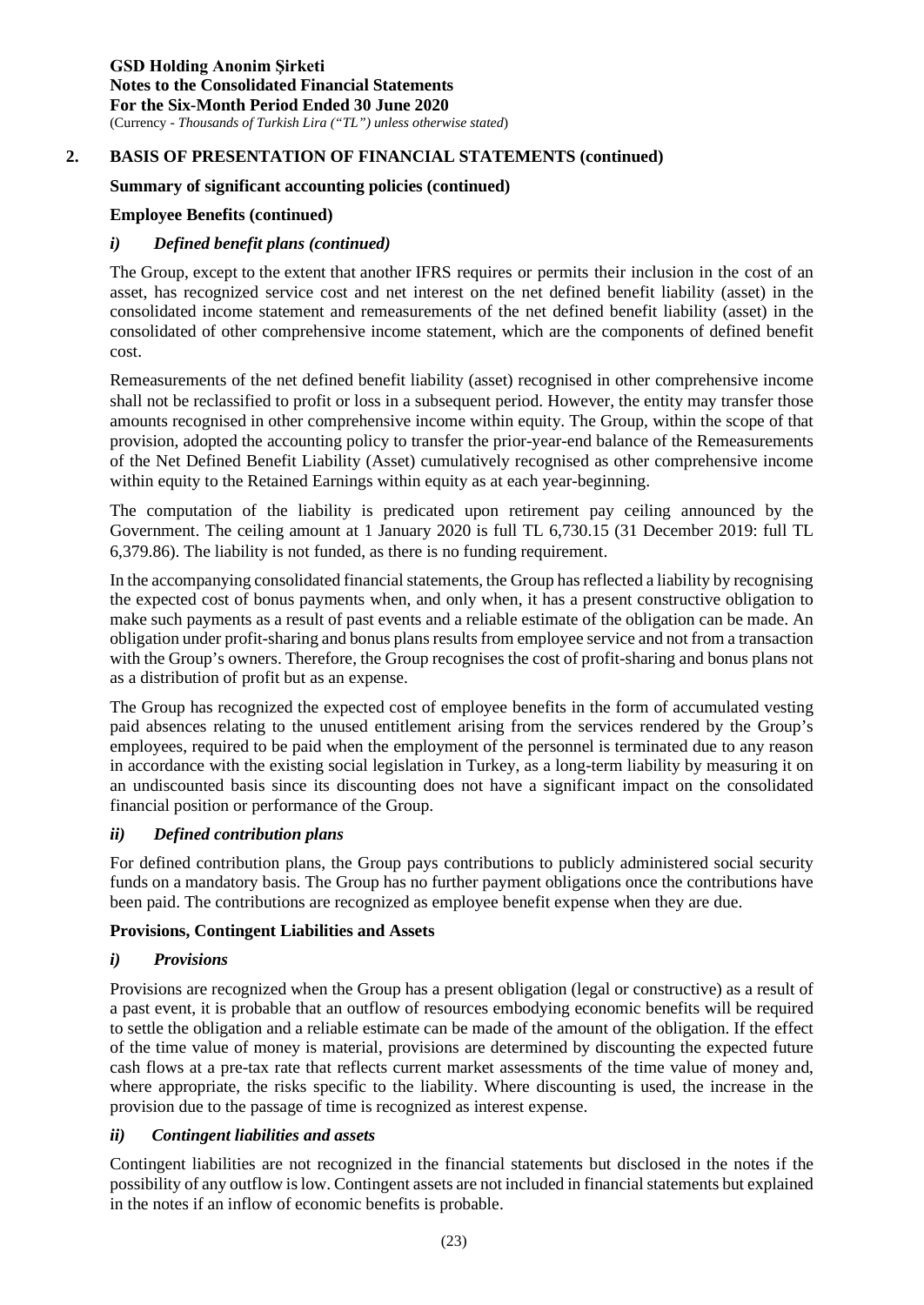#### **Summary of significant accounting policies (continued)**

#### **Income and Expense Recognition**

Interest income and expense are recognized in the consolidated income statement for all interest bearing instruments on an accrual basis using the effective yield method based on the actual purchase price. Interest income recognition on loans is suspended when loans are overdue by more than 90 days. Interest accrual does not start until such loans become performing. Interest income includes interest income earned on financial assets– fair value through profit/loss, financial assets– fair value through other comprehensive income.

Factoring commission income represents the upfront charge to the customer to cover the service given and the collection expenses incurred. Factoring commission is accounted for on accrual basis.

#### **General model for accounting of revenue**

In accordance with IFRS 15, a five-step model is followed in recognizing revenue for all contacts with customers.

#### *Step 1: Identify the contract*

A contract with a customer is in the scope of the new standard when the contract is legally enforceable and certain criteria are met. If the criteria are not met, then the contract does not exist for purposes of applying the general model of the new standard, and any consideration received from the customer is generally recognized as a deposit (liability). Contracts entered into at or near the same time with the same customer (or a related party of the customer) are combined and treated as a single contract when certain criteria are met.

#### *Step 2: Identify the performance obligations*

The Group defines the "performance obligations" as a unit of account for revenue recognition. The company assesses the goods or services it has committed in a contract with the customer and determines each commitment to the customer as one of the performan obligations as a performans obligation:

(a) good or service (or a bundle of goods or services) that is distinct; or

(b) series of distinct goods or services that are substantially the same and that have the same pattern of transfer to the customer.

The Group may define a contract or a service separately from other contractual obligations and define it as a different commodity or service if the customer makes use of such goods or services alone or in combination with other resources available for use. A single contract may contain promises to deliver to the customer more than one good or service. At contract inception, an entity evaluates the promised goods or services to determine which goods or services (or bundle of goods or services) are distinct and therefore constitute performance obligations.

#### *Step 3: Determine the transaction price*

When determining the transaction price, an entity assumes that the goods or services will be transferred to the customer based on the terms of the existing contract. In determining the transaction price, an entity considers variables considerations and significant financing components.

#### *Significant financing component*

To estimate the transaction price in a contract, the Group adjusts the promised amount of consideration to reflect the time value of money if the contract contains a significant financing component. Significant financing component exists if the timing of payments agreed to by the parties to the contract (either explicitly or implicitly) provides the customer or the Group with a significant benefit of financing the transfer of goods or services to the customer. The Group does not have a sales transaction with a significant financiang component.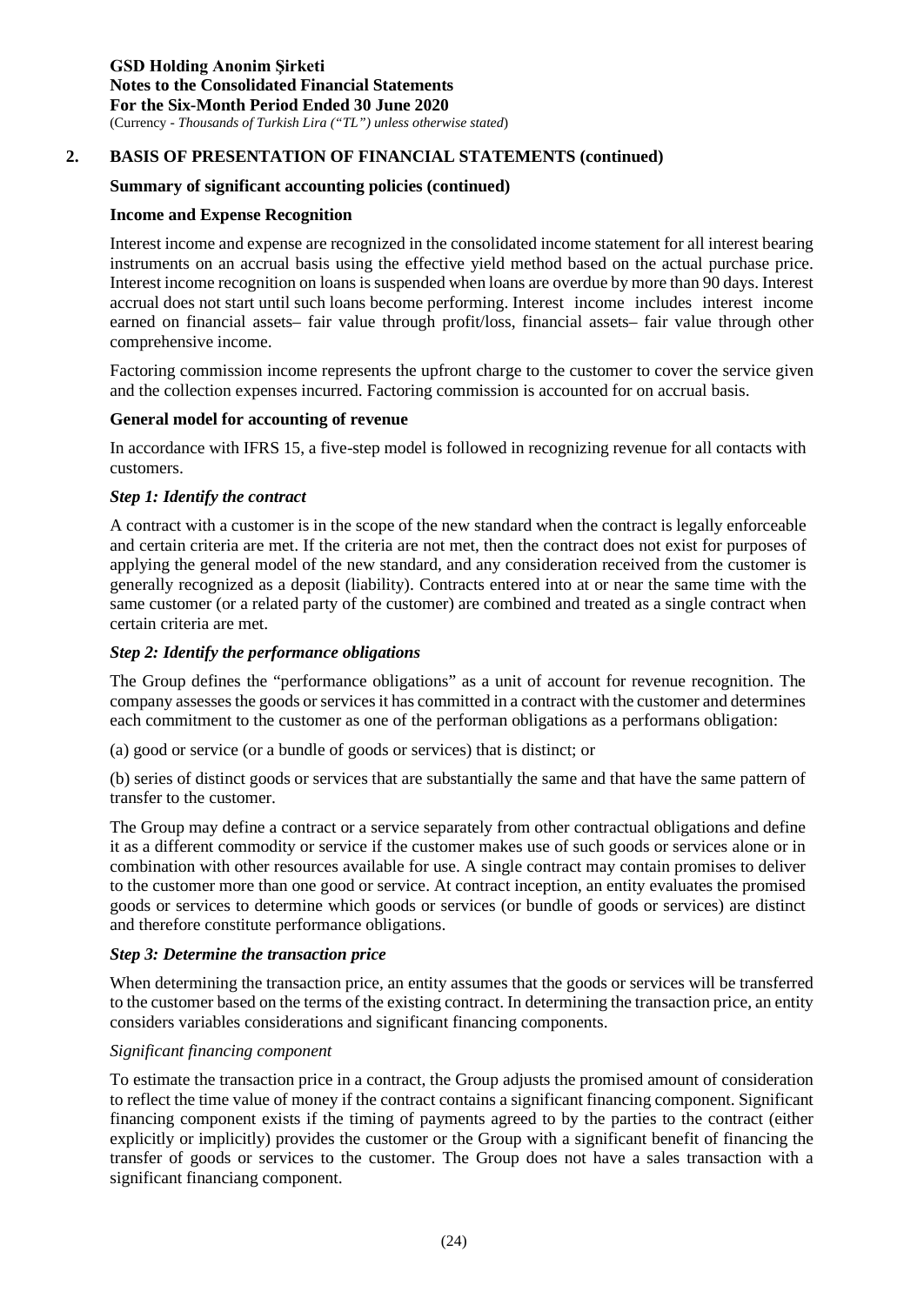#### **Summary of significant accounting policies (continued)**

#### **Income and Expense Recognition (continued)**

#### *Variable consideration*

The Entity identifies items such as price concessions, incentives, performance bonuses, completion bonuses, price adjustment clauses, penalties, discounts, credits, or similar items may result in variable consideration if there is any in a customer contract.

#### *Step 4: Allocate the transaction price*

The transaction price is allocated to each performance obligation – generally each distinct good or service – to depict the amount of consideration to which an entity expects to be entitled in exchange for transferring the promised goods or services to the customer.

#### *Step 5: Recognize revenue*

An entity recognizes revenue over time when one of the following criterias are met:

• Customer simultaneously receives and consumes the benefits as the entity performs, or

• The entity's performance creates or enhances an asset that the customer controls as the asset is created or enhanced, or

• The entity's performance does not create an asset with an alternative use to the entity and the entity has an enforceable right to payment for performance completed to date

For each performance obligation that is satisfied over time, an entity applies a single method of measuring progress toward complete satisfaction of the obligation. The objective is to depict the transfer of control of the goods or services to the customer. To do this, an entity selects an appropriate output or input method. It then applies that method consistently to similar performance obligations and in similar circumstances.

If a performance obligation is not fulfilled in time, then the Group recognizes revenue when the control of goods or services is transferred to the customer.

Revenues are recognised on an accrual basis at the time the services are given and the amount of revenue can be measured reliably and it is probable that the economic benefits associated with the transaction will flow to the Group at the fair value of considerations received or receivable.

Marine sector revenues and expenses are recognized on accrual basis. The rent revenue is earned by leasing the vessels within time charter. Rental incomes are collected at the beginning of the agreement for each 15 day periods within the scope of agreement.

Interest income and other income from finance sector activities are recognized on accrual basis using the effective interest method. Dividend income is recognized in profit or loss in the period they are declared. Other income and expenses are recognized on accrual basis.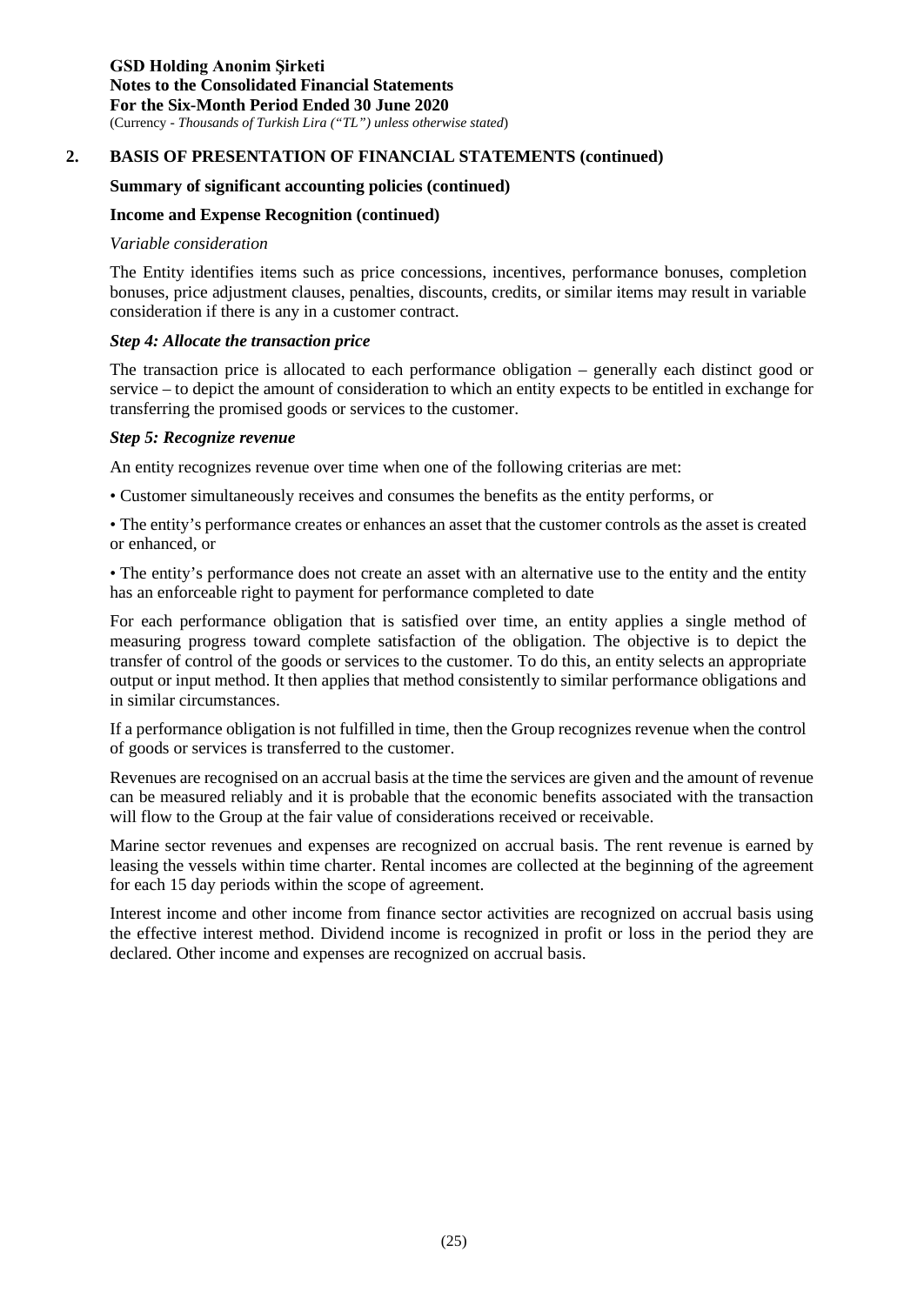#### **Summary of significant accounting policies (continued)**

#### **Earnings per Share**

The Group presents basic earnings per share ("EPS") data for its ordinary shares. Basic EPS is calculated by dividing the profit or loss attributable to ordinary shareholders of the Group by the weighted average number of ordinary shares outstanding during the period. Increases in the number of shares due to share capital increases made from internal resources during the period or after the end of the period until the financial statements are authorized for issue are taken into consideration in the calculation of weighted average number of the shares from the beginning of the period.

#### **Events After the Reporting Period**

Events after the reporting period that provide additional information about the Group's position at the reporting dates (adjusting events) are reflected in the consolidated financial statements. Events after the reporting period that are not adjusting events are disclosed in the notes when material.

#### **Related Parties**

A party is related to an entity if:

- (a) Directly, or indirectly through one or more intermediaries, the party:
	- (i) controls, is controlled by, or is under common control with, the entity (this includes parents, subsidiaries and fellow subsidiaries);
	- (ii) has an interest in the entity that gives it significant influence over the entity; or
	- (iii) has joint control over the entity;
- (b) the party is an associate of the entity;
- (c) the party is a joint venture in which the entity is a venturer
- (d) the party is a member of the key management personnel of the entity or its parent;
- (e) the party is a close member of the family of any individual referred to in (a) or (d);
- (f) the party is an entity that is controlled, jointly controlled or significantly influenced by, or for which significant voting power in such entity resides with, directly or indirectly, any individual referred to in (d) or (e); or
- (g) the party is a post-employment benefit plan for the benefit of employees of the entity, or of any entity that is a related party of the entity.

A related party transaction is a transfer of resources, services or obligations between related parties, regardless of whether a price is charged.

#### **Segment Reporting**

An operating segment is a component of the Group that engages in business activities from which it may earn revenues and incur expenses, including revenues and expenses that relate to transactions with any of the Group's other components. An operating segment's operating results are reviewed regularly by the Group management to make decisions about resources to be allocated to the segment and assess its performance, and for which discrete financial information is available.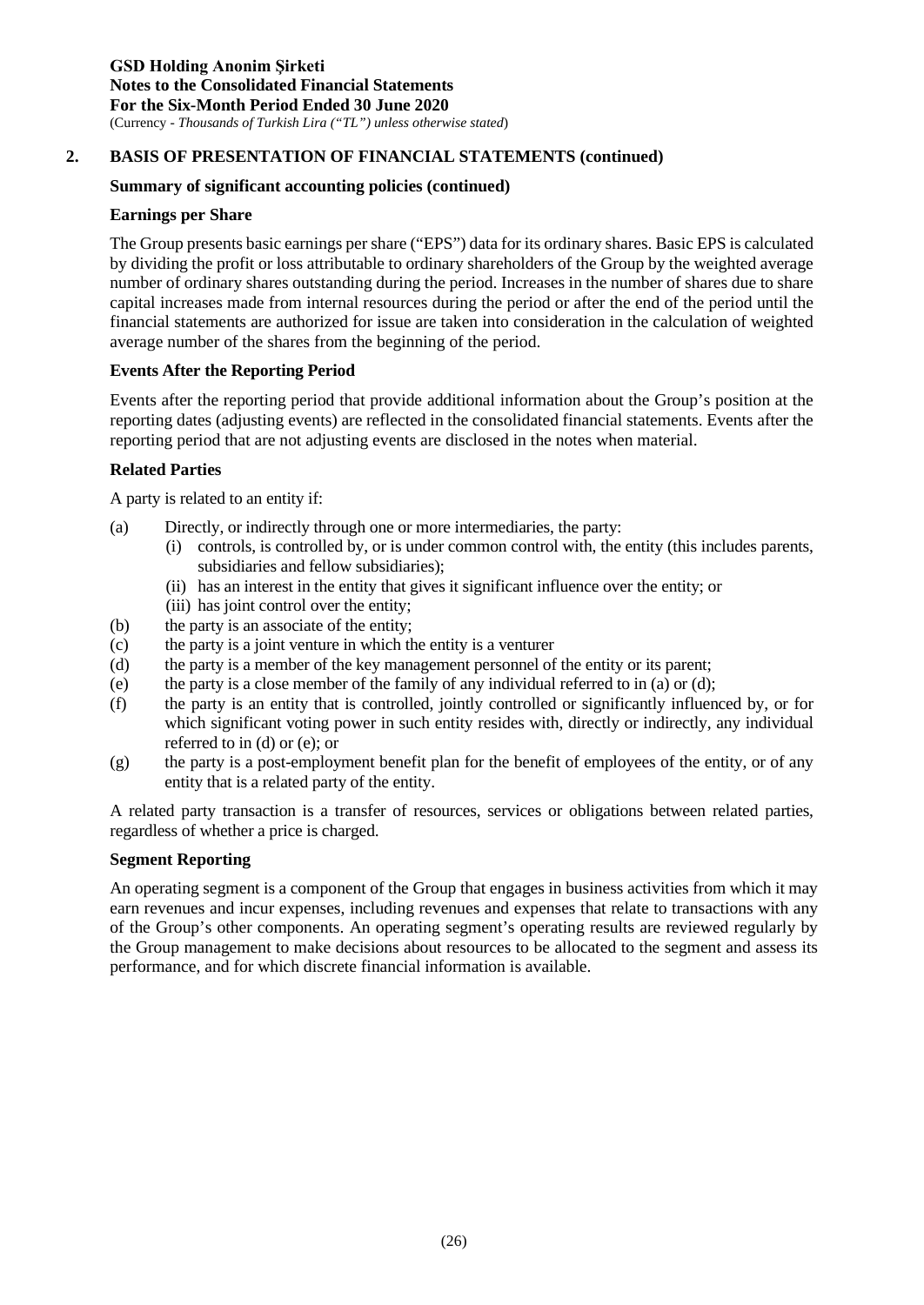(Currency - *Thousands of Turkish Lira ("TL") unless otherwise stated*)

#### **3. SEGMENT INFORMATION**

The Group conducts the majority of its business activities in four business segments as banking, marine, factoring and holding and in three geographical areas as Turkey, Netherlands and Malta International.

**Consolidated Statement of Comprehensive Income (01.01.2020-30.06.2020)**

| <b>Country of Operation</b>                                   | <b>Turkey</b>            | Turkey & Malta<br>& the Netherlands | <b>Turkey</b>            | <b>Turkey</b>            |                                      |           |               | <b>Segment Information Combined by Countries</b> |                                      |           |
|---------------------------------------------------------------|--------------------------|-------------------------------------|--------------------------|--------------------------|--------------------------------------|-----------|---------------|--------------------------------------------------|--------------------------------------|-----------|
|                                                               | <b>Banking</b>           | $(1)(2)$ Marine                     | Factoring                | Holding                  | Inter-segment<br><b>Eliminations</b> | Group     | <b>Turkey</b> | $^{(2)}$ Malta & the<br><b>Netherlands</b>       | Inter-country<br><b>Eliminations</b> | Group     |
| <b>CONTINUING OPERATIONS</b>                                  |                          |                                     |                          |                          |                                      |           |               |                                                  |                                      |           |
| Revenue                                                       | $\overline{\phantom{a}}$ | 42,777                              | $\overline{\phantom{a}}$ | 451                      | (1, 435)                             | 41,793    | 1,942         | 41,793                                           | (1,942)                              | 41,793    |
| Cost of sales $(-)$                                           | $\overline{\phantom{0}}$ | (57, 252)                           | $\overline{\phantom{a}}$ | (438)                    | 438                                  | (57, 252) | (642)         | (57, 252)                                        | 642                                  | (57, 252) |
| Gross profit/(loss) from commercial sector                    |                          | (14, 475)                           |                          | 13                       | (997)                                | (15, 459) | 1.300         | (15, 459)                                        | (1,300)                              | (15, 459) |
| <b>Revenue from financial activities</b>                      | 36.065                   | 4                                   | 34.629                   | $\blacksquare$           | (3,336)                              | 67.362    | 70.698        |                                                  | (3,336)                              | 67,362    |
| Fee, commission and other service income                      | 18.339                   | $\overline{\phantom{a}}$            | 19                       | $\overline{\phantom{a}}$ | (3)                                  | 18.355    | 18.358        |                                                  | (3)                                  | 18.355    |
| Foreign exchange income                                       | 680                      | $\overline{2}$                      | 12.688                   |                          | (1,044)                              | 12.326    | 13,370        |                                                  | (1.044)                              | 12,326    |
| Interest income                                               | 16,277                   | $\overline{2}$                      | 21,793                   |                          | (1,724)                              | 36,348    | 38,072        |                                                  | (1,724)                              | 36,348    |
| Income from derivative financial instruments                  |                          | $\overline{\phantom{a}}$            |                          |                          |                                      |           |               |                                                  |                                      |           |
| Other financial sector operations income, net                 | 769                      |                                     | 129                      |                          | (565)                                | 333       | 898           |                                                  | (565)                                | 333       |
| Cost of financial activities (-)                              | (2,319)                  | (455)                               | (21.071)                 |                          | 4.296                                | (19.549)  | (23.845)      |                                                  | 4.296                                | (19.549)  |
| Fee, commission and other service expense                     | (383)                    |                                     | (70)                     |                          | $\mathcal{R}$                        | (450)     | (453)         |                                                  | $\mathcal{R}$                        | (450)     |
| Foreign exchange expense                                      | (98)                     | $\sim$                              | (12,646)                 |                          | 3,398                                | (9,346)   | (12,744)      |                                                  | 3,398                                | (9,346)   |
| Interest expense                                              | (1,050)                  | $\sim$                              | (8,302)                  |                          | 895                                  | (8, 457)  | (9,352)       |                                                  | 895                                  | (8, 457)  |
| Loss from derivative financial instruments                    |                          | $\sim$                              |                          | $\overline{\phantom{a}}$ |                                      |           |               |                                                  |                                      |           |
| Other financial sector operations expense net                 | (788)                    | (455)                               | (53)                     |                          |                                      | (1,296)   | (1,296)       |                                                  |                                      | (1,296)   |
| Gross profit/(loss) from financial sector operations          | 33,746                   | (451)                               | 13.558                   |                          | 960                                  | 47.813    | 46,853        |                                                  | 960                                  | 47.813    |
| <b>GROSS PROFIT/(LOSS)</b>                                    | 33,746                   | (14, 926)                           | 13,558                   | 13                       | (37)                                 | 32,354    | 48,153        | (15, 459)                                        | (340)                                | 32.354    |
| Administrative expenses (-)                                   | (8,373)                  | (4,672)                             | (8,095)                  | (10, 555)                | 1,562                                | (30, 133) | (30, 413)     | (1,789)                                          | 2,069                                | (30, 133) |
| Other income from operating activities                        | 243                      | 1.865                               | 1,538                    | 17,484                   | (3,727)                              | 17,403    | 20,961        | 169                                              | (3,727)                              | 17,403    |
| Other expense from operating activities (-)                   |                          | (129)                               |                          | (1,790)                  | 1.044                                | (875)     | (1,919)       |                                                  | 1.044                                | (875)     |
| <b>OPERATING PROFIT/(LOSS)</b>                                | 25,616                   | (17.862)                            | 7.001                    | 5,152                    | (1,158)                              | 18.749    | 36,782        | (17.079)                                         | (954)                                | 18.749    |
| Income from investment activities                             |                          | 285                                 | 93                       | 51.711                   |                                      | 52,089    | 52,722        | 285                                              | (918)                                | 52.089    |
| Expense from investment activities (-)                        |                          |                                     |                          | (1, 442)                 |                                      | (1,442)   | (1,442)       |                                                  |                                      | (1,442)   |
| OPERATING PROFIT/(LOSS) BEFORE FINANCING<br><b>EXPENSES</b>   | 25,616                   | (17, 577)                           | 7,094                    | 55,421                   | (1, 158)                             | 69.396    | 88.062        | (16,794)                                         | (1,872)                              | 69,396    |
| Financing income                                              |                          |                                     |                          |                          |                                      |           |               |                                                  |                                      |           |
| Financing expenses (-)                                        | (247)                    | (14,612)                            | (294)                    | (774)                    | 1,158                                | (14,769)  | (7, 843)      | (9.002)                                          | 2.076                                | (14,769)  |
| PROFIT/(LOSS) BEFORE TAX FROM CONTINUING<br><b>OPERATIONS</b> | 25.369                   | (32, 189)                           | 6.800                    | 54,647                   |                                      | 54,627    | 80.219        | (25,796)                                         | 204                                  | 54,627    |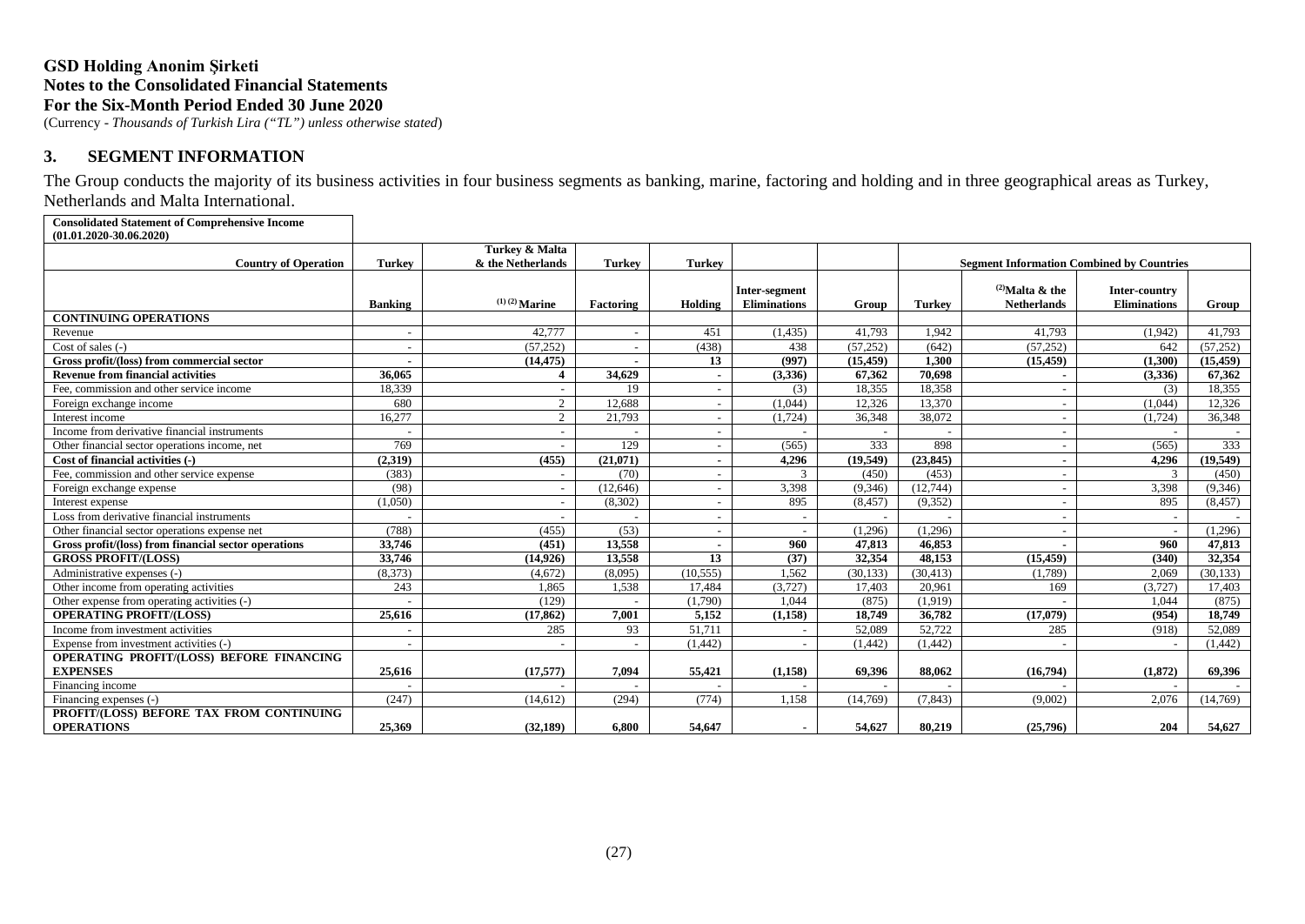(Currency - *Thousands of Turkish Lira ("TL") unless otherwise stated*)

#### **3. SEGMENT INFORMATION (continued)**

| Statement of Comprehensive<br>Consolidated<br><b>Income</b>       |                |                                            |               |               |                          |           |               |                                                  |                          |           |
|-------------------------------------------------------------------|----------------|--------------------------------------------|---------------|---------------|--------------------------|-----------|---------------|--------------------------------------------------|--------------------------|-----------|
| (continued)                                                       |                |                                            |               |               |                          |           |               |                                                  |                          |           |
| $(01.01.2020 - 30.06.2020)$                                       |                |                                            |               |               |                          |           |               |                                                  |                          |           |
|                                                                   |                | Turkey & Malta                             |               |               |                          |           |               |                                                  |                          |           |
| <b>Country of Operation</b>                                       | <b>Turkey</b>  | & the Netherlands                          | <b>Turkey</b> | <b>Turkey</b> |                          |           |               | <b>Segment Information Combined by Countries</b> |                          |           |
|                                                                   |                |                                            |               |               | Inter-segment            |           |               | $^{(2)}$ Malta & the                             | Inter-country            |           |
|                                                                   | <b>Banking</b> | $^{\left(1\right)\,\left(2\right)}$ Marine | Factoring     | Holding       | <b>Eliminations</b>      | Group     | <b>Turkey</b> | <b>Netherlands</b>                               | <b>Eliminations</b>      | Group     |
| Tax income/(expense) from continuing operations                   | (5, 470)       | (1,663)                                    | (1,638)       | (44,320)      |                          | (53,091)  | (50, 282)     | (2,809)                                          |                          | (53,091)  |
| Current tax income/(expense)                                      | (5,576)        | (1,672)                                    | (1,592)       | (56, 917)     |                          | (65, 757) | (62, 948)     | (2,809)                                          |                          | (65, 757) |
| Deferred tax income/(expense)                                     | 106            | 9                                          | (46)          | 12,597        |                          | 12.666    | 12,666        |                                                  |                          | 12,666    |
| PROFIT/(LOSS)<br><b>FROM</b><br><b>CONTINUING</b><br><b>NET</b>   |                |                                            |               |               |                          |           |               |                                                  |                          |           |
| <b>OPERATIONS</b>                                                 | 19,899         | (33.852)                                   | 5.162         | 10.327        |                          | 1,536     | 29.937        | (28.605)                                         | 204                      | 1.536     |
| PROFIT/(LOSS)<br><b>DISCONTINUED</b><br><b>NET</b><br><b>FROM</b> |                |                                            |               |               |                          |           |               |                                                  |                          |           |
| <b>OPERATIONS</b>                                                 |                |                                            |               |               |                          |           |               |                                                  |                          |           |
| <b>NET PROFIT/(LOSS)</b>                                          | 19,899         | (33, 852)                                  | 5,162         | 10,327        |                          | 1,536     | 29,937        | (28, 605)                                        | 204                      | 1,536     |
| Net profit/(loss) (continuing and discontinuing operations)       |                |                                            |               |               |                          |           |               |                                                  |                          |           |
| attributable to:                                                  |                |                                            |               |               |                          |           |               |                                                  |                          |           |
| Non-controlling interest                                          |                | (3,205)                                    | 539           |               | $\overline{\phantom{a}}$ | (2,666)   | (2,666)       |                                                  | $\blacksquare$           | (2,666)   |
| <b>Equity holders of the company</b>                              | 19,899         | (30, 647)                                  | 4.623         | 10.327        |                          | 4,202     | 32,603        | (28, 605)                                        | 204                      | 4,202     |
| <b>OTHER COMPREHENSIVE INCOME</b>                                 |                |                                            |               |               |                          |           |               |                                                  |                          |           |
| Which will be not classified in profit or loss                    | $\blacksquare$ | (6)                                        | (22)          | (1)           |                          | (29)      | (29)          | $\blacksquare$                                   | $\blacksquare$           | (29)      |
| Remeasurements of the net defined benefit liability (asset)       | $\sim$         | (6)                                        | (22)          | (1)           |                          | (29)      | (29)          |                                                  |                          | (29)      |
| Which will be classified in profit or loss                        |                | 61,652                                     |               |               |                          | 61.652    | 25,305        | 36.347                                           |                          | 61.652    |
| Change in currency translation differences                        |                | 61.652                                     |               |               |                          | 61.652    | 25,305        | 36.347                                           |                          | 61,652    |
| <b>OTHER COMPREHENSIVE INCOME (AFTER TAX)</b>                     |                | 61.646                                     | (22)          | (1)           |                          | 61.623    | 25,276        | 36.347                                           |                          | 61.623    |
| <b>TOTAL COMPREHENSIVE INCOME</b>                                 | 19,899         | 27.794                                     | 5.140         | 10.326        |                          | 63.159    | 55,213        | 7.742                                            | 204                      | 63.159    |
| Total comprehensive income attributable to:                       |                |                                            |               |               |                          |           |               |                                                  |                          |           |
| Non-controlling interest                                          |                | 2,369                                      | 537           |               |                          | 2,906     | 2,906         |                                                  |                          | 2,906     |
| Equity holders of the company                                     | 19.899         | 25,425                                     | 4.603         | 10.326        |                          | 60.253    | 52,307        | 7.742                                            | 204                      | 60.253    |
|                                                                   |                |                                            |               |               |                          |           |               |                                                  |                          |           |
| <b>CONSOLIDATED BALANCE SHEET (30.06.2020)</b>                    |                |                                            |               |               |                          |           |               |                                                  |                          |           |
| <b>TOTAL ASSETS</b>                                               | 404.666        | 813.559                                    | 203.471       | 924,169       | (200.296)                | 2.145.569 | 1.545.524     | 800.425                                          | (200.380)                | 2,145,569 |
| <b>TOTAL LIABILITIES</b>                                          | 127,106        | 392,560                                    | 131,045       | 113,046       | (200, 296)               | 563,461   | 373,104       | 390,737                                          | (200, 380)               | 563,461   |
| Other segment information (continued and                          |                |                                            |               |               |                          |           |               |                                                  |                          |           |
| discontinued operations)                                          |                |                                            |               |               |                          |           |               |                                                  |                          |           |
| Capital expenditures                                              | 139            | 6,434                                      | 393           | 104           |                          | 7,070     | 676           | 6.394                                            |                          | 7.070     |
| Depreciation expense                                              | (93)           | (22, 658)                                  | (84)          | (390)         |                          | (23, 225) | (636)         | (22, 589)                                        |                          | (23, 225) |
| Amortization expense                                              | (17)           | (55)                                       | (6)           | (1)           |                          | (79)      | (79)          |                                                  |                          | (79)      |
| Impairment (losses)/reversal income recognized in income statem   | (658)          | (455)                                      | 16            | $\sim$        | $\sim$                   | (1.097)   | (1.097)       |                                                  | $\overline{\phantom{a}}$ | (1,097)   |

(1) The marine segment consists of the relevant amounts of GSD Denizcilik Gayrimenkul Insaat Sanayi ve Ticaret A.S. and GSD Shipping B.V. are registered in Mala International Ship Register and operating in international fr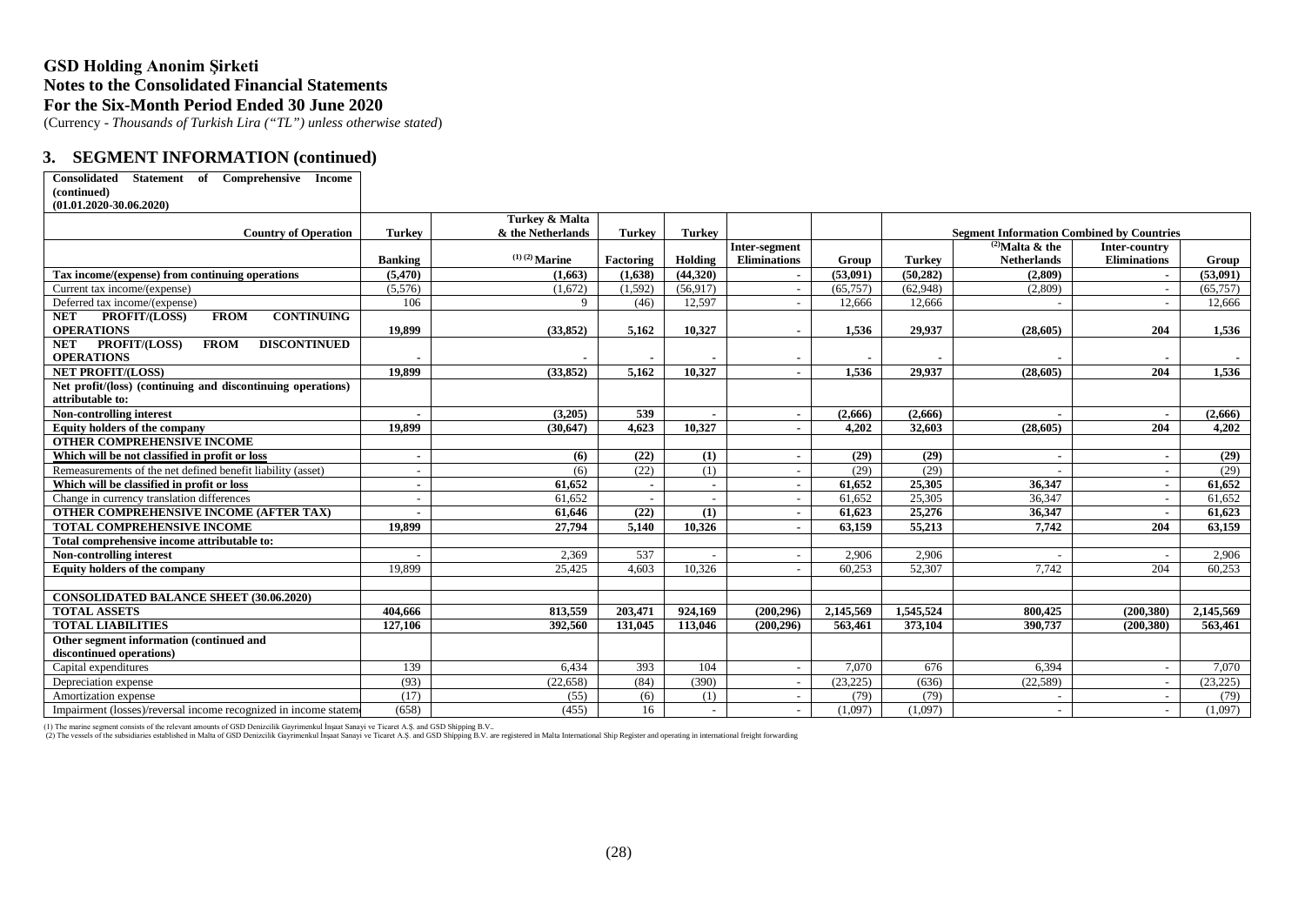(Currency - *Thousands of Turkish Lira ("TL") unless otherwise stated*)

#### **3. SEGMENT INFORMATION (continued)**

#### **Consolidated Statement of Comprehensive Income (01.01.2019-30.06.2019)**

| (VI.VI.4VI)"JU.VU.4VI)                               |                | Turkey & Malta    |               |               |                                      |           |               |                                                  |                                      |           |
|------------------------------------------------------|----------------|-------------------|---------------|---------------|--------------------------------------|-----------|---------------|--------------------------------------------------|--------------------------------------|-----------|
| <b>Country of Operation</b>                          | <b>Turkey</b>  | & the Netherlands | <b>Turkey</b> | <b>Turkey</b> |                                      |           |               | <b>Segment Information Combined by Countries</b> |                                      |           |
|                                                      | <b>Banking</b> | $(1)(2)$ Marine   | Factoring     | Holding       | Inter-segment<br><b>Eliminations</b> | Group     | <b>Turkey</b> | $^{(3)}$ Malta & the<br><b>Netherlands</b>       | Inter-country<br><b>Eliminations</b> | Group     |
| <b>CONTINUING OPERATIONS</b>                         |                |                   |               |               |                                      |           |               |                                                  |                                      |           |
| Revenue                                              |                | 55.693            |               | 365           | (1,349)                              | 54,709    | 1,812         | 54,709                                           | (1,812)                              | 54,709    |
| Cost of sales (-)                                    |                | (46,952)          |               | (355)         | 355                                  | (46,952)  | (534)         | (46,952)                                         | 534                                  | (46,952)  |
| Gross profit/(loss) from commercial sector           |                | 8,741             |               | 10            | (994)                                | 7.757     | 1,278         | 7,757                                            | (1,278)                              | 7,757     |
| <b>Revenue from financial activities</b>             | 45.185         | 1                 | 42.093        | $\sim$        | (2,644)                              | 84,635    | 87,279        |                                                  | (2.644)                              | 84.635    |
| Fee, commission and other service income             | 13.196         | $\sim$            | 366           | $\sim$        | (3)                                  | 13.559    | 13,562        |                                                  | (3)                                  | 13.559    |
| Foreign exchange income                              | 119            |                   | 7,715         | $\sim$        | (751)                                | 7,084     | 7,835         | ٠                                                | (751)                                | 7,084     |
| Interest income                                      | 31.154         | $\sim$            | 33,589        | $\sim$        | (1, 497)                             | 63,246    | 64,743        | $\sim$                                           | (1.497)                              | 63.246    |
| Income from derivative financial instruments         |                | $\sim$            |               | $\sim$        |                                      |           |               | $\sim$                                           |                                      |           |
| Other financial sector operations income, net        | 716            | $\sim$            | 423           | $\sim$        | (393)                                | 746       | 1.139         | $\sim$                                           | (393)                                | 746       |
| Cost of financial activities (-)                     | (2.508)        | (233)             | (26.005)      | $\sim$        | 2.043                                | (26.703)  | (28,746)      | $\overline{\phantom{a}}$                         | 2.043                                | (26, 703) |
| Fee, commission and other service expense            | (351)          | $\sim$            | (332)         | $\sim$        | 3                                    | (680)     | (683)         | $\sim$                                           | 3                                    | (680)     |
| Foreign exchange expense                             | (177)          | $\sim$            | (7, 715)      | $\sim$        | 409                                  | (7, 483)  | (7, 892)      | $\sim$                                           | 409                                  | (7, 483)  |
| Interest expense                                     | (1.220)        | $\sim$            | (17.837)      | $\sim$        | 1.631                                | (17, 426) | (19.057)      |                                                  | 1.631                                | (17, 426) |
| Loss from derivative financial instruments           |                |                   |               | $\sim$        | $\sim$                               |           |               | ٠                                                |                                      |           |
| Other financial sector operations expense net        | (760)          | (233)             | (121)         | $\sim$        |                                      | (1, 114)  | (1, 114)      |                                                  |                                      | (1, 114)  |
| Gross profit/(loss) from financial sector operations | 42,677         | (232)             | 16.088        | $\sim$        | (601)                                | 57.932    | 58.533        |                                                  | (601)                                | 57.932    |
| <b>GROSS PROFIT/(LOSS)</b>                           | 42,677         | 8.509             | 16,088        | 10            | (1,595)                              | 65,689    | 59.811        | 7,757                                            | (1.879)                              | 65.689    |
| Administrative expenses (-)                          | (6.994)        | (4,150)           | (6, 471)      | (5,701)       | 1,387                                | (21,929)  | (22, 164)     | (1,615)                                          | 1.850                                | (21, 929) |
| Other income from operating activities               | 140            | 6.674             | 487           | 10,509        | (543)                                | 17,267    | 17,497        | 294                                              | (524)                                | 17,267    |
| Other expense from operating activities (-)          |                | (1,035)           |               | (2, 258)      | 751                                  | (2,542)   | (3,288)       | (5)                                              | 751                                  | (2, 542)  |
| <b>OPERATING PROFIT/(LOSS)</b>                       | 35,823         | 9.998             | 10,104        | 2.560         | $\sim$                               | 58,485    | 51,856        | 6,431                                            | 198                                  | 58,485    |
| Income from investment activities                    |                | 618               |               | 74,330        | $\sim$                               | 74,948    | 76,092        | 618                                              | (1,762)                              | 74,948    |
| Expense from investment activities (-)               |                |                   |               | (15)          |                                      | (15)      | (15)          |                                                  |                                      | (15)      |
| OPERATING PROFIT/(LOSS) BEFORE FINANCING             |                |                   |               |               |                                      |           |               |                                                  |                                      |           |
| <b>EXPENSES</b>                                      | 35,823         | 10,616            | 10,104        | 76,875        | $\sim$                               | 133,418   | 127,933       | 7,049                                            | (1,564)                              | 133,418   |
| Financing income                                     |                |                   |               |               |                                      |           |               |                                                  |                                      |           |
| Financing expenses (-)                               | (188)          | (14,792)          | (285)         | (636)         | $\sim$                               | (15,901)  | (5,916)       | (11,747)                                         | 1,762                                | (15,901)  |
| PROFIT/(LOSS) BEFORE TAX FROM CONTINUING             |                |                   |               |               |                                      |           |               |                                                  |                                      |           |
| <b>OPERATIONS</b>                                    | 35,635         | (4,176)           | 9,819         | 76,239        |                                      | 117,517   | 122,017       | (4,698)                                          | 198                                  | 117,517   |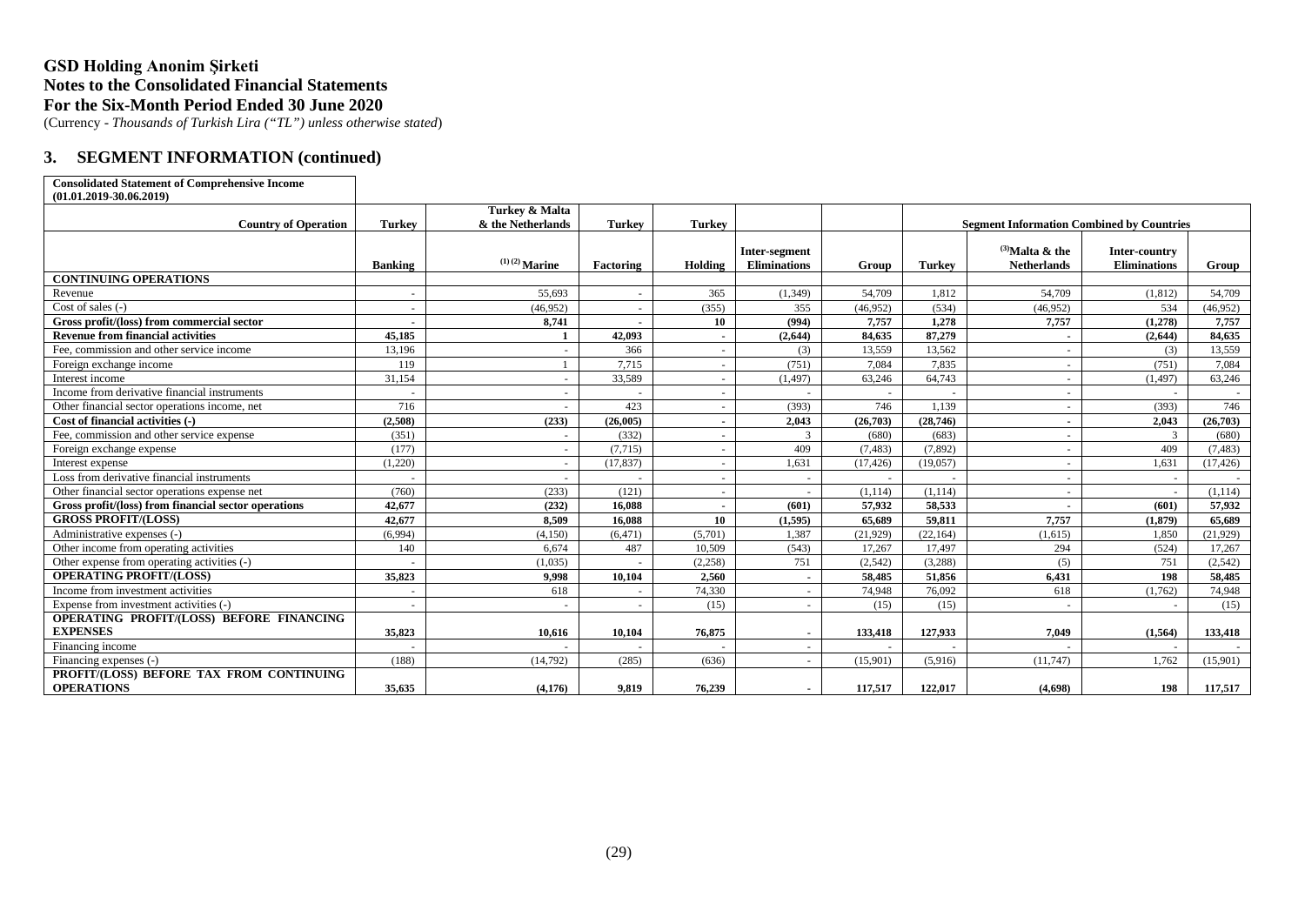(Currency - *Thousands of Turkish Lira ("TL") unless otherwise stated*)

#### **3. SEGMENT INFORMATION (continued)**

#### **Consolidated Statement of Comprehensive Income (continued) (01.01.2019-30.06.2019)**

| (01,01,2019-30,00,2019)                                               |                |                                     |               |                |                     |           |           |                                                  |                     |           |
|-----------------------------------------------------------------------|----------------|-------------------------------------|---------------|----------------|---------------------|-----------|-----------|--------------------------------------------------|---------------------|-----------|
| <b>Country of Operation</b>                                           | <b>Turkey</b>  | Turkey & Malta<br>& the Netherlands | <b>Turkey</b> | <b>Turkey</b>  |                     |           |           | <b>Segment Information Combined by Countries</b> |                     |           |
|                                                                       |                |                                     |               |                |                     |           |           | $^{(3)}$ Malta &                                 |                     |           |
|                                                                       |                |                                     |               |                | Inter-segment       |           |           | the                                              | Inter-country       |           |
|                                                                       | <b>Banking</b> | $(1)(2)$ Marine                     | Factoring     | Holding        | <b>Eliminations</b> | Group     | Turkey    | <b>Netherlands</b>                               | <b>Eliminations</b> | Group     |
| Tax income/(expense) from continuing operations                       | (7.952)        | 298                                 | (2.339)       | (6.587)        |                     | (16,580)  | (16,580)  |                                                  |                     | (16.580)  |
| Current tax income/(expense)                                          | (8.107)        | 1.048                               | (2.333)       | (480)          |                     | (9,872)   | (9.872)   | $\sim$                                           |                     | (9,872)   |
| Deferred tax income/(expense)                                         | 155            | (750)                               | (6)           | (6,107)        |                     | (6.708)   | (6,708)   | $\sim$                                           |                     | (6.708)   |
|                                                                       |                |                                     |               |                |                     |           |           |                                                  |                     |           |
| NET PROFIT/(LOSS) FROM CONTINUING OPERATIONS                          | 27,683         | (3,878)                             | 7,480         | 69,652         |                     | 100,937   | 105,437   | (4,698)                                          | 198                 | 100,937   |
| NET PROFIT/(LOSS) FROM DISCONTINUED OPERATIONS                        |                |                                     |               |                |                     |           |           |                                                  |                     |           |
| <b>NET PROFIT/(LOSS)</b>                                              | 27,683         | (3.878)                             | 7.480         | 69.652         |                     | 100.937   | 105,437   | (4.698)                                          | 198                 | 100.937   |
| profit/(loss) (continuing and discontinuing operations)<br><b>Net</b> |                |                                     |               |                |                     |           |           |                                                  |                     |           |
| attributable to:                                                      |                |                                     |               |                |                     |           |           |                                                  |                     |           |
| <b>Non-controlling interest</b>                                       |                | (748)                               | 773           |                |                     | 25        | 25        |                                                  |                     | 25        |
| <b>Equity holders of the company</b>                                  | 27,683         | (3.130)                             | 6.707         | 69.652         |                     | 100.912   | 105.412   | (4.698)                                          | 198                 | 100.912   |
| <b>OTHER COMPREHENSIVE INCOME</b>                                     |                |                                     |               |                |                     |           |           |                                                  |                     |           |
| Which will be not classified in profit or loss                        | $\sim$         | (27)                                | (36)          | (52)           | $\sim$              | (115)     | (115)     | $\blacksquare$                                   | $\blacksquare$      | (115)     |
| Remeasurements of the net defined benefit liability (asset)           | $\sim$         | (27)                                | (36)          | (52)           | $\sim$              | (115)     | (115)     | $\sim$                                           | $\sim$              | (115)     |
| Which will be classified in profit or loss                            | $\sim$         | 30,781                              | $\sim$        | $\blacksquare$ | $\sim$              | 30,781    | 10.455    | 20.326                                           | $\sim$              | 30.781    |
| Change in currency translation differences                            | $\sim$         | 30,781                              | $\sim$        | $\sim$         |                     | 30,781    | 10,455    | 20,326                                           | $\sim$              | 30,781    |
| Profit/(loss) arising from remeasuring and/or reclassifying           | ٠              |                                     | $\sim$        |                |                     |           |           |                                                  |                     |           |
| available for sale financial assets                                   |                |                                     |               |                |                     |           |           |                                                  |                     |           |
| <b>OTHER COMPREHENSIVE INCOME (AFTER TAX)</b>                         |                | 30.754                              | (36)          | (52)           |                     | 30.666    | 10.340    | 20.326                                           |                     | 30.666    |
| <b>TOTAL COMPREHENSIVE INCOME</b>                                     | 27,683         | 26,876                              | 7.444         | 69,600         |                     | 131.603   | 115,777   | 15,628                                           | 198                 | 131,603   |
| Total comprehensive income attributable to:                           |                |                                     |               |                |                     |           |           |                                                  |                     |           |
| Non-controlling interest                                              |                | 988                                 | 769           |                |                     | 1,757     | 1,757     |                                                  |                     | 1,757     |
| Equity holders of the company                                         | 27,683         | 25,888                              | 6,675         | 69.600         |                     | 129,846   | 114,020   | 15,628                                           | 198                 | 129,846   |
|                                                                       |                |                                     |               |                |                     |           |           |                                                  |                     |           |
| <b>CONSOLIDATED BALANCE SHEET (30.06.2019)</b>                        |                |                                     |               |                |                     |           |           |                                                  |                     |           |
| <b>TOTAL ASSETS</b>                                                   | 287,450        | 751.577                             | 233,225       | 835,436        | (46, 586)           | 2.061.102 | 1.462,289 | 720,628                                          | (121.815)           | 2.061.102 |
| <b>TOTAL LIABILITIES</b>                                              | 58,848         | 376.971                             | 172,826       | 35,522         | (41.821)            | 602,346   | 305,412   | 413.984                                          | (117.050)           | 602.346   |
| Other segment information (continued and                              |                |                                     |               |                |                     |           |           |                                                  |                     |           |
| discontinued operations)                                              |                |                                     |               |                |                     |           |           |                                                  |                     |           |
| Capital expenditures                                                  | 411            | 7.929                               | 231           | 235            |                     | 8.806     | 970       | 7.836                                            |                     | 8.806     |
| Depreciation expense                                                  | (44)           | (16, 452)                           | (32)          | (387)          |                     | (16,915)  | (519)     | (16, 396)                                        | $\sim$              | (16,915)  |
| Amortization expense                                                  | (25)           | (42)                                | (5)           | (1)            |                     | (73)      | (73)      |                                                  |                     | (73)      |
| Impairment (losses)/reversal income recognized in income statement    | (580)          | (233)                               | 265           |                |                     | (548)     | (548)     | ÷.                                               |                     | (548)     |

(1) The marine segment consists of the relevant amounts of GSD Denizcilik Gayrimenkul İnşaat Sanayi ve Ticaret A.Ş. and GSD Shipping B.V..

(2) The main line of business of GSD Denizcilik Gayrimenkul Insaat Sanayi ve Ticaret A.S. is shipping starting from 2013 and its income and expenses and its finance lease assets in the financial statements arising from the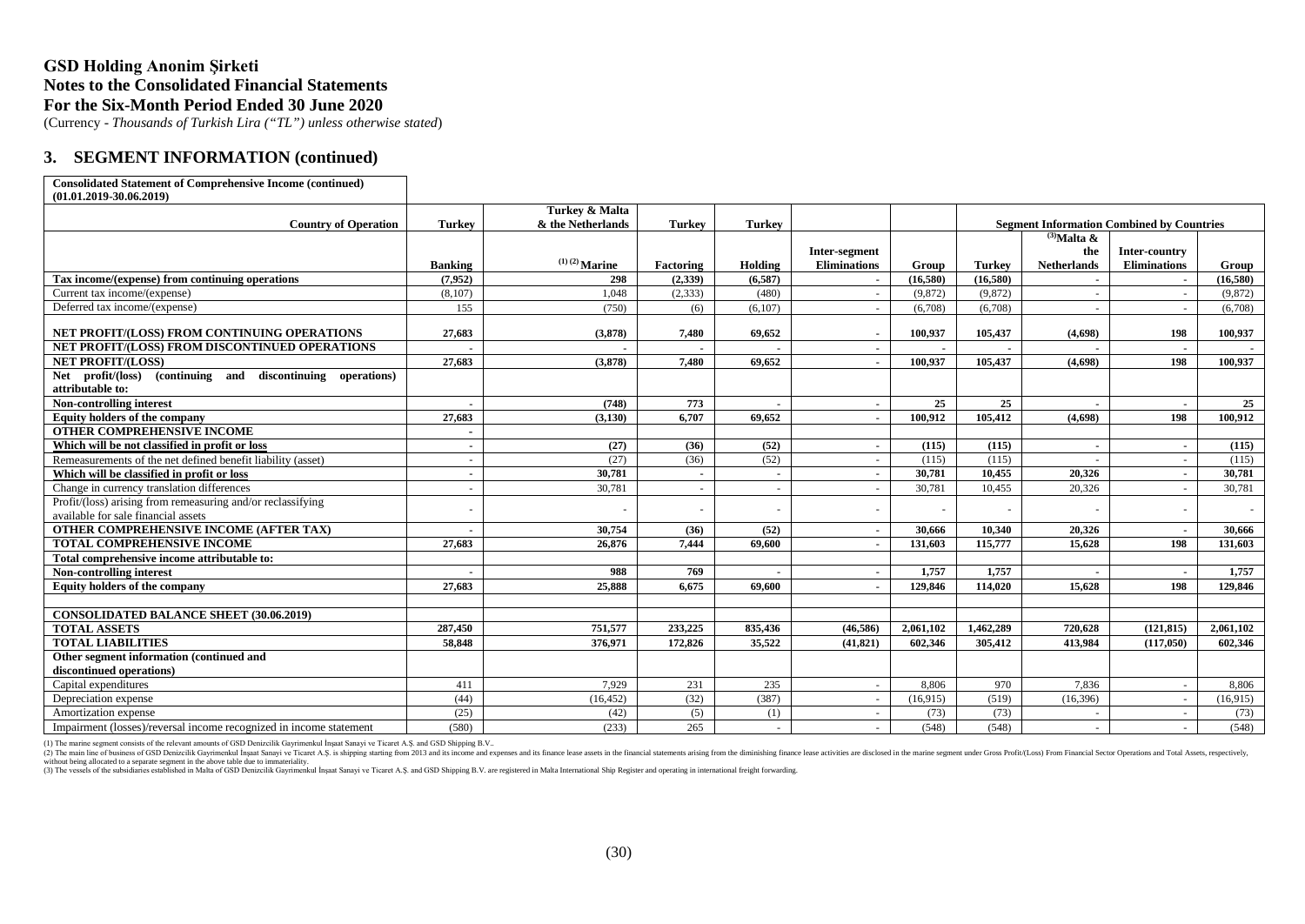*(Currency - Thousands of Turkish Lira ("TL") unless otherwise stated)*

#### **4. CASH AND CASH EQUIVALENTS**

#### **Cash and cash equivalents in the statement of financial position:**

| <b>Continuing Operations</b>                                     |        | 30 June 2020 31 December 2019 |
|------------------------------------------------------------------|--------|-------------------------------|
|                                                                  |        |                               |
| Cash on hand                                                     | 10     |                               |
| Balances with the Central Bank                                   | 1.214  | 711                           |
| <b>Cash and balances with the Central Bank</b>                   | 1.224  | 715                           |
| Deposits with other banks and financial institutions             | 56,242 | 135,578                       |
| Required reserve                                                 | 67     | 55                            |
| Cash and cash equivalents in the statement of financial position | 57,533 | 136,348                       |

#### **5. MARKETABLE SECURITIES**

#### **a) Financial assets at fair value through other comprehensive income**

|                                                                                                                                                                | <b>30 June 2020</b> | 31 December 2019 |
|----------------------------------------------------------------------------------------------------------------------------------------------------------------|---------------------|------------------|
| <b>Other</b>                                                                                                                                                   |                     |                  |
| Common stocks $(*)$                                                                                                                                            | 475.216             |                  |
| <b>Total</b>                                                                                                                                                   | 475.216             |                  |
| (*)The Company classified Silopi Elektrik Üretim A.S. as financial assets at fair value through other comprehensive income, based on additional contract terms |                     |                  |

(\*)The Company classified Silopi Elektrik Üretim A.Ş. as financial assets at fair value through other comprehensive income, based on additional contract terms signed on June 8 2020.

|                                           |          |                   |                        | <b>GSD Holding A.S's Shareholding</b> |              |
|-------------------------------------------|----------|-------------------|------------------------|---------------------------------------|--------------|
| <b>30 June 2020</b>                       |          |                   |                        |                                       |              |
| Shareholdings in financial assets at fair | Carrying | Paid              |                        | <b>Indirect</b>                       | <b>Total</b> |
| value through profit/loss                 | Value    |                   | Capital Direct $(\% )$ | $($ %)                                | (%)          |
| Silopi Elektrik Üretim A.Ş.               |          | 475.216 1.501.125 | 9.60                   | 0.00                                  | 9.60         |
| <b>Total</b>                              | 475,216  |                   |                        |                                       |              |

 (\*)The Company classified Silopi Elektrik Üretim A.Ş. as financial assets at fair value through other comprehensive income, based on additional contract terms signed on June 8 2020.

The Company has used its put option and sold 5.40% of its 15% shares in Silopi Elektrik Üretim A.Ş. with the Supplemental Agreement made on 8 June 2020. As at 30 June 2020, in accordance with the payment plan determined in the supplemental agreement, the receivables from sale of these shares are presented in short and long term receivables in the condensed consolidated financial statements. As at 30 June 2020, the value of the remaining 9.60% shares was determined by an independent valuation company which used income and market approaches . The fair value of the remaining shares is within the value range resulting from the approaches used in the valuation report. The remaining shares are measured at fair value at amount of TL 475,216 in the condensed consolidated statement of financial position . The Company have classified the remaining shares of Silopi Elektrik Üretim A.Ş., which were previously classified as financial assets at fair value through profit/loss, as financial assets at fair value through other comprehensive income at 30 June 2020, will recognize the related valuation differences in equity in the following periods .

As at 30 June 2020, Silopi Elektrik Üretim A.Ş. shares which were previously classified as "Financial assets fair value through profit/loss" in the statement of financial position, are reclassified under "Financial assets at fair value through other comprehensive income" because of the fact that they are assessed within the scope of the business model aiming to collect the contractual cash flows and to invest. The business model change took place in accordance with the additional conditions of supplemental agreement signed on 8 June 2020.

In accordance with IFRS 9, business model changes are expected to be very infrequent. Such changes are determined by the entity's senior management as a result of external or internal changes and must be significant to the entity's operations and demonstrable to external parties.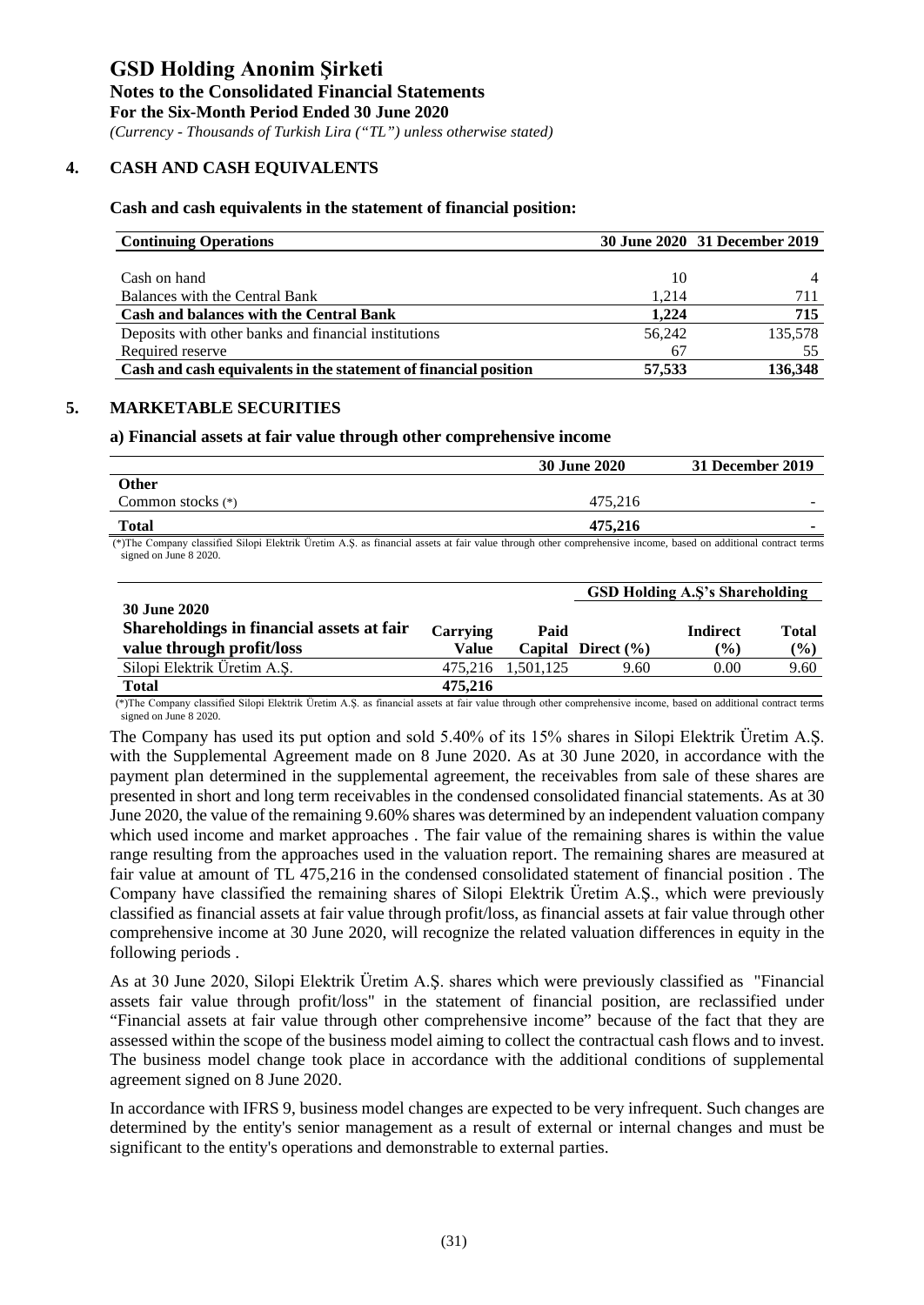*(Currency - Thousands of Turkish Lira ("TL") unless otherwise stated)*

#### **5. MARKETABLE SECURITIES (continued)**

#### **a) Financial assets at fair value through other comprehensive income (continued)**

Accordingly, the Company has ensured with a contract that the right to sell back the remaining shares cannot be used before 30 September 2024 and the Company has chosen to account for the remaining shares under the business model aiming to hold the shares for investment purposes.

Also, dividend income obtained each year was rearranged from 1 January 2020 according to the conditions of the supplemental agreement and have recognized in the financial statements.

#### **b) Financial assets at fair value through profit/loss**

|                     | <b>30 June 2020</b> | 31 December 2019 |
|---------------------|---------------------|------------------|
| Debt instruments    |                     |                  |
| <b>Bonds</b>        | 69.925              | 38,106           |
| Other               |                     |                  |
| Common stocks $(*)$ | 34,830              | 766,318          |
| <b>Total</b>        | 104,755             | 804,424          |

 (\*) Contain Borsa İstanbul A.Ş.'s shares owned by GSD Bank (TL 1,517) and the minimum dividend amounts accrued in accordance with agreement and supplemental agreement of Silopi Elektrik Üretim A.Ş. (TL 33,313).

The Company classified Silopi Elektrik Üretim A.Ş. as financial assets at fair value through other comprehensive income, based on additional contract terms signed on 8 June 2020.

| <b>30 June 2020</b>                                                    |                          |         | <b>GSD Holding A.S's Shareholding</b>                    |      |
|------------------------------------------------------------------------|--------------------------|---------|----------------------------------------------------------|------|
| In shareholdings financial assets at fair value<br>through profit/loss | Carrying                 | Paid    | Value Capital Direct $(\%)$ Indirect $(\%)$ Total $(\%)$ |      |
| Borsa İstanbul A.Ş.                                                    | 1.517                    | 423.234 | 0.04                                                     | 0.04 |
| <b>Total</b>                                                           | 1.517                    |         |                                                          |      |
|                                                                        |                          |         |                                                          |      |
| 31 December 2019                                                       |                          |         | <b>GSD Holding A.S's Shareholding</b>                    |      |
| In shareholdings financial assets at fair value                        | $\boldsymbol{C}$ arrvina | Poid    |                                                          |      |

| In shareholdings financial assets at fair value | <b>Carrying</b> | Paid            |        |                                                          |       |
|-------------------------------------------------|-----------------|-----------------|--------|----------------------------------------------------------|-------|
| through profit/loss                             |                 |                 |        | Value Capital Direct $(\%)$ Indirect $(\%)$ Total $(\%)$ |       |
| Silopi Elektrik Üretim A.Ş.                     |                 | 764.801 202,050 | 15.00  | 0.00                                                     | 15.00 |
| Borsa Istanbul A.S.                             |                 | 1.517 423.234   | $\sim$ | 0.04                                                     | 0.04  |
| <b>Total</b>                                    | 766,318         |                 |        |                                                          |       |

#### **c) Financial Assets at Amortised Cost**

As at 30 June 2020 and 31 December 2019, the Group has no financial assets at amortised cost.

#### **d) Marketable securities given as a guarantee**

As at 30 June 2020 and 31 December 2019, there is no marketable securities given as a guarantee.

#### **e) Unquoted equity instruments**

The unconsolidated subsidiary which is classified in the "unquoted equity instruments" caption in the consolidated financial statements as at 30 June 2020 and 31 December 2019 is as follows:

|                  |     | 30 June 2020 31 December 2019 |
|------------------|-----|-------------------------------|
|                  |     |                               |
| GSD Eğitim Vakfı | 377 | 277                           |
| <b>Total</b>     | 377 | 377                           |

#### **6. EQUITY ACCOUNTED INVESTEES**

None.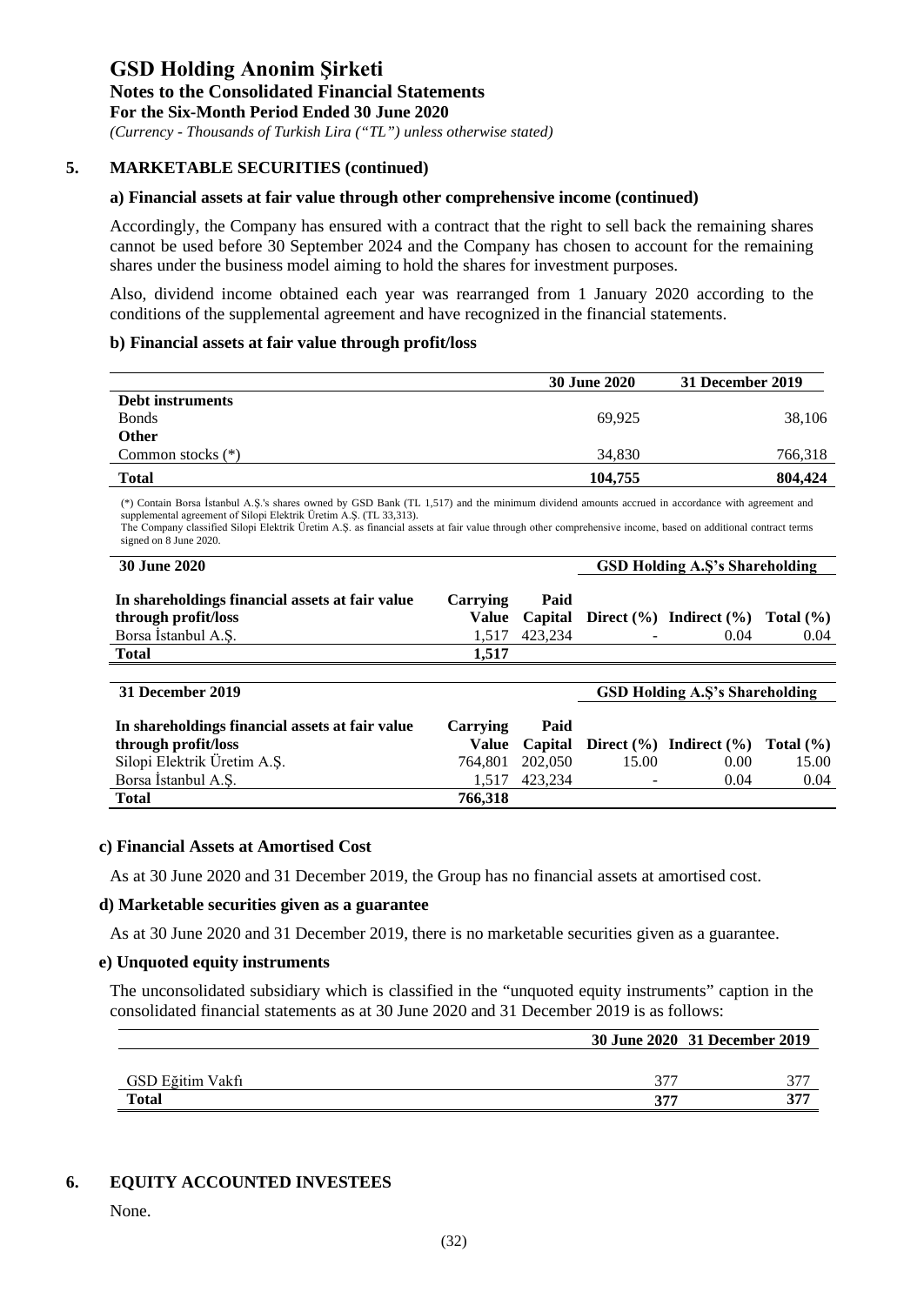#### **Notes to the Consolidated Financial Statements**

**For the Six-Month Period Ended 30 June 2020**

*(Currency - Thousands of Turkish Lira ("TL") unless otherwise stated)*

### **7. TRADE RECEIVABLES AND PAYABLES**

#### **a) Trade Receivables**

|                                                |         | 30 June 2020 31 December 2019 |
|------------------------------------------------|---------|-------------------------------|
|                                                |         |                               |
| Costumers $(*)$                                | 307,906 |                               |
| Trade receivables from maritime activities     | 3,215   | 11,372                        |
| Doubtful export goods receivables              | 1,981   | 1,981                         |
| Less: Provision for doubtful trade receivables | (1,981) | (1,981)                       |
| Total, net                                     | 311,121 | 11,382                        |

(\*) 307,899 TL of the customers amount is the sales price of Silopi Elektrik Üretim A.Ş.'s 5.40% share. 34,211 TL of the respective amount is illustrated in short term trade receivables and 273,688 TL in long term trade receivables in the statement of financial position.

Movement in the provision for doubtful trade receivables:

|                                     |                     | 30 June 2020 31 December 2019 |
|-------------------------------------|---------------------|-------------------------------|
| Provision at the beginning of year  | 1,981               | 1,981                         |
| Provision for doubtful receivables  |                     |                               |
| Recoveries                          |                     |                               |
| <b>Provision net of recoveries</b>  |                     |                               |
| Provision at the end of period      | 1,981               | 1,981                         |
| b) Trade Payables                   |                     |                               |
|                                     | <b>30 June 2020</b> | 31 December 2019              |
| Payables to marine sector suppliers | 2,216               | 876                           |
| Payables to suppliers               | 491                 | 276                           |
| Export trade payables               | 78                  | 78                            |
| <b>Total</b>                        | 2,785               | 1,230                         |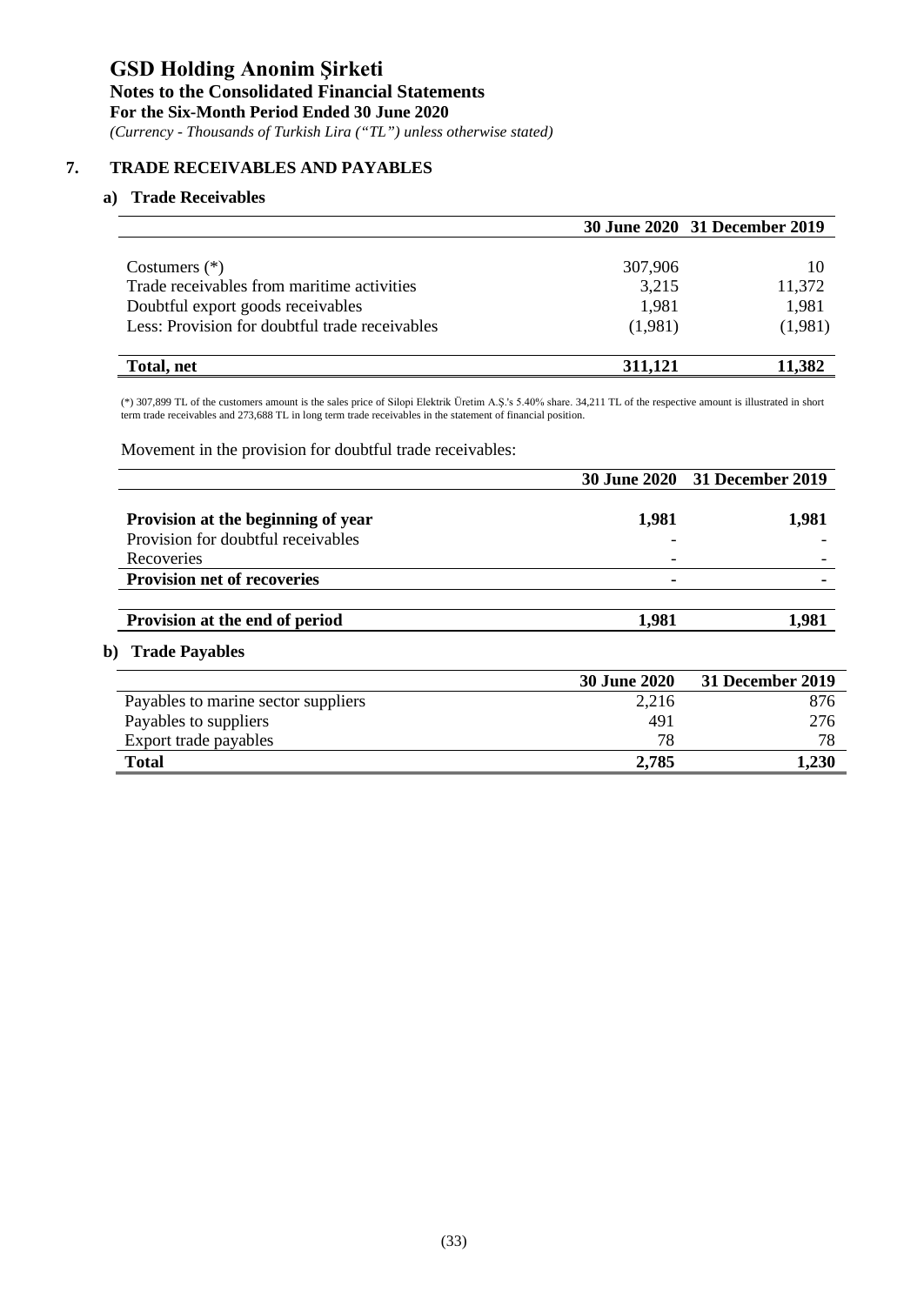#### **Notes to the Consolidated Financial Statements**

**For the Six-Month Period Ended 30 June 2020**

*(Currency - Thousands of Turkish Lira ("TL") unless otherwise stated)*

### **8. RECEIVABLES AND PAYABLES FROM FINANCE ACTIVITIES**

### **a) Loans and Advances to Customers**

|                                                                    |                        |                     | <b>30 June 2020</b>            |                        |                                 |                                |
|--------------------------------------------------------------------|------------------------|---------------------|--------------------------------|------------------------|---------------------------------|--------------------------------|
|                                                                    |                        | Amount              |                                |                        | Effective interest rate $(\% )$ |                                |
|                                                                    | <b>Turkish</b><br>lira | Foreign<br>currency | Foreign<br>currency<br>indexed | <b>Turkish</b><br>lira | Foreign<br>currency             | Foreign<br>currency<br>indexed |
| Corporate loans                                                    | 225,702                | 11,976              |                                | 8.15-30.00             | 2.75                            |                                |
| <b>Total</b>                                                       | 225,702                | 11,976              |                                |                        |                                 |                                |
| Non-performing loans<br>Less: Provision for<br>impairment on loans | 688                    | 3,634               |                                |                        |                                 |                                |
| and advances to customers $(1)$                                    | (202)                  | (350)               |                                |                        |                                 |                                |
| Total, net                                                         | 226.188                | 15,260              |                                |                        |                                 |                                |

(1) Expected losses for non-cash loans in the current period are presented in other provisions.

|                                                                                | 31 December 2019       |                     |                                |                          |                                 |                                |  |
|--------------------------------------------------------------------------------|------------------------|---------------------|--------------------------------|--------------------------|---------------------------------|--------------------------------|--|
|                                                                                |                        | Amount              |                                |                          | Effective interest rate $(\% )$ |                                |  |
|                                                                                | <b>Turkish</b><br>lira | Foreign<br>currency | Foreign<br>currency<br>indexed | <b>Turkish</b><br>lira   | Foreign<br>currency             | Foreign<br>currency<br>indexed |  |
| Corporate loans                                                                | 232,160                | 13,435              | $\overline{\phantom{0}}$       | 11.00-30.00              | 3.30                            |                                |  |
| <b>Total</b>                                                                   | 232,160                | 13,435              | ۰                              |                          |                                 |                                |  |
| Non-performing loans                                                           | 743                    | 3,452               |                                | $\overline{\phantom{0}}$ |                                 |                                |  |
| Less: Provisions for<br>impairment on loans<br>and advances to customers $(1)$ | (252)                  | (213)               | $\overline{\phantom{a}}$       |                          |                                 |                                |  |
| Total, net                                                                     | 232,651                | 16.674              |                                |                          |                                 |                                |  |

(1) Expected losses for non-cash loans in the current period are presented in other provisions.

Movements in the expected losses

|                                        | <b>Continuing Operations</b> |                  |  |
|----------------------------------------|------------------------------|------------------|--|
|                                        | <b>30 June 2020</b>          | 31 December 2019 |  |
| Provision at the beginning of the year | 465                          | 4,010            |  |
| Recoveries                             | (88)                         | (1,059)          |  |
| Provision for impairment               | 746                          | 2,603            |  |
| <b>Provision net of recoveries</b>     | 658                          | 1,544            |  |
| Loans written off during the period    |                              | (2,850)          |  |
| Classification of expected losses      | (571)                        | (2,239)          |  |
| Provision at the end of the period     | 552                          | 465              |  |

As at 30 June 2020 and 31 December 2019, loans and advances to customers have fixed interest rates. The Group does not recognize interest accrual on non-performing loans. As at 30 June 2020, the amount of non-performing loans that include unrecognized interest accrual is TL 4,322 (31 December 2019: TL 4,915).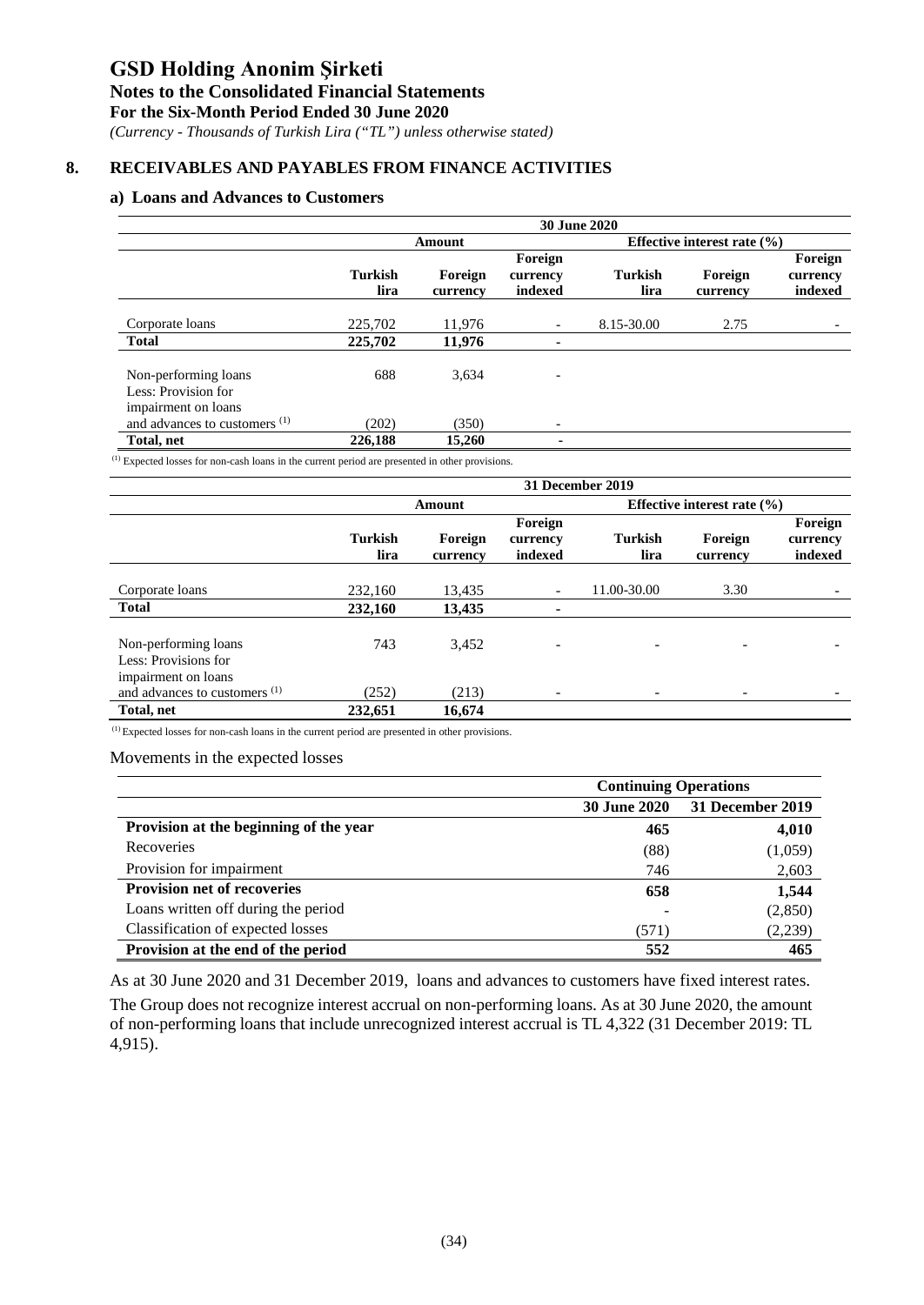## **Notes to the Consolidated Financial Statements**

**For the Six-Month Period Ended 30 June 2020**

*(Currency - Thousands of Turkish Lira ("TL") unless otherwise stated)*

### **8. RECEIVABLES AND PAYABLES FROM FINANCE ACTIVITIES (continued)**

### **b) Factoring Receivables and Payables**

|                                                                | 30 June 2020   |                          |                 |                  |                                 |                 |  |
|----------------------------------------------------------------|----------------|--------------------------|-----------------|------------------|---------------------------------|-----------------|--|
|                                                                |                | Amount                   |                 |                  | Effective interest rate $(\% )$ |                 |  |
|                                                                |                | Foreign                  |                 |                  | Foreign                         |                 |  |
|                                                                | <b>Turkish</b> | <b>Currency</b>          | Foreign         | <b>Turkish</b>   | <b>Currency</b>                 | Foreign         |  |
|                                                                | Lira           | <b>Indexed</b>           | <b>Currency</b> | Lira             | <b>Indexed</b>                  | <b>Currency</b> |  |
|                                                                |                |                          |                 |                  |                                 |                 |  |
| Factoring receivables                                          | 198,820        |                          |                 | $-12.47 - 35.00$ |                                 |                 |  |
| Doubtful factoring receivables                                 | 5,642          | $\sim$                   |                 |                  |                                 |                 |  |
| <b>Total factoring receivables</b>                             | 204,462        |                          |                 |                  |                                 |                 |  |
| Less: Provision for doubtful<br>factoring                      |                |                          |                 |                  |                                 |                 |  |
| receivables                                                    | (5,632)        |                          |                 |                  |                                 |                 |  |
| Factoring receivables, net                                     | 198,830        |                          |                 |                  |                                 |                 |  |
|                                                                |                | $\blacksquare$           |                 |                  |                                 |                 |  |
| <b>Factoring payables</b>                                      | 859            | Ξ.                       | 84              |                  |                                 |                 |  |
|                                                                |                |                          |                 |                  |                                 |                 |  |
|                                                                |                |                          |                 |                  |                                 |                 |  |
|                                                                |                |                          |                 | 31 December 2019 |                                 |                 |  |
|                                                                |                | Amount                   |                 |                  | Effective interest rate $(\% )$ |                 |  |
|                                                                |                | Foreign                  |                 |                  | Foreign                         |                 |  |
|                                                                | <b>Turkish</b> | <b>Currency</b>          | Foreign         | <b>Turkish</b>   | <b>Currency</b>                 | Foreign         |  |
|                                                                | Lira           | <b>Indexed</b>           | <b>Currency</b> | Lira             | <b>Indexed</b>                  | <b>Currency</b> |  |
|                                                                |                |                          |                 |                  |                                 |                 |  |
| Factoring receivables                                          | 236,030        |                          |                 | $-14.64 - 44.80$ |                                 |                 |  |
| Doubtful factoring receivables                                 | 5,775          |                          |                 |                  |                                 |                 |  |
| <b>Total factoring receivables</b>                             | 241,805        |                          |                 |                  |                                 |                 |  |
|                                                                |                |                          |                 |                  |                                 |                 |  |
| Provision for<br>doubtful<br>factoring<br>Less:<br>receivables | (5,648)        | $\overline{\phantom{a}}$ |                 |                  | $\overline{\phantom{a}}$        |                 |  |
| Factoring receivables, net                                     | 236,157        |                          |                 |                  |                                 |                 |  |
|                                                                |                |                          | 75              |                  |                                 |                 |  |

Movement in the provision for doubtful factoring receivables:

|                                                     |       | 30 June 2020 31 December 2019 |
|-----------------------------------------------------|-------|-------------------------------|
| Provision at the beginning of year                  | 5,648 | 5,358                         |
| Recoveries                                          | (58)  | (368)                         |
| Provision for doubtful factoring receivables        | 42    | 658                           |
| <b>Provision net of recoveries</b>                  | (16)  | <b>290</b>                    |
| Factoring receivables written off during the period |       |                               |
| Provision at the end of period                      | 5.632 | 5,648                         |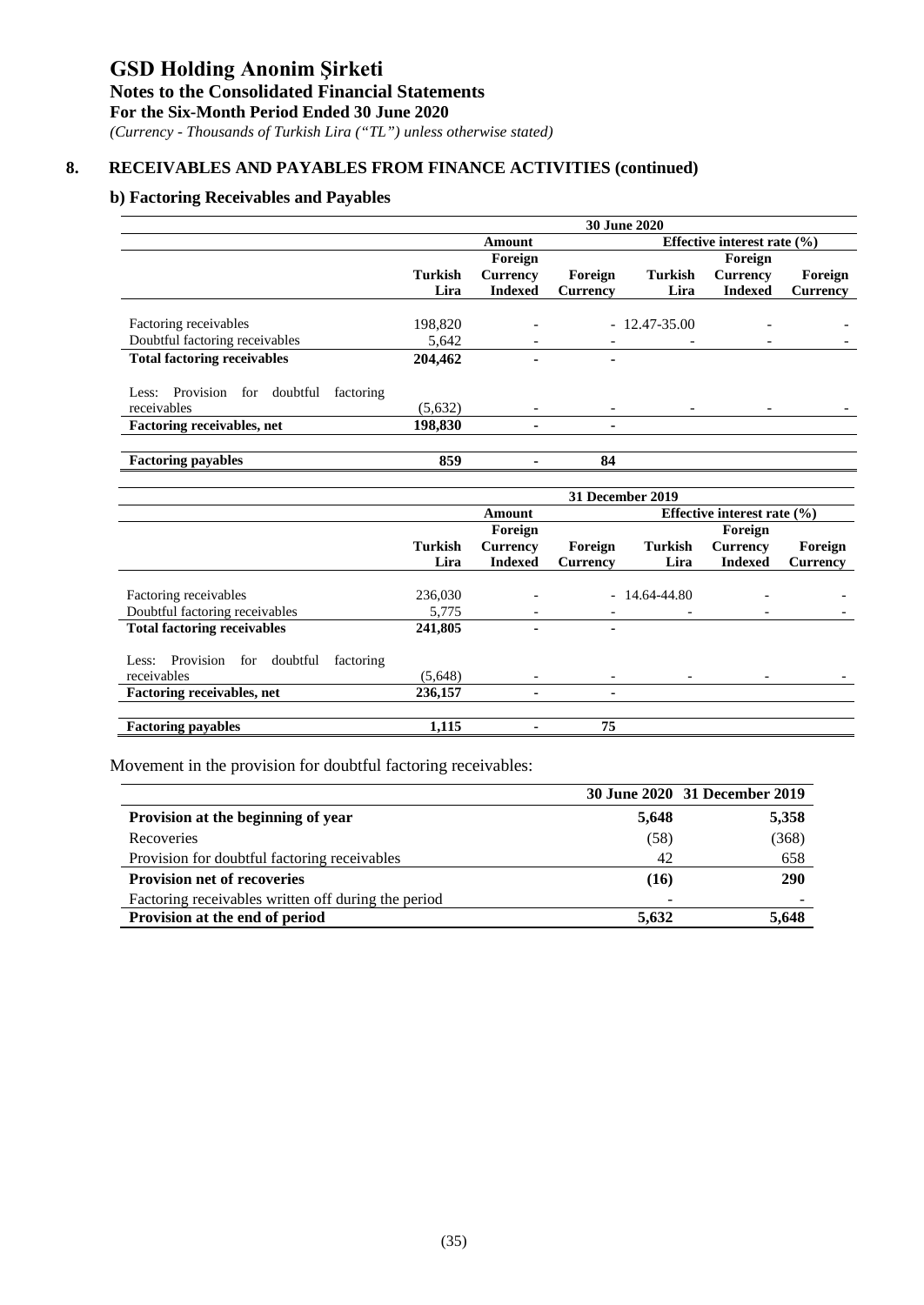*(Currency - Thousands of Turkish Lira ("TL") unless otherwise stated)*

### **8. RECEIVABLES AND PAYABLES FROM FINANCE ACTIVITIES (continued)**

### **c) Finance Lease Receivables, Net**

|                                                        |         | 30 June 2020 31 December 2019 |
|--------------------------------------------------------|---------|-------------------------------|
| Invoiced lease receivables                             | 19      | 16                            |
| Doubtful finance lease receivables                     | 4,568   | 4,113                         |
| Finance lease receivables, gross                       | 4.587   | 4,129                         |
|                                                        |         |                               |
| Less: Unearned interest income                         | (6)     |                               |
| Less: Provision for doubtful finance lease receivables | (4,568) | (4,113)                       |
| Finance lease receivables, net                         |         |                               |

The aging of net finance lease receivables is as follows:

|                                | 30 June 2020 31 December 2019 |
|--------------------------------|-------------------------------|
| Not later than 1 year          |                               |
| Finance lease receivables, net |                               |

Movement in the provision for doubtful finance lease receivables is as follows:

|                                                         |       | 30 June 2020 31 December 2019 |
|---------------------------------------------------------|-------|-------------------------------|
| Provision at the beginning of year                      | 4,113 | 3,822                         |
| Provision for doubtful lease receivables                | 455   | 292                           |
| Recoveries                                              | -     |                               |
| <b>Provision net of recoveries</b>                      | 455   | 291                           |
| Finance lease receivables written off during the period | -     |                               |
| Provision at the end of period                          | 4.568 |                               |

#### **d) Funds Borrowed**

|                         | <b>30 June 2020</b>      |                 |                                 |           | 31 December 2019 |                 |                                |                 |
|-------------------------|--------------------------|-----------------|---------------------------------|-----------|------------------|-----------------|--------------------------------|-----------------|
|                         |                          | Amount          | Effective interest rate $(\% )$ |           | Amount           |                 | <b>Effective interest rate</b> |                 |
|                         |                          |                 |                                 |           |                  |                 | $\frac{6}{2}$                  |                 |
|                         | <b>Turkish</b>           | Foreign         | Turkish                         | Foreign   | <b>Turkish</b>   | Foreign         | Turkish                        | Foreign         |
|                         | Lira                     | <b>Currency</b> | Lira                            | Currency  | Lira             | <b>Currency</b> | Lira                           | <b>Currency</b> |
|                         |                          |                 |                                 |           |                  |                 |                                |                 |
| <b>Short term</b>       | 104.016                  | 17,755          | ٠                               | ۰         | 164.364          | 3,267           |                                |                 |
| Fixed interest          | 104,016                  | 17,755          | 7.90-10.75                      | 2.35-3.54 | 164.364          | 3,267           | 10.25-25.00                    | 2.96-2.96       |
| Floating interest       | ٠                        |                 | ٠                               |           | ۰                |                 | $\overline{\phantom{a}}$       |                 |
| <b>Medium/Long Term</b> | $\overline{\phantom{a}}$ | 295,650         | ٠                               |           |                  | 306,765         |                                |                 |
| Fixed interest          | ٠                        | 37,666          | $\sim$                          | 4.75-4.75 | ۰.               | 32,706          | $\sim$                         | 4.75-4.75       |
| Floating interest       | $\overline{\phantom{a}}$ | 257,984         | ٠                               | 3.43-3.79 |                  | 274,059         | ٠                              | 4.70-5.15       |
| <b>Total</b>            | 104.016                  | 313,405         |                                 |           | 164.364          | 310,032         |                                |                 |

Repayment schedule of borrowings initially recognized as medium/long term borrowings is as follows:

|                  | <b>30 June 2020</b>      |                      | <b>31 Aralık 2019</b>    |                      |
|------------------|--------------------------|----------------------|--------------------------|----------------------|
|                  | <b>Fixed rate</b>        | <b>Floating rate</b> | <b>Fixed rate</b>        | <b>Floating rate</b> |
|                  |                          |                      |                          |                      |
| Less than 1 year | 37,666                   | 93,990               | 35                       | 66,176               |
| Up to 2 year     |                          | 31,376               | 32,671                   | 79,131               |
| Up to 3 year     |                          | 131,271              | -                        | 27,239               |
| Up to 4 year     | $\overline{\phantom{a}}$ | 1.347                | $\overline{\phantom{a}}$ | 101,513              |
| More than 5 year |                          |                      | -                        |                      |
| <b>Total</b>     | 37,666                   | 257,984              | 32,706                   | 274,059              |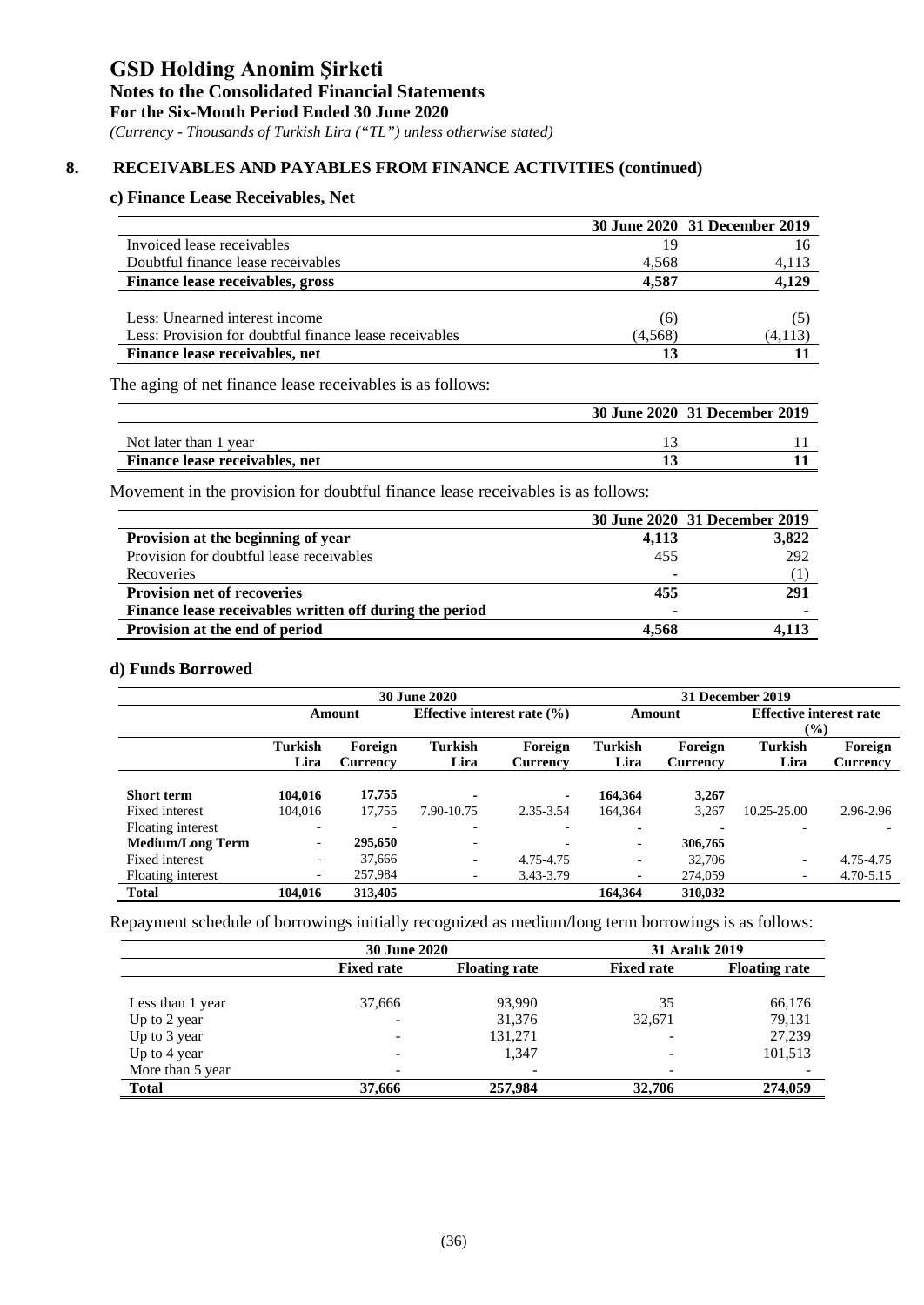*(Currency - Thousands of Turkish Lira ("TL") unless otherwise stated)*

#### **8. RECEIVABLES AND PAYABLES FROM FINANCE ACTIVITIES (continued)**

#### **e) Borrowers' funds**

|              |                | <b>30 June 2020</b> |                |                                 |         |          | 31 December 2019 |                                 |  |
|--------------|----------------|---------------------|----------------|---------------------------------|---------|----------|------------------|---------------------------------|--|
|              |                | Amount              |                | Effective Interest rate $(\% )$ |         | Amount   |                  | Effective Interest rate $(\% )$ |  |
|              | <b>Turkish</b> | Foreign             | <b>Turkish</b> | Foreign                         | Turkish | Foreign  | <b>Turkish</b>   | Foreign                         |  |
|              | Lira           | currency            | Lira           | currency                        | Lira    | currency | Lira             | currency                        |  |
|              |                |                     |                |                                 |         |          |                  |                                 |  |
| Demand       | 1,158          | 617                 |                | $\overline{\phantom{a}}$        | 868     | 510      |                  |                                 |  |
| Time         | 3.255          | 34,370              | 7.00-7.00      | $3.50 - 3.50$                   | 3.097   | 29.844   | 8.00-10.50       | 3.50-3.50                       |  |
| <b>Total</b> | 4.413          | 34,987              |                |                                 | 3.965   | 30.354   |                  |                                 |  |

#### **f) Liabilities arising from finance leases**

#### **Payable from short term financial lease activities**

|                                      | 30 June 2020 31 December 2019 |
|--------------------------------------|-------------------------------|
|                                      |                               |
| Advances taken due to finance leases |                               |
| Total                                |                               |

#### **g) Lease liabilities**

|                         | <b>30 June 2020</b> |                          | 31 December 2019 |                          |
|-------------------------|---------------------|--------------------------|------------------|--------------------------|
|                         |                     | Amount                   | Amount           |                          |
|                         | <b>Turkish</b>      | Foreign                  | <b>Turkish</b>   | Foreign                  |
|                         | Lira                | <b>Currency</b>          | Lira             | Currency                 |
|                         |                     |                          |                  |                          |
| <b>Short term</b>       | 879                 | 19                       | 3                | $\overline{\phantom{0}}$ |
| Fixed interest          | 879                 | 19                       | 3                | $\blacksquare$           |
| Floating interest       |                     | $\overline{\phantom{0}}$ |                  | ٠                        |
| <b>Medium/Long Term</b> | 7,825               | 132                      | 9,043            | 277                      |
| Fixed interest          | 7,825               | 132                      | 9,043            | 277                      |
| Floating interest       |                     | $\blacksquare$           | ۰                | $\blacksquare$           |
| <b>Total</b>            | 8,704               | 151                      | 9.046            | 277                      |

#### **9. INVENTORIES**

|                  |       | 30 June 2020 31 December 2019 |
|------------------|-------|-------------------------------|
| Ship mineral oil | 2,038 | . . 584                       |
| Ship fuel        | 2.443 | .450                          |
| Total            | 4.481 | 3.034                         |

### **10. LEASE OPERATIONS**

The Group has rented six dry cargo ships owned by its subsidiaries with form of time charter lease. Technical management of the ships are performed by a company abroad contracted by Cano Maritime Limited, Dodo Maritime Limited, Hako Maritime Limited, Zeyno Maritime Limited, Neco Maritime Limited and Mila Maritime Limited.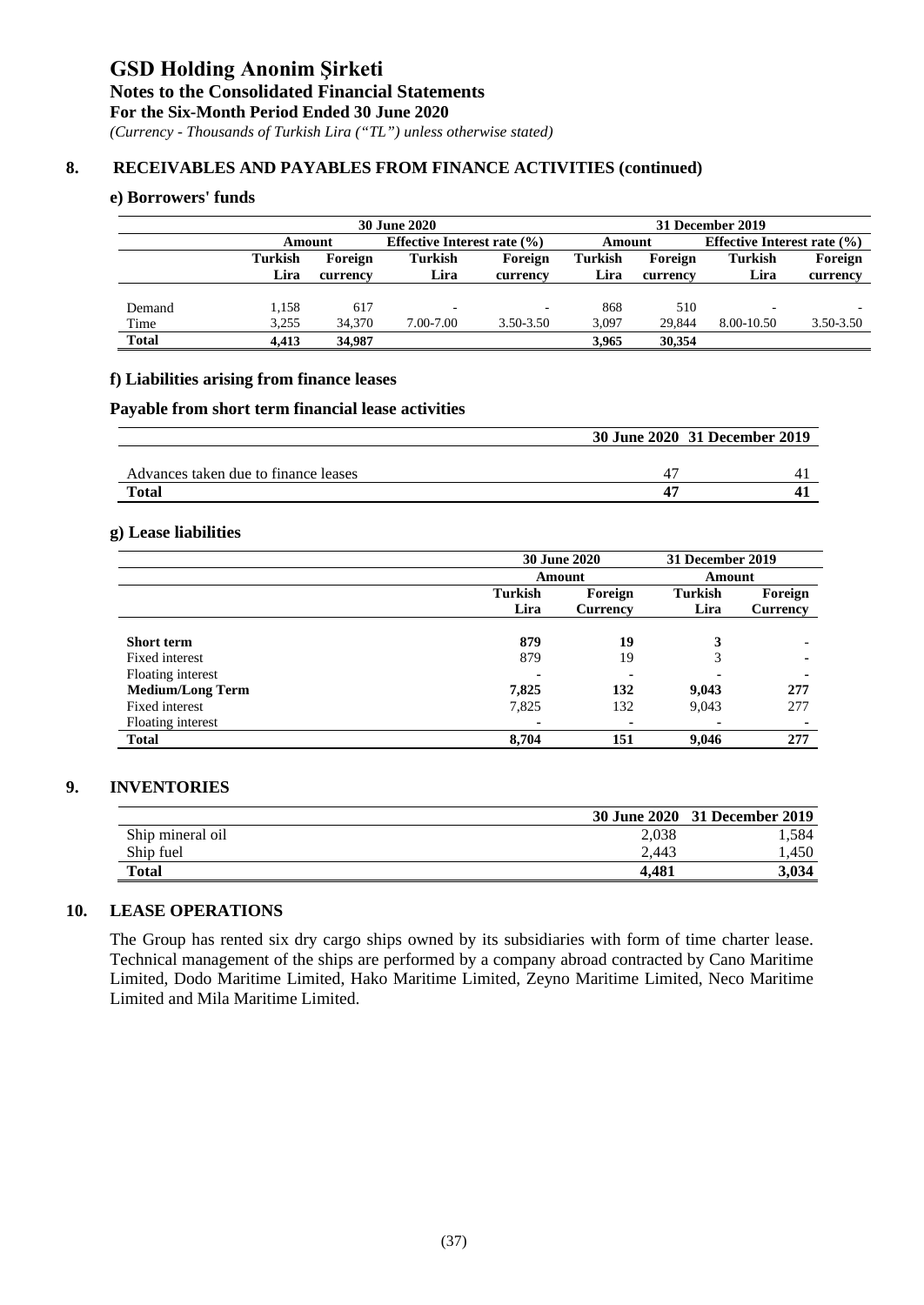#### **Notes to the Consolidated Financial Statements**

**For the Six-Month Period Ended 30 June 2020**

*(Currency - Thousands of Turkish Lira ("TL") unless otherwise stated)*

### **11. PROPERTY AND EQUIPMENT**

|                                          |                  | Office and               |                     |              |               |                          |           |
|------------------------------------------|------------------|--------------------------|---------------------|--------------|---------------|--------------------------|-----------|
|                                          | Land and         | Vehicle                  | Leasehold           |              | Dry           | Motor                    |           |
| <b>Continuing Operations</b>             | <b>Buildings</b> | Equipment                | <b>Improvements</b> | <b>Ships</b> | Docking $(2)$ | <b>Vehicles</b>          | Total     |
|                                          |                  |                          |                     |              |               |                          |           |
| At 1 January 2020, net carrying amount   | $\overline{2}$   | 2,353                    | 769                 | 624,134      | 19,139        | 560                      | 646,957   |
| <b>Additions</b>                         |                  | 289                      | 24                  | 855          | 5,539         | 348                      | 7,055     |
| Disposals, net                           |                  | $\overline{\phantom{0}}$ |                     |              |               | (23)                     | (23)      |
| Transfers                                |                  | $\overline{\phantom{0}}$ |                     |              |               |                          |           |
| Foreign currency translation differences |                  | ٠                        |                     | 94,809       | 3,176         | $\overline{\phantom{a}}$ | 97,985    |
| Depreciation charge for the period       | ۰                | (298)                    | (193)               | (19,192)     | (3,397)       | (145)                    | (23, 225) |
| At 30 June 2020, net carrying amount     | $\mathbf{2}$     | 2,344                    | 600                 | 700,606      | 24,457        | 740                      | 728,749   |
|                                          |                  |                          |                     |              |               |                          |           |
| At 30 June 2020                          |                  |                          |                     |              |               |                          |           |
| Cost                                     | $\overline{2}$   | 6,551                    | 2,183               | 333,926      | 28,125        | 1,573                    | 372,360   |
| Foreign currency translation differences |                  |                          |                     | 588,290      | 5.819         | ٠                        | 594,109   |
| Accumulated depreciation <sup>(1)</sup>  |                  | (4,207)                  | (1,583)             | (221,610)    | (9, 487)      | (833)                    | (237,720) |
| At 30 June 2020, net carrying amount     | $\overline{2}$   | 2,344                    | 600                 | 700,606      | 24,457        | 740                      | 728,749   |

**(1)** Accumulated depreciation contains the foreign currency translation differences relating to the accumulated depreciation.

<sup>(2)</sup> Information on the dry docking is disclosed in the note titled "Summary of Significant Accounting Policies and Estimates" under the heading Tangible Assets.

|                                          | Land and         | Office and<br>Vehicle | Leasehold                |              | Dry                      | <b>Motor</b>    |           |
|------------------------------------------|------------------|-----------------------|--------------------------|--------------|--------------------------|-----------------|-----------|
| <b>Continuing Operations</b>             | <b>Buildings</b> | Equipment             | <b>Improvements</b>      | <b>Ships</b> | Docking <sup>(2)</sup>   | <b>Vehicles</b> | Total     |
| At 1 January 2019, net of                |                  |                       |                          |              |                          |                 |           |
| accumulated depreciation and impairment  | 2                | 1,657                 | 832                      | 574,754      | 8,317                    | 762             | 586,324   |
| <b>Additions</b>                         |                  | 1.251                 | 292                      | 6,648        | 12,610                   | 112             | 20,913    |
| Disposals, net                           |                  | (25)                  | ۰                        |              | $\overline{\phantom{a}}$ | (50)            | (75)      |
| Transfers                                |                  | ۰                     | ٠                        |              |                          |                 |           |
| Foreign currency translation differences |                  | ٠                     | $\overline{\phantom{0}}$ | 74,350       | 1,564                    |                 | 75,914    |
| Depreciation charge for the period       |                  | (530)                 | (355)                    | (31,618)     | (3,352)                  | (264)           | (36, 119) |
| At 31 December 2019, net of              |                  |                       |                          |              |                          |                 |           |
| accumulated depreciation and             |                  |                       |                          |              |                          |                 |           |
| impairment                               | 2                | 2,353                 | 769                      | 624,134      | 19,139                   | 560             | 646,957   |
| At 31 December 2019                      |                  |                       |                          |              |                          |                 |           |
| Cost                                     | $\mathbf{2}$     | 6,264                 | 2,159                    | 333,071      | 22,586                   | 1,307           | 365,389   |
| Foreign currency translation differences |                  |                       | ۰                        | 466.788      | 1,840                    |                 | 468,628   |
| Accumulated depreciation <sup>(1)</sup>  |                  | (3,911)               | (1,390)                  | (175, 725)   | (5,287)                  | (747)           | (187,060) |
| Net carrying amount at 31 December 2019  | $\overline{2}$   | 2,353                 | 769                      | 624,134      | 19,139                   | 560             | 646,957   |

(1) Accumulated depreciation contains the foreign currency translation differences relating to the accumulated depreciation.

<sup>(2)</sup> Information on the dry docking is disclosed in the note titled "Summary of Significant Accounting Policies and Estimates" under the heading Tangible Assets.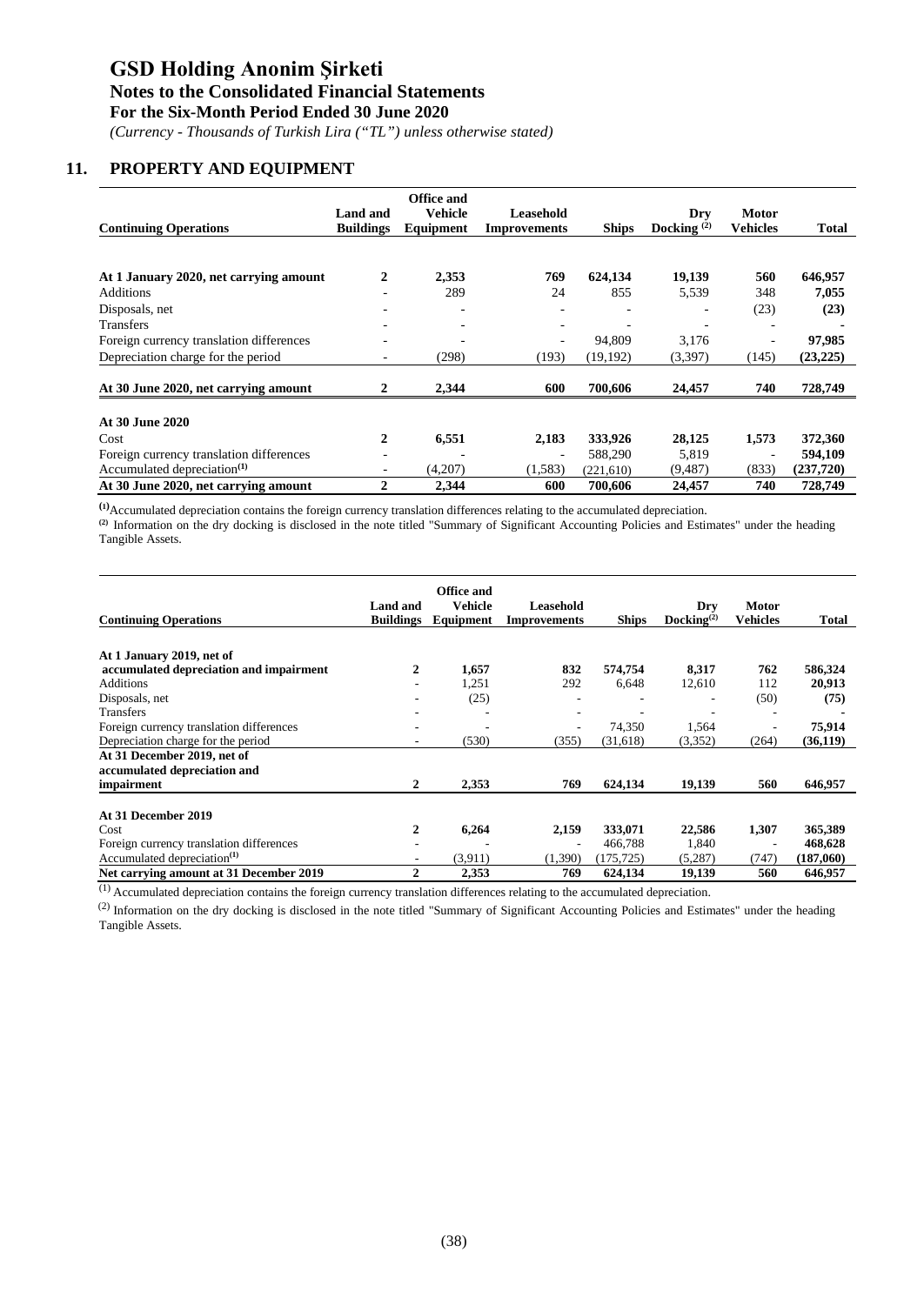*(Currency - Thousands of Turkish Lira ("TL") unless otherwise stated)*

### **11. PROPERTY AND EQUIPMENT (continued)**

The Group has taken the higher value of use determined through fair value whose sales expenses are deducted as amount recoverable and discounted cash flow methods in the impairment calculation made taking each of the dry cargo ships, six maritime affiliates located in Malta, into account as cash generating units as basis as at 30 June 2020 in accordance with IAS 36 and has not made a provision for impairment as at 30 June 2020 since the value of use are higher than carrying amounts for each of the six ships. Discounted cash flow calculations, used to determine amount recoverable, have been started based on final budgeting of technical management company made for leasing contracts which are considered to be concluded in near future in the framework of current market conditions through examining current ship leasing agreements and realisations in previous periods for income. Cash flows which can occur in depreciation period have been tried to be anticipated using expectations and assumptions generated by the Group management on direction, level and timing of market based on recent condition of freight market and impacts related to its development and it is deducted to reporting date with a discount rate appropriate to structure of company and market. Amounts, deducted from cost while determining amount subject to depreciation have been used as cash inflow in value of use calculation. Selection of periods in which fixed or variable based leasing are applied or locations of ships on the expiration of leasing period are main factors which can cause different realizations from those which have been anticipated under assumptions in calculations. On the other hand, the realization of assumptions are bounded to variable factors directing global dry cargo ship transportation market. The Company management believes that any changes reasonably occurring in any of aforementioned main assumptions shall not cause total carrying amounts of aforementioned cash generation units being higher than the total recoverable amounts.

### **11.1. RIGHT OF USE ASSETS**

The Group has capitalized right of use assets amounting of TL 7,841 during the period. The balances of right of use assets and depreciation expenses as of 30 June 2020 are as follows:

|                                       |                  | <b>Motor</b>    |              |
|---------------------------------------|------------------|-----------------|--------------|
|                                       | <b>Buildings</b> | <b>Vehicles</b> | <b>Total</b> |
| At 1 January 2020 net carrying amount | 5,836            | 2,692           | 8,528        |
| <b>Additions</b>                      | 1,609            | 706             | 2,315        |
| Disposals                             |                  | (19)            | (19)         |
| Amortization charge for the period    | (2,250)          | (733)           | (2,983)      |
| At 30 June 2020 net carrying amount   | 5.195            | 2,646           | 7,841        |
| At 1 January 2020                     |                  |                 |              |
| Cost                                  | 11,452           | 4,736           | 16,188       |
| Accumulated amortization              | (6,257)          | (2,090)         | (8,347)      |
| At 30 June 2020 net carrying amount   | 5,195            | 2,646           | 7,841        |
|                                       |                  |                 |              |

|                                         |                  | <b>Motor</b>    |              |
|-----------------------------------------|------------------|-----------------|--------------|
|                                         | <b>Buildings</b> | <b>Vehicles</b> | <b>Total</b> |
|                                         |                  |                 |              |
| At 1 January 2019 net carrying amount   | 9,098            | 1.906           | 11,004       |
| <b>Additions</b>                        | 872              | 2.019           | 2,891        |
| Amortization charge for the period      | (4,134)          | (1,233)         | (5,367)      |
| At 31 December 2019 net carrying amount | 5,836            | 2,692           | 8,528        |
|                                         |                  |                 |              |
| At 1 January 2019                       |                  |                 |              |
| Cost                                    | 9.970            | 3.925           | 13,895       |
| Accumulated amortization                | (4,134)          | (1,233)         | (5,367)      |
| At 31 December 2019 net carrying amount | 5.836            | 2.692           | 8,528        |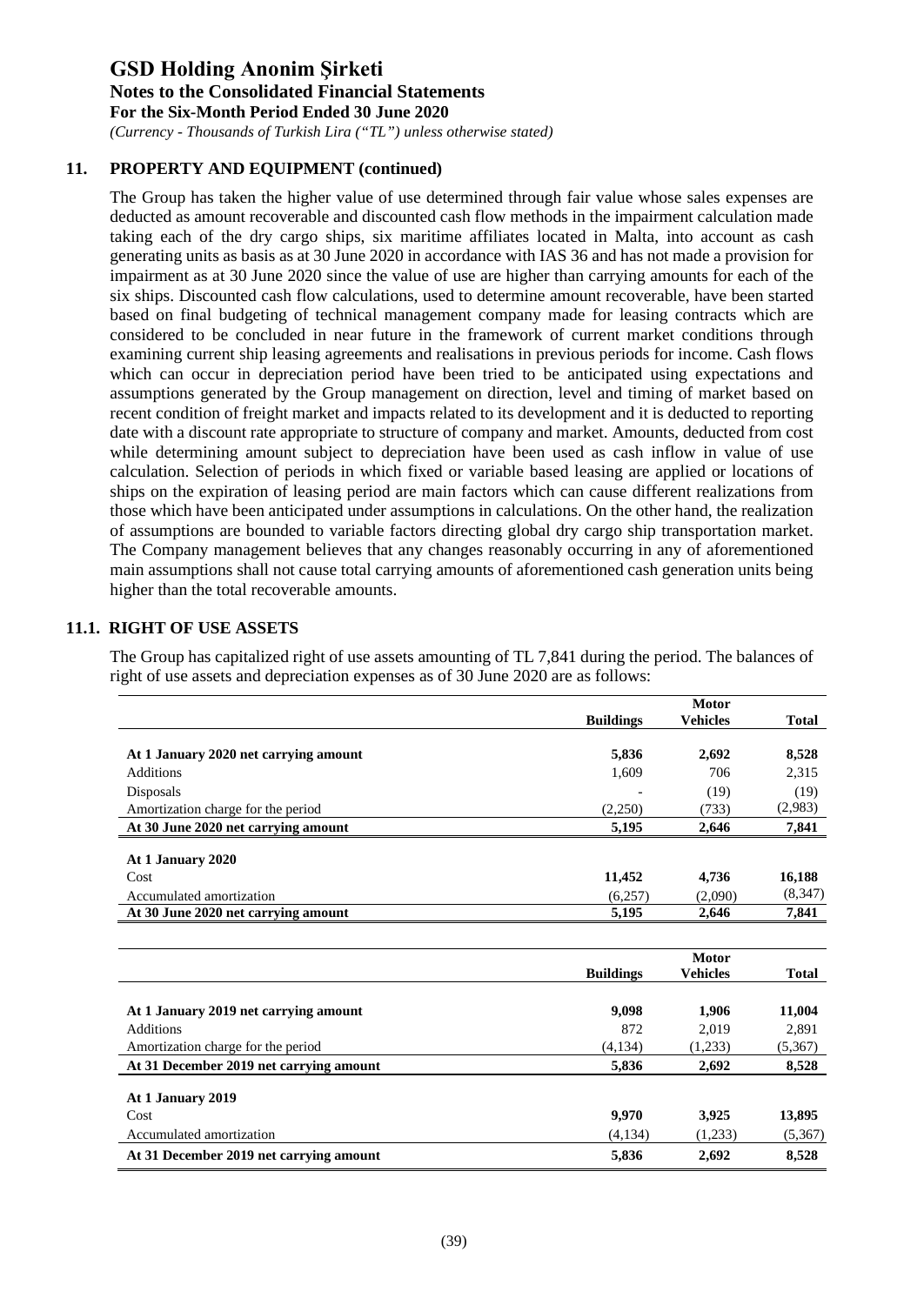*(Currency - Thousands of Turkish Lira ("TL") unless otherwise stated)*

### **12. INTANGIBLE ASSETS**

| <b>Continuing Operations</b>                        | <b>Patents and Licenses</b> |
|-----------------------------------------------------|-----------------------------|
| At 1 January 2020 net carrying amount               | 500                         |
| <b>Additions</b>                                    | 15                          |
| Disposals, net                                      |                             |
| Amortization charge for the period                  | (79)                        |
| At 30 June 2020 net carrying amount                 | 436                         |
|                                                     |                             |
| At 30 June 2020                                     |                             |
| Cost                                                | 2,102                       |
| Accumulated amortization                            | (1,666)                     |
| At 30 June 2020 net carrying amount                 | 436                         |
|                                                     |                             |
| <b>Continuing Operations</b>                        | <b>Patents and Licenses</b> |
| At 1 January 2019 net of accumulated amortization   | 407                         |
| <b>Additions</b>                                    | 251                         |
| Disposals, net                                      |                             |
| Amortization charge for the period                  | (158)                       |
| At 31 December 2019 net of accumulated amortization | 500                         |
|                                                     |                             |
| At 31 December 2019                                 |                             |
| Cost                                                | 2,088                       |

Accumulated amortization (1,588)<br>
At 31 December 2018 net carrying amount 500

## **13. [GOODWILL](http://tureng.com/en/turkish-english/borrowing%20costs)**

None.

 $\overline{a}$ 

#### **14. [BORROWING COSTS](http://tureng.com/en/turkish-english/borrowing%20costs)**

**At 31 December 2018 net carrying amount 500**

None.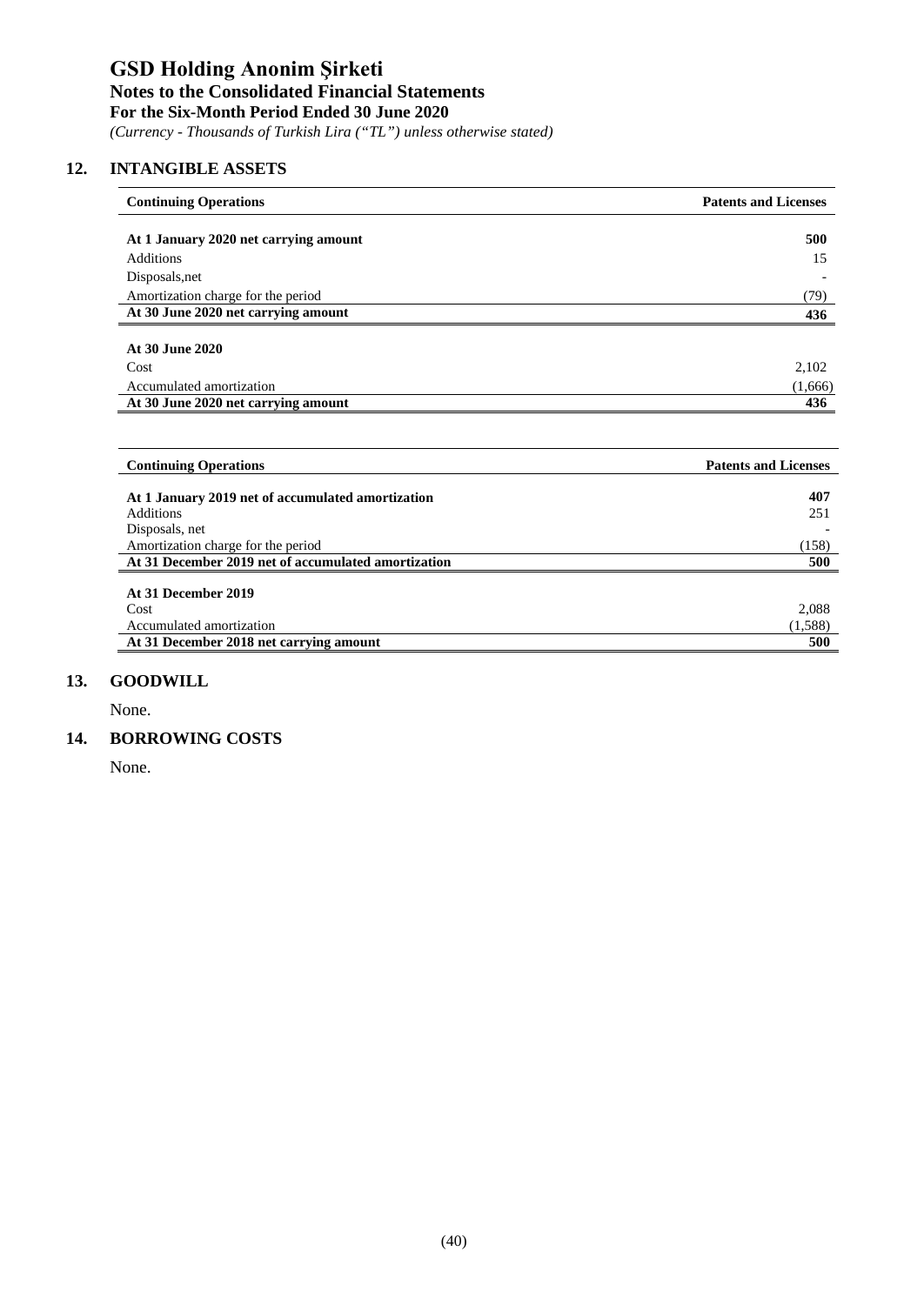*(Currency - Thousands of Turkish Lira ("TL") unless otherwise stated)*

### **15. TAXATION**

Corporate income is subject to corporate tax at 20% in Turkey to be effective from January 1, 2006. However, according to the Article 91 of the Law numbered 7061 "Legislation on Amendment of Certain Tax Legislation and Other Certain Legislation" which was published on the Official Gazette numbered 30261 on 5 December 2017 and according to the provisional clause 10 added to the Corporate Tax Law numbered 5520; corporate tax rate for the taxation periods of 2018, 2019 and 2020 is amended to 22%, which would later be applied as 20% at the end of these periods. During these periods, Council of Ministers is entitled to decrease the corporate tax rate of 22% to 20%.

### **Tax losses carried forward**

Corporate tax losses can be carried forward for a maximum period of five years following the year in which the losses were incurred. The tax authorities can inspect the tax returns and the related accounting records for a retrospective maximum period of five years.

As of 30 June 2020, the Group has no unused tax losses (31 December 2019: None).

### **Withholding tax on dividend distributions**

The 15% withholding tax applies to dividends distributed by resident corporations to resident or nonresident real persons, those who are not liable to or exempt from income and corporation tax, nonresident corporations (excluding those that acquire dividend through a registered office or permanent representative in Turkey). Addition of profit to capital is not considered as dividend. Dividend distributions by resident corporations to resident corporations are not subject to a withholding tax. Furthermore, in the event the profit is not distributed or included in capital, no withholding tax shall be applicable.

#### **Investment allowance**

Effective from 24 April 2003, investment allowances provided a deduction from the corporate tax base of 40% of the cost of the purchases or production of the new fixed assets subject to depreciation and exceeding TL 10 and directly related with the production of goods and services. Investment allowance that arose prior to 24 April 2003 was subject to 19.8% withholding tax unless they were converted to the new application at the will of companies. All investment allowances were carried forward with indexed amounts. With respect to the new legislation effective from 1 January 2006, these unused investment allowances could be used until 31 December 2008 and investment allowances ceased to apply to the new investments to be made beginning from 1 January 2006, but continued to apply to the investments started before 1 January 2006. Afterwards, a decision rendered by the Constitutional Court of Turkey cancelling the clause of this legislation limiting the deduction period of the unused investment allowances has again made effective the deductibility of the unused investment allowances after 31 December 2008. According to the decision mentioned above, investment allowances transferred to 2006 due to lack of profit and investment allowances gained by the investments that are commenced before 1 January 2006 and continued after that date constituting economic and technical integrity will not be only used in 2006, 2007 and 2008, but also in the following years. An amendment to the Income Tax Law promulgated in Official Gazette no 6009 dated 1 August 2010 limited the amount of investment allowance to be utilised to 25% of earnings for the year, but the Constitutional Court of Turkey has cancelled this amendment providing 25% utilization of investment allowance and has again made effective utilization of investment allowance up to 100% of tax base by means of a decision dated 9 February 2012, being effective starting from the tax returns to be filed for the fiscal period as at 31 December 2011.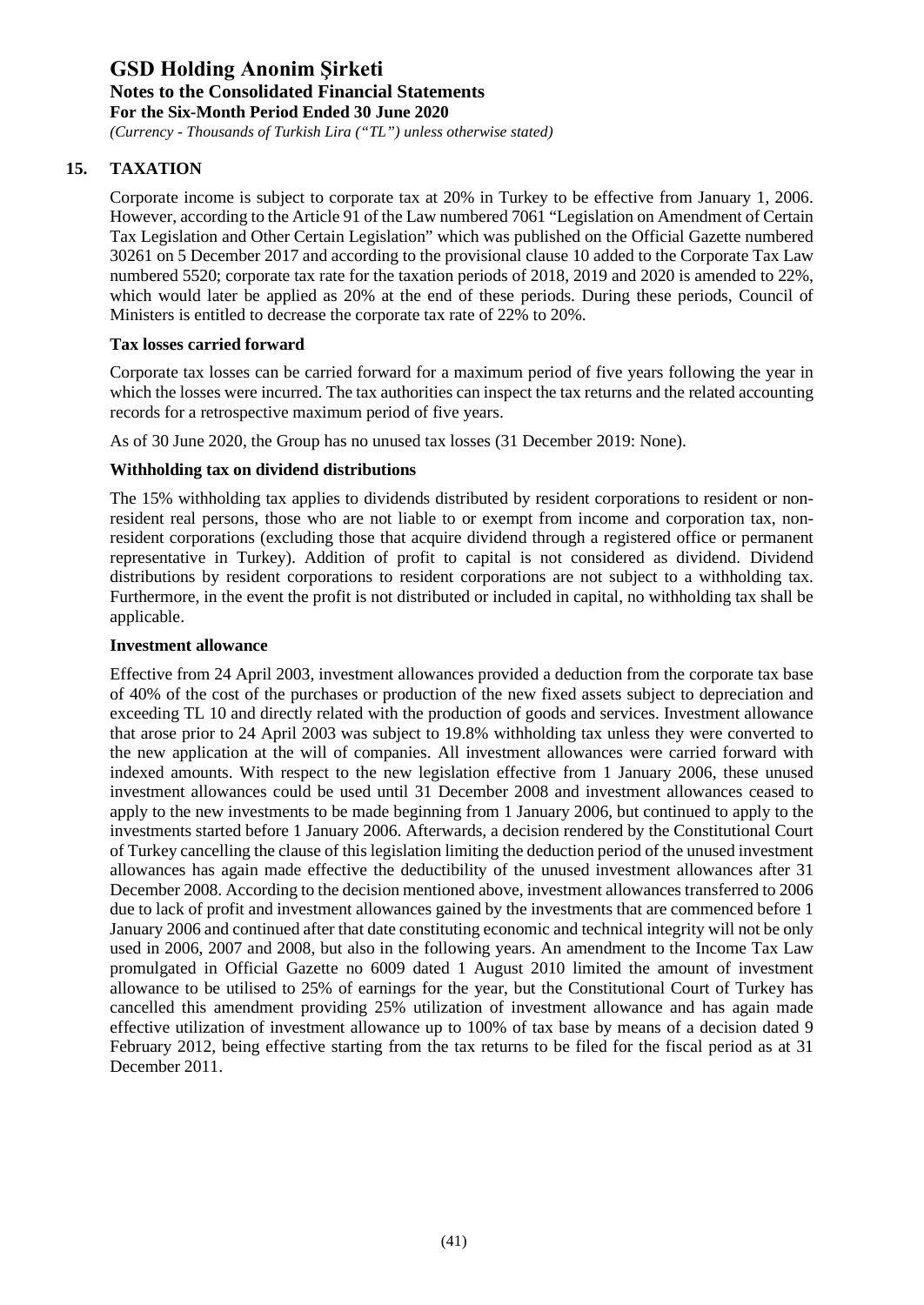*(Currency - Thousands of Turkish Lira ("TL") unless otherwise stated)*

### **15. TAXATION (continued)**

#### **Investment allowance (continued)**

Therefore, the consolidated financial statements of the Group as at 31 December 2011 are prepared based on 100% utilization of investment allowance by GSD Denizcilik Gayrimenkul İnşaat San. ve Tic. A.Ş., the only Group company benefiting from investment allowance.

No tax withholding is made from the investment expenditures without incentive certificate. The company is obliged to accrue 19.8% Income Tax Withholding due to the use of investment discounts for the period before dated 24 April 2003. Investment Tax Credit used by the company for the period before 24 April 2003 and related Income Tax Withholding amounting TL 1,009 reported in May 2020 corporate tax return has been paid on 26 June 2020.

As at 30 June 2020 and 31 December 2019, the Group has the following unused investment allowances:

| <b>Unused investment allowances</b><br>Group company | <b>30 June 2020</b>                 |                                  | 31 December 2019                    |                                  |
|------------------------------------------------------|-------------------------------------|----------------------------------|-------------------------------------|----------------------------------|
|                                                      | Subject to 19.8%<br>withholding tax | Subject to 0%<br>withholding tax | Subject to 19.8%<br>withholding tax | Subject to 0%<br>withholding tax |
| GSD Denizcilik Gayrimenkul İnşaat                    |                                     |                                  |                                     |                                  |
| San. ve Tic. A.S.                                    | 151.945                             |                                  | 160,707                             |                                  |
| Total                                                | 151.945                             |                                  | 160,707                             |                                  |

### **Transfer pricing**

According to the article 13 titled "the disguised profit distribution by way of transfer pricing" of the Corporate Tax Law, if prices or considerations imposed for purchase or sale of goods or services between the company and its related parties are not consistent with the arm's length principle, the profit hence from is regarded as fully or partially distributed in a disguised way by way of transfer pricing.

The arm's length principle implies that transfer prices or considerations applied in purchase or sale of goods or services between related parties should be in accordance with prices which would have been agreed between unrelated parties. Corporations are required to determine the price or consideration applied in the transactions with related parties by choosing the method most appropriate to the nature of the transaction among the comparable uncontrolled price method, the cost plus method, the resale minus method or the other methods determined by them. The income fully or partially distributed in a disguised way through transfer pricing is considered as dividend distributed by the resident corporations and the amount transferred back to the head office by the non-resident corporations as of the last day of the fiscal period in which the conditions stipulated in this article are realized, with respect to the application of Corporate and Income Tax Laws. The former assessments of tax are adjusted accordingly for the taxpayers being a party to these transactions provided that the tax to be charged to the corporation making the disguised profit distribution is finalized and paid before this adjustment is made.

#### **Consolidated Tax Calculation**

Turkish tax legislation, a parent company does not permit its consolidated subsidiaries and affiliates have the financial statements on a consolidated basis over corporate tax declaration and payment arrangements. Therefore, corporate tax provisions that is reflected on the consolidated financial statements and the companies that is in the scope of consolidation are calculated separately.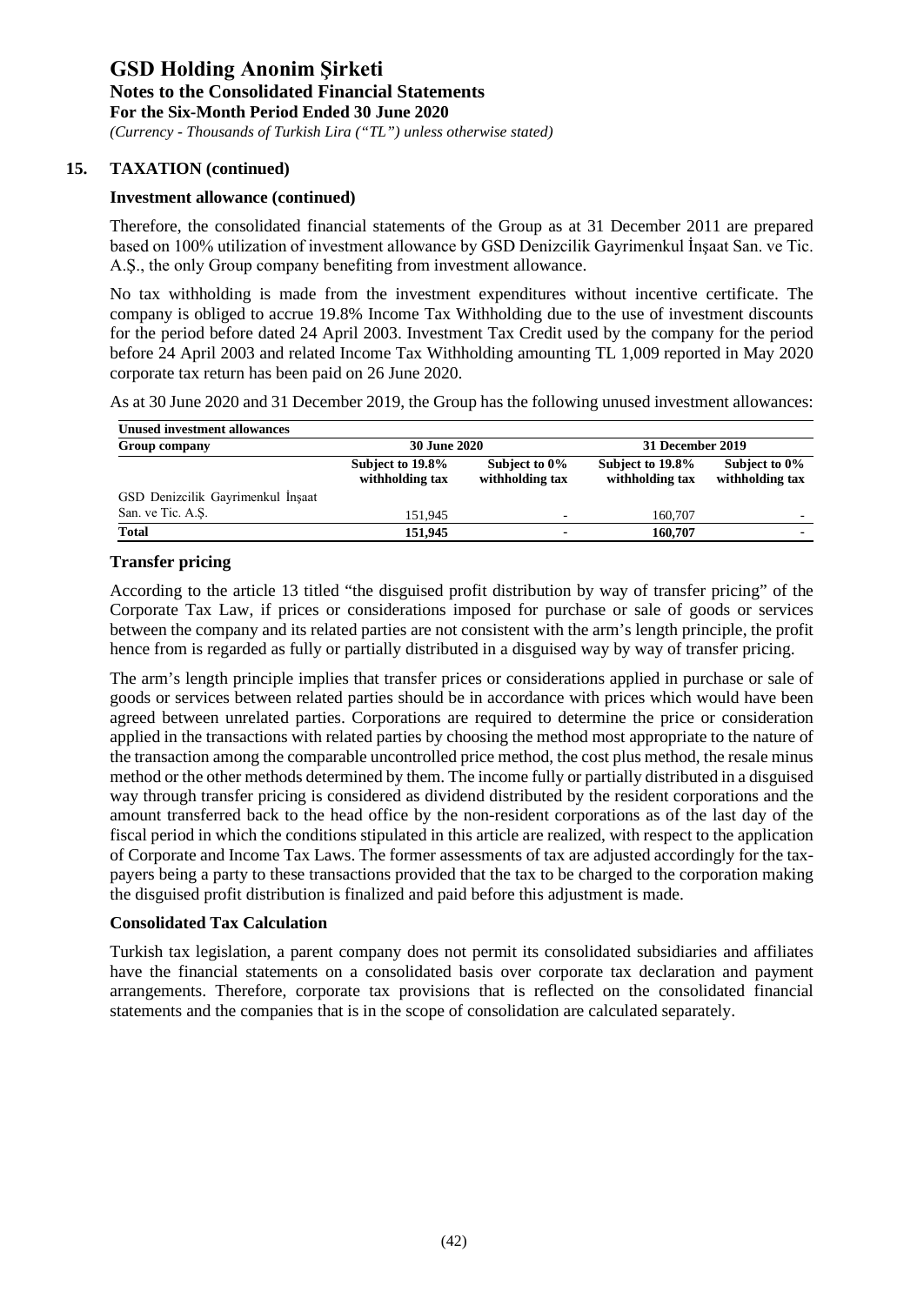*(Currency - Thousands of Turkish Lira ("TL") unless otherwise stated)*

### **15. TAXATION (continued)**

#### **Current Tax Liability**

The prepaid income taxes are netted off against the corporate income taxes payable as follows:

| <b>Continuing Operations</b>   |         | 30 June 2020 31 December 2019 |
|--------------------------------|---------|-------------------------------|
| Corporate income taxes payable | 64,085  | 27,205                        |
| Prepaid income taxes           | (5.169) | (20,837)                      |
| Income taxes payable, net      | 58,916  | 6,368                         |

#### **Income tax benefit / (expense)**

| Consolidated income tax benefit /(expense) |                |                     |               |                     |                     |               |  |
|--------------------------------------------|----------------|---------------------|---------------|---------------------|---------------------|---------------|--|
|                                            |                | <b>30 June 2020</b> |               |                     | <b>30 June 2019</b> |               |  |
|                                            |                | Consolidated        | Consolidated  |                     | Consolidated        | Consolidated  |  |
|                                            | Consolidated   | other               | statement of  | <b>Consolidated</b> | other               | statement of  |  |
|                                            | statement of   | comprehensive       | comprehensive | statement of        | comprehensive       | comprehensive |  |
| <b>Continuing Operations</b>               | profit or loss | income              | income        | profit or loss      | income              | income        |  |
| Current income tax benefit/(expense)       | (65, 757)      | 1,672               | (64,085)      | (9,872)             | (1,048)             | (10,920)      |  |
| Deferred income tax benefit /(expense)     | 12,666         |                     | 12,672        | (6,708)             | 28                  | (6,680)       |  |
| <b>Total</b>                               | (53,091)       | 1.678               | (51, 413)     | (16,580)            | (1,020)             | (17,600)      |  |
|                                            |                |                     |               |                     |                     |               |  |

|                                                  |             |            | (Taken Back)/  |             |
|--------------------------------------------------|-------------|------------|----------------|-------------|
| <b>Continuing Operations</b>                     | 31 December | Recognised | Paid           | 30 June     |
| <b>Prepaid Income Tax</b>                        | 2019        | in Period  | in Period      | 2020        |
| Taken back from 2019's overpaid corporate tax    | 403         |            | (403)          |             |
| Taken back current year's overpaid corporate tax |             | 219        |                | 219         |
| <b>Prepaid Income Tax</b>                        | 403         | 219        | (403)          | 219         |
|                                                  |             |            |                |             |
|                                                  |             |            | (Taken Back) / |             |
| <b>Continuing Operations</b>                     | 31 December | Recognised | Paid           | 31 December |
| <b>Prepaid Income Tax</b>                        | 2018        | in Period  | in Period      | 2019        |
| Taken back from 2018's overpaid corporate tax    | 2.990       |            | (2.990)        |             |
| Taken back current year's overpaid corporate tax |             | 403        |                | 403         |
| <b>Prepaid Income Tax</b>                        | 2,990       | 403        | (2,990)        | 403         |

#### **Corporate tax liability regarding foreign subsidiaries of the Group**

The net profits of Cano Maritime Limited, established on 26 March 2013, Dodo Maritime Limited, established on 26 March 2013, Hako Maritime Limited, established on 1 April 2013, Zeyno Maritime Limited, established on 22 April 2013, Neco Maritime Limited, established on 5 May 2016 and Mila Maritime Limited, established on 21 November 2016 all domiciled in Malta, are subject to 0% corporate tax in Malta. GSD Shipping B.V, established on 19 October 2016 domiciled in the Netherlands, is subject to flexible rate corporate tax in the Netherlands. The current profits of Cano Maritime Limited, and Hako Maritime Limited are subject to 22% (prior period to 22%) corporate tax in Turkey to be taxed in the current period profit of GSD Denizcilik Gayrimenkul İnşaat Sanayi ve Ticaret A.Ş., in the period when they are recognized as profit by GSD Denizcilik Gayrimenkul İnşaat Sanayi ve Ticaret A.Ş., 100% shareholder of these companies, having been received through dividend distribution in cash or by bonus issue or through share capital increase by bonus issue.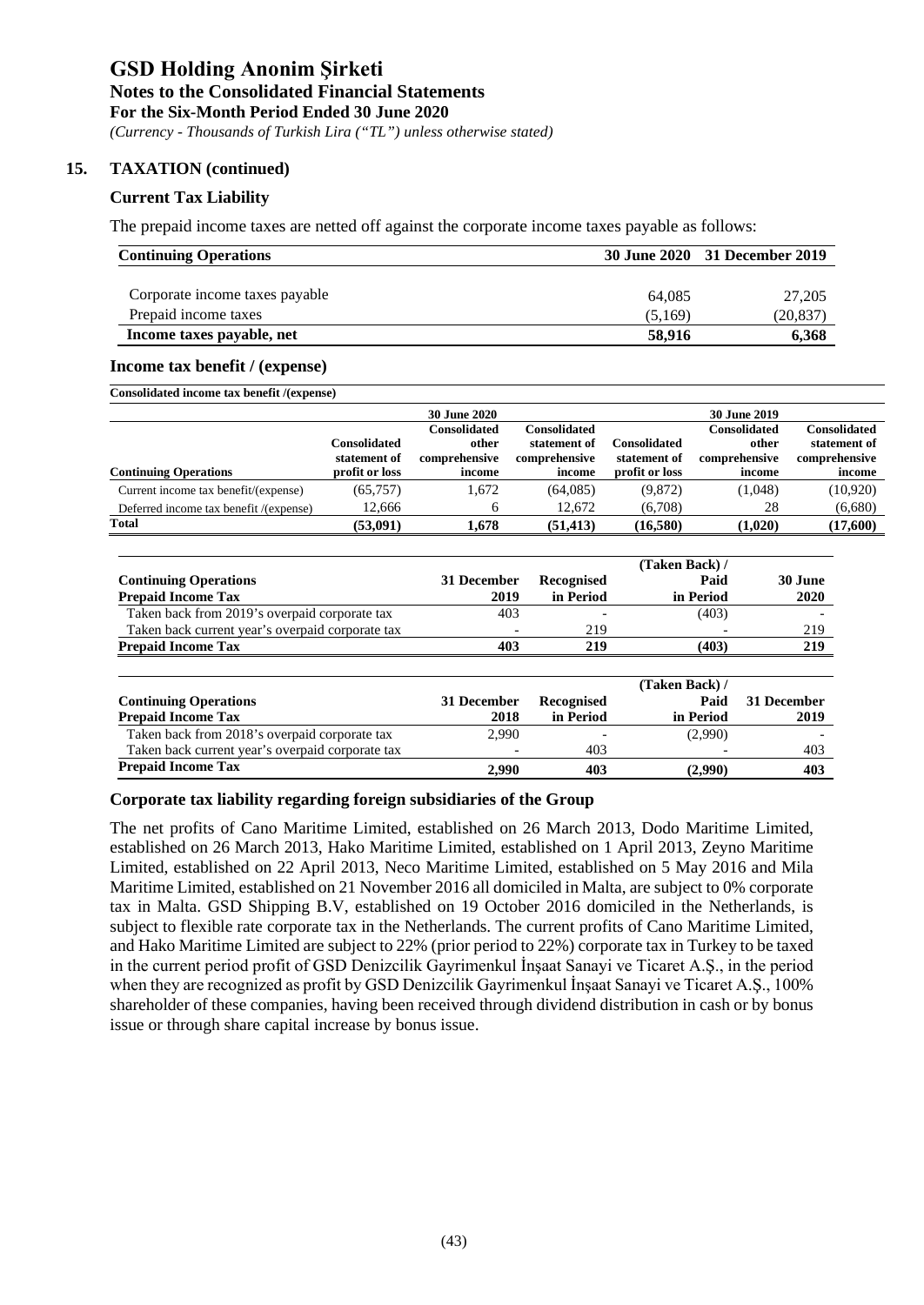*(Currency - Thousands of Turkish Lira ("TL") unless otherwise stated)*

### **15. TAXATION (continued)**

### **Deferred tax assets and liabilities**

Deferred tax assets or liabilities of the consolidated assets and liabilities with the values shown in the financial statements of the temporary differences arising between the tax base and amounts considered in the calculation is determined by calculating the tax effects of the balance sheet method.

The Group takes into account developments in the sector in which it operates, taxable profit estimates in future periods, the overall economic and political situation of the country of Turkey and its affiliates and/or the general international economic factors such as the political situation may affect the Group in the financial statements of the deferred tax assets.

As at 30 June 2020 and 31 December 2019, the Company's unconsolidated allocated over tax losses and unused in the financial statements and the separation of deferred tax assets, are given in the table above as titled 'Unused Tax losses and Expiry Years' under the group company separation issue. Calculated deferred tax assets and deferred tax liabilities are shown net in the financial statements of different companies subject to consolidation. However, consolidated net deferred tax assets and liabilities in the consolidated without offsetting assets and liabilities are shown separately in the financial statements arising from different companies that are subject to consolidation in the financial statements.

|                                                        |           | 30 June 2020 31 December 2019 |
|--------------------------------------------------------|-----------|-------------------------------|
|                                                        |           |                               |
| <b>Deferred tax liabilities</b>                        |           |                               |
| Valuation differences of financial assets              | 14,908    | 27,463                        |
| Valuation and depreciation differences of fixed assets | 81        | 125                           |
| Other                                                  | 67        | 69                            |
| <b>Gross deferred tax liabilities</b>                  | 15,056    | 27,657                        |
|                                                        |           |                               |
| Deferred tax assets                                    |           |                               |
| Provisions arising from financial sector operations    | 1,719     | 1,506                         |
| Provision for employee termination benefits obligation | 598       | 595                           |
| Provision for employee unused paid vacation obligation | 271       | 279                           |
| Provision for employee bonus                           | 184       | 357                           |
| Valuation and depreciation differences of fixed assets | 17        | 14                            |
| Other                                                  | 230       | 197                           |
| <b>Gross deferred tax assets</b>                       | 3,019     | 2,948                         |
|                                                        |           |                               |
| Deferred tax assets/(liabilities), net                 | (12, 037) | (24.709)                      |

Deferred tax assets and liabilities as at 30 June 2020 and 31 December 2019 are as follows:

Movement of net deferred tax assets **/** (liabilities) is presented as follows:

|                                                                 | <b>Continuing Operations</b> |                               |
|-----------------------------------------------------------------|------------------------------|-------------------------------|
|                                                                 |                              | 30 June 2020 31 December 2019 |
| Deferred tax liabilities, net at 1 January                      | (24,709)                     | (19,717)                      |
| Deferred income tax recognized in consolidated income statement | 12.666                       | (5,164)                       |
| Deferred income tax recognized in consolidated other            |                              |                               |
| comprehensive income                                            | 6                            | 172                           |
| Reversal of deferred tax expense                                |                              |                               |
| Deferred tax liabilities, net at the end of period              | (12.037)                     | (24,709)                      |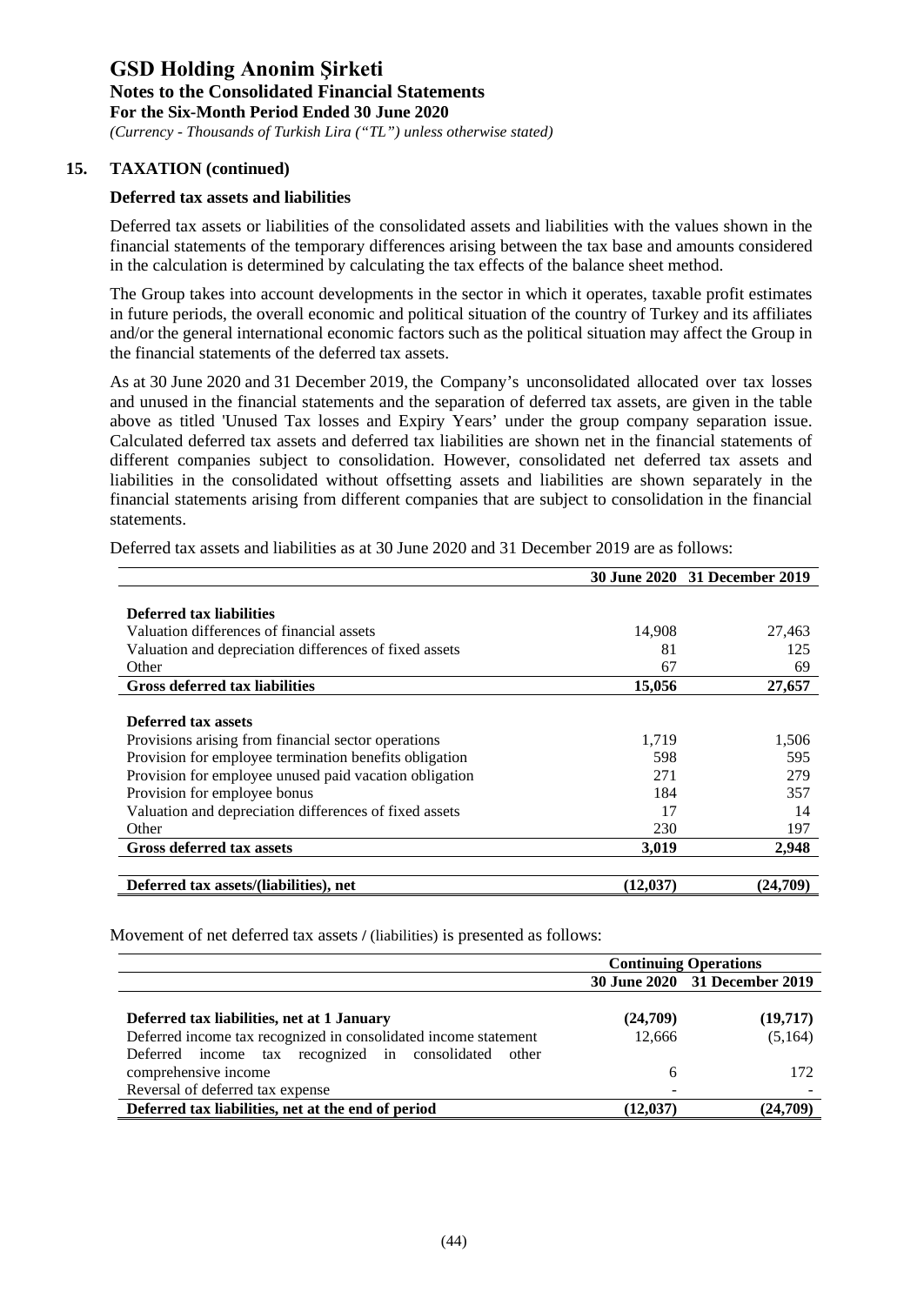*(Currency - Thousands of Turkish Lira ("TL") unless otherwise stated)*

#### **16. EMPLOYEE BENEFITS**

Employee bonus provision is as follows:

| <b>Continuing Operations</b> | <b>30 June 2020</b> | 31 December 2019 |
|------------------------------|---------------------|------------------|
| Bonus provision $(1)$        | 1,408               |                  |
| Total                        | 1,408               | 3,232            |

(1) TL 214 of the bonus provision belongs to GSD Holding A.Ş., TL 805 (TL 574 of the Board of Directors' bonus provision and TL 231 of other personnel bonus provision) of the bonus provision belongs to GSD Faktoring A.Ş., TL 105 of the bonus provision belongs to GSD Denizcilik Gayrimenkul Inşaat San. ve Tic. A.Ş. and TL 284 of the bonus provision belongs to GSD Yatırım Bankası A.Ş.. ( 31 December 2019: Respectively TL 412, TL 2,068 ( TL 1,612 of the Board of Directors' bonus provision and TL 456 of the bonus provision) TL 225 and TL 527.)

The movement in employee bonus provision is as follows:

|                                      |         | 30 June 2020 31 December 2019 |
|--------------------------------------|---------|-------------------------------|
| At 1 January                         | 3,232   | 2,445                         |
| Provision reversed during the period | (1,824) |                               |
| Provision set during the period      | -       | 787                           |
| Closing balance at the end of period | 1.408   | 3,232                         |

#### **Long Term Employee Benefits and Vacation Liability**

|                          |       | 30 June 2020 31 December 2019 |
|--------------------------|-------|-------------------------------|
| <b>Employee Benefits</b> | 2.987 | 2.977                         |
| Vacation Pay Liability   |       | l.381                         |
| Total                    | 4.312 | 4.358                         |

According to IAS 19, long term employee benefits and vacation liability requires actuarial valuation methods to be developed to estimate the enterprise's obligation under defined benefit plans, The reserve has been calculated by estimating the present value of the future probable obligation of the Group arising from the retirement of the employees. Accordingly, the following actuarial assumptions were used in the calculation of the employee termination benefits obligation.

|                                          |       | 30 June 2020 31 December 2019 |
|------------------------------------------|-------|-------------------------------|
|                                          |       |                               |
| Discount rate $(\% )$                    | 11.56 | 11.56                         |
| Expected rates of salary/limit increases | 7.00  | 7.00                          |

In accordance with existing social legislation, the Company and its subsidiaries incorporated in Turkey are required to make lump-sum payments to employees whose employment is terminated due to retirement or for reasons other than resignation or misconduct. In Turkey, such payments are calculated on the basis of 30 days' pay (limited to a maximum of TL 6,730.15 (full), 6,017.60 and TL 6,379.86 (full) as at 30 June 2020, 30 June 2019 and 31 December 2019, respectively) per year of employment at the rate of pay applicable at the date of retirement or termination.

The Group, except to the extent that another IFRS requires or permits their inclusion in the cost of an asset, has recognized service cost and net interest on the net defined benefit liability (asset) in the consolidated income statement and remeasurements of the net defined benefit liability (asset) in the consolidated comprehensive income statement, which are the components of defined benefit cost.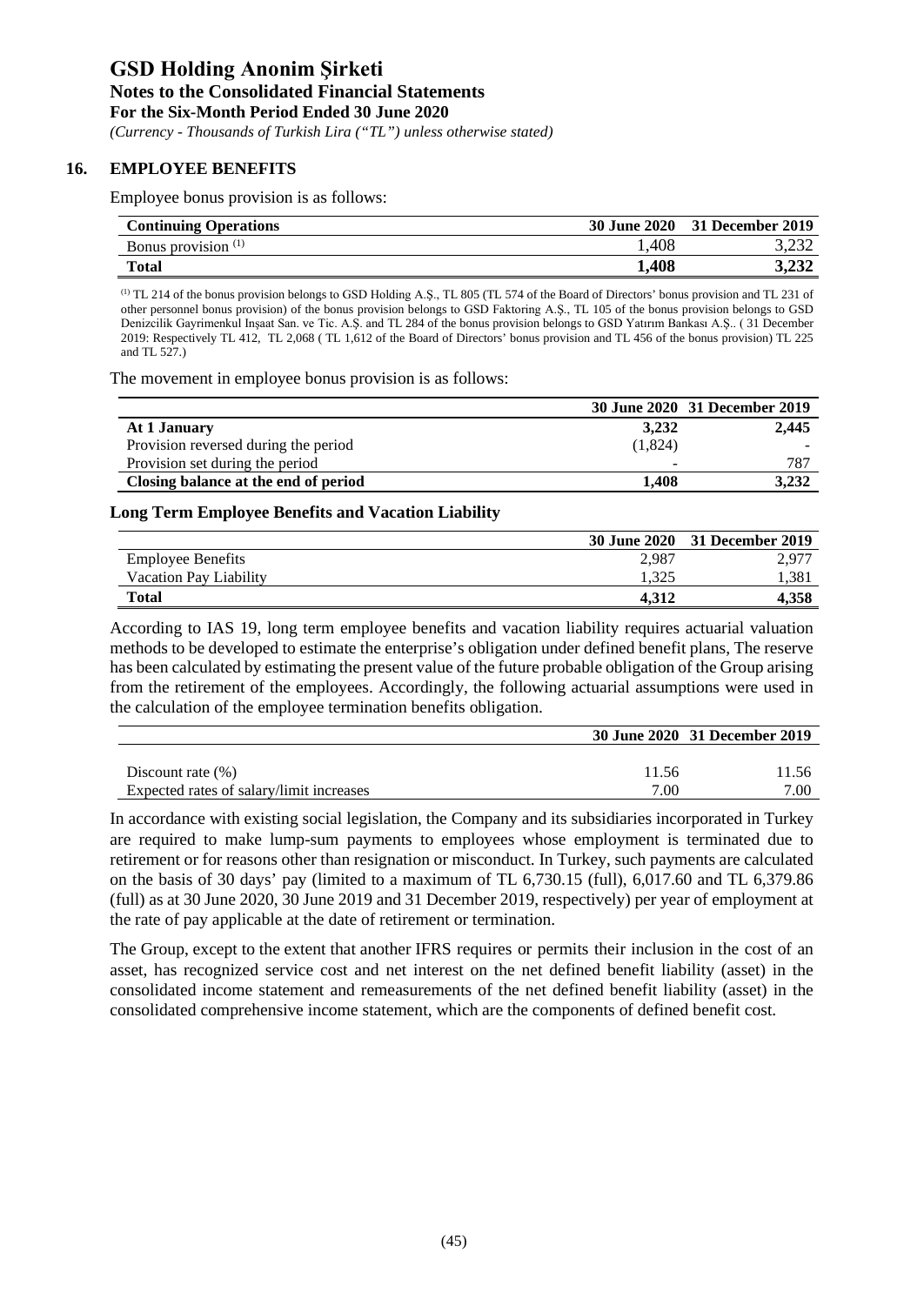#### **Notes to the Consolidated Financial Statements**

**For the Six-Month Period Ended 30 June 2020**

*(Currency - Thousands of Turkish Lira ("TL") unless otherwise stated)*

### **16. EMPLOYEE BENEFITS (continued)**

The movement in provision for employee termination benefits obligation is as follows:

|                                       |       | 30 June 2020 31 December 2019 |
|---------------------------------------|-------|-------------------------------|
| At 1 January                          | 2,977 | 1,850                         |
| Actuarial losses/(gains)              | 35    | 866                           |
| Interest cost on the provision        | 65    | 176                           |
| Provision reversed due to being paid  | (471) | (278)                         |
| Provision reversed without being paid |       | (34)                          |
| Service cost                          | 381   | 397                           |
| Closing balance at the end of period  | 2.987 | 2.977                         |

The movement in provision for vacation pay liability is as follows:

|                                      | <b>30 June 2020</b> | 31 December 2019 |
|--------------------------------------|---------------------|------------------|
|                                      |                     |                  |
| At 1 January                         | 1,381               | 1,178            |
| Provision reversed during the period | (173)               |                  |
| Provision set during the period      | 117                 | 203              |
| Closing balance at the end of period | 1.325               | 1.381            |

### **17. OTHER RECEIVABLES AND PAYABLES**

### **Other Receivables, Current**

|                                       |       | 30 June 2020 31 December 2019 |
|---------------------------------------|-------|-------------------------------|
| Transitory receivables <sup>(1)</sup> | 1.974 | 6.481                         |
| Deposits and guarantees given         | 216   | 38                            |
| Other                                 | 1.386 | 416                           |
| <b>Total</b>                          | 3.576 | 6.935                         |

(1) The credit balance counterpart of "Transitory receivables in Other Receivables" TL 1,974 is "Transfer orders in Other Payables".

#### **Other Receivables, Non Current**

|                               | 30 June 2020 31 December 2019 |
|-------------------------------|-------------------------------|
| Deposits and guarantees given |                               |
| <b>Total</b>                  |                               |

#### **Guarantees given in other receivables**

As at 30 June 2020 and 31 December 2019, the details of deposits and guarantees given in current assets and non-current assets are as follows:

|                        |     | 30 June 2020 31 December 2019 |
|------------------------|-----|-------------------------------|
| Other guarantees given | 220 | 44                            |
| <b>Total</b>           | 220 |                               |

#### **Other Payables, Short Term Liability**

|                                              |       | 30 June 2020 31 December 2019 |
|----------------------------------------------|-------|-------------------------------|
| <b>Transfer Orders</b>                       | 2,200 | 6.892                         |
| Taxes and funds payable other than on income | 6.224 | 1.680                         |
| Other                                        | .007  | 503                           |
| <b>Total</b>                                 | 9.431 | 9.075                         |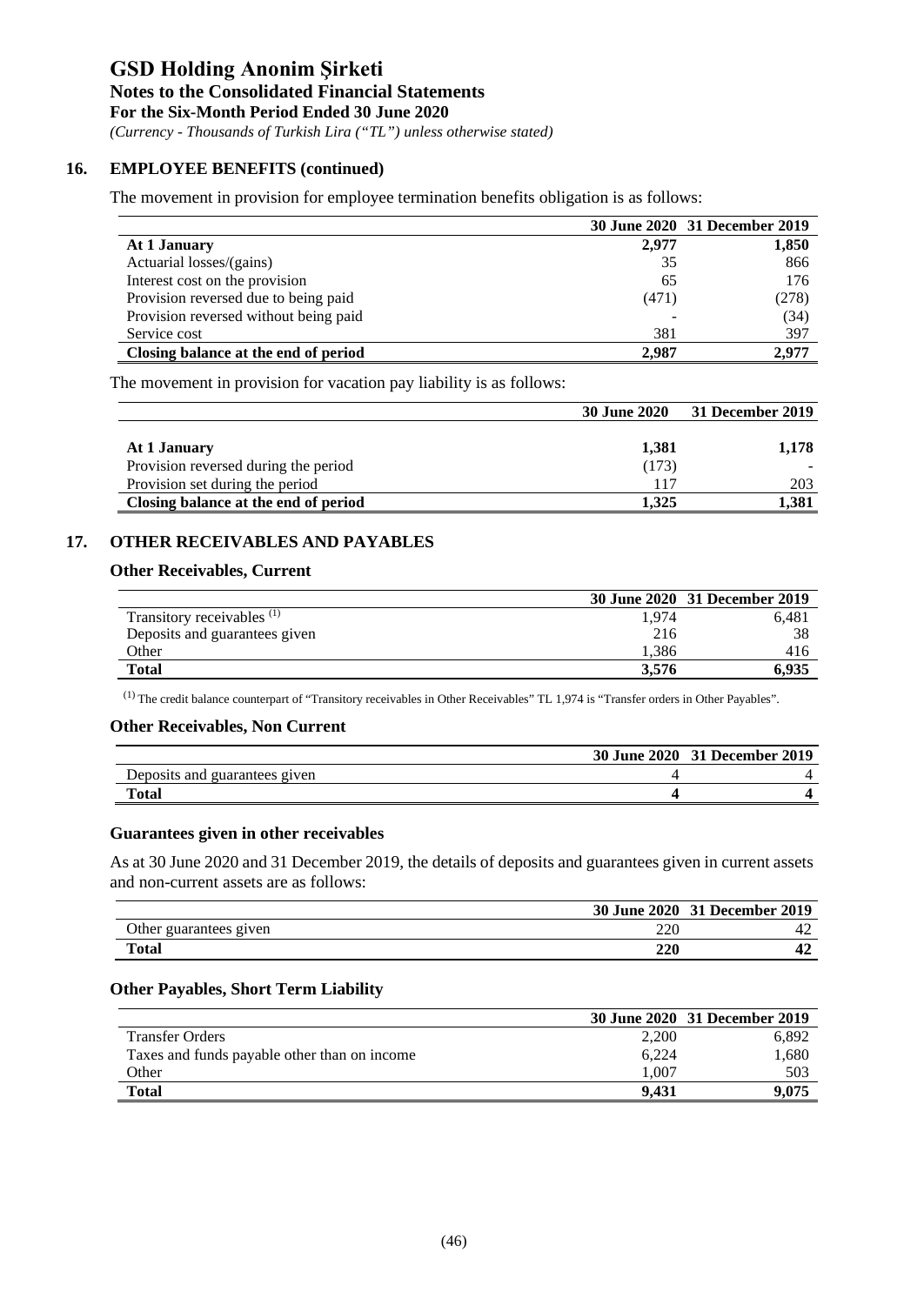*(Currency - Thousands of Turkish Lira ("TL") unless otherwise stated)*

#### **18. OTHER ASSETS AND LIABILITIES**

#### **Other Assets**

|                                   |       | 30 June 2020 31 December 2019 |
|-----------------------------------|-------|-------------------------------|
| Personnel and work advances given |       |                               |
| Deferred VAT                      | 2.369 |                               |
| <b>Total</b>                      | 2.370 |                               |

#### **Other Short Term Liabilities**

|              | <b>30 June 2020</b> | 31 December 2019 |
|--------------|---------------------|------------------|
| Other        | o<br>ZU             | ∸                |
| <b>Total</b> | 20                  |                  |

#### **19. SHARE CAPITAL/ TREASURY SHARES**

#### **Share Capital**

As at 30 June 2020 and 31 December 2019, the nominal values and number of shares of the issued capital of the Company are as follows in terms of share groups:

|                   |                     | <b>30 June 2020</b> |                      |                     | 31 December 2019 |                      |
|-------------------|---------------------|---------------------|----------------------|---------------------|------------------|----------------------|
|                   |                     | Nominal             |                      |                     | <b>Nominal</b>   |                      |
|                   |                     | value               | <b>Total nominal</b> |                     | value            | <b>Total nominal</b> |
|                   | <b>Total number</b> | per share           | value                | <b>Total number</b> | per share        | value                |
| Share group       | of shares           | (full TL)           | (full TL)            | of shares           | (full TL)        | (full TL)            |
| A (bearer shares) | 70.704              | 0.01                | 707.04               | 70.704              | 0.01             | 707.04               |
| B (bearer shares) | 70.704              | 0.01                | 707.04               | 70.704              | 0.01             | 707.04               |
| C (bearer shares) | 70.704              | 0.01                | 707.04               | 70.704              | 0.01             | 707.04               |
| D (bearer shares) | 44,999,787,888      | 0.01                | 449,997,878.88       | 44,999,787,888      | 0.01             | 449.997.878.88       |
| <b>Total</b>      | 45,000,000,000      |                     | 450,000,000.00       | 45,000,000,000      |                  | 450,000,000.00       |

#### **Privileges**

The Company's Board of Directors consists of 9 members which are selected by the general assembly according to Turkish Commercial Code. Five members of the board of directors, two of whom are required to meet the criteria stipulated by the Corporate Governance Principles for independent board members, are selected from the candidates nominated by Class (A) shareholders, two members of the board of directors are selected from the candidates nominated by Class (B) shareholders and two members of the board of directors are selected from the candidates nominated by Class (C) shareholders by the general assembly.

The cancellation of privileges given to Class (A) shareholders is possible only with a quorum for meeting and decision of 60% of the Class (A) shareholders, the quorum for decision being independent from the numbers of shareholders who attend the assembly. The cancellation of privileges given to Class (B) shareholders is possible only with a quorum for meeting and decision of 60% of the Class (B) shareholders, the quorum for decision being independent of the numbers of shareholders who attend the assembly. The cancellation of privileges given to Class (C) shareholders is possible only with a quorum for meeting and decision of 60% of the Class (C) shareholders, the quorum for decision being independent of the numbers of shareholders who attend the assembly.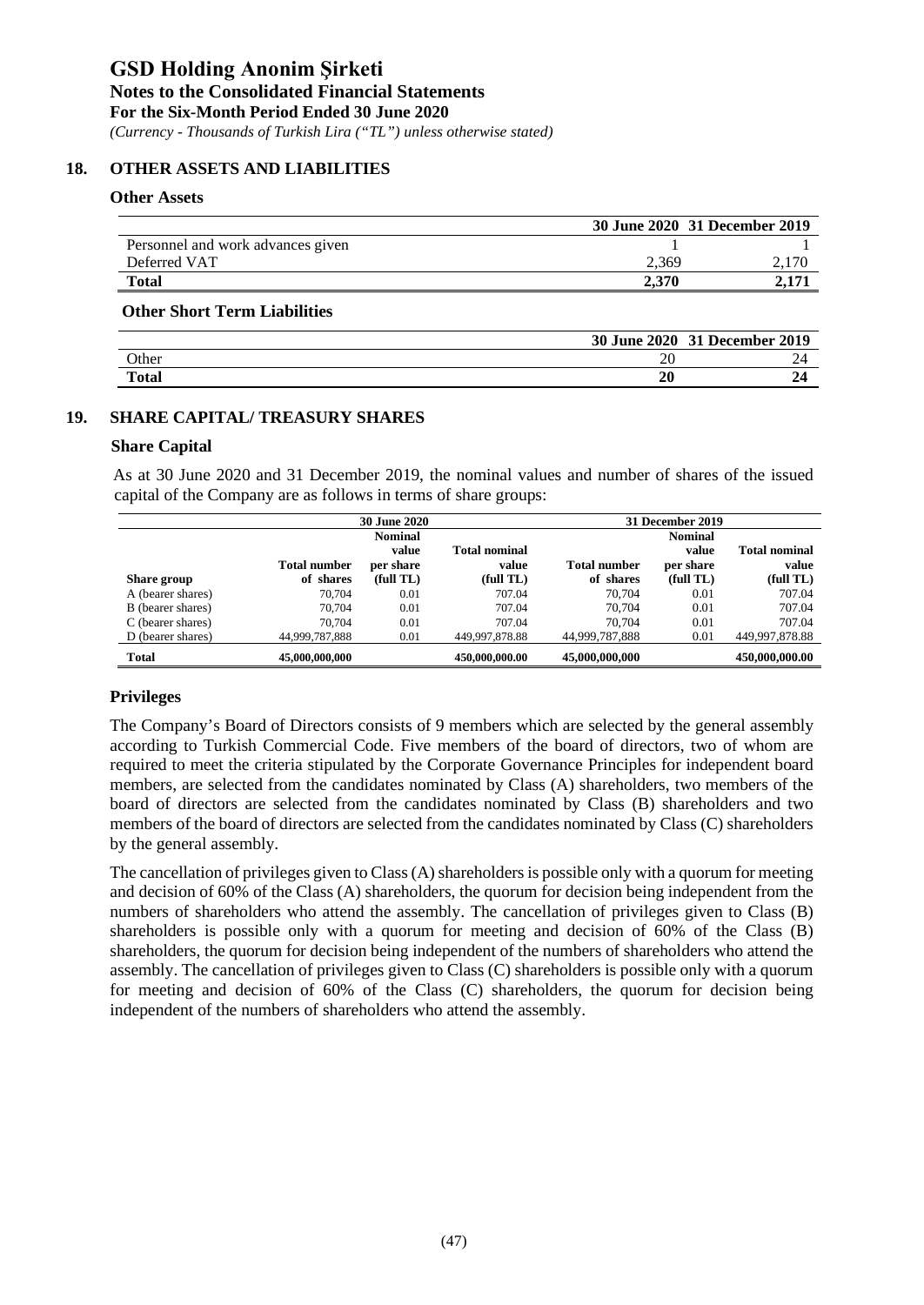*(Currency - Thousands of Turkish Lira ("TL") unless otherwise stated)*

### **19. SHARE CAPITAL/ TREASURY SHARES (continued)**

### **Authorised Share Capital**

The Company, being in the authorised share capital system, can increase its share capital until it reaches the authorised share capital by means of a resolution of the board of directors without a resolution of general assembly being also required. The authorised share capital can be exceeded by means of a share capital increase through bonus issue one time only, but can not be exceeded by means of a share capital increase in cash. The authorised share capital of the Company is TL 1,000,000, being effective until 31 December 2021.

#### **Treasury Shares**

As at 30 June 2020 and 31 December 2019, the carrying and nominal values and ownership percentages of the treasury shares, which consist of the shares of the Company that are owned by GSD Holding A.Ş., are as follows:

|                  |          | <b>30 June 2020</b> |            |          | 31 December 2019 |            |
|------------------|----------|---------------------|------------|----------|------------------|------------|
| The owner of the | Carrying | <b>Nominal</b>      | Ownership  | Carrying | <b>Nominal</b>   | Ownership  |
| treasury shares  | Value    | value               | percentage | value    | <b>Value</b>     | percentage |
| GSD Holding A.S. | 91,018   | 90,000              | %20.00     | 91,018   | 90,000           | %20.00     |
| <b>Total</b>     | 91,018   | 90,000              | $\%20.00$  | 91,018   | 90,000           | $\%20.00$  |

### **Profit Appropriation and Dividend Distribution**

Public companies distribute accordingly, dividend distribution Article 19 of the Capital Market Law No. 6362 which entered into force on 30 December 2012 and in accordance with the dividend policy and relevant legislation provisions to be determined by their general assembly, according to the CMB's Communique No: II.19.1 Dividend Announcement, which entered into force as of 1 Febuary 2014.

The legal reserves consist of the first and the second legal reserves in accordance with the Turkish Commercial Code, 5% of statutory profits are appropriated as the first legal reserve until the total reserve reaches a maximum of 20% of the entity's share capital. The second legal reserve is appropriated at the rate of 10% of all distributions in excess of 5% of the entity's share capital by the corporations with the exception of holding companies. The first and second legal reserves are not available for distribution unless they exceed 50% of the share capital with the exception of holding companies, but may be used to absorb losses in the event that the general reserve is exhausted.

According to the regulations of Capital Markets Board (CMB) of Turkey, there is no minimum required profit distribution for the exchange-traded companies and the net distributable profit of an exchangetraded company preparing consolidated financial statements is calculated by taking into regard its net profit arising from its financial statements in accordance with International Financial Reporting Standards as much as the total of the items that may be distributed as dividend arising from its statutory financial statements based on its books of account. Dividend to be distributed by an exchange-traded company from its net distributable profits arising from its financial statements in accordance with International Financial Reporting Standards is required to be met by the total of its net distributable profit after offsetting its prior year losses, if any, and other items that may be distributed as dividend arising from its statutory financial statements based on its books of account.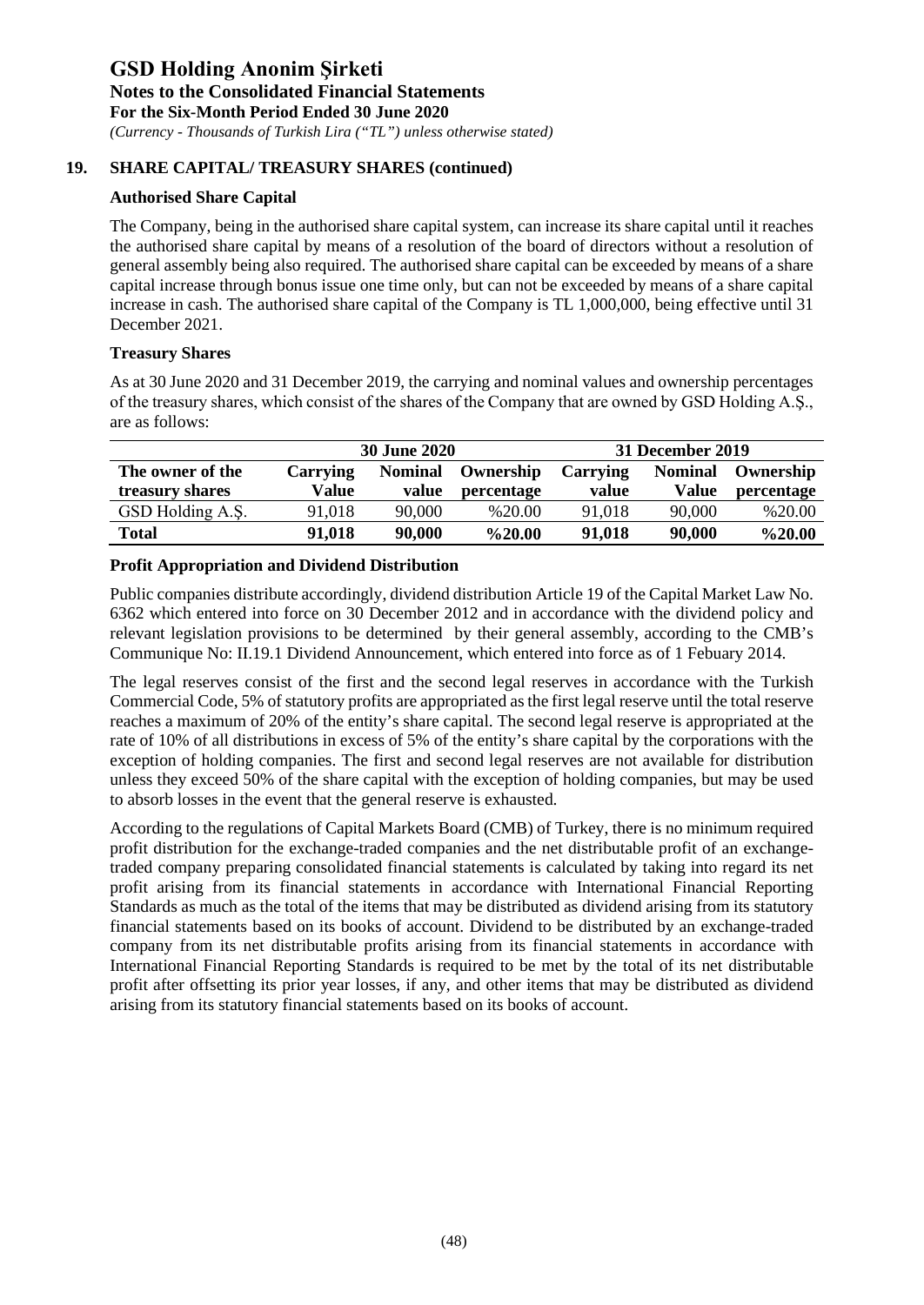*(Currency - Thousands of Turkish Lira ("TL") unless otherwise stated)*

### **19. SHARE CAPITAL/ TREASURY SHARES (continued)**

### **Profit Appropriation and Dividend Distribution (continued)**

Companies distribute their profits by the resolution of their general assemblies in accordance with the relevant legislations and within the guidelines stated in their profit distribution policies determined by their general assemblies. Companies pay dividends as determined in the articles of association or divinded policies.

Dividend at public companies are distributed to all outstanding shares as at the distribution date equally in proportion to their ownership percentage in share capital regardless of the issue and acquisition dates of these shares. The rights arising from the dividend privilege are reserved. In the capital increases of public companies, bonus shares are distributed to outstanding shares as at the date of share capital increase.

GSD Holding, adopted a policy of not distributing cash or bonus dividend and distributing retained earnings by way of share capital increases through bonus issue by capitalization of internal resources within the regulatory framework of CMB and re-evaluating this policy every year, pursuant to its profit distribution policy.

### **Profit Distribution Policy**

At the Ordinary General Assembly Meeting of GSD Holding A.Ş. held on 14 May 2020 for the year 2019, it was decided for the Company's Board of Directors to be authorized regarding the distribution of TL 121,224 of net profit of year 2019 on the legal records of the Company by allocating TL 6,061 as first legal reserve and of TL 163,789 of net profit on consolidated IFRS financial statements, by allocating TL 6,061 as first legal reserves, distribution of cash dividend in the amount of TL 36,000 from the consolidated IFRS net profit of 2019 and in terms of legal records, distribution of cash dividend to the shareholders of the Company, entire amount is to be covered by the legal net profit of 2019,

Cash dividend of TL 4,000, in the consolidated IFRS financial statements of the Company, to be expensed in the period profit in accordance with the IFRS rules and to be covered by the net profit of 2019 in the legal records of the company, to the Board Members and determination of the method of distribution of the dividends to be distributed to the Board Members by the Board of Directors; authorization of the Board of Directors of the Company to determine the dividend distribution date, to be at the latest by 30 June 2020,

The remaining TL 75,163 from the net profit of 2019 in the legal records of the Company, and the remaining TL 117,728 from the consolidated IFRS net profit to be allocated to extraordinary reserves.

GSD Holding A.Ş. Board of Directors has determined the cash dividend payment date as 29 May 2020 and cash dividend payments were made on 29 May2020 for non-listed shares and on 2 June 2020 for listed shares with 2 effective days.

In the Ordinary General Assembly Meeting for the year 2019 dated 25 March 2020 of GSD Faktoring A.Ş. it was decided the net profit after the amount to be paid to the members of the board of directors, whose corporate tax and from the net profit obtained after the amount allocated as per clause c of article 21 of the articles of association during the year, to be separated TL 797 as first legal reserve, TL 2,250 dividend distribution to Board of Director members, in accordance with in the circular of the BRSA dated 12 December 2019 and numbered 12509071-102.02.01-E.14866 not to be separated and to be kept in the excess reserve account, and decided to transfer remaning TL 11,284 amount as extraordirary reserves.

The Ordinary General Assembly Meeting for the year 2019 of GSD Yatırım Bankası A.Ş. was held on 20 March 2020. In the Ordinary General Assembly Meeting, it was decided to the net profit amounting to TL 73,068 provided from the activities of the year 2019, TL 16,639 as corporate tax, TL 2,821 first legal reserve, TL 2,500 first premium to shareholders in accordance with 24/C articles of association of the Bank, the remaining of TL 51,108 as extraordinary reserve.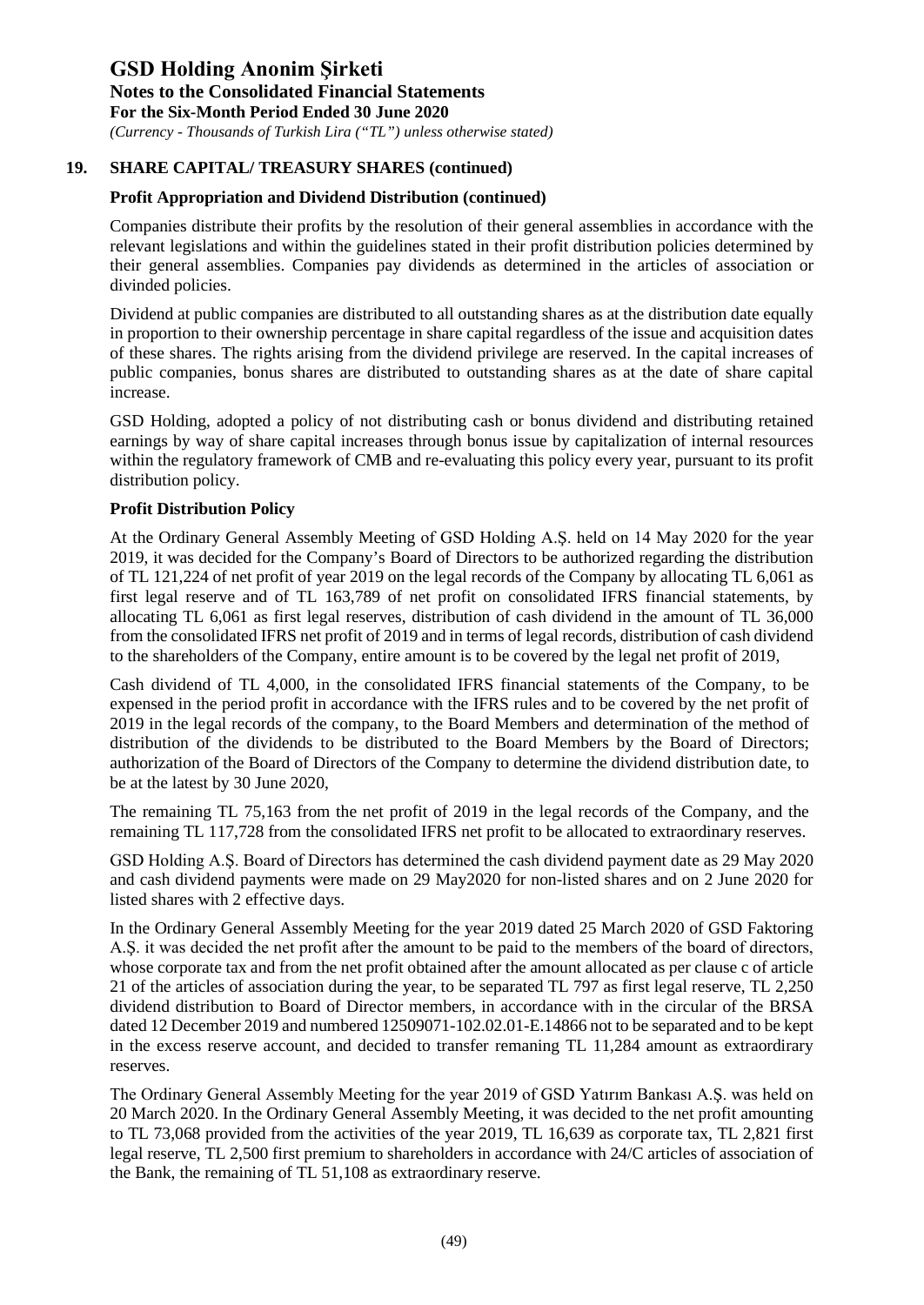*(Currency - Thousands of Turkish Lira ("TL") unless otherwise stated)*

### **19. SHARE CAPITAL/ TREASURY SHARES (continued)**

### **Profit Distribution Policy (continued)**

In the Ordinary General Assembly Meeting for the year 2019 of GSD Denizcilik Gayrimenkul İnşaat San. ve Tic. A.Ş. held on 14 May 2020, it was decided for the Company's Board of Directors to be authorized regarding the separation of TL 6,993 of net profit of year 2019 on the legal records of the Company by allocating TL 347 as first legal reserve, to allocate the remainder TL 6,587 amount as extraordinary reserves and in the consolidated IFRS financial statements of the Company, it has been decided to allocate TL 347 as first legal reserve, all of which will be covered from previous years' losses.

### **Profit Distribution of Group Companies**

#### **Retained earnings**

|                                          |         | 30 June 2020 31 December 2019 |
|------------------------------------------|---------|-------------------------------|
| Extraordinary reserves (historical)      | 582,377 | 522,961                       |
| Reserves related to withdrawal of shares | 6,304   | 6,304                         |
| Inflation adjustment on legal reserves   | 5,868   | 5,868                         |
| Transaction costs of equity transactions | (901)   | (901)                         |
| <b>IFRS</b> adjustments                  | 92,774  | 23,677                        |
| <b>Retained earnings</b>                 | 686,422 | 557,909                       |

**The items that may be distributed as dividend to shareholders of the Company arising from its statutory financial statements based on its books of account**

|                                                            |         | 30 June 2020 31 December 2019 |
|------------------------------------------------------------|---------|-------------------------------|
| Net profit/loss for the period                             | 326,667 | 121,224                       |
| Extraordinary reserves (historical)                        | 490,370 | 415,207                       |
| Extraordinary reserves (retained earnings arising from the |         |                               |
| first application of inflation accounting)                 | 68,925  | 68,925                        |
| Inflation adjustment on extraordinary reserves             | 23,082  | 23,082                        |
| The items that may be distributed as dividend              |         |                               |
| in statutory financial statements                          | 909,044 | 628,438                       |

Ordinary General Assembly of the Company has resolved on 14 May 2020 that the profit distribution policy of Company for the year 2020 and the subsequent years pursuant to the Corporate Governance Principles is the distribution of profits as bonus shares by means of share capital increases from internal resources through the capitalisation of profits, to the extent that the criteria stipulated by the regulatory framework of CMB in relation to share capital increases through bonus issue are met, in order to finance the growth by way of retention of earnings in equity through the accumulation of profits in extraordinary reserves by considering the growth plans, investing activities and existing financial structures of the associated companies and subsidiaries and this policy is to be re-evaluated every year by taking into account the regulations of the Capital Markets Board regarding profit distribution and the liquidity position of the Company.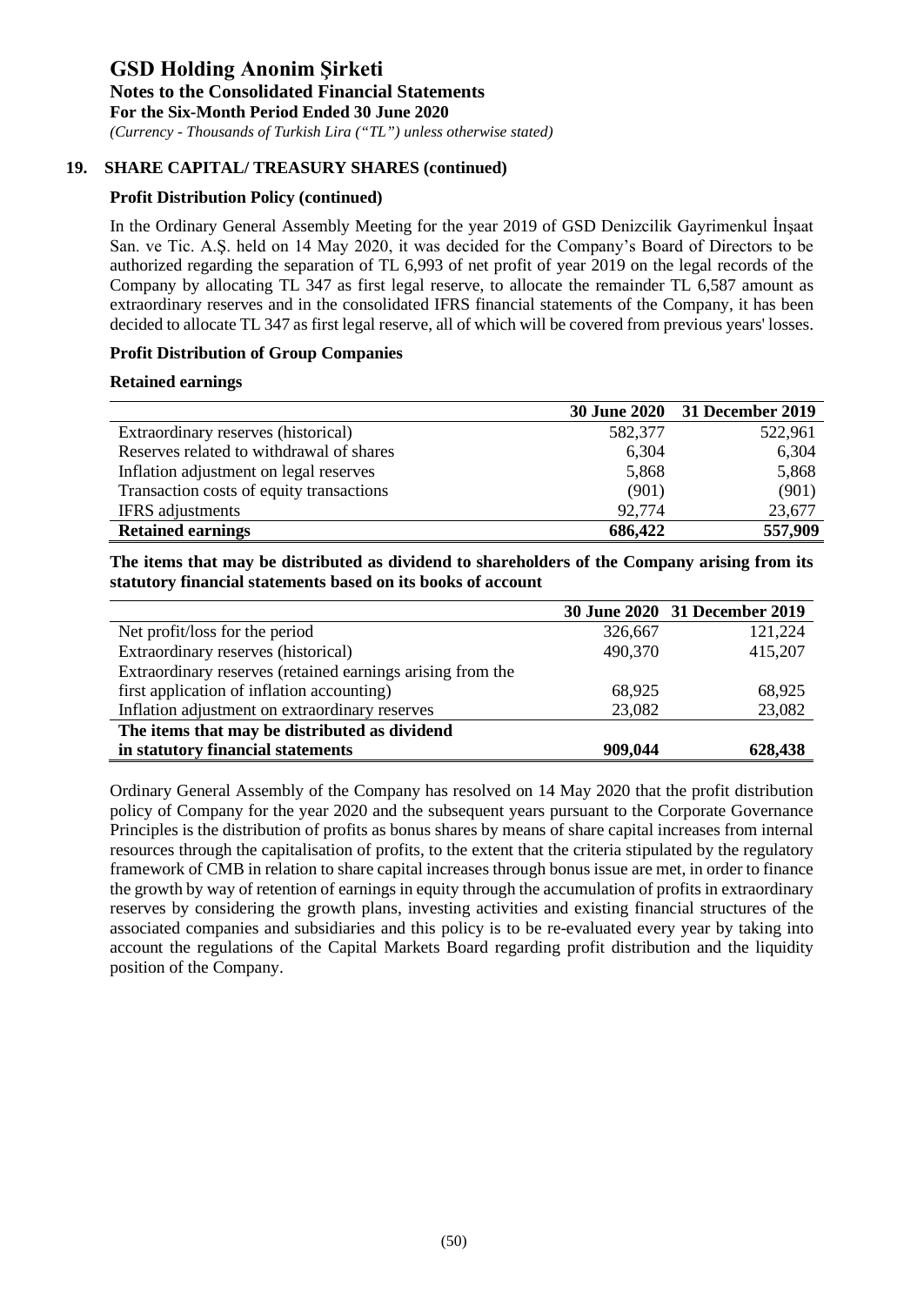*(Currency - Thousands of Turkish Lira ("TL") unless otherwise stated)*

## **19. SHARE CAPITAL/ TREASURY SHARES (continued)**

## **Profit Distribution Policy (continued)**

Listed companies pay dividend distribution in accordance with the CMB's Dividend Communiqué numbered II-19.1, which entered into force as of 1 February 2014. Companies distribute their profits within the framework of profit distribution policies to be determined by their general assemblies and in accordance with the provisions of the relevant legislation, by the decision of the general assembly. Within the scope of the said communique, a minimum distribution rate has not been determined. Companies pay dividends as specified in their articles of association or profit distribution policies.

The restatement effects of the inflation adjustment on the credit balance accounts which are transferred to another account or withdrawn from the company as dividend shall be subject to corporate tax without being included in the current net income for the year during which the transfer or withdrawal is made, but the restatement effects of the inflation adjustment on the equity accounts can be capitalised or transferred to the accumulated deficit account to set off the prior year losses arising from the first application of inflation accounting without being subject to corporate tax, according to the Temporary Clause 25 and the Repeated Clause 298 of the Tax Procedural Law of Turkey. The Tax Procedural Law Communiqué numbered 328 excepts the transfers or withdrawals made from the restatement effects of the inflation adjustment on the nonmonetary credit balance accounts which are profit reserves, special funds (such as fixed asset replacement fund), advances and deposits and progress payments arising from construction contracts, from corporate tax in this regard.

## **Changes in Non-Controlling Interests Without Loss of Control**

According to "IFRS 10 –Consolidated Financial Statements", "Changes in a parent's ownership interest in a subsidiary that do not result in a loss of control are accounted for as equity transactions (i.e. transactions with owners in their capacity as owners)." In order to meet the requirement of this standard, the difference between the change in the Group's share in its subsidiaries' equity items except reserves resulting from the accumulation of other comprehensive income items in equity arising from the change in the Group's ownership interest in that subsidiary that do not result in a loss of control and the fair value of the consideration paid or received to effect such a change are not recognised in the consolidated income statement and other comprehensive income, but directly classified in "Changes in noncontrolling interests without loss of control" balance of the previous year-end, to "Retained Earnings".

|                                                                  | <b>30 June 2020</b> | <b>31 December 2019</b> |
|------------------------------------------------------------------|---------------------|-------------------------|
| <b>Opening Balance</b>                                           | -                   | (382)                   |
| Opening fund balance transferred to retained earnings            |                     | 382                     |
| Change in the shares of GSD Holding as a result of               |                     |                         |
| repurchased shares of GSD Marin                                  | 400                 |                         |
| The Changes in Non-Controlling Interests Without Loss of Control | 400                 |                         |

### **The Movement in Changes in Non-Controlling Interests Without Loss of Control:**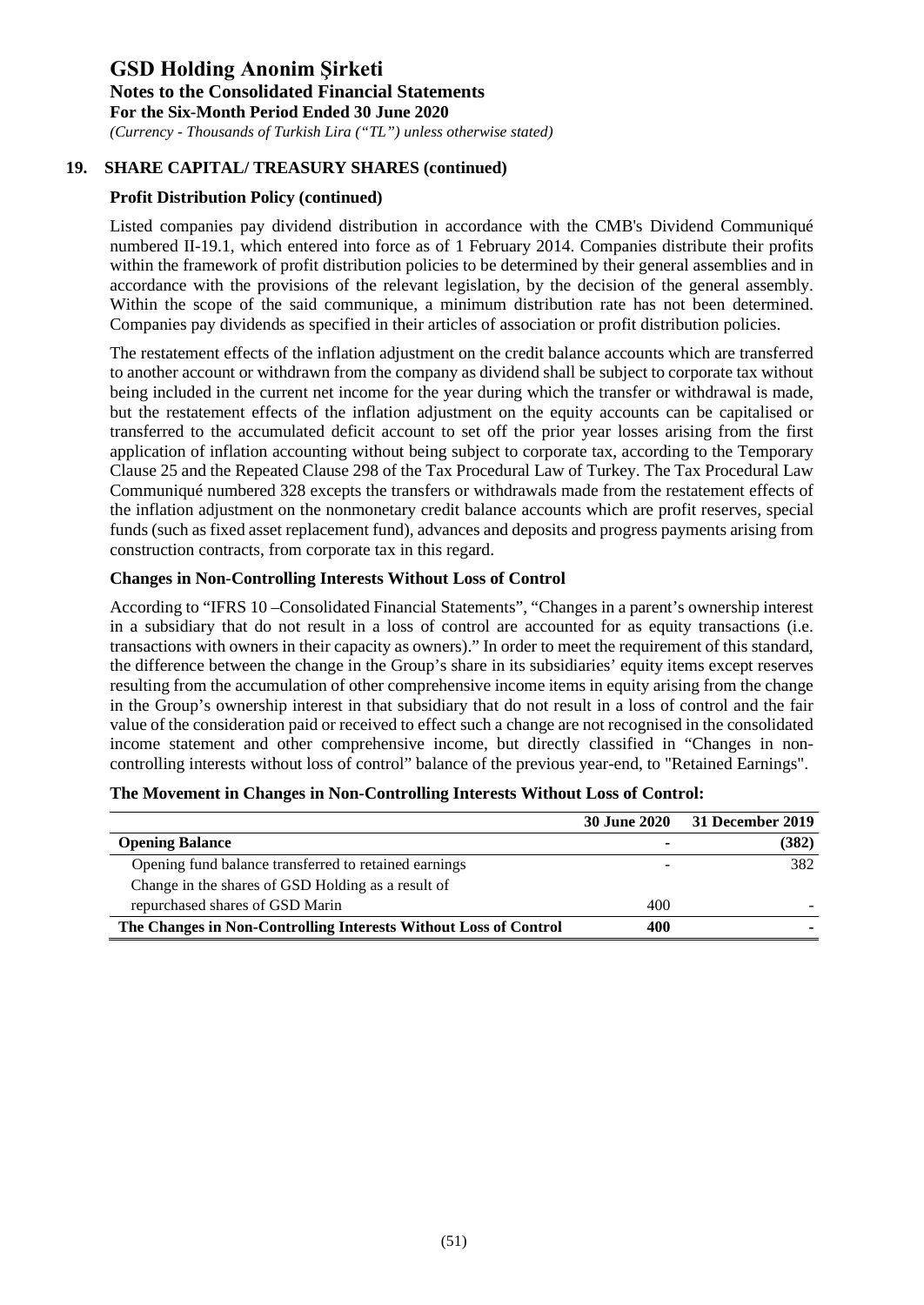#### **Notes to the Consolidated Financial Statements**

**For the Six-Month Period Ended 30 June 2020**

*(Currency - Thousands of Turkish Lira ("TL") unless otherwise stated)*

## **19. SHARE CAPITAL / TREASURY SHARES (continued)**

### **Non-controlling interests**

l.

| The movement in non-controlling interests classified into the subsidiaries that has non-controlling interests |  |
|---------------------------------------------------------------------------------------------------------------|--|
|---------------------------------------------------------------------------------------------------------------|--|

|                                                                                                                                                                                                                            | <b>GSD Denizcilik</b><br>Gavrimenkul |                                    |                     |
|----------------------------------------------------------------------------------------------------------------------------------------------------------------------------------------------------------------------------|--------------------------------------|------------------------------------|---------------------|
|                                                                                                                                                                                                                            | Ins. San. ve<br>Tic.A.S.             | <b>GSD</b><br><b>Faktoring A.S</b> | <b>Consolidated</b> |
| 1 January 2020                                                                                                                                                                                                             | 23,071                               | 6.953                              | 30,024              |
| Non-controlling interest in net profit/(loss) in the income statement                                                                                                                                                      | (3,205)                              | 539                                | (2,666)             |
| Non-controlling interest in profit/(loss) from foreign currency translation in other comprehensive income<br>Non-controlling interest in profit/(loss) from remeasurements of the net defined benefit liability (asset) in | 5,575                                |                                    | 5,575               |
| other comprehensive income                                                                                                                                                                                                 | (1)                                  | (2)                                | (3)                 |
| Non-controlling interest related to share repurchase profit/(loss)                                                                                                                                                         | 2,056                                |                                    | 2,056               |
| Non-controlling interest in profit/(loss) from treasury share                                                                                                                                                              |                                      |                                    |                     |
| Change in the non-controlling interest share                                                                                                                                                                               | 8,122                                | 74                                 | 8,196               |
| <b>30 June 2020</b>                                                                                                                                                                                                        | 35,618                               | 7.564                              | 43,182              |

| The movement in non-controlling interests classified into the subsidiaries that has non-controlling interests                                                                                                              |                                                                 |                                     |                     |
|----------------------------------------------------------------------------------------------------------------------------------------------------------------------------------------------------------------------------|-----------------------------------------------------------------|-------------------------------------|---------------------|
|                                                                                                                                                                                                                            | <b>GSD Denizcilik</b><br>Gavrimenkul<br>Ins. San.ve<br>Tic.A.S. | <b>GSD</b><br><b>Faktoring A.S.</b> | <b>Consolidated</b> |
| 1 January 2019                                                                                                                                                                                                             | 21.510                                                          | 5.472                               | 26,982              |
| Non-controlling interest in net profit/(loss) in the income statement                                                                                                                                                      | (1,035)                                                         | 1.500                               | 465                 |
| Non-controlling interest in profit/(loss) from foreign currency translation in other comprehensive income<br>Non-controlling interest in profit/(loss) from remeasurements of the net defined benefit liability (asset) in | 2,608                                                           |                                     | 2,608               |
| other comprehensive income                                                                                                                                                                                                 | (12)                                                            | (19)                                | (31)                |
| Non-controlling interest in profit/(loss) from treasury share                                                                                                                                                              |                                                                 |                                     |                     |
| Change in the Non-controlling interest share                                                                                                                                                                               |                                                                 |                                     |                     |
| 31 December 2019                                                                                                                                                                                                           | 23.071                                                          | 6.953                               | 30,024              |

#### **Summarised financial information for the subsidiaries that has non-controlling interests (1)**

|                                   | <b>GSD Denizcilik</b> | <b>GSD</b>       |
|-----------------------------------|-----------------------|------------------|
|                                   | Gayrimenkul Ins.      | <b>Faktoring</b> |
| <b>30 June 2020</b>               | San.ve Tic.A.S.       | A.Ş.             |
| <b>Current Assets</b>             | 17,008                | 200,099          |
| Non- Current Assets               | 265,704               | 3,372            |
| <b>Total Asset</b>                | 282,712               | 203,471          |
| Short term liabilities            | 118,008               | 128,993          |
| Long term liabilities             | 945                   | 2,052            |
| <b>Total liabilities</b>          | 118,953               | 131,045          |
| Equity                            | 163,759               | 72,426           |
| <b>Total Liability</b>            | 282,712               | 203,471          |
| <b>30 June 2020</b>               |                       |                  |
| Net period profit/(loss)          | (14, 542)             | 5,162            |
| Other comprehensive income        | 25,287                | (22)             |
| <b>Total comprehensive income</b> | 10,745                | 5,140            |

#### **Summarised financial information for the subsidiaries that has non-controlling interests (1)**

|                                   | <b>GSD Denizcilik</b> | <b>GSD</b> |
|-----------------------------------|-----------------------|------------|
|                                   | Gayrimenkul Ins.      | Faktoring  |
| 31 December 2019                  | San.ve Tic.A.S.       | A.Ş.       |
| <b>Current Assets</b>             | 9,829                 | 236,498    |
| Non- Current Assets               | 239,102               | 3,498      |
| <b>Total Asset</b>                | 248,931               | 239,996    |
| Short term liabilities            | 55,095                | 170,343    |
| Long term liabilities             | 53,374                | 2,367      |
| <b>Total liabilities</b>          | 108.469               | 172,710    |
| Equity                            | 140.462               | 67,286     |
| <b>Total Liability</b>            | 248,931               | 239,996    |
| 31 December 2019                  |                       |            |
| Net period profit/(loss)          | (5,745)               | 14,513     |
| Other comprehensive income        | 15,656                | (182)      |
| <b>Total comprehensive income</b> | 9,911                 | 14.331     |

**(1)** The details of the above summarised financial data are obtained from consolidated IFRS financial statements except the eliminations of intragroup balances.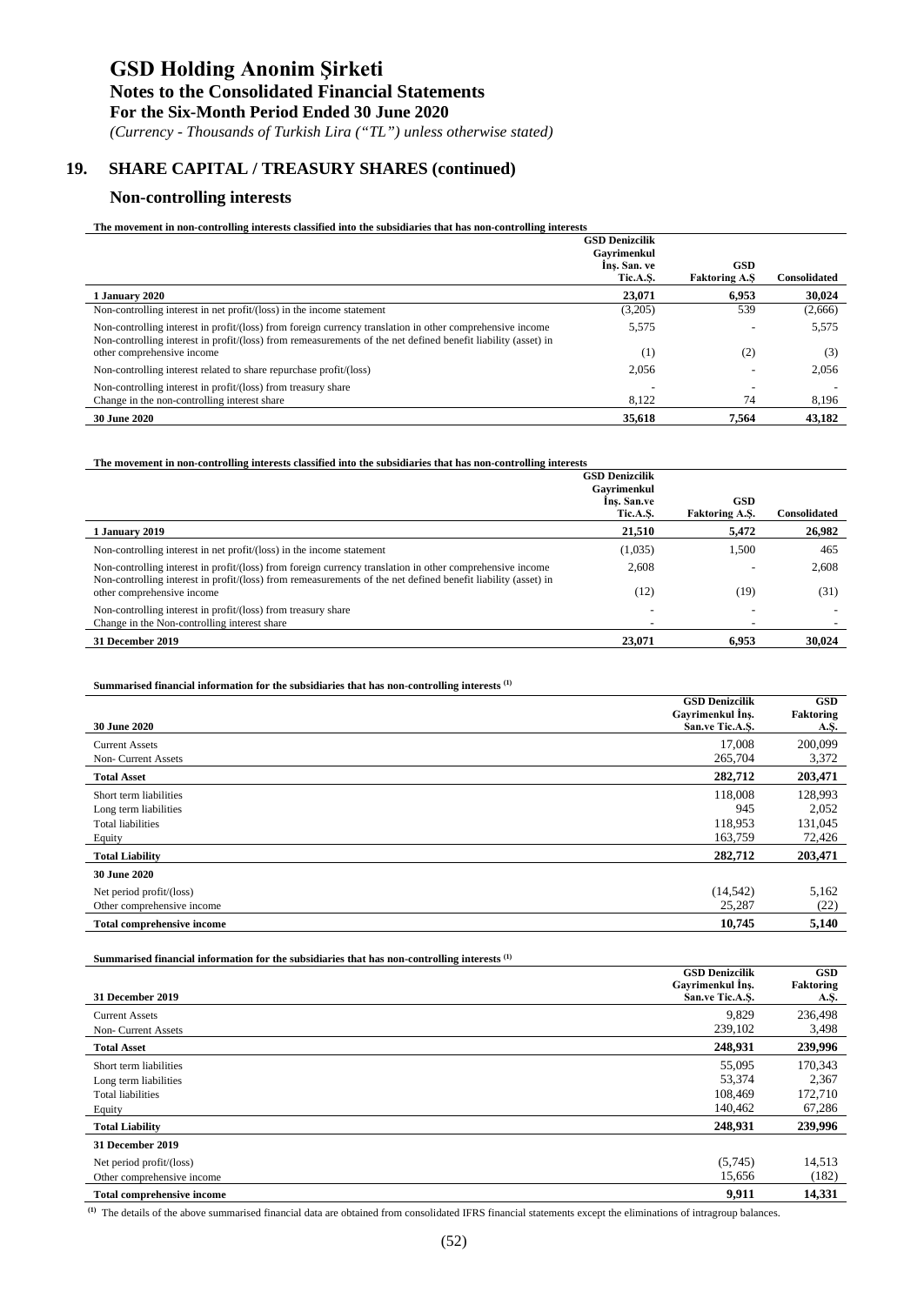*(Currency - Thousands of Turkish Lira ("TL") unless otherwise stated)*

### **20. ASSETS HELD FOR SALE**

Assets held for sale the purpose of sale are consist of the real estate properties obtained by the Group in exchange for "Receivables from Financial Activities". In accordance with the related regulations banks have to dispose of the properties that they are obliged to obtain arisen from their receivables within three years starting from the day of obtaining it. From the real estate properties obtained by the banks due to their receivables, on the condition that they would not exceed the limits specified in Banking Law and the value and the proportion they needed for banking and with the permission of Banking Regulation and Supervision Agency, the ones allocated for their own usage are not evaluated within the scope of aforementioned regulation. Banks may allocate the commodities they acquire due to their receivables for their own use, provided that they have the number and quality they need in order to carry out their banking activities.

|                                         |     | 30 June 2020 31 December 2019 |
|-----------------------------------------|-----|-------------------------------|
| Assets held for sale                    | 312 | 312                           |
| <b>Total</b>                            | 312 | 312                           |
| <b>Assets held for sale</b>             |     |                               |
|                                         |     | 30 June 2020 31 December 2019 |
| Cost                                    | 312 | 312                           |
| <b>Total</b>                            | 312 | 312                           |
| Movement table of assets held for sale: |     |                               |
|                                         |     | 30 June 2020 31 December 2019 |
| <b>Opening balance at 1 January</b>     | 312 | 76                            |
| $\mathbf{A}$ and $\mathbf{A}$           |     | $\sim$ 0.40                   |

| Opening balance at 1 January         | JIZ | , ,,  |
|--------------------------------------|-----|-------|
| <b>Additions</b>                     |     | 2.948 |
| Disposals $(1)$                      | -   |       |
| Closing balance at the end of period | 312 | 312   |
|                                      |     |       |

(1) The Bank purchased 5 mortgaged immovable in enforcement proceedings for a total amount of TL 2,948 in 2019. 3 of these real estates were sold at a price of 2.712 TL within the period and 148 TL was transferred to real estate sales profit accounts.

There are no liabilities related to asset groups classified as held for sale from continuing operations. As at 30 June 2020, the Group has no discontinued operations.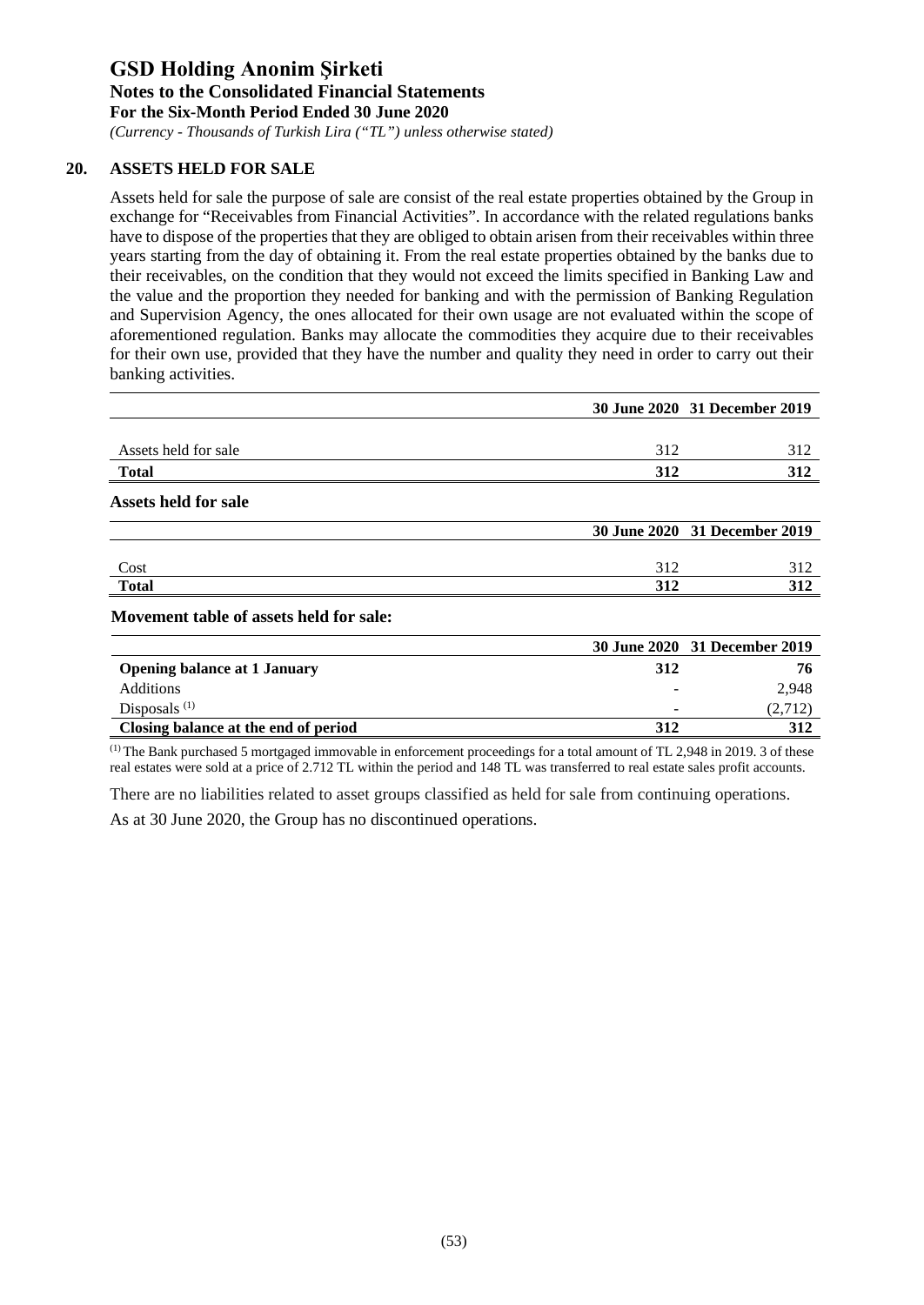*(Currency - Thousands of Turkish Lira ("TL") unless otherwise stated)*

### **21. RELATED PARTY DISCLOSURES**

Parties are considered to be related if one party has the ability to control the other party or exercise significant influence over the other party in making the financial and operating decisions. For the purpose of these consolidated financial statements, unconsolidated subsidiaries and other companies of the shareholders are referred to as related parties. Related parties also include individuals that are principle owners, management and members of the Board of Directors and their families.

In the course of conducting its business, the Group conducted various business transactions with related parties on commercial terms and at rates which approximate market rates:

|                           |                          |              | <b>30 June 2020</b>          |                   |                          | 31 December 2019             |        |                    |
|---------------------------|--------------------------|--------------|------------------------------|-------------------|--------------------------|------------------------------|--------|--------------------|
|                           | <b>GSD</b>               | <b>Delta</b> | Share-                       | Key               | <b>GSD</b>               | <b>Delta</b>                 | Share- | Key                |
|                           | Group                    | Group        | holders                      | <b>Executives</b> | Group                    | Group                        |        | holders Executives |
|                           |                          |              | <b>Continuing Operations</b> |                   |                          | <b>Continuing Operations</b> |        |                    |
| Cash loans                |                          | ٠            |                              |                   |                          |                              |        |                    |
| Deposits-Borrowers' funds | ٠                        | $\sim$       | 34,973                       | ٠                 | $\overline{\phantom{a}}$ | $\sim$                       | 29.844 |                    |
|                           |                          |              |                              |                   |                          |                              |        |                    |
|                           |                          |              | <b>30 June 2020</b>          |                   |                          | 30 June 2019                 |        |                    |
|                           | <b>GSD</b>               | <b>Delta</b> | Share-                       | Key               | <b>GSD</b>               | <b>Delta</b>                 | Share- | Key                |
|                           | Group                    | Group        | <b>Holders</b>               | <b>Executives</b> | Group                    | Group                        |        | holders Executives |
|                           |                          |              | <b>Continuing Operations</b> |                   |                          | <b>Continuing Operations</b> |        |                    |
| Interest income           |                          | ٠            | $\overline{\phantom{a}}$     | ٠                 | ٠                        |                              |        |                    |
| Interest expense          | $\overline{\phantom{a}}$ | ٠            | ٠                            | ۰                 |                          |                              |        |                    |
| Rent expense              |                          | ٠            | 2.776                        | $\sim$            |                          |                              | 2,412  |                    |
| Commission income         |                          |              | 3                            | ٠                 |                          |                              |        |                    |

In the above table, the balances related with the shareholders belong to the Chairman of the Board of Directors of the Company, Mehmet Turgut Yılmaz, and Delta Group is under the control of Mehmet Turgut Yılmaz. The balances related with GSD Group belong to unconsolidated group companies and its foundation.

In the above table containing related party balances, the rent expense under the shareholders column comprise the amounts paid to Mehmet Turgut Yılmaz for office building rent by group companies; donation expense comprise the donations made to GSD Education Foundation by group companies; the balances of related party transactions under the headings of cash loans, non-cash loans, deposits, borrowers' funds, derivative financial instruments, interest income, interest expense and commission income arise from the banking transactions made between the Group banks and the related parties on market terms. The comparable price method is used in the determination of rent expense arising from related party transactions.

The executive and non-executive members of the Board of Directors and the management received remuneration and fees totalling TL 10,928 for continuing operations for the six-month period ended 30 June 2020 and none for discontinued operations (30 June 2019: TL 6,046 for continuing operations, none for discontinued operations).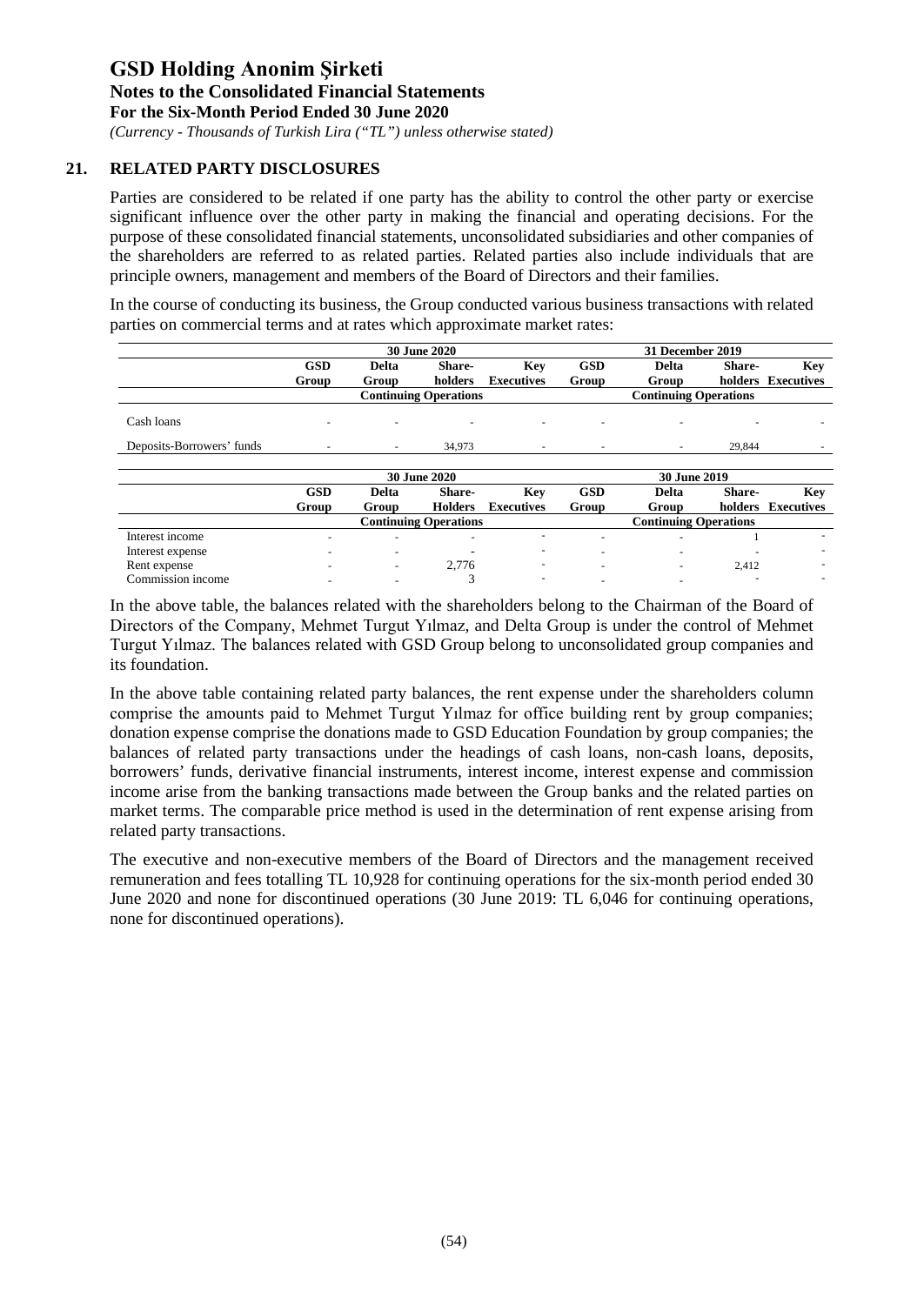*(Currency - Thousands of Turkish Lira ("TL") unless otherwise stated)*

#### **22. PROVISIONS AND COMMITMENTS**

#### **Provision for litigation**

There is no provision for litigations that is required to be set or disclosed for continuing operations as at 30 June 2020 and 31 December 2019.

#### **Short term provisions**

|                                                     |       | 30 June 2020 31 December 2019 |
|-----------------------------------------------------|-------|-------------------------------|
| Unindemnified non-cash loans                        |       |                               |
| General provision for non-cash loans <sup>(1)</sup> | 4.396 | 3 794                         |
| <b>Total</b>                                        | 4.396 | 3.794                         |

(1) General provision for non-cash loans are presented in the short-term provisions in liabilities.

#### **Non cash loan provisions movement table:**

|                                              | <b>30 June 2020</b> | <b>31 December 2019</b> |
|----------------------------------------------|---------------------|-------------------------|
| <b>Opening Balance</b>                       |                     |                         |
| Provision set during / (reversed) the period |                     | 14                      |
| Closing balance at the end of period         |                     |                         |

#### **Commitments**

In the normal course of business, the Group undertakes various commitments and incurs certain contingent liabilities that are not presented in the consalidated financial statements including:

|                                                        | <b>30 June 2020</b> | 31 December 2019 |
|--------------------------------------------------------|---------------------|------------------|
| Letters of guarantee                                   | 3,375,735           | 2,686,841        |
| Bills of acceptances                                   | 51,362              | 151,207          |
| <b>Total non-cash loans</b>                            | 3,427,097           | 2,838,048        |
| Other commitments                                      |                     |                  |
| Total non-cash loans and off-balance sheet commitments | 3,427,097           | 2,838,048        |

### **23. FINANCIAL RISK MANAGEMENT**

The Company's risk management program focuses on minimising the negative effects of the ambiguities in financial markets on the Company's financial statements. The Company is mostly exposed to ,market risk (currency risk, fair value interest rate risk, cash flow interest rate risk and price risk), credit risk and liquidity risk in relation with financial investments, Group uses derivative instruments in order to protect financial risk.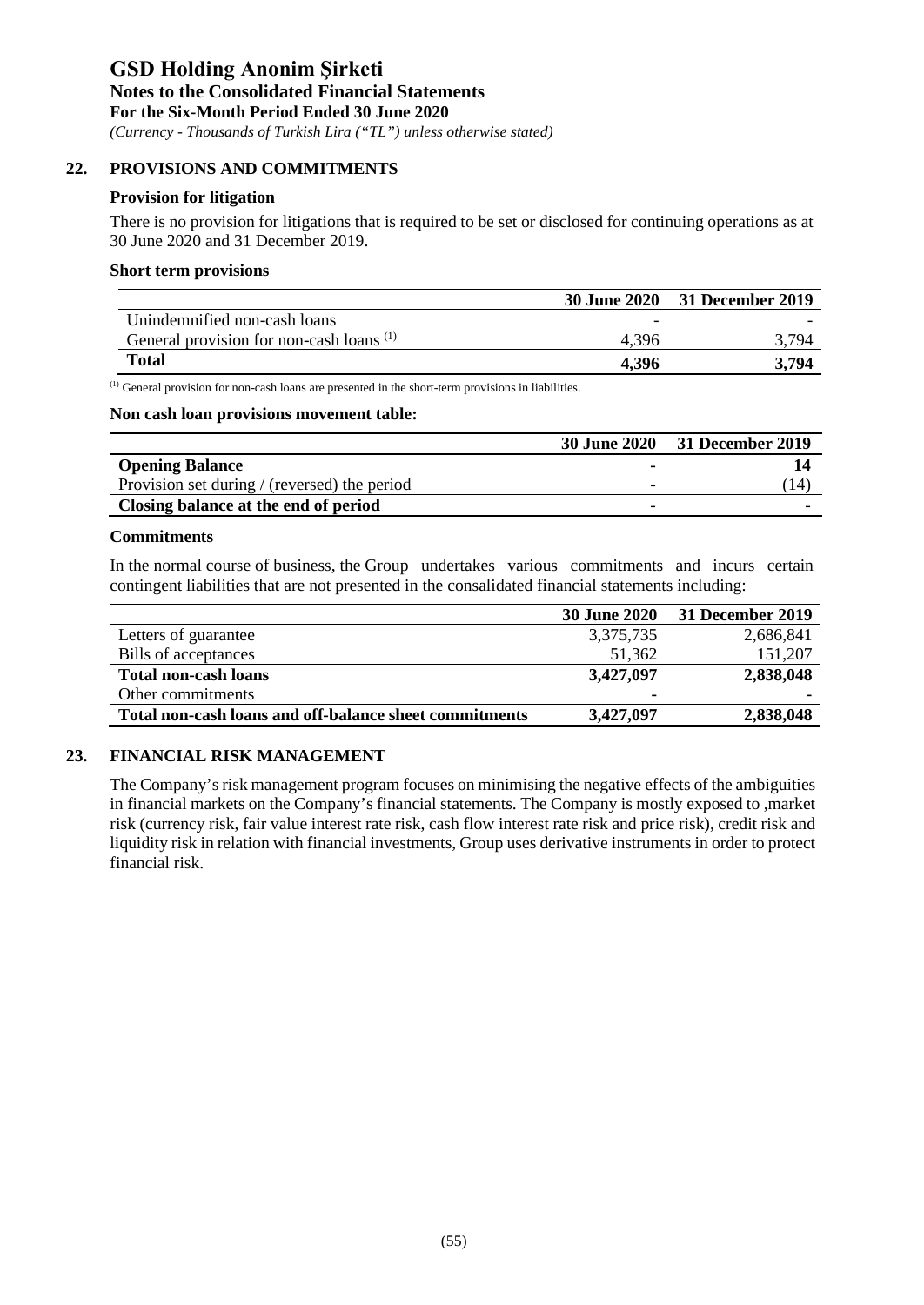*(Currency - Thousands of Turkish Lira ("TL") unless otherwise stated)*

### **23. FINANCIAL RISK MANAGEMENT (continued)**

| Foreign currency position table                                                                                  | 30 June 2020             |                          |                                          |                          |            | 31 December 2019              |                          |            |  |
|------------------------------------------------------------------------------------------------------------------|--------------------------|--------------------------|------------------------------------------|--------------------------|------------|-------------------------------|--------------------------|------------|--|
| (Unless indicated, orginal currency)                                                                             |                          |                          | TL Thousand USD Thousand Euro Other (TL) |                          |            | TL Thousand USD Thousand Euro |                          | Other (TL) |  |
| 1. Trade Receivables                                                                                             | 37,426                   | 5,470                    |                                          | $\sim$                   | 11,372     | 1,914                         |                          |            |  |
| 2a. Monetary Financial Assets (Cash and Bank)                                                                    | 137,423                  | 19,421                   | 93                                       | 3,827                    | 151,336    | 25,420                        | 50                       | 11         |  |
| 2b. Non-Monetary Financial Assets                                                                                | 508,529                  | 74,322                   |                                          | $\sim$                   | 764,801    | 128,750                       |                          |            |  |
| 3. Other                                                                                                         | 9,738                    | 1,387                    | 32                                       | $\sim$                   | 4,703      | 750                           | 38                       |            |  |
| 4. Current Asset $(1+2+3)$                                                                                       | 693,116                  | 100.600                  | 125                                      | 3,827                    | 932,212    | 156,834                       | 88                       | 11         |  |
| 5. Trade Receivables                                                                                             | 273,688                  | 40,000                   |                                          |                          |            |                               |                          |            |  |
| 6a. Monetary Financial Assets (Cash and Bank                                                                     | 3,284                    | 481                      |                                          |                          | 3,239      | 545                           |                          |            |  |
| 6b. Non-Monetary Financial Assets                                                                                |                          |                          |                                          |                          |            |                               |                          |            |  |
| 7. Other                                                                                                         | 725,063                  | 105,969                  | $\sim$                                   | $\sim$                   | 643,274    | 108,292                       |                          |            |  |
| 8. Non Current Assets (5+6+7)                                                                                    | 1,002,035                | 146,450                  | $\overline{\phantom{a}}$                 | $\blacksquare$           | 646,513    | 108,837                       | $\overline{\phantom{a}}$ | $\sim$     |  |
| 9. Total Assets $(4+8)$                                                                                          | 1,695,151                | 247,050                  | 125                                      | 3,827                    | 1,578,725  | 265,671                       | 88                       | 11         |  |
| 10. Trade Payables                                                                                               | 2,333                    | 324                      | 15                                       | $\sim$                   | 900        | 147                           | $\overline{4}$           |            |  |
| 11. Financial Liabilities                                                                                        | 184,677                  | 26,954                   | 26                                       | 50                       | 100,199    | 16,807                        | 47                       | 46         |  |
| 12a. Monetary Other Financial Liabilities                                                                        |                          |                          |                                          | $\sim$                   |            |                               |                          |            |  |
| 12b. Non Monetary Other Financial Liabilities                                                                    | 1,030                    | 149                      |                                          | $\sim$                   | 1,834      | 307                           | $\mathfrak{2}$           |            |  |
| 13. Short Term Liability $(10+11+12)$                                                                            | 188,040                  | 27,427                   | 42                                       | 50                       | 102,933    | 17,261                        | 53                       | 46         |  |
| 14. Trade Payables                                                                                               | $\sim$                   |                          |                                          | $\sim$                   |            |                               |                          |            |  |
| 15. Financial Liabilities                                                                                        | 163,994                  | 23,968                   |                                          |                          | 240,577    | 40,496                        | $\overline{\mathcal{A}}$ |            |  |
| 16 a. Monetary Other Financial Liabilities                                                                       |                          |                          |                                          |                          |            |                               |                          |            |  |
| 16 b. Non Monetary Other Financial Liabilities                                                                   |                          |                          | $\overline{\phantom{a}}$                 | $\overline{\phantom{a}}$ |            | $\overline{\phantom{a}}$      |                          |            |  |
| 17. Long Term Liability (14+15+16)                                                                               | 163,994                  | 23,968                   | $\blacksquare$                           | $\blacksquare$           | 240,577    | 40,496                        | $\boldsymbol{4}$         |            |  |
| 18. Total Liability (13+17)                                                                                      | 352,034                  | 51,395                   | 42                                       | 50                       | 343,510    | 57,757                        | 57                       | 46         |  |
| 19. Net Asset/(Liability) Position of Off Balance Sheet Foreign Currency Derivative Instruments(19a-19b)         |                          | $\overline{\phantom{a}}$ | $\blacksquare$                           | $\overline{\phantom{a}}$ |            |                               | <b>.</b>                 |            |  |
| 19a. Amount of Liability Characteristic Off Balance Sheet Derivative Instruments                                 |                          |                          |                                          |                          |            |                               |                          |            |  |
| 19b. Amount of Liability Characteristic Off Balance Sheet Derivative Instruments                                 | $\overline{\phantom{a}}$ | $\blacksquare$           | $\overline{\phantom{a}}$                 | $\blacksquare$           |            |                               |                          |            |  |
| 20. Net financial position (9-18+19)                                                                             | 1,343,117                | 195,655                  | 83                                       | 3,777                    | 1,235,215  | 207,914                       | 31                       | (35)       |  |
| 21. Position of Net Monetary Units of Foreign Currency Assets / (Liabilities) $(=1+2a+5+6a-10-11-12a-14-15-16a)$ | 100,817                  | 14,126                   | 52                                       | 3,777                    | (175, 729) | (29, 571)                     | (5)                      | (35)       |  |
| 22. Total Fair value of Financial Instruments used for Currency Hedge                                            |                          |                          |                                          |                          |            |                               |                          |            |  |
| 23. Amount of hedged Foreign Currency Assets                                                                     |                          |                          |                                          |                          |            |                               |                          |            |  |
| 24. Amount of hedged Foreign Currency Liabilities                                                                |                          |                          |                                          |                          |            |                               |                          |            |  |
| 25. Export                                                                                                       |                          |                          |                                          |                          |            |                               |                          |            |  |
| 26. Import                                                                                                       |                          |                          |                                          |                          |            |                               |                          |            |  |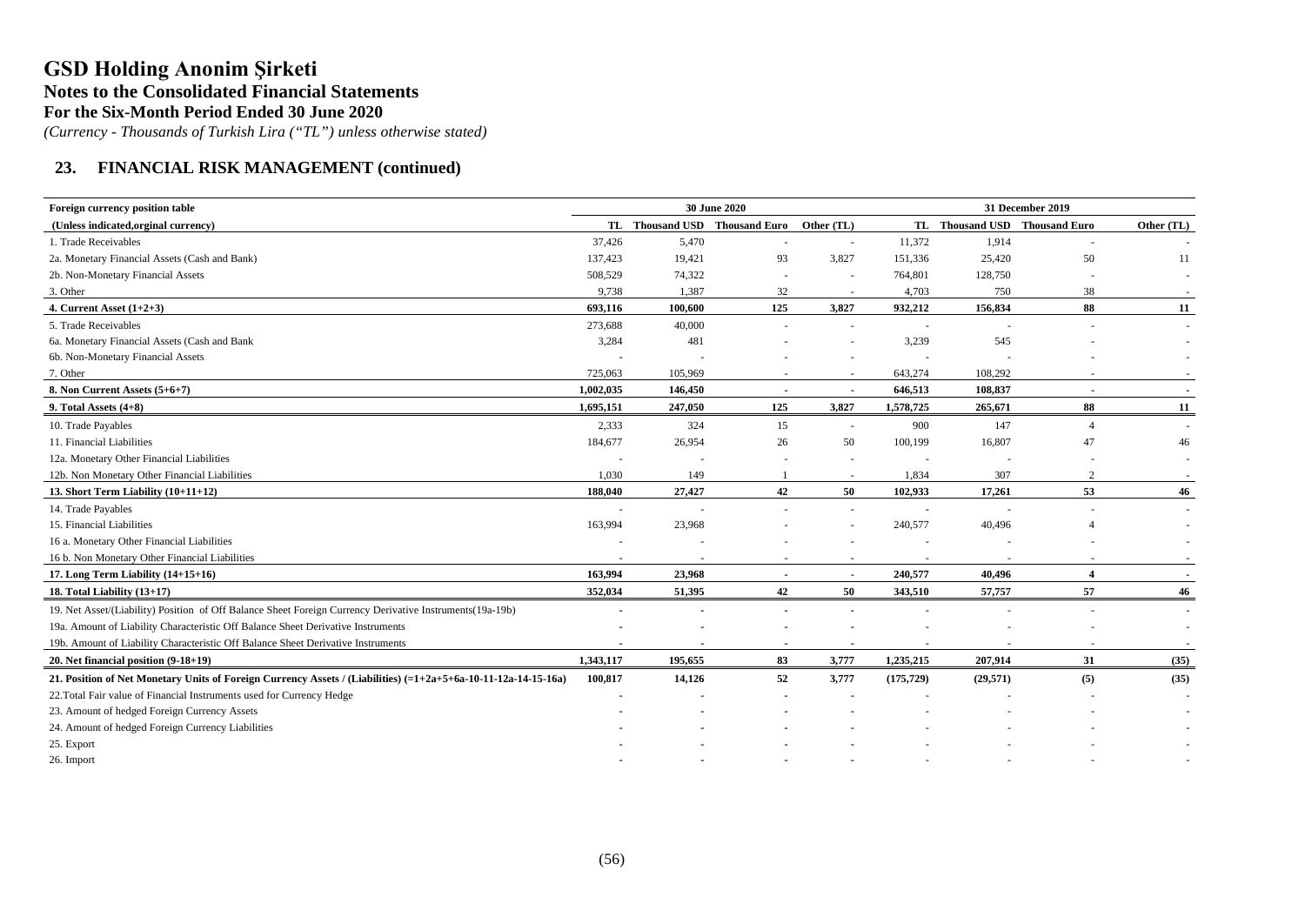*(Currency - Thousands of Turkish Lira ("TL") unless otherwise stated)*

## **23. FINANCIAL RISK MANAGEMENT (continued)**

According to a regulation of the Capital Markets Board of Turkey dated 9 September 2009 and numbered 28/780, the exchange-traded companies except financial institutions and investment trusts can give a collateral, pledge, mortgage and guarantee only in favor of their own judicial entities and their consolidated subsidiaries and other third parties can be a beneficiary of a collateral, pledge, mortgage and guarantee given by exchange-traded companies only if it is provided with the sole aim of conducting ordinary business activities.

As at 30 June 2020 and 31 December 2019, group collateral and pledge position are as follows:

| <b>Continuing Operations</b><br>Collaterals, pledges, mortgages and guarantees given by the Group                                                                                                                              | 30 June 2020             |                    |         |                |                    |
|--------------------------------------------------------------------------------------------------------------------------------------------------------------------------------------------------------------------------------|--------------------------|--------------------|---------|----------------|--------------------|
|                                                                                                                                                                                                                                | TL                       | <b>US Dollars</b>  | Euro    | <b>Others</b>  | Total              |
| A. Collaterals, pledges, mortgages and guarantees given by the Group<br>Companies in favor of their own judicial entities                                                                                                      | 353                      | 345,371            |         |                | 345,724            |
| 1. Letters of guarantee given by the Group Company                                                                                                                                                                             | $\overline{\phantom{a}}$ |                    |         |                |                    |
| 2. Letters of guarantee given by the Non-Group Banks as collateral<br>against cash loans                                                                                                                                       | 133                      |                    |         |                | 133                |
| 3. Other letters of guarantee given by the Non-Group Banks                                                                                                                                                                     |                          |                    |         |                |                    |
| 4. Marketable Securities                                                                                                                                                                                                       |                          |                    |         |                |                    |
| 5. Cash and bank deposit pledges                                                                                                                                                                                               | 220                      | 1,711              |         |                | 1,931              |
| 6. Mortgage given as collateral against cash loans $(3)(4)$<br>7. Subsidiary share pledge given as collateral against cash loans (3)(4)                                                                                        |                          | 196,098<br>147,562 |         |                | 196,098<br>147,562 |
| 8.Other                                                                                                                                                                                                                        |                          |                    |         |                |                    |
| B. Collaterals, pledges, mortgages and guarantees given by the Group in favor of<br>consolidated Group Companies                                                                                                               | 104,772                  | 633,223            |         |                | 737,995            |
| 1. Guarantees given as collateral against cash loans <sup>(1)</sup>                                                                                                                                                            | 104,026                  | 571,357            |         |                | 675,383            |
| 2. Guarantees given as collateral against derivative contracts                                                                                                                                                                 |                          |                    |         |                |                    |
| 3. Letters of guarantee given as collateral against cash loans                                                                                                                                                                 |                          |                    |         |                |                    |
| 4. Other non-cash loans                                                                                                                                                                                                        | 746                      |                    |         |                | 746                |
| 5. Mortgage given as collateral against cash loans $(3)(4)$                                                                                                                                                                    |                          | 61,866             |         |                | 61,866             |
| 6. Subsidiary share pledge given as collateral against cash loans                                                                                                                                                              |                          |                    |         |                |                    |
| 7. Bank deposit given as collateral against cash loans                                                                                                                                                                         |                          |                    |         |                |                    |
| 8. Other                                                                                                                                                                                                                       |                          |                    |         |                |                    |
| C. Collaterals, pledges, mortgages and guarantees given by the Group while<br>conducting ordinary business activities in favor of non-Group entities                                                                           | 2,866,050                | 414,473            | 146,574 |                | 3,427,097          |
| 1. Non-cash loans given by the Group Banks                                                                                                                                                                                     | 2,866,050                | 414,473            | 146,574 | $\overline{a}$ | 3,427,097          |
| 2. Other                                                                                                                                                                                                                       |                          |                    |         |                |                    |
| D. Collaterals, pledges, mortgages and guarantees given by the Group in favor of<br>the associates and joint ventures with direct shareholdings pursuant to the<br>Article 12/2. of the Communique on the Corporate Governance |                          |                    |         |                |                    |
| E. Other collaterals, pledges, mortgages and guarantees given by the Group                                                                                                                                                     |                          | ÷,                 |         |                |                    |
| 1. Collaterals, pledges, mortgages and guarantees given by the Group in favor of                                                                                                                                               |                          |                    |         |                |                    |
| the main shareholder $(2)$                                                                                                                                                                                                     |                          |                    |         |                |                    |
| 2. Collaterals, pledges, mortgages and guarantees given by the Group in favor of<br>Group Companies other than those covered under the classes B and C                                                                         |                          |                    |         |                |                    |
| 3. Collaterals, pledges, mortgages and guarantees given by the Group in favor of                                                                                                                                               |                          |                    |         |                |                    |
| non-Group entities other than those covered under the class C                                                                                                                                                                  |                          |                    |         |                |                    |
| <b>Total</b>                                                                                                                                                                                                                   | 2,971,175                | 1,393,067          | 146,574 | $\blacksquare$ | 4,510,816          |

As at 30 June 2020, the rate of the other GPMs the Company have given to the Company's shareholders' equity is 19.33%.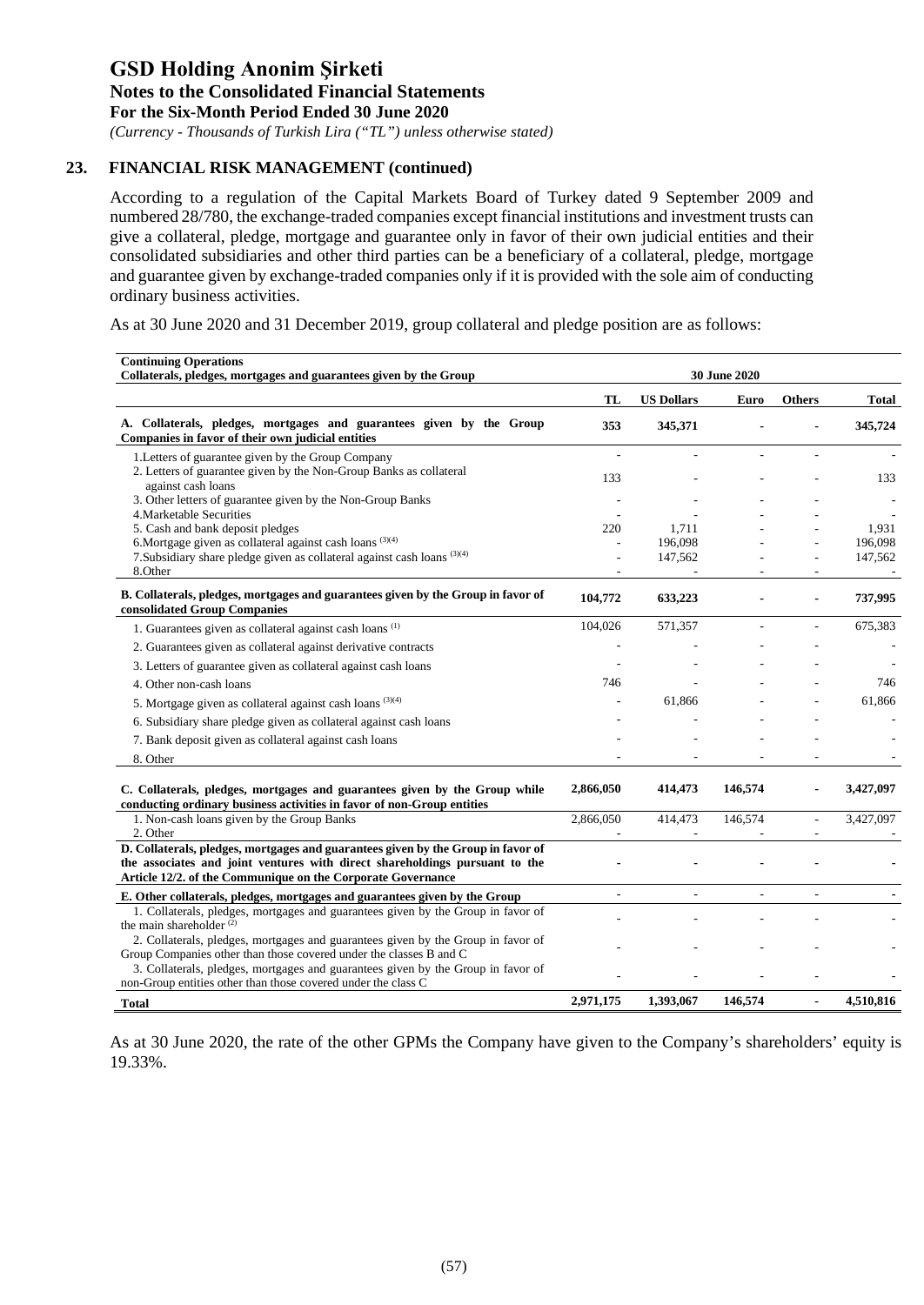*(Currency - Thousands of Turkish Lira ("TL") unless otherwise stated)*

#### **23. FINANCIAL RISK MANAGEMENT (continued)**

| <b>Continuing Operations</b><br>Collaterals, pledges, mortgages and guarantees given by the Group                                                                                                                              | 31 December 2019 |                   |         |               |                  |
|--------------------------------------------------------------------------------------------------------------------------------------------------------------------------------------------------------------------------------|------------------|-------------------|---------|---------------|------------------|
|                                                                                                                                                                                                                                | TL               | <b>US Dollars</b> | Euro    | <b>Others</b> | <b>Total</b>     |
| A. Collaterals, pledges, mortgages and guarantees given by the Group<br>Companies in favor of their own judicial entities                                                                                                      | 42               | 354,309           |         |               | 354,351          |
| 1. Letters of guarantee given by the Group Company<br>2. Letters of guarantee given by the Non-Group Banks as collateral                                                                                                       |                  |                   |         |               |                  |
| against cash loans<br>3. Other letters of guarantee given by the Non-Group Banks<br>4. Marketable Securities                                                                                                                   |                  |                   |         |               |                  |
| 5. Cash and bank deposit pledges<br>6. Mortgage given as collateral against cash loans $(3)(4)$                                                                                                                                | 42               | 1.486<br>184,249  |         |               | 1,528<br>184,249 |
| 7. Subsidiary share pledge given as collateral against cash loans (3)(4)<br>8.Other                                                                                                                                            |                  | 168,574           |         | ÷             | 168,574          |
| B. Collaterals, pledges, mortgages and guarantees given by the Group in<br>favor of consolidated Group Companies                                                                                                               | 161,833          | 656,740           |         |               | 818,573          |
| 1. Guarantees given as collateral against cash loans <sup>(1)</sup>                                                                                                                                                            | 161,077          | 584,081           |         |               | 745,158          |
| 2. Guarantees given as collateral against derivative contracts                                                                                                                                                                 |                  |                   |         |               |                  |
| 3. Letters of guarantee given as collateral against cash loans                                                                                                                                                                 |                  |                   |         |               |                  |
| 4. Other non-cash loans                                                                                                                                                                                                        | 756              |                   |         |               | 756              |
| 5. Mortgage given as collateral against cash loans $(3)(4)$                                                                                                                                                                    |                  | 72,659            |         |               | 72,659           |
| 6. Subsidiary share pledge given as collateral against cash loans                                                                                                                                                              |                  |                   |         |               |                  |
| 7. Bank deposit given as collateral against cash loans                                                                                                                                                                         |                  |                   |         |               |                  |
| 8. Other                                                                                                                                                                                                                       |                  |                   |         |               |                  |
| C. Collaterals, pledges, mortgages and guarantees given by the Group while<br>conducting ordinary business activities in favor of non-Group entities                                                                           | 2,245,067        | 358,993           | 233,988 |               | 2,838,048        |
| 1. Non-cash loans given by the Group Bank                                                                                                                                                                                      | 2,245,067        | 358,993           | 233,988 |               | 2,838,048        |
| 2. Other                                                                                                                                                                                                                       |                  |                   |         |               |                  |
| D. Collaterals, pledges, mortgages and guarantees given by the Group in<br>favor of the associates and joint ventures with direct shareholdings pursuant<br>to the Article 12/2. of the Communique on the Corporate Governance |                  |                   |         |               |                  |
| E. Other collaterals, pledges, mortgages and guarantees given by the Group                                                                                                                                                     |                  |                   |         |               |                  |
| 1. Collaterals, pledges, mortgages and guarantees given by the Group in favor<br>of the main shareholder <sup>(2)</sup>                                                                                                        |                  |                   |         |               |                  |
| 2. Collaterals, pledges, mortgages and guarantees given by the Group in favor<br>of Group Companies other than those covered under the classes B and C                                                                         |                  |                   |         |               |                  |
| 3. Collaterals, pledges, mortgages and guarantees given by the Group in favor<br>of non-Group entities other than those covered under the class C                                                                              |                  |                   |         |               |                  |
| Total                                                                                                                                                                                                                          | 2,406,942        | 1,370,042         | 233,988 |               | 4,010,972        |

(1) Guarantees given as collateral against cash loans and derivative contracts indicate the total risk exposure arising from guarantees given by the Company as collateral against outstanding cash loans and derivative contracts of its consolidated subsidiaries. The Company has no income or consideration arising from such guarantees it has given in favor of its consolidated subsidiaries.

<sup>(2)</sup> Collaterals, pledges, mortgages and guarantees given by the Group in favor of Mehmet Turgut Yılmaz, the chairman of the Board of Directors of the Company, and Delta Group Companies which are under his control.

<sup>(3)</sup> The dry bulk cargo ships named M/V Cano and M/V Hako owned by Cano Maritime Limited, Hako Maritime Limited, respectively, and the 100% shares of owned by GSD Denizcilik Gayrimenkul İnşaat Sanayi ve Ticaret A.Ş. are mortgaged and pledged, respectively, against the bank loans obtained to finance the ship purchase in favour of the creditor banks.

(4) The dry bulk cargo ships named M/V Dodo, M/V Olivia, M/V Zeyno and M/V Mila owned by Dodo Maritime Limited, Neco Maritime Limited, Zeyno Maritime Limited and Mila Maritime Limited, respectively, and the 100% shares of owned by GSD Shipping B.V. are mortgaged and pledged, respectively, against the bank loans obtained to finance the ship purchase in favour of the creditor banks.

As at 31 December 2019, the rate of the other GPMs the Company have given to the Company's shareholders' equity is 23.46%.

The line of "E. Other collaterals, pledges, mortgages and guarantees given by the Group" in the table asserted above refers to the ratio of other given GPMs by the Group to the Group's equity is 0% as of 30 June 2020 (31 December 2019: 0%).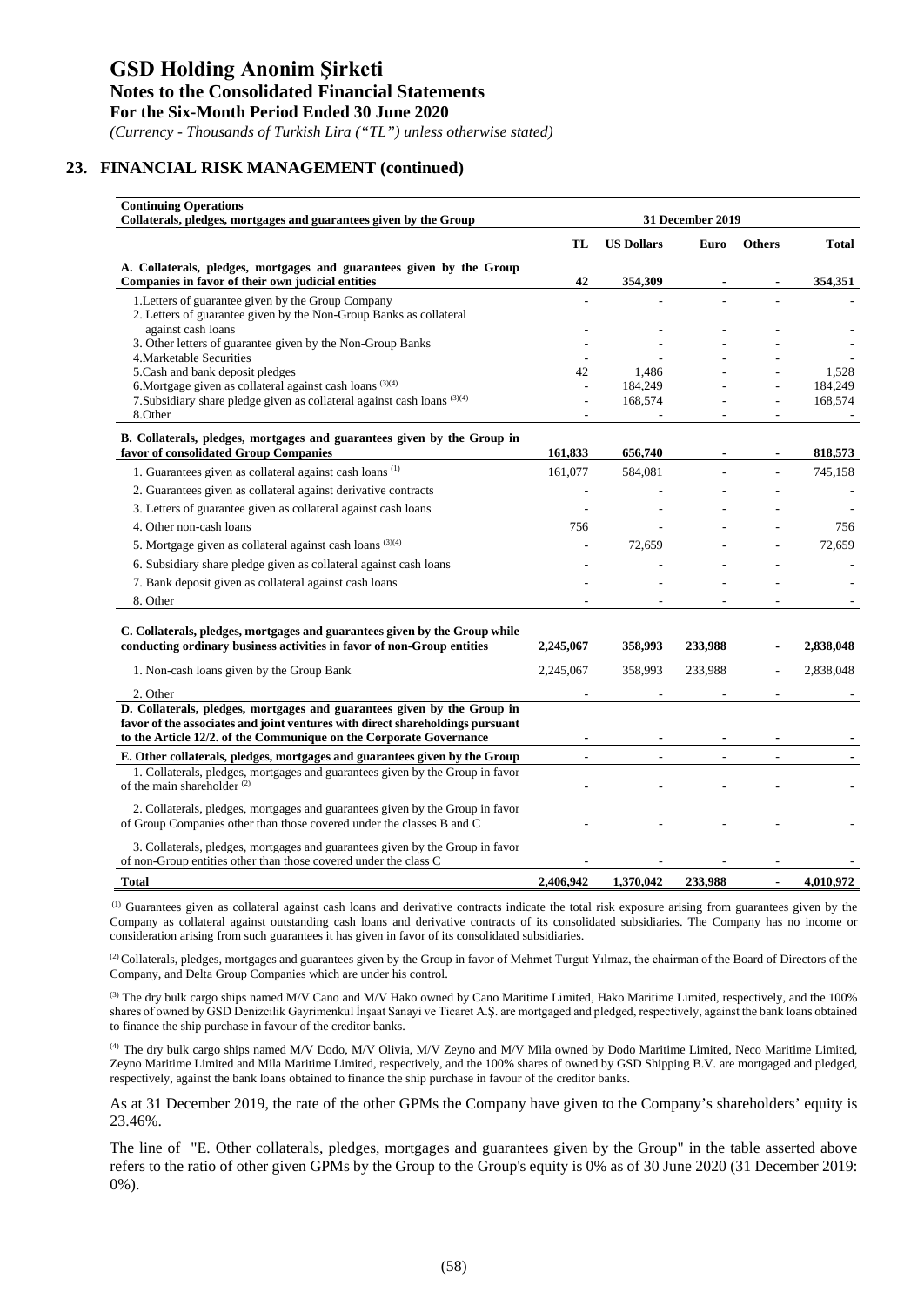*(Currency - Thousands of Turkish Lira ("TL") unless otherwise stated)*

### **24. FAIR VALUES**

Fair value is the amount for which an asset could be exchanged, or a liability settled between knowledgeable, willing parties in an arm's length transaction.

The table below gives a comparison of the carrying amounts and fair values of the Group's financial instruments that are not carried at fair values in the consolidated financial statements.

|                                 | <b>30 June 2020</b> | 31 December 2019  |                    |                   |
|---------------------------------|---------------------|-------------------|--------------------|-------------------|
|                                 | Carrying amount     | <b>Fair value</b> | Carrying<br>amount | <b>Fair value</b> |
| <b>Financial assets</b>         |                     |                   |                    |                   |
| Loans and advances to customers | 241,448             | 241,448           | 249,325            | 249,325           |
| Finance lease receivables       | 13                  | 13                | 11                 | 11                |
| Factoring receivables           | 198,830             | 198.830           | 236,157            | 236,157           |
| <b>Total</b>                    | 440.291             | 440.291           | 485,493            | 485,493           |
| <b>Financial liabilities</b>    |                     |                   |                    |                   |
| Funds borrowed                  | 417,421             | 417,400           | 474.396            | 474,398           |
| Lease liabilities               | 8.855               | 8.855             | 9.323              | 9.323             |
| Factoring payables              | 943                 | 943               | 1,190              | 1,190             |
| <b>Total</b>                    | 427,219             | 427,198           | 484,909            | 484.911           |

The following methods and assumptions were used to estimate the fair values of the financial instruments:

- Fair values of certain financial assets and liabilities carried at cost or amortized cost, including cash and cash equivalents, balances with the Central Bank, deposits with banks and other financial institutions, other money market placements, factoring receivables and payables, demand deposits and reserve deposits at the central bank are considered to approximate their respective fair values due to their short-term nature.
- Fair values of other financial instruments are determined by using estimation techniques that include taking reference to the current market value of another instrument with similar characteristics or by discounting the expected future cash flows at prevailing interest rates.

#### **Fair Value Hierarchy**

IFRS 7 specifies a hierarchy of valuation techniques based on whether the inputs to those valuation techniques are observable or unobservable. Observable inputs reflect market data obtained from independent sources; unobservable inputs reflect the Group's market assumptions. These two types of inputs have created the following fair value hierarchy:

Level 1 - Quoted prices (unadjusted) in active markets for identical assets or liabilities. This level includes listed debt instruments.

Level 2 - Inputs other than quoted prices included within Level 1 that are observable for the asset or liability, either directly (that is, as prices) or indirectly (that is, derived from prices). This level includes the OTC derivative contracts. The sources of input parameters like LIBOR yield curve or counterparty credit risk are Bloomberg and Reuters.

Level 3 - inputs for the asset or liability that are not based on observable market data (unobservable inputs). This level includes equity investments and debt instruments with significant unobservable components.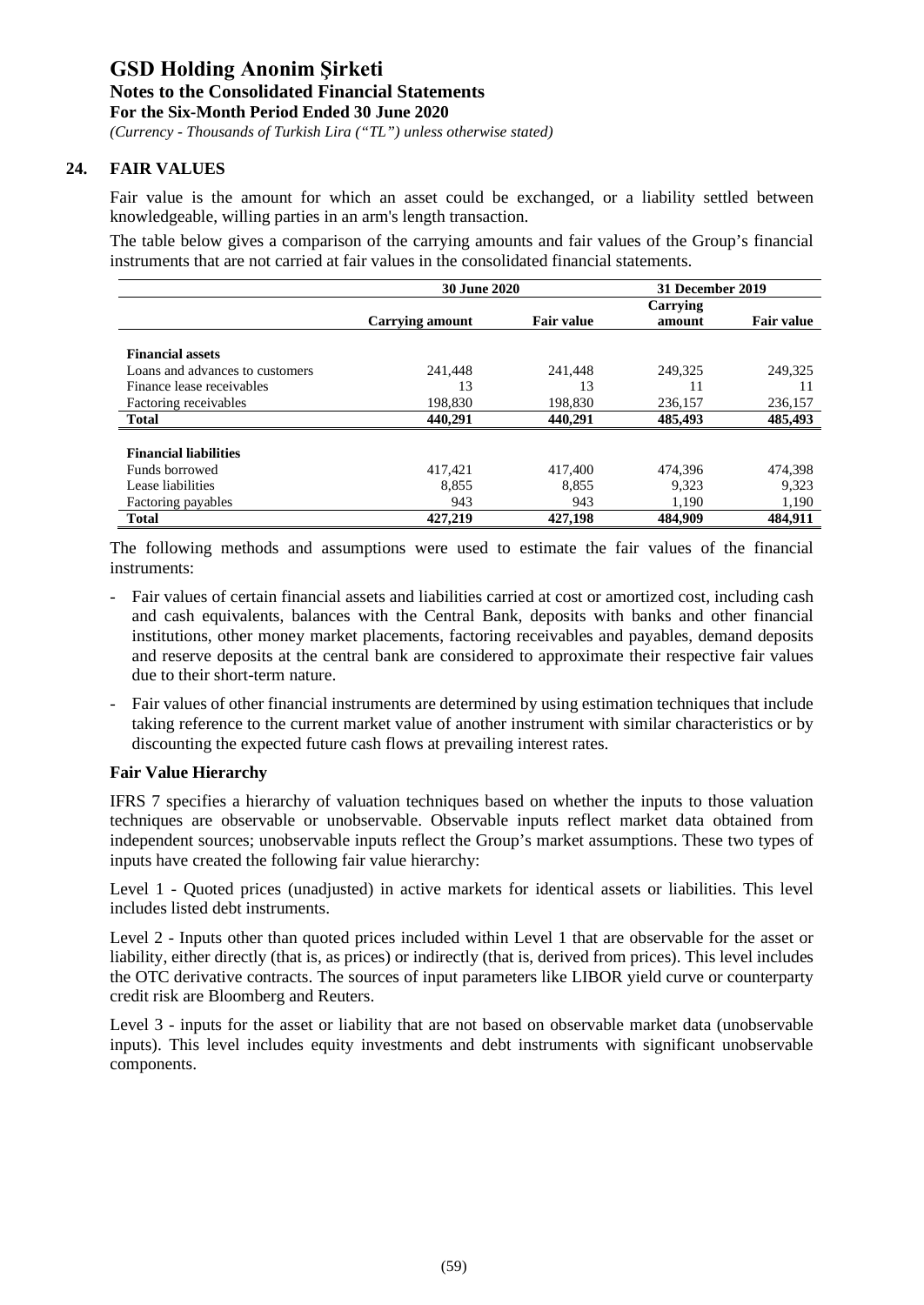#### **Notes to the Consolidated Financial Statements**

**For the Six-Month Period Ended 30 June 2020**

*(Currency - Thousands of Turkish Lira ("TL") unless otherwise stated)*

### **24. FAIR VALUES (continued)**

#### **Fair Value Hierarchy (continued)**

| 31 June 2020                                       | <b>Level 1</b> | <b>Level 2</b> | Level 3 | <b>Total</b> |
|----------------------------------------------------|----------------|----------------|---------|--------------|
|                                                    |                |                |         |              |
| <b>Assets</b>                                      |                |                |         |              |
| Financial assets at fair value through profit/loss | 69,925         |                | 34,830  | 104,755      |
| Financial assets at fair value through other       |                |                |         |              |
| comprehensive income statement                     |                |                | 475,216 | 475,216      |
| Derivative assets held for trading                 |                |                |         |              |
| <b>Total</b>                                       | 69,925         |                | 510,046 | 579,971      |
|                                                    |                |                |         |              |
|                                                    |                |                |         |              |
| 31 December 2019                                   | <b>Level 1</b> | Level 2        | Level 3 | <b>Total</b> |
|                                                    |                |                |         |              |
| <b>Assets</b>                                      |                |                |         |              |
| Financial assets at fair value through profit/loss |                | 802,907        | 1,517   | 804,424      |
| Derivative assets held for trading                 |                |                |         |              |
| <b>Total</b>                                       |                | 802,907        | 1,517   | 804,424      |

### **25. EARNINGS PER SHARE**

|             | 30 June 2020 30 June 2019 |
|-------------|---------------------------|
|             |                           |
| 4.202       | 100.912                   |
| 360,000,000 | 360,000,000               |
| 0.012       | 0.280                     |
| 0.012       | 0.280                     |
|             |                           |

(\*) In accordance with the Board of Directors decision of GSD Holding A.Ş. dated on 26 July 2016, which was taken in line with the press announcements of the CMB relating to purchased share dated 21 July 2016 and 25 July 2016, as of 30 June 2020, the Group D share with a nominal value of 90,000 TL has its share back, it was taken back for a total price of TL 56,418. The company did not purchase any new shares as of 19.08.2020.

(30 June 2019: TL 90,000 nominal value, purchased back for TL 56,418).

### **26. CASH FLOWS**

#### **Cash and cash equivalents in the statement of cash flows:**

| <b>Continuing Operations</b>                                     | <b>30 June 2020</b> | 30 June 2019 |
|------------------------------------------------------------------|---------------------|--------------|
|                                                                  |                     |              |
| Cash on hand and balances with the Central Bank                  | 1.224               | 1,815        |
| Banks and financial institutions                                 | 56,242              | 102,277      |
| Receivables from money market                                    |                     | 6,426        |
| Reserve requirements                                             | 67                  | 264          |
| Cash and cash equivalents in the statement of financial position | 57,533              | 110,782      |
|                                                                  |                     |              |
| Less: Required reserve                                           | (67)                | (264)        |
| Less: Accured interest                                           | (71)                | (243)        |
| Less: Blocked amount                                             | (1,711)             | (1, 439)     |
| Cash and cash equivalents in the statement of cash flows         | 55,684              | 108,836      |

### **27. EVENTS AFTER THE REPORTING PERIOD**

**N**one.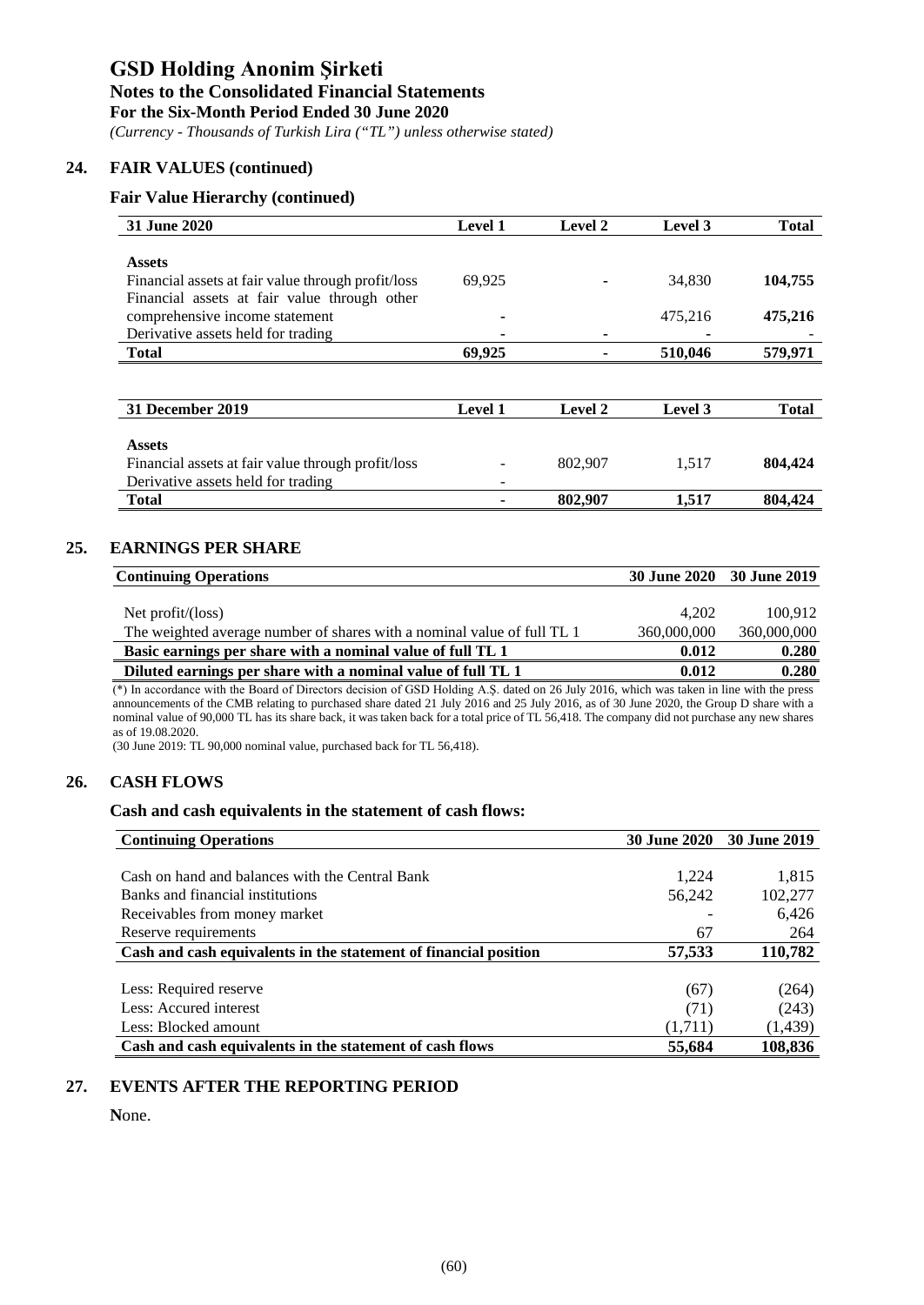*(Currency - Thousands of Turkish Lira ("TL") unless otherwise stated)*

### **28. OTHER ISSUES THAT SIGNIFICANTLY AFFECT THE FINANCIAL STATEMENTS OR ISSUES MUST BE EXPLAINED TO MAKE THE FINANCIAL STATEMENTS CLEAR, INTERPRETABLE AND UNDERSTANDABLE**

### **Shares of Silopi Elektrik Üretim A.Ş.**

The closing of the transaction in connection with the agreement for purchase and sale of shares and of shareholders comprising the purchase of the Class (B) shares with a nominal value of full TL 30,307,500 representing a ratio of 15 % in the share capital of full TL 202,050,000 of Silopi Elektrik Üretim A.Ş. by GSD Holding A.Ş. from Park Holding A.Ş. signed on 8 June 2015, being conditional upon obtaining the necessary regulatory approvals from the relevant regulatory authorities in Turkey, has been executed between GSD Holding A.Ş and Park Holding A.Ş. on 29 June 2015, the total price of USD 125,000,000 having been paid by GSD Holding A.Ş. to Park Holding A.Ş. and the assignment by Park Holding A.Ş. to GSD Holding A.Ş. of the shares constituting the subject of the agreement having been made and entered to the share ledger of Silopi Elektrik Üretim A.Ş. as of this date.

On 8 June 2020 it has been decided that GSD Holding A.Ş. has used its put option and sold its 5.40 % shares to Park Holding A.Ş. with a nominal value of TL 10,910,700 that represent 5.40% of capital of Silopi Elektrik Üretim A.Ş. in return of USD 45,000,000 with respect to derogation of existing agreement that was signed on 8 June 2015 between GSD Holding A.Ş. and Park Holding A.Ş.. For the remaining shares representing 9.60% of capital of Silopi Elektrik Üretim A.Ş., GSD Holding A.Ş. and Park Holding A.Ş. agreed on extending the period for the public offering of the company until 31 December 2024, agreed to increase this company's paid in capital by Park Holding A.Ş. from TL 202,050,000 to TL 1,500,000,000. After the capital increase, bonus issues are going to be transferred to GSD Holding A.Ş. from Park Holding A.Ş. through protecting its 9.60% shares of Silopi Elektrik Üretim A.Ş. with a nominal value of TL 124,603,200, cover the remuneration by Park Holding A.Ş., finally in case the Silopi Elektrik Üretim A.Ş.'s public offering is not realized by the stipulated date, the new addendum established right to GSD Holding A.Ş. for the sale of the remaining shares with an option price of USD 30,000,000 to Park Holding A.Ş. and it has been agreed that the minimum dividend to be paid is determined as 3% per annum with respect to the remaining balance of the receivable until 31 December 2024.

After the additional addendum made on 8 June 2020, TL 11,038 income accrual calculated in the ratio of the number of days until the end of the period as of 30 June 2020 over the annual minimum profit share guarantee, is recognized under the item "Other Income from Investment Activities" as valuation income in the statement of profit or loss.

As at 30 June 2020, Silopi Elektrik Üretim A.Ş. shares which were previously classified as "Financial assets fair value through profit/loss" in the statement of financial position, are reclassified under "Financial assets at fair value through other comprehensive income" because of the fact that they are assessed within the scope of the business model aiming to collect the contractual cash flows and to invest. The business model change took place in accordance with the additional conditions of supplemental agreement signed on 8 June 2020.

In accordance with IFRS 9, business model changes are expected to be very infrequent. Such changes are determined by the entity's senior management as a result of external or internal changes and must be significant to the entity's operations and demonstrable to external parties.

Accordingly, the Company has ensured with a contract that the right to sell back the remaining shares cannot be used before 30 September 2024 and the Company has chosen to account for the remaining shares under the business model aiming to hold the shares for investment purposes.

At the Ordinary General Assembly Meeting of Silopi Elektrik Üretim A.Ş., dated 26 June 2020, it was decided to increase the paidin capital from TL 202,050,000 to TL 1,501,125,000; TL 1,125,000 from internal resources and TL 1,297,950,000 in cash and according to the supplementary agreement dated 8 June 2020, of the TL the capital increased in cash of TL 124,603,200 corresponding to the shares of GSD Holding A.Ş. to be paid by Park Holding A.Ş.. The capital increase was registered on 30 June 2020 and share transfers have been realized.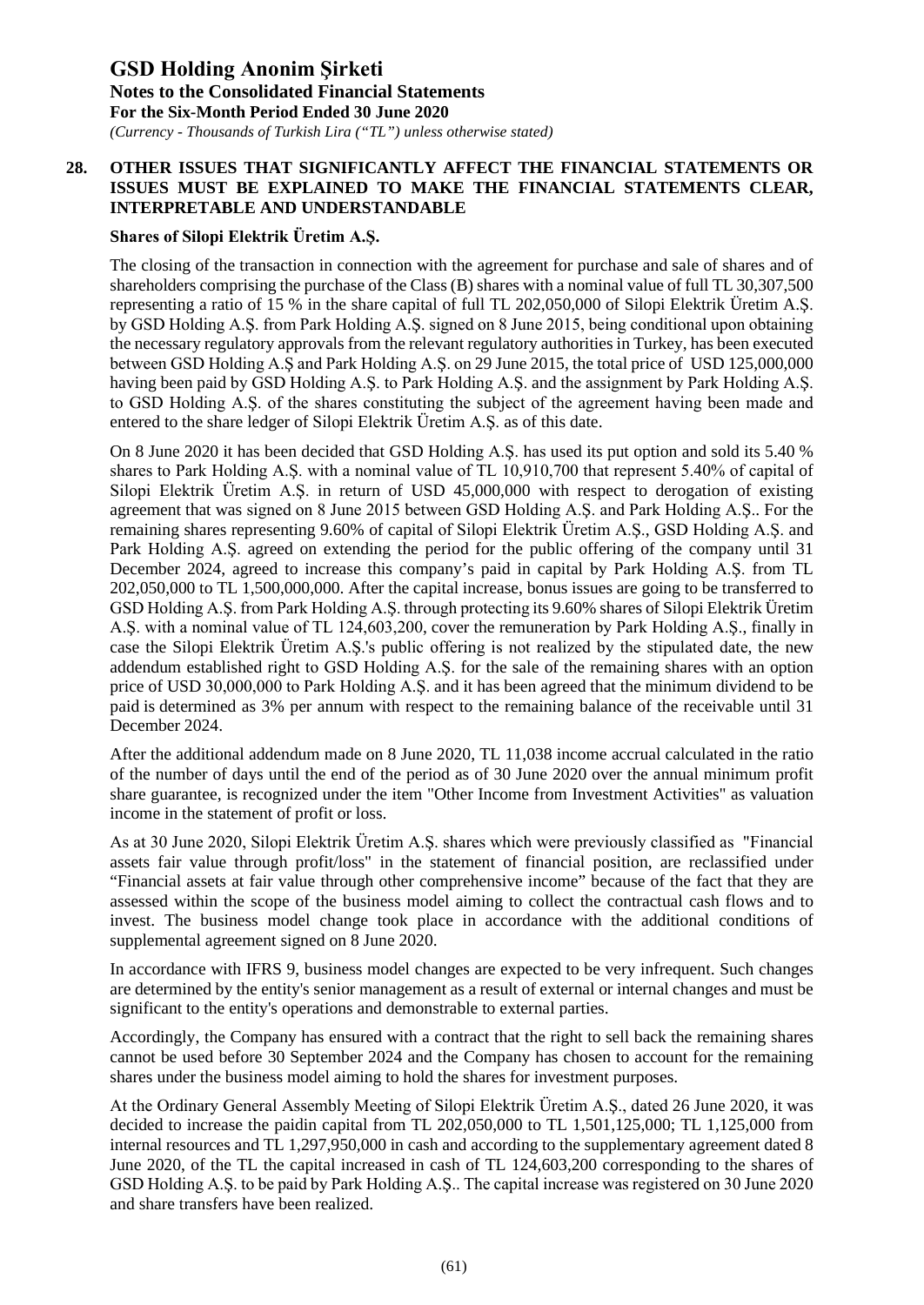*(Currency - Thousands of Turkish Lira ("TL") unless otherwise stated)*

### **28. OTHER ISSUES THAT SIGNIFICANTLY AFFECT THE FINANCIAL STATEMENTS OR ISSUES MUST BE EXPLAINED TO MAKE THE FINANCIAL STATEMENTS CLEAR, INTERPRETABLE AND UNDERSTANDABLE (contined)**

### **Shares of Silopi Elektrik Üretim A.Ş. (continued)**

In the first paragraph of Article 5 of the Corporate Tax Law, exceptions are held for earnings arising from the sale of properties and participation shares and founder's shares, perpetual bonds and preemptive rights. The purpose of the exception is to enable the affiliated values of institutions to be used more effectively in economic activities and strengthening the financial structures of institutions. If the conditions specified in this paragraph are met with the participation shares in the assets of the institutions for at least two full years 75% of the earnings arising from the sale of founding shares, participation shares and pre-emptive rights that they have for the same period are exempted from corporate tax. In this context the portion of the earning benefiting from the exception to be obtained from the sale of shares in Silopi Elektrik Üretim A.Ş., starting from the beginning of the 2021 accounting period, until the date the corporate tax return is submitted for the period in which the income is declared, it is taken into a special fund account in the liabilities and must be kept in the said fund account until the end of the fifth year following the year in which the sale was made.

#### **Treasury Shares**

Between 30 June 2015 and 14 December 2017, 90,000,000 (full) Company shares were purchased by the Company itself on the Borsa Istanbul amounting to 56,418,123.54 TL, in for with a share of 0.63 TL. The proportion of bought back shares until 19 August 2020, when the report was published, in our paid-in capital of TL 450,000,000 registered on 30 November 2016, is 20.00% and there is no remaining amount to be repurchased.

GSD Denizcilik Gayrimenkul İnş. San. ve Tic. A.Ş. company shares was purchased by itself with a number of 3,411,059 (full) for a price of TL 3,222,647.20 for a share of TL 0.94 on the Borsa Istanbul, within the scope of the announcements of Capital Markets Board on 21 July 2016 and 25 July 2016 and between 26 July 2016 and 14 November 2018.

GSD Denizcilik Gayrimenkul İnş. San. ve Tic. A.Ş. has sold all of treasury shares between 29 January 2020 and 29 May 2020. The realized loss / gain amount is TL 9,329.

After the sale of all treasury shares by GSD Denizcilik Gayrimenkul İnş.San.ve Tic. A.Ş. between 29 January 2020 and 29 May 2020 in BIST, the share of GSD Holding A.Ş. in GSD Denizcilik Gayrimenkul İnş.San.ve Tic. A.Ş. has decreased from 83.411% to 77.958%. As a result of the mentioned transactions, the direct share rate of GSD Holding A.Ş. in GSD Faktoring has decreased by 0.11% because of the share of GSD Denizcilik Gayrimenkul İnş.San.ve Tic. A.Ş. has a 1.98% share in the capital of GSD Faktoring A.Ş. and its direct and indirect total share decreased from 89.66% to 89.55%. The total direct and indirect share of GSD Holding A.Ş. in the capital of GSD Factoring A.Ş. is 89.55%.

Increasing the shares owned by GSD Holding by 80% in nominal terms due to the increase of the paid capital from TL 250,000,000 to TL 450,000,000 through bonus issue and based on the fact that there is no payment for the shares in question, CMB has been requested an opinion on whether or not reserve funds should be set aside within the scope of Article 520 of the Turkish Commercial Code numbered 6102 for bonus shares. According to the CMB's opinion numbered 36231672-045.01-E.1473, which was taken based on the relevant request, bonus shares related to the repurchased shares owned in order for monitor the shares bought back in the consolidated financial statements, shown under equity over the nominal value in the "Treasury Shares (-)'' and "Reserves Regarding Repurchased Shares" item under "Reserves on Retained Earnings" have been recorded reciprocally.With this presentation, the bonus shares related to the repurchased shares did not have any effect on the previous years profit and total equity in the consolidated financial statements.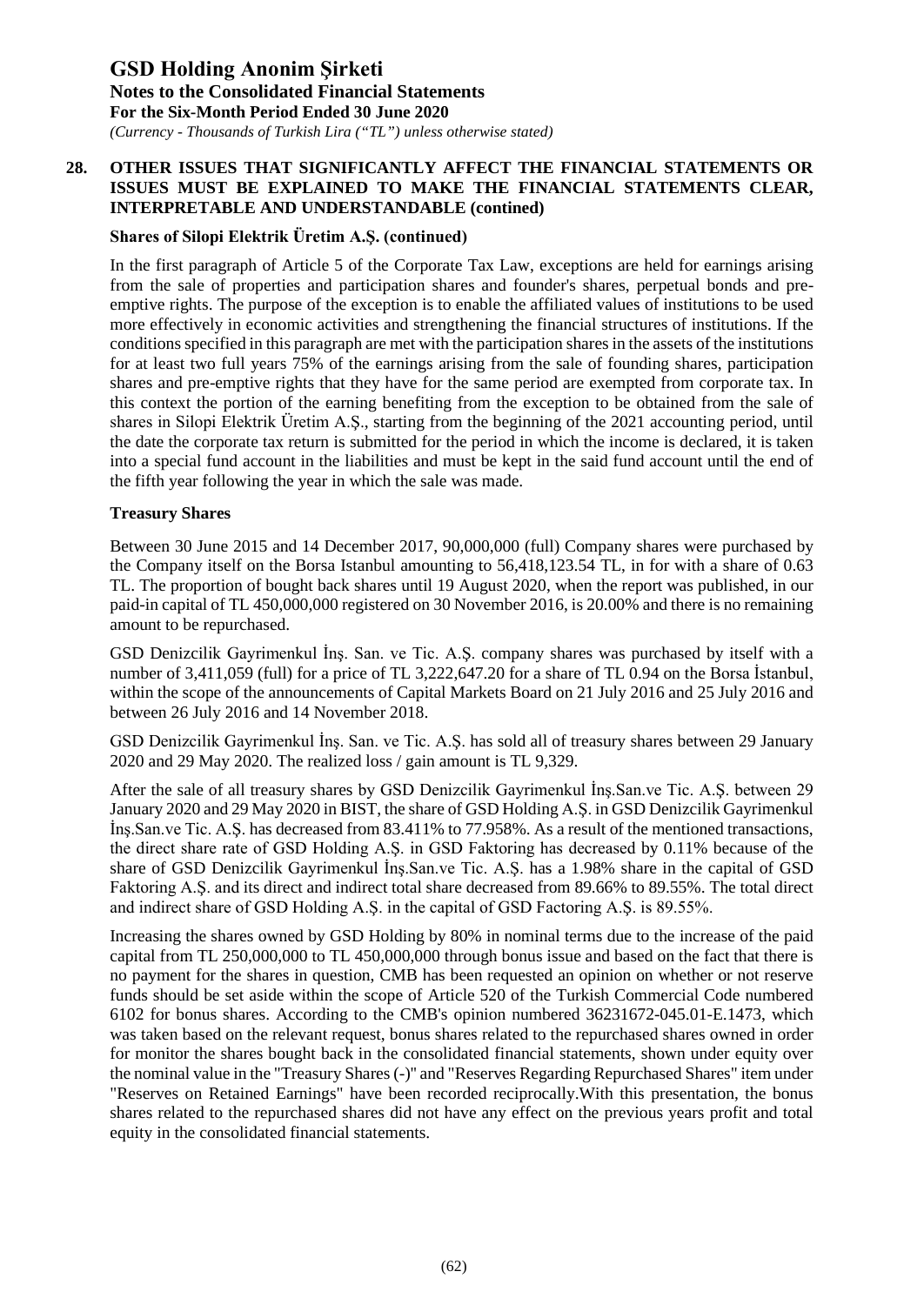*(Currency - Thousands of Turkish Lira ("TL") unless otherwise stated)*

#### **28. OTHER ISSUES THAT SIGNIFICANTLY AFFECT THE FINANCIAL STATEMENTS OR ISSUES MUST BE EXPLAINED TO MAKE THE FINANCIAL STATEMENTS CLEAR, INTERPRETABLE AND UNDERSTANDABLE (contined)**

#### **Giving additional time from the Capital Market Board regarding the disposal of treasury shares**

It has been reported by the Capital Markets Board that the Company shall be granted an additional 18 months in response to the additional request made by the Company on 28 March 2019, in accordance with the announcement of the Capital Markets Board dated 21 July 2016 and the additional announcement dated 25 July 2016 of this announcement, the third article of Article 19 of the Communique No: II-22.1 on the disposal of shares exceeding 10% of the repurchased capital as regards the duration specified in paragraph dispose of three years.

#### **Mehmet Turgut Yılmaz and Shareholders taking joint actions with Mehmet Turgut Yılmaz**

Direct share ratio total of Mehmet Turgut Yılmaz on GSD Holding A.Ş. is 25.50%, total ratio of direct and indirect shares is 28.14%, which with the calculation of the capital with the deduction of repurchased shares is 35.18%.

As at 30 June 2020 according to the Communique on Prospectus and Issue Document (II-15.1), the total share of Mehmet Turgut Yılmaz and people acting together is 50.14% and the total share is 37.67% with treasury shares deducted from capital.

Regarding the shares of GSD Holding A.Ş., 25.50% of shares owned by Mehmet Turgut Yılmaz, 4.50% of shares owned by MTY Delta Denizcilik İç ve Dış Ticaret A.Ş., 20.00% of shares owned by GSD Holding A.Ş. and 0.14% of shares owned by Adeo Turizm Otelcilik Limited Şirketi, which in total adds up to 50.14%, act in unison.

### **Capital Increase of GSD Faktoring A.Ş.**

On 18 October 2019, at the Extraordinary General Assembly Meeting of GSD Faktoring A.Ş. a subsidiary of GSD Holding A.Ş., it has been decided to increase the paid capital of TL 20,000,000 to TL 45,000,000. All of the increased capital was fully covered from extraordinary reserves.

#### **GSD Denizcilik Gayrimenkul İnş. San. ve Tic. A.Ş.'s Registered Capital Extension of Time**

In order to extend the validity period of GSD Denizcilik's the upper limit of registered capital of 250.000.000 TL by 5 years until the end of 2024 (5 years), necessary permissions have been obtained from Capital Markets Board and the Ministry of Customs and Trade. Following the legal permissions regarding the amendment of the articles of association, the relevant transaction was approved at the Company's General Assembly dated 14 May 2020.

### **GSD Denizcilik Gayrimenkul İnş. San. ve Tic. A.Ş.'s Conversion of Receivables from Hako Maritime Ltd. and Cano Maritime Ltd. to Capital Shares**

The for the purpose of conversion of the receivables of GSD Denizcilik Gayrimenkul İnş. San. ve Tic. A.Ş. from its subsidiaries established in Malta USD 8,500,000 from Cano Maritime Ltd. and USD 3,200,000 from Hako Maritime Ltd., into capital shares for the capital increases of these amounts, it has been decided on 3 February 2020 to sign "Contribution Agreements" and to fulfill other necessary works and transactions in order to put the said receivables as capital.

### **Capital Increase of GSD Yatırım Bankası A.Ş.**

On 11 June 2020, at the Extraordinary General Assembly Meeting of GSD Yatırım Bankası A.Ş., a subsidiary of GSD Holding A.Ş., it has been decided to increase the paid-in capital of TL 50,000,000 to TL 240,000,000. The increased amount of TL 190,000,000 was decided to be covered from undistributed profits amounting TL 28,750,000, from other profit reserves amounting TL 377,384, from capital reserves from inflation adjustment differences amounting TL 2,712,744, and from prior years profits amounting TL 158,159,872.The capital increase has been registered on 24 June 2020.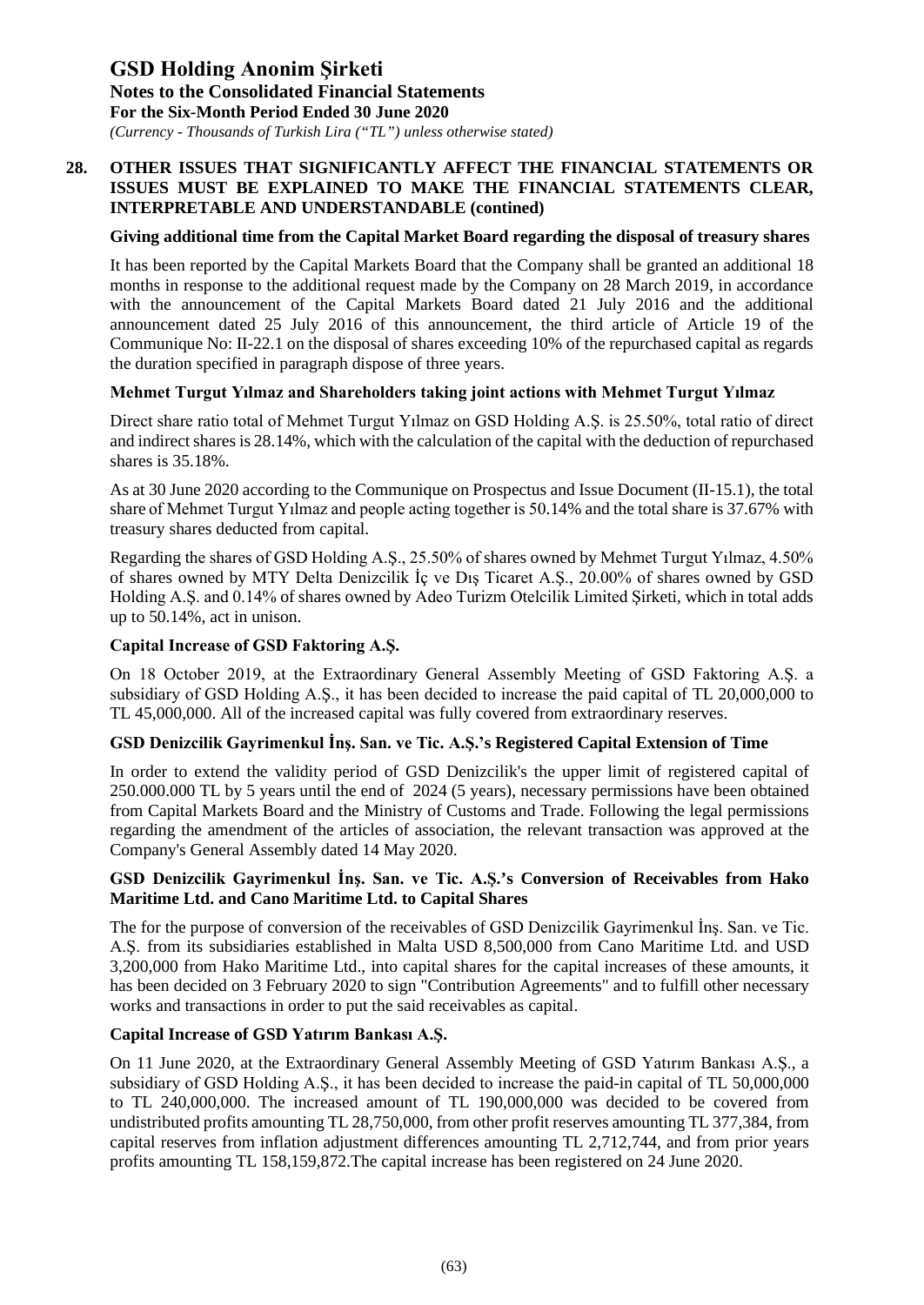*(Currency - Thousands of Turkish Lira ("TL") unless otherwise stated)*

#### **28. OTHER ISSUES THAT SIGNIFICANTLY AFFECT THE FINANCIAL STATEMENTS OR ISSUES MUST BE EXPLAINED TO MAKE THE FINANCIAL STATEMENTS CLEAR, INTERPRETABLE AND UNDERSTANDABLE (continued)**

#### **Dividend Distribution**

Dividend payments of GSD Holding A.Ş., which were decided to be distributed at the Ordinary General Assembly Meeting for 2019 held on 14 May 2020, were made on 29 May and 2 June 2020.

#### **Coronavirus and Its Effects**

The COVID-19 epidemic that has recently emerged in China, spreading to various countries around the world, causing potentially fatal respiratory infections, it causes disruptions in operations, especially in countries that are heavily exposed to the epidemic, and negatively affects economic conditions both regionally and globally. As a result of the spread of COVID-19 around the world, various measures have been taken in our country as well as in the world in order to prevent the transmission of the virus and are still being taken. In addition to these measures, economic measures are also taken in order to minimize the economic effects of the virus epidemic on individuals and businesses in our country and around the world.

#### **GSD Yatırım Bankası A.Ş.**

The effects of COVID-19 pandemic are closely monitored and evaluated by the Bank.

The BRSA's based on resolutions numbered 8948 dated 17 March 2020 and numbered 8970 dated 27 March 2020, mainly due to the disruptions in economic and commercial activities as a result of the COVID-19 pandemic, effective starting from 17 Mart 2020, within the scope of Articles 4 and 5 of the "Regulation on the Procedures and Principles Regarding the Classification of Loans and the Provisions for These" the 30 days delay period envisaged for the classification of loans in the second group to be applied as 90 days until 31 December 2020 for the credits monitored in the first group and the 90 days delay period foreseen for the non-performing loan classification of loans to be applied as 180 days until 31 December 2020 for the monitored loans in the first and second groups.

In this context, as of 30 June 2020, the Bank does not have any loans within the scope of the above mentioned applications.

### **GSD Denizcilik Gayrimenkul İnşaat Sanayi ve Ticaret A.Ş. ve GSD Holding A.Ş.**

The COVID-19 epidemic, which has affected the whole world, has had some impacts on the global maritime industry and operations where GSD Denizcilik Gayrimenkul İnşaat Sanayi ve Ticaret A.Ş. and GSD Holding A.Ş. are operating in. In early 2020, due to the rapid spread of the coronavirus and reduced demand for goods from China time charter rates for the first quarter were affected. Developments in the Bulk segment, where we operate with six ships as a group, have been more promising. Cargo demand such as iron ore, coal and grain has recently begun to improve due to depending on recovery in demand from China, Japan and South Korea. There have been a number of difficulties during crew changes due to travel restrictions in the whole world and some difficulties were encountered in matters such as sending spare parts and service engineers to our ships. All necessary measures and actions have been taken for the group fleet to work seamlessly and our operations continue seamlessly.

While preparing the interim consolidated financial statements dated 30 June 2020, the possible effects of the COVID-19 outbreak were evaluated and the estimates and assumptions used in the preparation of the consolidated financial statements have been reviewed. In this context, probable impairment in the interim consolidated financial statements dated 30 June 2020 has been evaluated.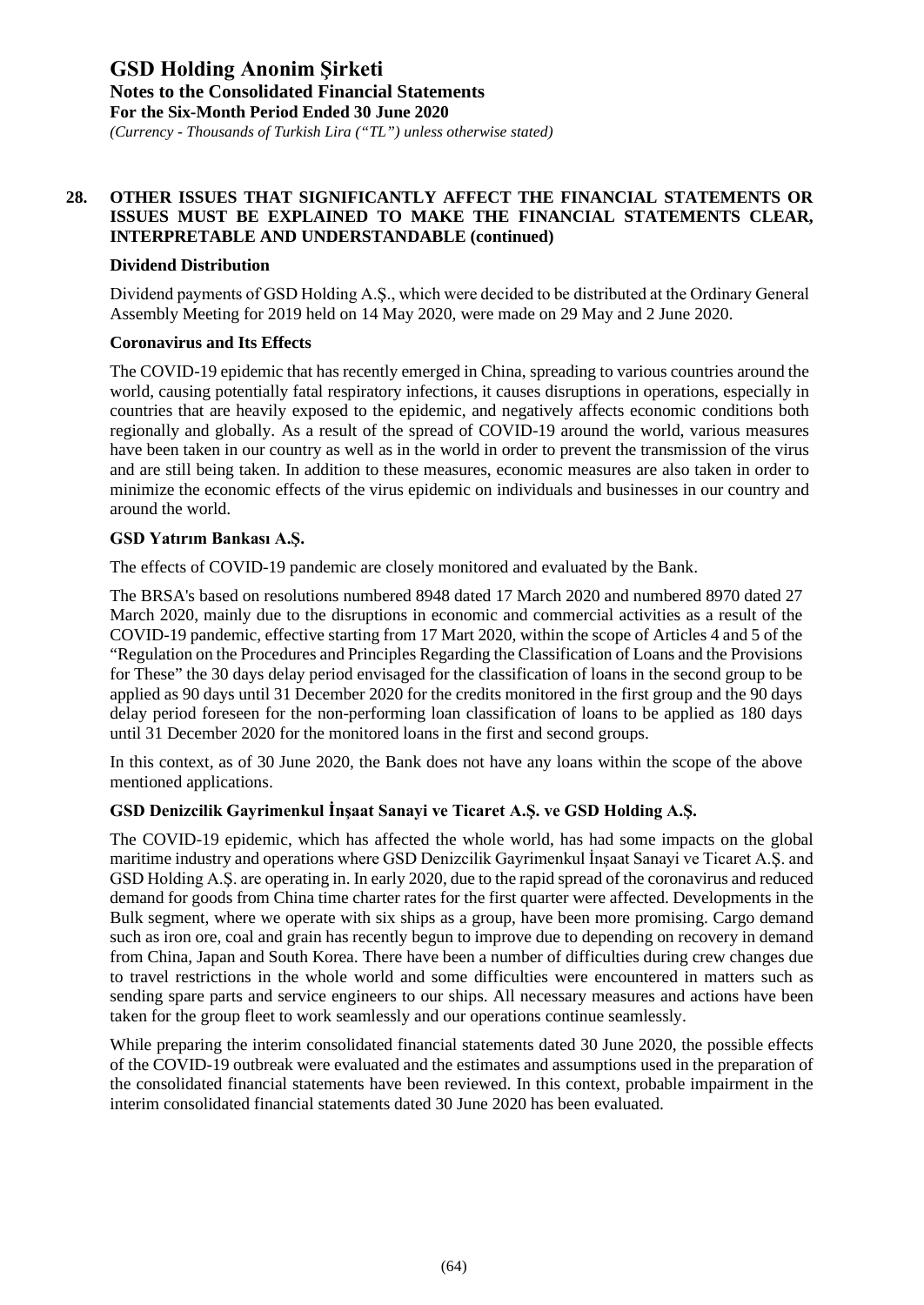*(Currency - Thousands of Turkish Lira ("TL") unless otherwise stated)*

#### **28. OTHER ISSUES THAT SIGNIFICANTLY AFFECT THE FINANCIAL STATEMENTS OR ISSUES MUST BE EXPLAINED TO MAKE THE FINANCIAL STATEMENTS CLEAR, INTERPRETABLE AND UNDERSTANDABLE (continued)**

#### **Coronavirus and Its Effects (continued)**

#### **GSD Faktoring A.Ş.**

The COVID-19 epidemic affecting the whole world, has also had some impacts on the factoring industry and our operations as GSD Faktoring A.Ş..

With the decision of the BRSA dated 19 March 2020 and numbered 8950; in the subparagraph (a) of the first paragraph of Article 6 of the Regulation on Accounting Practices and Financial Statements of Financial Leasing, Factoring and Financing Companies due to the disruptions in economic and commercial activities as a result of the COVID-19 pandemic and the 90-day delay period specified in the sixth paragraph of the same article is allowed to be applied as 180 days until 31 December 2020.

In this context, while preparing the interim financial statements dated 30 June 2020, receivables with delay in the collection of principal, interest or both are considered within this scope.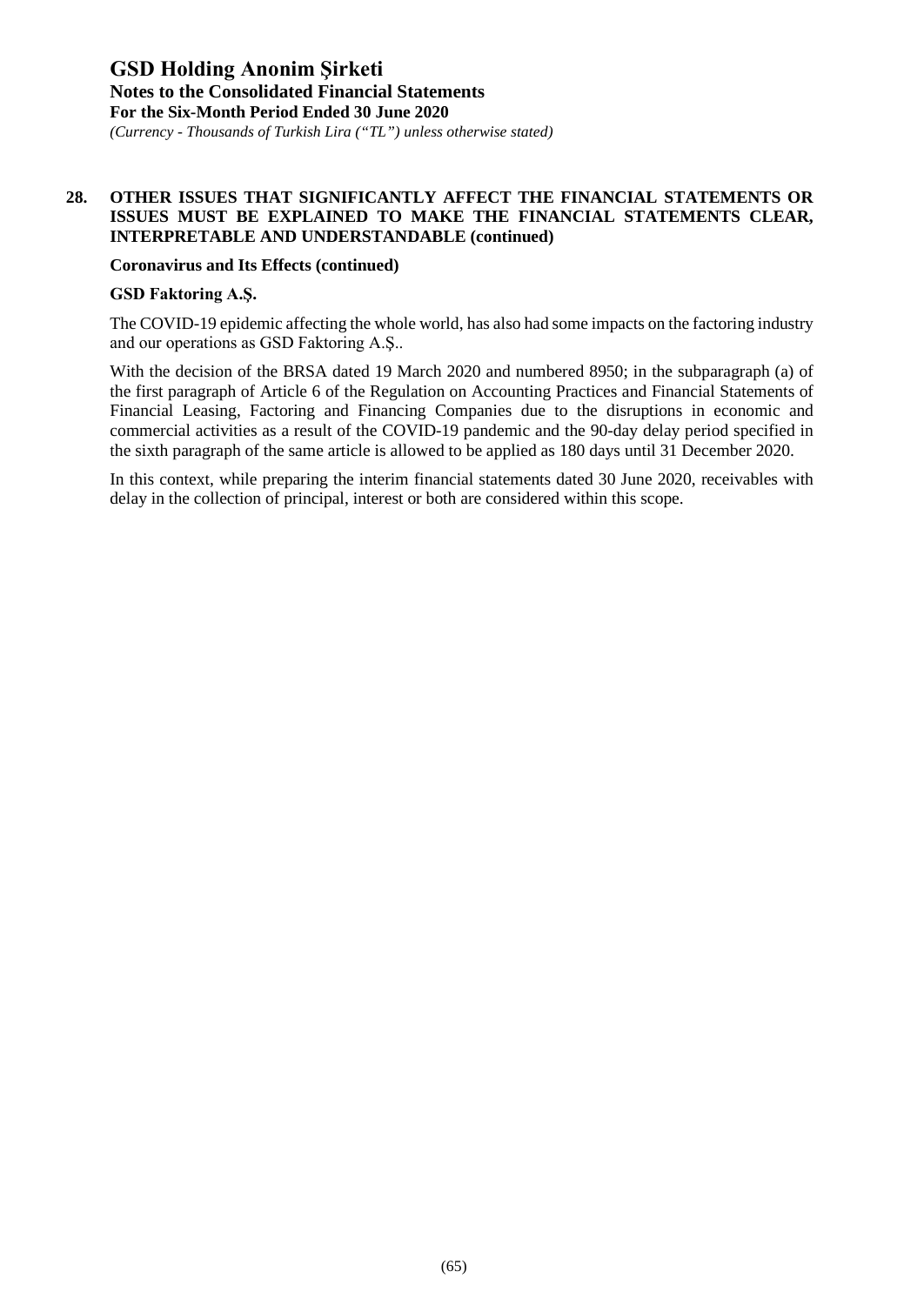### **CONVENIENCE CONVERSION OF FINANCIALS**

The US Dollar ("USD") amounts shown in the statement of financial position and statement of profit or loss and other comprehensive income on the following pages have been included solely for the convenience of the reader. For the current period's financial statements, USD amounts are translated from TL financial statements using the official TL exchange rate of 6.8422 TL/USD prevailing on 30 June 2020. For the prior year's financial statements, USD amounts are translated from TL financial statements using the official TL exchange rate of 5.9402 TL/USD prevailing on 31 December 2019 (30 June 2019: 5.7551). Such translation should not be construed as a representation that the TL amounts have been converted into USD pursuant to the requirements of IFRSs or Generally Accepted Accounting Principles in the United States of America or in any other country.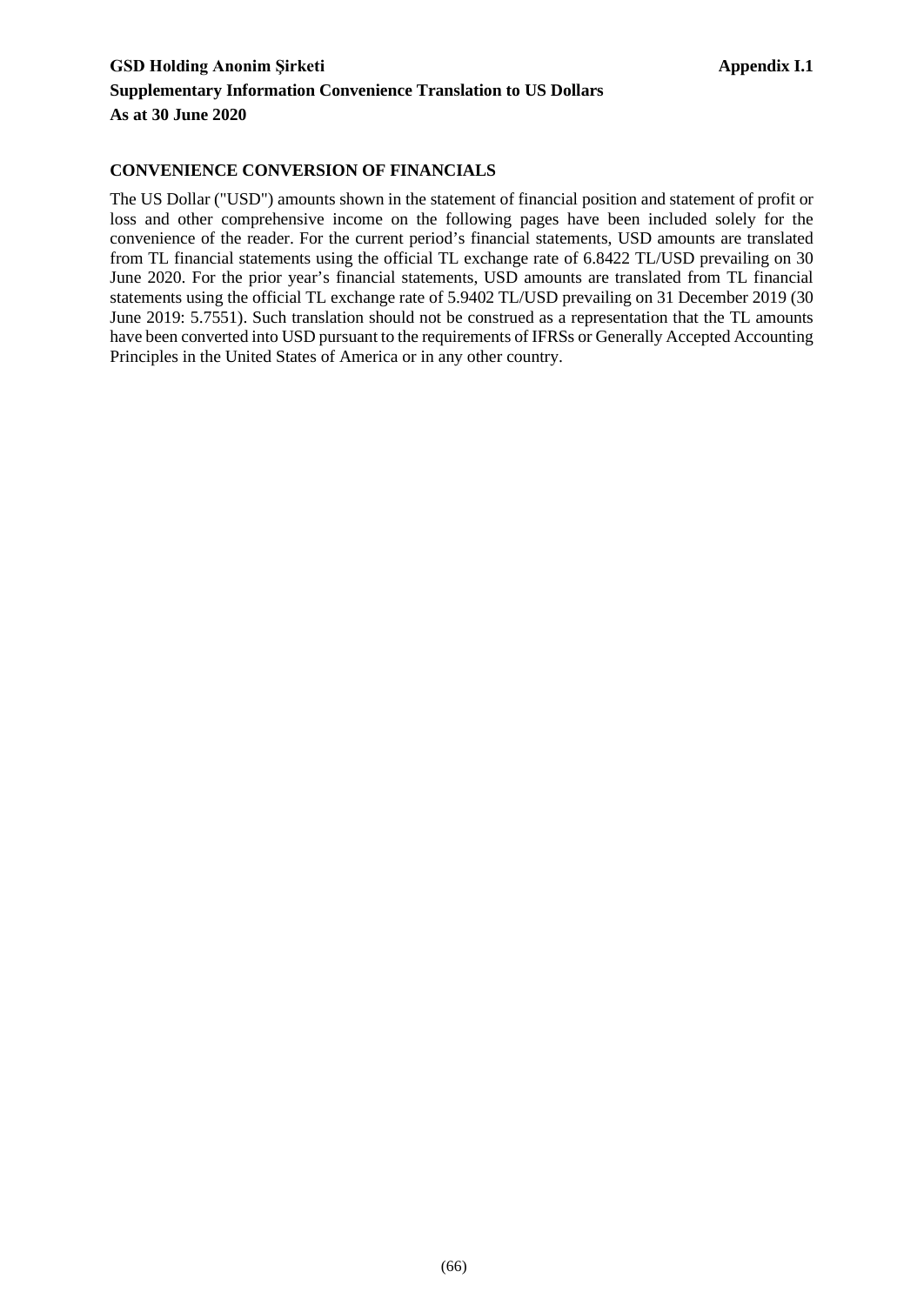## GSD Holding Anonim Şirketi **Appendix I.2**

### **Consolidated Statement of Financial Position As at 30 June 2020**

*(Currency: Thousands of US Dollar ("USD") unless otherwise stated)*

|                                                                   | 30 June 2020 | 31 December 2019 |
|-------------------------------------------------------------------|--------------|------------------|
| Assets                                                            |              |                  |
| Cash and balances with the Central Bank                           | 179          | 120              |
| Deposits with other banks and financial institutions              | 8,220        | 22,824           |
| Reserve deposits at the Central Bank                              | 10           | 9                |
| Financial assets-fair value through profit/loss                   | 15,310       | 135,420          |
| Financial assets at fair value through other comprehensive income | 69,454       |                  |
| Unquoted equity instruments                                       | 55           | 63               |
| Loans and advances to customers, net                              | 35,288       | 41,972           |
| Factoring receivables, net                                        | 29,059       | 39,756           |
| Finance lease receivables, net                                    | 2            | 2                |
| Trade receivables, net                                            | 45,471       | 1.916            |
| Other receivables, net                                            | 523          | 1,168            |
| Inventories                                                       | 655          | 511              |
| Prepaid expenses                                                  | 852          | 335              |
| Assets held for sale from continuing operations                   | 46           | 53               |
| Property and equipment                                            | 106,508      | 108,912          |
| Right of use assets                                               | 1,146        | 1,436            |
| Intangible assets                                                 | 64           | 84               |
| Prepaid income tax                                                | 32           | 68               |
| Deferred tax assets                                               | 359          | 401              |
| Other assets                                                      | 346          | 365              |
| <b>Total assets</b>                                               | 313,579      | 355,415          |
| <b>Liabilities</b>                                                |              |                  |
| Funds borrowed                                                    | 61,007       | 79,862           |
| Lease liabilities                                                 | 1,294        | 1,569            |
| Borrowers' funds                                                  | 5,758        | 5,777            |
| Factoring payables                                                | 138          | 200              |
| Liabilities arising from finance leases                           | 7            | 7                |
| Trade payables                                                    | 407          | 207              |
| Other payables                                                    | 1,378        | 1,530            |
| Current tax liability                                             | 8,611        | 1,072            |
| Deferred income                                                   | 151          | 311              |
| Provisions                                                        | 1,478        | 1,916            |
| Deferred tax liabilities                                          | 2,118        | 4,561            |
| Other liabilities                                                 | 4            | 4                |
| <b>Total liabilities</b>                                          | 82,351       | 97,016           |
| Equity                                                            |              |                  |
| Share capital                                                     | 78,335       | 90,230           |
| Treasury shares                                                   | (13,302)     | (15,322)         |
| Share premium                                                     | 1,786        | 832              |
| Changes in non-controlling interests without loss of control      | 58           |                  |
| Remeasurements of the net defined benefit liability (asset)       | (4)          | (112)            |
| Translation reserve                                               | 37,928       | 35,151           |
| Retained earnings                                                 | 119,502      | 114,993          |
| Net profit for the period                                         | 614          | 27,573           |
| Equity attributable to equity holders of the parent               | 224,917      | 253,345          |
| <b>Non-controlling interests</b>                                  | 6,311        | 5,054            |
| <b>Total equity</b>                                               | 231,228      | 258,399          |
| <b>Total liabilities and equity</b>                               | 313,579      | 355,415          |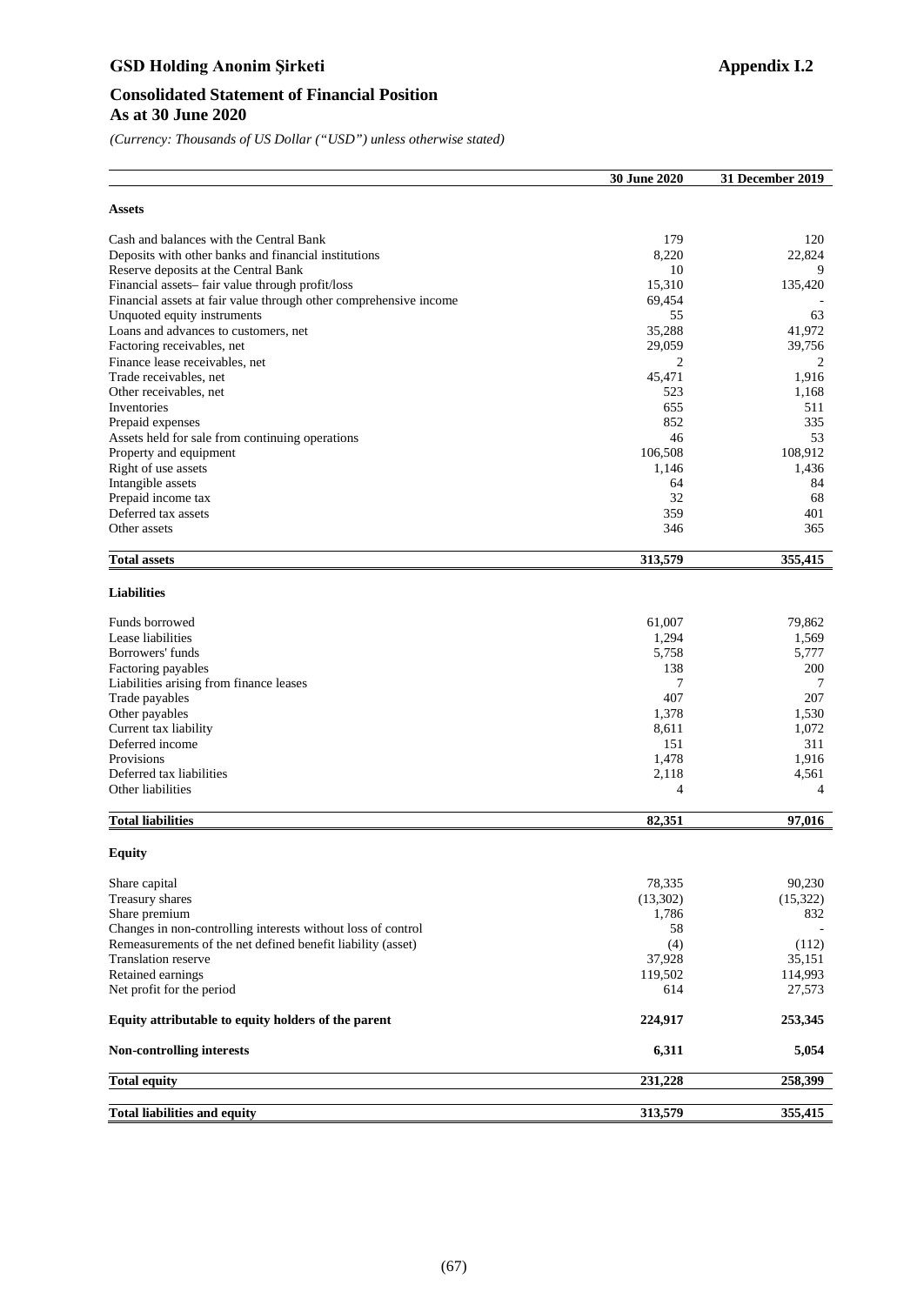## GSD Holding Anonim Şirketi **Appendix I.3**

### **Consolidated Income Statement For the Six-Month Period Ended 30 June 2020**

*(Currency: Thousands of US Dollar ("USD") unless otherwise stated)*

| <b>CONTINUING OPERATIONS</b>                                                              | 01.01.2020<br>30.06.2020 | 01.01.2019<br>30.06.2019 |
|-------------------------------------------------------------------------------------------|--------------------------|--------------------------|
|                                                                                           |                          |                          |
|                                                                                           |                          |                          |
| Holding activities income                                                                 |                          |                          |
| Holding activities expense (-)                                                            |                          |                          |
| Gross profit/(loss) from holding activities                                               |                          |                          |
| Marine sector income                                                                      | 6,108                    | 9,506                    |
| Marine sector expense (-)                                                                 | (8,367)                  | (8, 158)                 |
| Gross profit/(loss) from marine sector operations                                         | (2,259)                  | 1,348                    |
| Gross profit/(loss) from commercial sector operations                                     | (2,259)                  | 1,348                    |
| Interest income                                                                           | 5,312                    | 10,990                   |
| Service income                                                                            | 2,683                    | 2,356                    |
| <b>Revenue from financial sector operations</b>                                           | 7,995                    | 13,346                   |
| Interest expense (-)                                                                      | (1,236)                  | (3,028)                  |
| Service expense (-)                                                                       | (66)                     | (118)                    |
| Cost of financial sector operations (-)                                                   | (1,302)                  | (3,146)                  |
| Provision income/(expense) arising from financial sector operations, net                  | (160)                    | (98)                     |
| Foreign exchange gain/(loss), net                                                         | 436                      | (69)                     |
| Other financial sector operations income/(expense), net                                   | 20                       | 33                       |
| Gross profit/(loss) from financial sector operations                                      | 6,989                    | 10,066                   |
| <b>GROSS PROFIT/(LOSS)</b>                                                                | 4,730                    | 11,414                   |
| Administrative expenses (-)                                                               | (4, 404)                 | (3,810)                  |
| Other income from operating activities                                                    | 2,543                    | 3,000                    |
| Other expense from operating activities (-)                                               | (128)                    | (442)                    |
| <b>OPERATING PROFIT/(LOSS)</b>                                                            | 2,741                    | 10,162                   |
| Income from investment activities                                                         | 7,613                    | 13,023                   |
| Expense from investment activities (-)                                                    | (211)                    | (3)                      |
| <b>OPERATING PROFIT/(LOSS) BEFORE FINANCING EXPENSES</b>                                  | 10,143                   | 23.182                   |
| Financing income                                                                          |                          |                          |
| Financing expenses (-)                                                                    | (2,159)                  | (2,763)                  |
| PROFIT/(LOSS) BEFORE TAX FROM CONTINUING OPERATIONS                                       | 7,984                    | 20,419                   |
| Tax income/(expense) from continuing operations                                           | (7,760)                  | (2,881)                  |
| Current tax income/(expense)                                                              | (9,611)                  | (1,715)                  |
| Deferred tax income/(expense)                                                             | 1,851                    | (1,166)                  |
| NET PROFIT/(LOSS) FROM CONTINUING OPERATIONS                                              | 224                      | 17,538                   |
| <b>Discontinued operations</b>                                                            |                          |                          |
| Profit/(loss) before tax from discontinued operations                                     |                          |                          |
| Tax income/(expense) from discontinued operations                                         |                          |                          |
| Current tax income/(expense)                                                              |                          |                          |
| Deferred tax income/(expense)                                                             |                          |                          |
| Gain or loss relating to the discontinuance, net                                          |                          |                          |
| Gain or loss relating to the discontinuance                                               |                          |                          |
| Cost to sell the discontinued operations                                                  |                          |                          |
| Tax expense relating to the discontinuance                                                |                          |                          |
| NET PROFIT/(LOSS) FROM DISCONTINUED OPERATIONS                                            | $\overline{\phantom{0}}$ |                          |
|                                                                                           |                          |                          |
| <b>NET PROFIT/(LOSS)</b>                                                                  | 224                      | 17,538                   |
|                                                                                           |                          |                          |
| Net profit/(loss) (continuing and discontinued operations) attributable to:               |                          |                          |
| Non-controlling interests                                                                 | (390)                    |                          |
| Equity holders of the company                                                             | 614                      | 17,534                   |
| Net profit/(loss) (continuing operations) attributable to:                                |                          |                          |
| Non-controlling interests<br>Equity holders of the company                                | (390)<br>614             | 4<br>17,534              |
|                                                                                           |                          |                          |
| Net profit/(loss) (discontinued operations) attributable to:<br>Non-controlling interests |                          |                          |
| Equity holders of the company                                                             | $\overline{a}$           |                          |
|                                                                                           |                          |                          |
| Earnings per share (in full USD per share with a nominal value of full USD 1)             | 0.002                    | 0.049                    |
| Earnings per share from continuing operations                                             |                          |                          |
| Earnings per share from discontinued operations                                           | 0.000                    | 0.000                    |